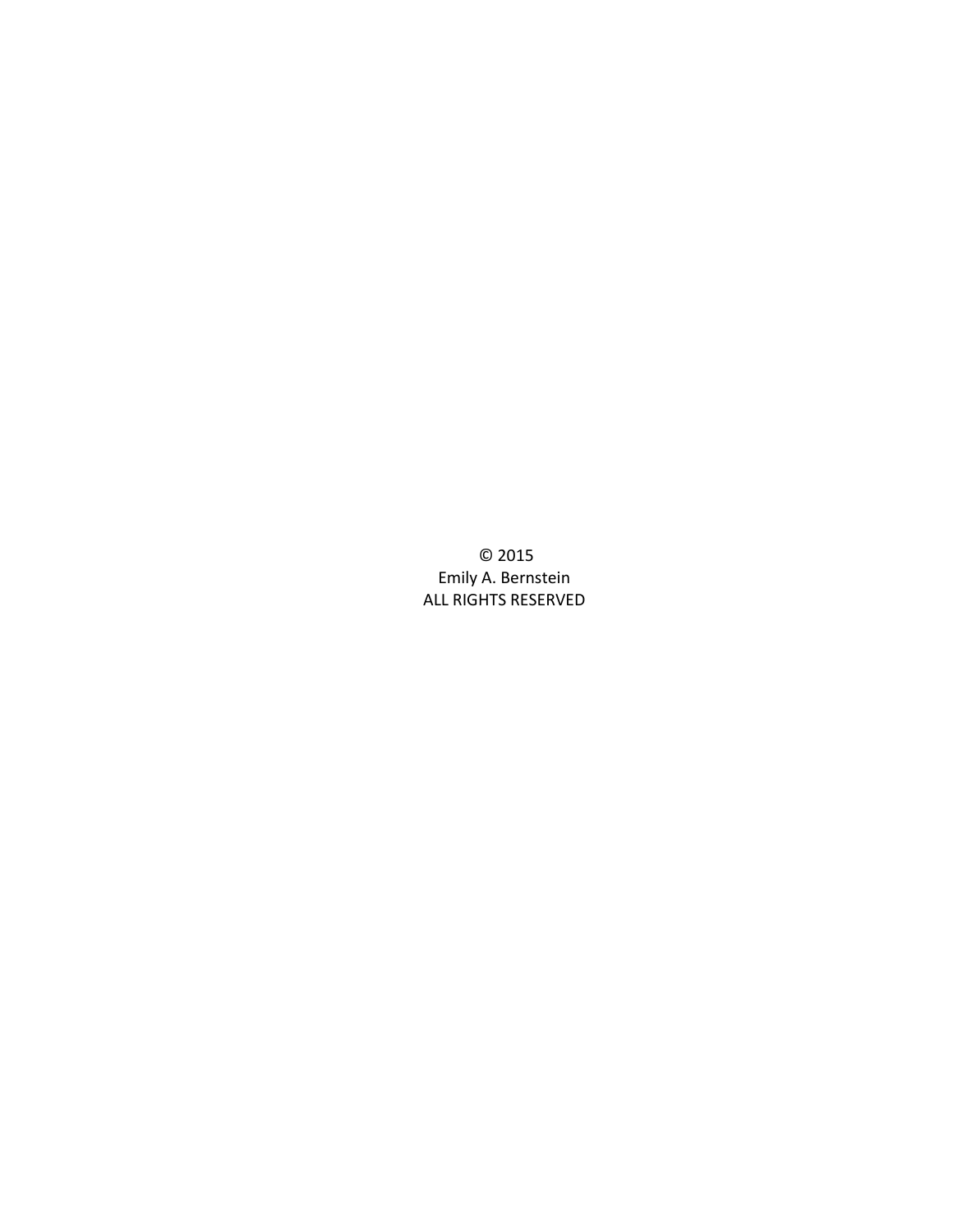# **THE ADULT CHILDREN OF INTERMARRIAGE:**

# **MEMORY, IDENTITY, NARRATIVE AND PERFORMANCE**

By

### EMILY A. BERNSTEIN

A thesis submitted to the

Graduate School-New Brunswick

Rutgers, The State University of New Jersey

In partial fulfillment of the requirements

For the degree of

Master of Arts

Graduate Program in Jewish Studies

Written under the direction of

Yael Zerubavel

And approved by

\_\_\_\_\_\_\_\_\_\_\_\_\_\_\_\_\_\_\_\_\_\_\_\_\_\_\_\_\_\_\_\_\_\_\_\_\_

\_\_\_\_\_\_\_\_\_\_\_\_\_\_\_\_\_\_\_\_\_\_\_\_\_\_\_\_\_\_\_\_\_\_\_\_\_

\_\_\_\_\_\_\_\_\_\_\_\_\_\_\_\_\_\_\_\_\_\_\_\_\_\_\_\_\_\_\_\_\_\_\_\_\_

New Brunswick, New Jersey

May 2015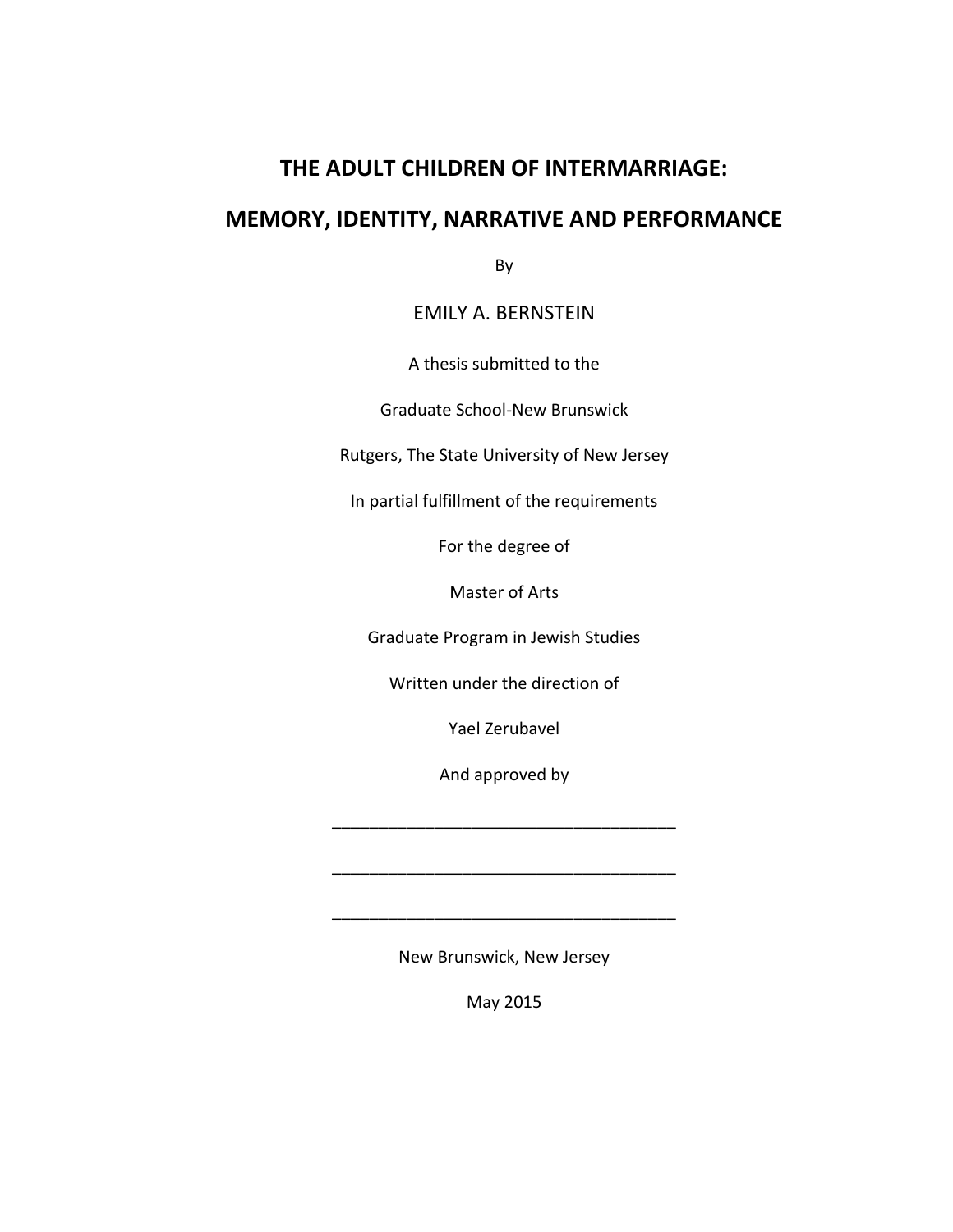#### **ABSTRACT OF THE THESIS**

#### The Adult Children of Intermarriage: Memory, Identity, Narrative and Performance

by EMILY A. BERNSTEIN

Thesis Director: Yael Zerubavel

While current studies show interest in adult children of intermarriage between Jews and non-Jews, the bulk of this research does not fully elaborate on dual cultural-religious identity, the complexities arising from competing definitions of Jewishness, and how those complexities impact hybrid identity formation among the offspring of intermarriage. The analyses within this thesis are based on a collection of in-depth personal narrative interviews in which informants responded to questions, told stories of their life events, and discussed their identities. As extreme examples of cultural-religious hybridity, the project explores how adult children of intermarriage draw on the past to construct identities and narratives. The study contributes to broader understandings of hybrid identity and the relationships between memory, identity, narrative, and performance.

ii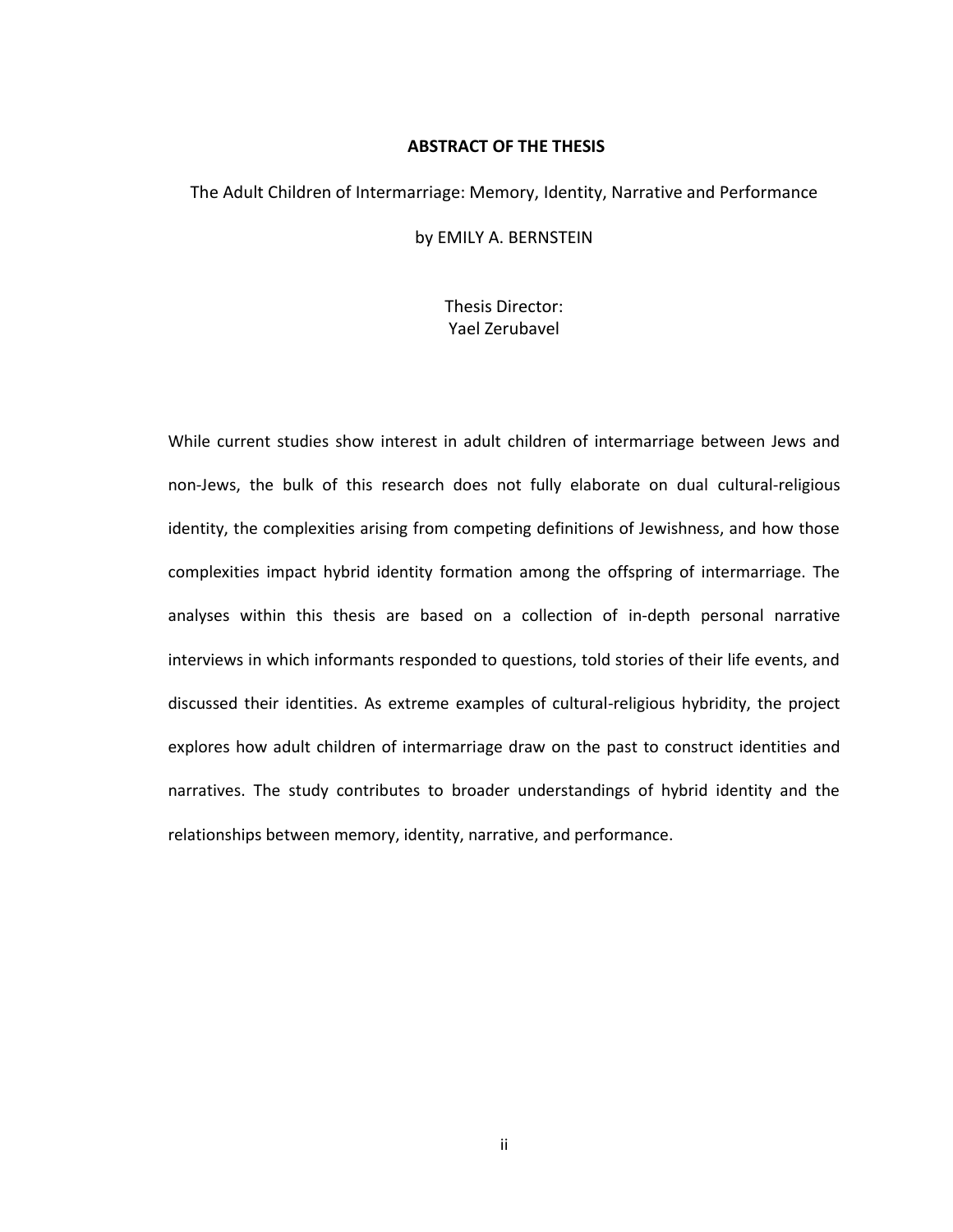## **Table of Contents**

| <b>Abstract</b>                                                                   | ii.          |
|-----------------------------------------------------------------------------------|--------------|
| Introduction                                                                      | $\mathbf{1}$ |
| <b>Chapter One: Interview and the Performance of Identity</b>                     | 15           |
| <b>Chapter Two: Narrative, Memory, and Meaning</b>                                | 34           |
| <b>Chapter Three: Origins and Family Memory</b>                                   | 56           |
| <b>Chapter Four: Otherness: Constructing Identity and Confronting Definitions</b> | 71           |
| <b>Conclusion</b>                                                                 | 95           |
| <b>Notes</b>                                                                      | 108          |
| <b>Appendix A: Informant Descriptions</b>                                         | 112          |
| <b>Appendix B: Research Advertisement</b>                                         | 115          |
| <b>Works Cited</b>                                                                | 116          |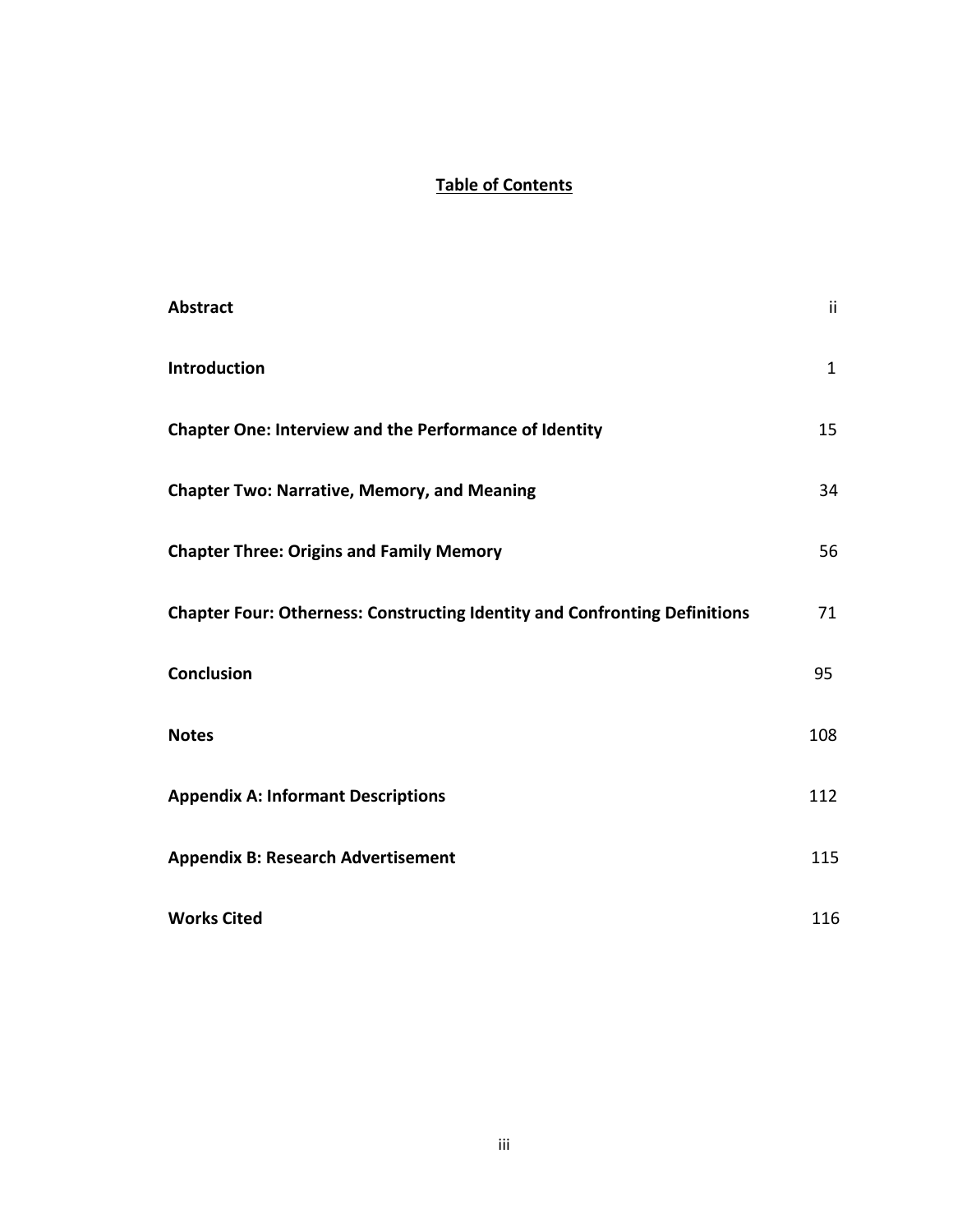#### **Introduction**

Human beings are unique conversational creatures who have developed complex languages to store memories and create identities. Self conceptualization does not occur in a vacuum. Rather, it is an ongoing social process. Individuals participate in this process through learning the discourses, expectations and suppositions of societies, through interaction in various social circles, making decisions on what they associate with or distance themselves from. Identity formation happens in verbal interactions and conversational storytelling is an important venue for constructing and performing identities. It is this interest in human conversation and identity creation that led me to this project that explores the formation of self through memory and narrative. In an effort to better understand a group of people whose identities reflect a distinct set of social processes, I set out to explore how some individuals see themselves today in the context of their remembered experiences. Therefore, this is a human interest project as much as it is an intellectual endeavor.

This project focuses on adult children of intermarriage, by which I refer to children of a union between two people from differing cultural-religious and/or ethnic backgrounds. "Intermarriage" is the most academic of these terms, acting as a sociological umbrella for other characterizations; including "dual heritage," which is becoming more popular; "Interfaith" refers specifically to unions comprising mates of differing religions; and "mixed marriage" is a more general term most often referring to unions of different racial identities. Each of these terms connotes duality and hybridity,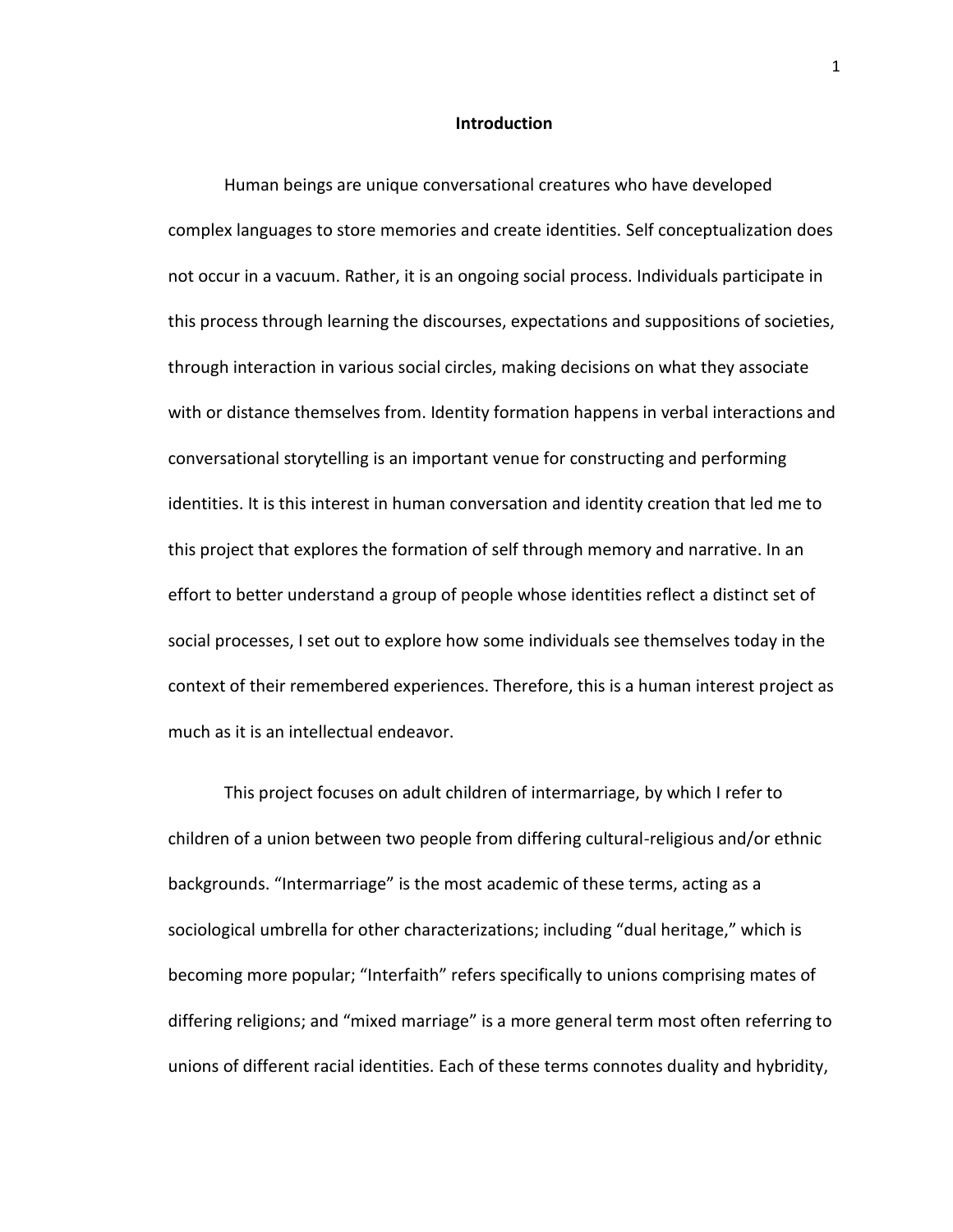suggesting that two or more aspects of identity are experienced simultaneously or that an amalgam of identity exists. The project specifically deals with the children of intermarriage between Jews and non-Jews, with primary interest in their concerns about Jewishness. As McCarthy notes, "Jewish-Christian pairings are by far the most common interfaith combination in the United States today,"  $^1$  and the majority of the informants in this study are products of Jewish-Christian unions.

I chose this subject population for reasons both academic and personal. To my knowledge, this group has so far not been the subject of a personal narrative analysis. Adult children of intermarriage are studied vigorously by many Jewish scholars, writers, and religious leaders, with interest increasing since the 1970s and 1980s when intermarriage rates began to grow in America along with a rise in both American multiculturalism and the feminist movement. This may be accounted for in the plethora of books published since that time; most notably Egon Mayer's pioneering academic work, Love and Tradition.<sup>2</sup> Yet most efforts to understand intermarriage offspring are demographic and are often propelled by ideological agendas. In fact, this group is often symbolically made to represent a statistical expression of a likely future for the Jewish people within the American Jewish community where concern about the phenomenon of intermarriage is paramount. This approach stems from the possibility of adult children's cultural-religious identity decisions: they are endowed with the potential for continuity or abandonment of Jewish life – increasing or decreasing the Jewish population – and they pose an uncertainty for a people who are concerned about survival, especially after the Holocaust. American Christian institutional attitudes are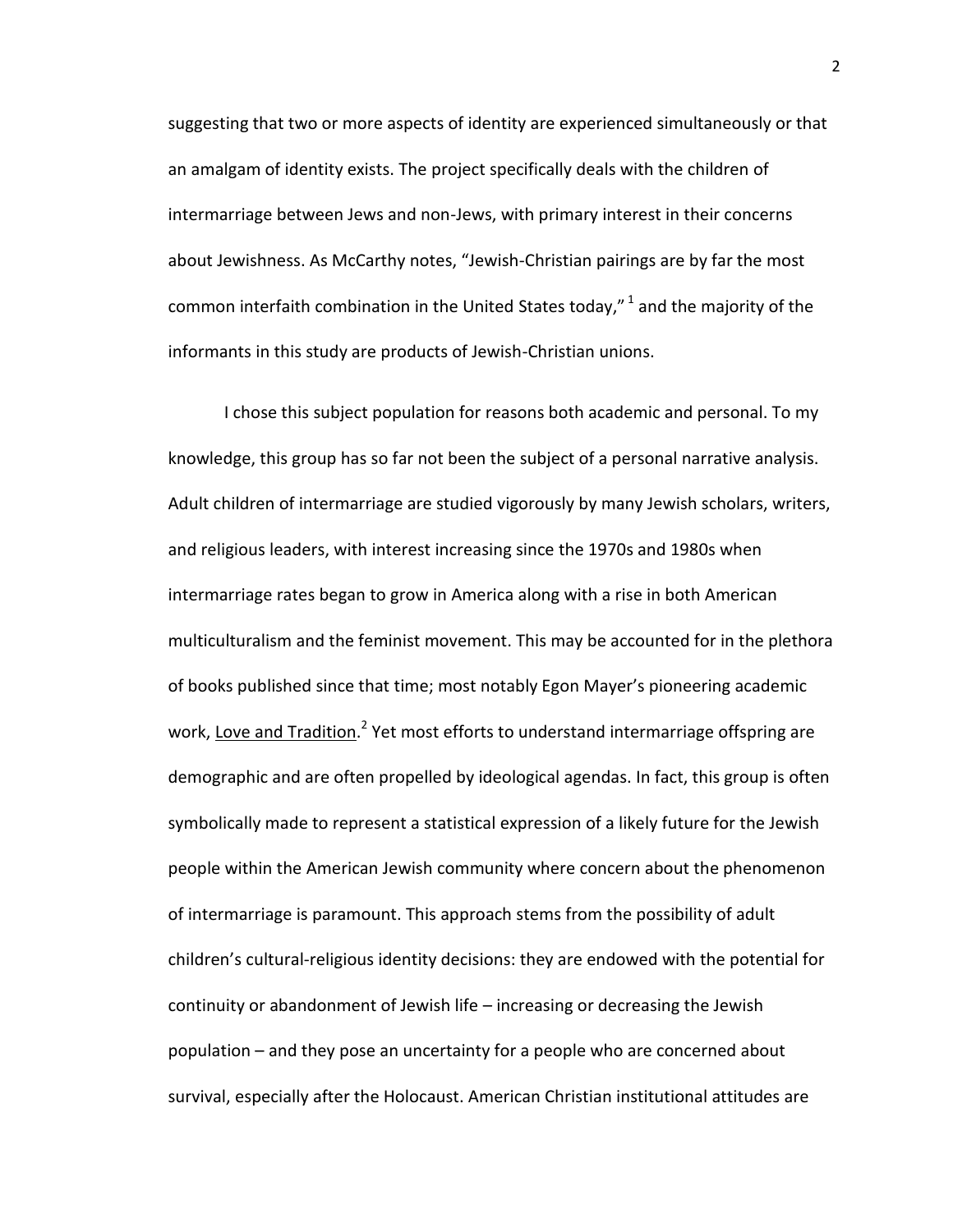more accepting of intermarriage, given that the religious majority in the United States is Christian: "Intermarriage might be seen [by Christians] as a risk to personal, individual faith, but it hardly represents a threat to the survival of the religion." $3$ 

This anxiety is apparent in the most recent demographic study of the American Jewish population, The 2013 Pew Research Study. In its opening chapter it reports:

*Jews who have non-Jewish spouses are much less likely than those married to fellow Jews to be raising children as Jewish by religion and much more likely to be raising children as partially Jewish, Jewish but not by religion, or not Jewish at all. Furthermore, Jews who are the offspring of intermarriages appear, themselves, to be more likely to intermarry than Jews with two Jewish parents.<sup>4</sup>*

Pew Research also reported that 58% of their Jewish respondents (NET total of 3,475 interviews with Jews, as opposed to 1,190 conducted with "Non-Jewish people of Jewish background"<sup>5</sup>) had intermarried from 2005 to 2013.<sup>6</sup> An overwhelming 73% of Pew respondents suggested that being Jewish means "remembering the Holocaust," which may be related to American Jewish preoccupations with the threat of survival.<sup>7</sup> The Pew categories do not take into account individual decisions that adult children of intermarriage make in terms of hybrid identity. It focuses, rather, on estimating who will or will not identify as Jewish in the future.

In contrast, my study researches the identity construction of individuals as presented in their own words, exploring a range of personal views and decisions that adult children of intermarriage make for themselves. This approach will contribute to awareness and understanding of the kinds of identity negotiations and constructions adults of dual heritage express and how they address others' expectations and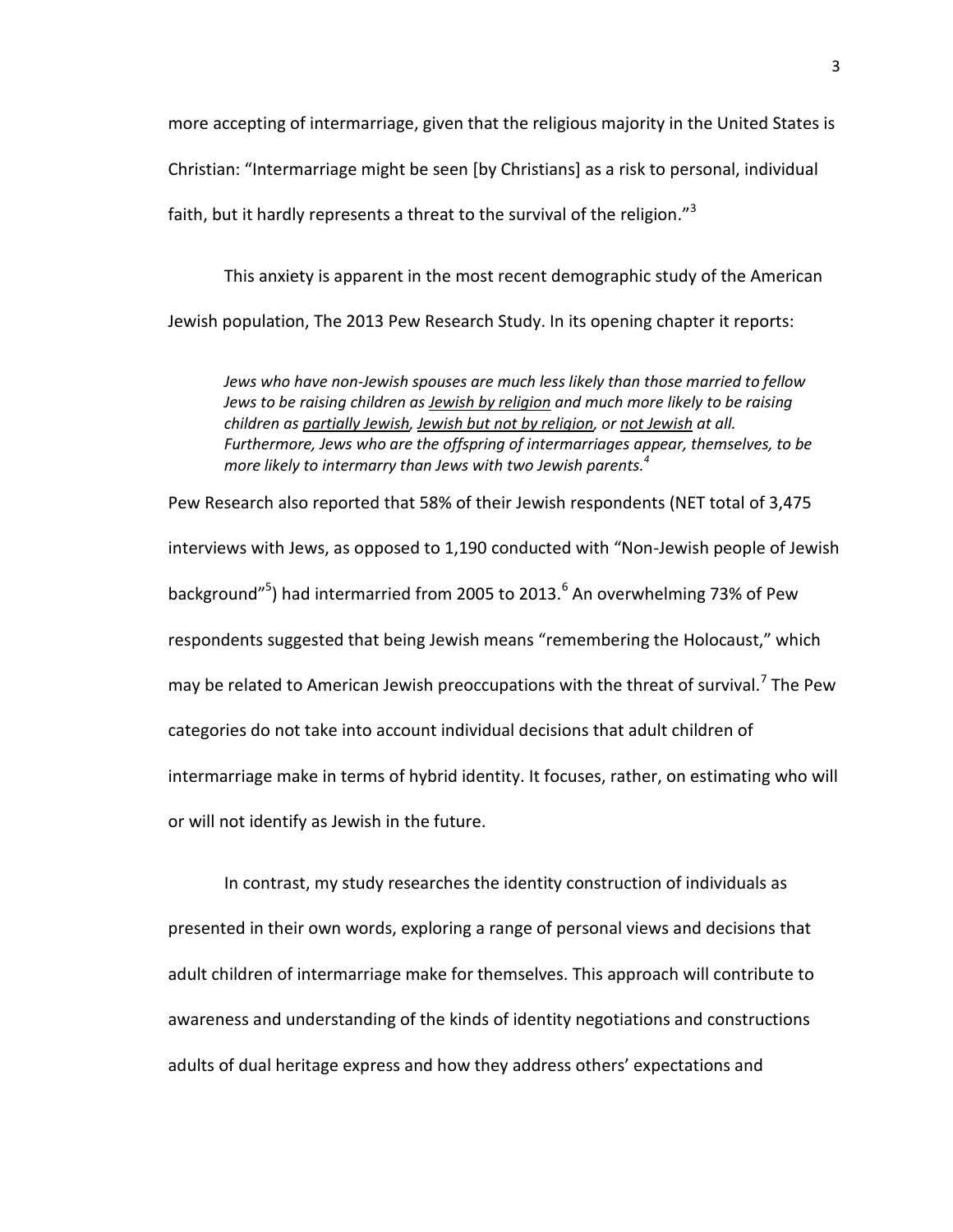definitions of their hybrid identities. It will also enhance our understanding of other dualities born from differing parental identities more broadly. As diverse cases of hybrid identity, the study of intermarriage offspring dramatizes issues that other people may face.

The analysis within this project focuses on Jewishness with attention to the particular concerns Jews have about identity as compared to others' conceptions, making an interesting case study for examining ethnic and cultural-religious hybridity more broadly. Many of the informants expressed familiarity with and confronted a traditional religious definition of "halakhic" Jewish identity – derived from the Hebrew term *halakha*, or the body of religious law as defined by Orthodoxy and some Conservative groups – even if they were not exposed to a traditional community. According to halakha, Jewish identity is matrilineal, meaning that it passes down from mother to child. It also means that a person is not considered halakhically Jewish if their mother was not born a Jew (i.e. her mother was not a Jew) or if she converted to Judaism after said person's birth. This principle is called "matrilineal descent," and its definition has inspired competing definitions of Jewishness as it persists into modern times. Orthodox and Conservative Jewish communities define Jewishness matrilineally; however, there are differing contemporary Jewish attitudes that contest the matrilineal definition in order to include those who may only have Jewish fathers. Reform and Reconstructionist Jewish movements, along with other smaller movements such as Jewish Humanism, assert the importance of patrilineal Jewish heritage as an identity marker for inclusion. The Reform movement officially considers children who only have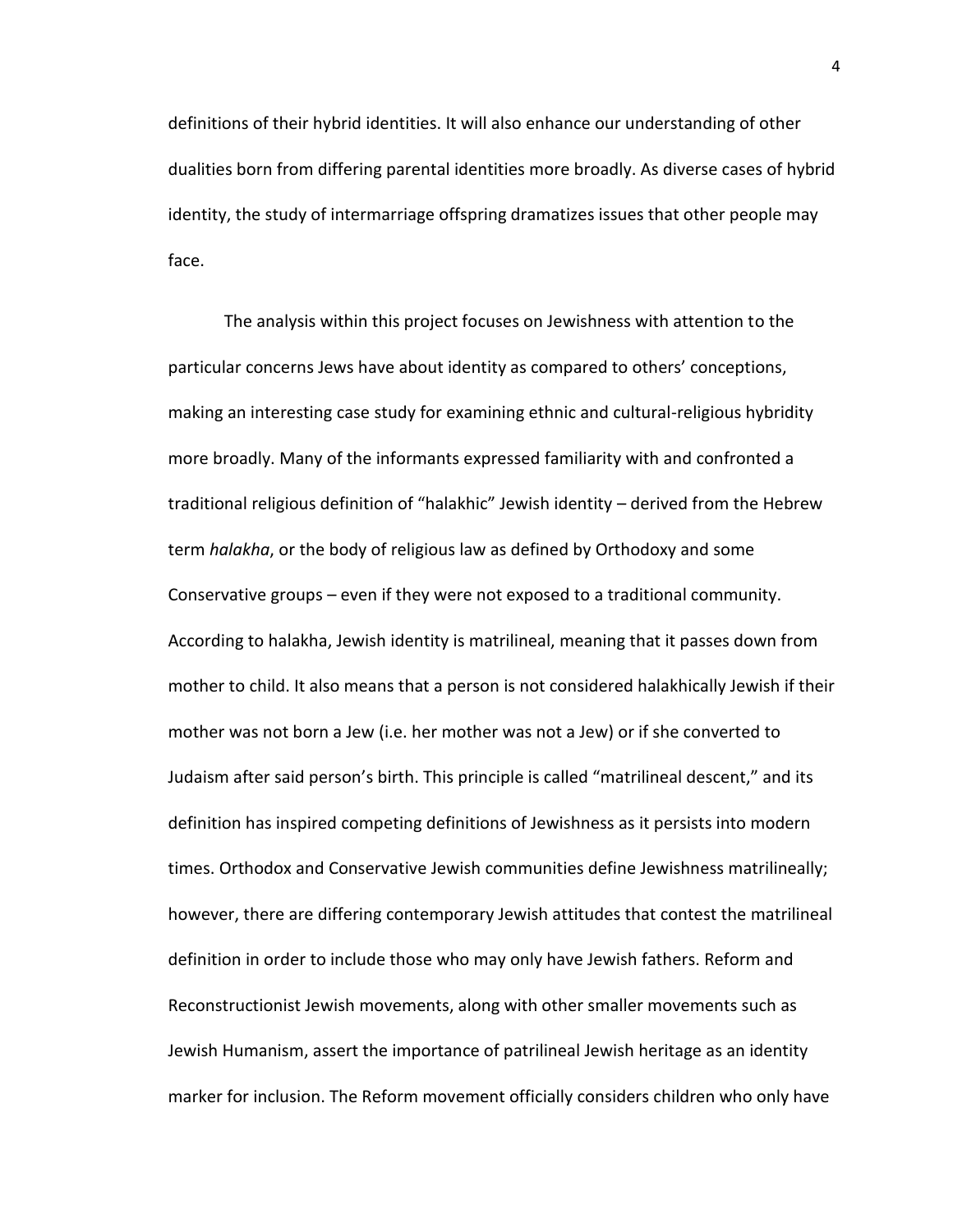one Jewish parent as unquestionably Jewish, no matter which parent is Jewish. As a result, the Reform community was the first to welcome intermarried families. Orthodox and Conservative movements, however, do not accept children born only to Jewish fathers as full-fledged Jews. If such a child wishes to fully participate, they must formally convert to Judaism in the manner prescribed by Orthodox and Conservative Jewish law (observance and learning requirements are considerably different for each movement), no matter if the child was raised as a Jew or not. Due to the differing requirements of these movements, most conversions are not accepted among every sect of Judaism, unless the conversion happens to be Orthodox. Orthodox rabbinical authorities require the strictest level of learning and practice in order to convert, and therefore they usually do not accept Conservative or Reform conversions. Conservative communities accept Orthodox converts, as do Reform communities, yet they not accept Reform converts. Inevitably, the Reform movement accepts all conversions while creating their own avenue for conversion.

Both matrilineal and patrilineal concepts invoke the ethnic dimension of Jewish identity. Unlike Christianity, which usually requires baptism in order to be considered Christian, Jewishness is acquired by birth. Ethnic concepts of Jewishness differ from mainstream definitions of religious identity because they define "Jewish" not only as belief, but also as a national ethnic group connected by peoplehood and bloodline. Popular conceptions of identity that suggest "you are what you believe," or those that debate the national, religious, and ethnic considerations of Jewish identity, conflict with traditional "official" views of what constitutes Jewish belonging. Jennifer Thompson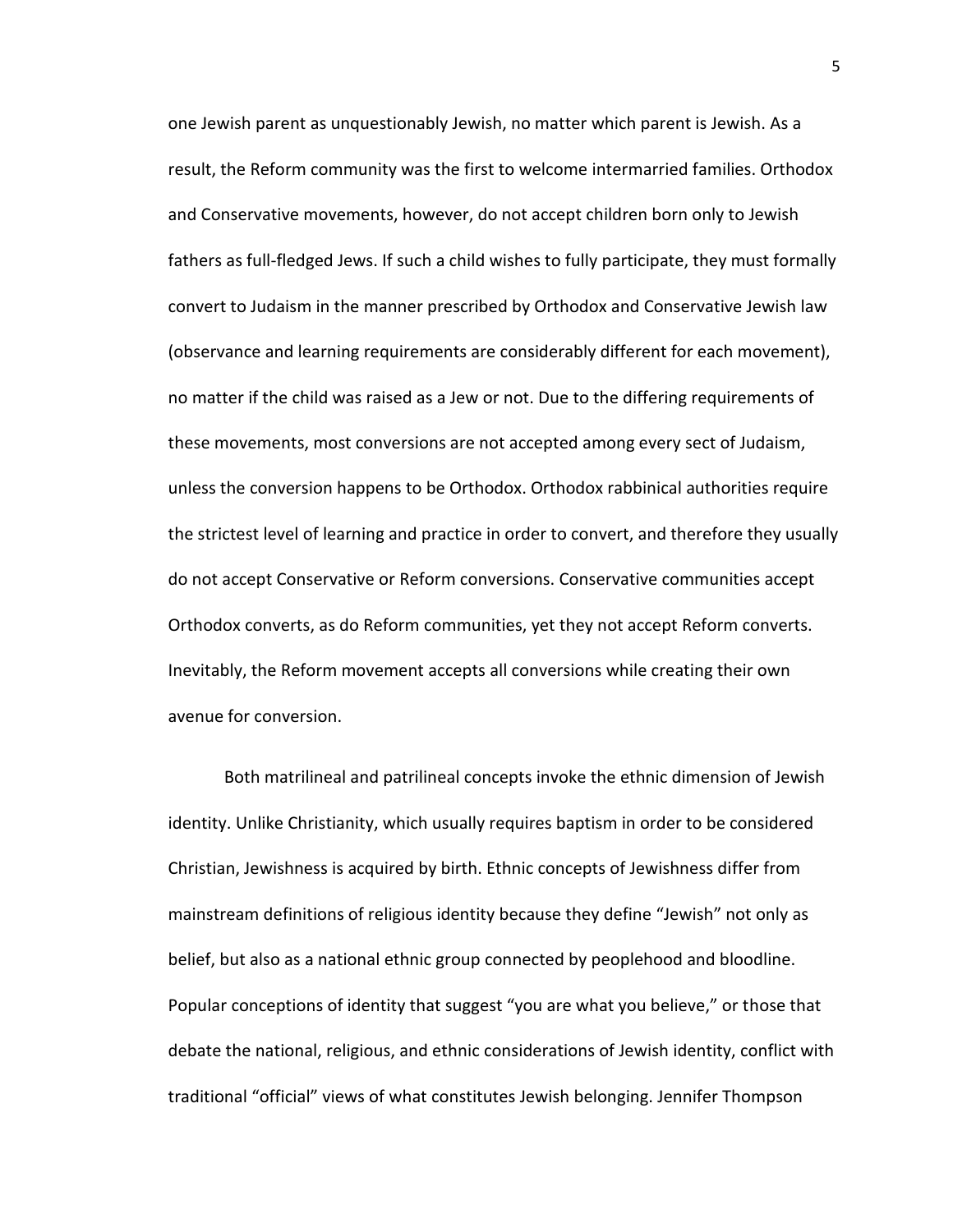describes these traditional views as "ethnic familialism," a kinship conception of Jewishness that "intertwines race, mythic shared ancestry, and shared religious and cultural practices and beliefs."<sup>8</sup> She understands popular conceptions as stemming from "universalist individualism," which is centered more on individual choice, commitment, belief, and self-fulfillment.<sup>9</sup> The informants in this study were familiar with matrilineal descent, even though most were not exposed to traditional religious environments. Matrilineal descent was, for some, an authoritative concept presented in their narratives. They referenced different sources for what or who they perceived as authoritative in defining Jewishness, but the most common reference was a peer group they encountered in an educational environment. Competing definitions and the tension between popular and official conceptions have created a complexity in the meaning of Jewish identity in the American present for those who are products of intermarriage.

The idea to study adult children of intermarriage also grows out of my own personal experience as a product of intermarriage. My research and writing is certainly influenced by my upbringing in a home where I was given both Jewish and Italian Catholic identity options and where I experienced the conflicts and resolutions of my dual identity. It is even possible this study itself is an act of my personal identity construction in the hopes of better understanding the phenomenon of hybrid identity construction as part of a larger group of people. Yet, the interviewees represent a much wider range of diverse experiences that include cases different from my own, and I made a conscious effort to look at each interview with a fresh perspective and empathy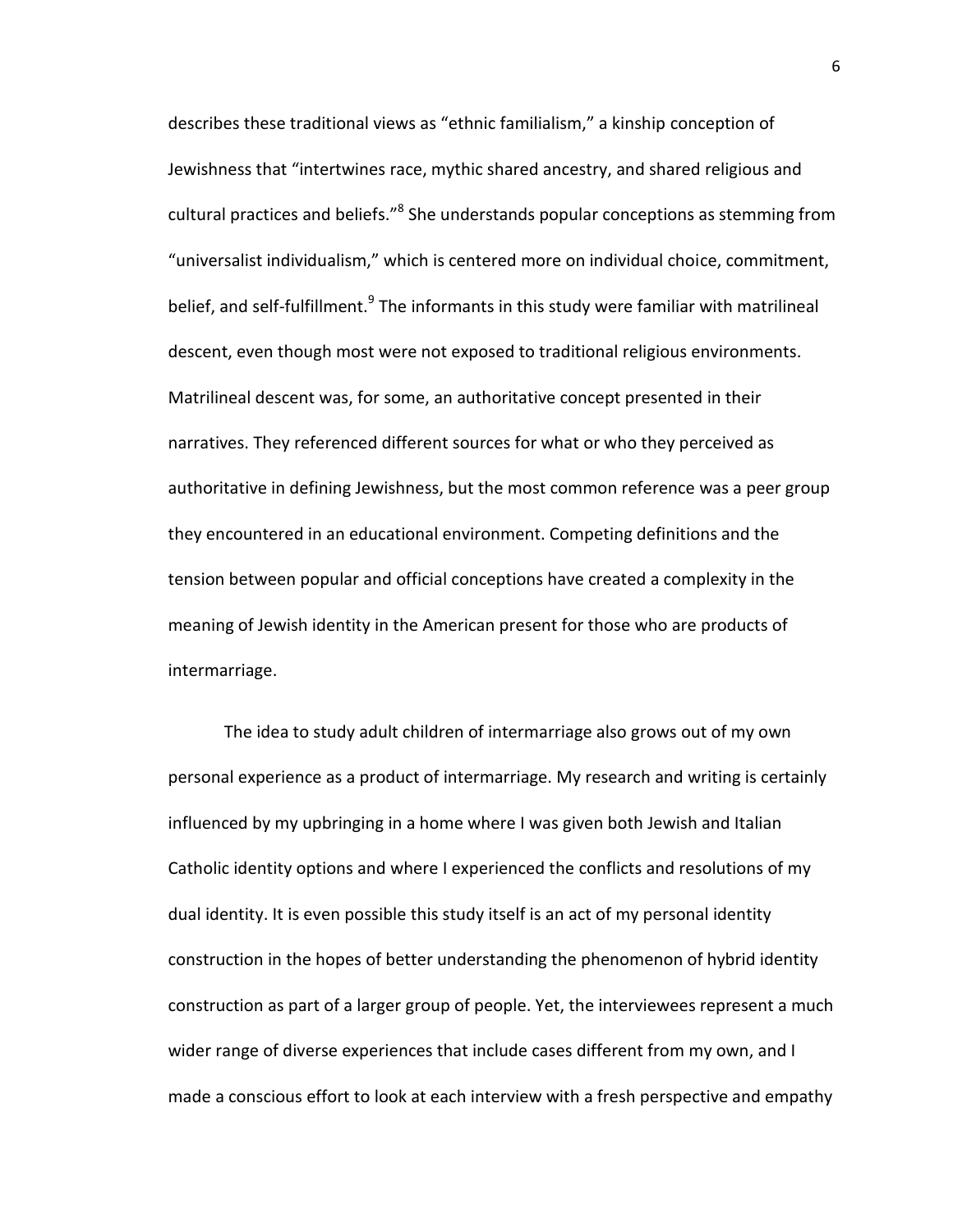towards each individual's situation and views. Since I conducted the interviews myself and related to the informants in a personal way, I was able to ask questions articulating a deep sense of interest in the process of addressing dual cultural heritage as well as individual choice. At the same time, I was also aware of the need to formulate open questions to avoid presuppositions, to allow informants the space to speak openly. Over the course of this discussion, I attempt to provide personal narrative analysis of these interviews through which I hope to contribute to our understanding of how individuals raised in intermarried families construct and perform their cultural-religious identities, and the ways in which they draw from the past to do so. I also aim to explore the meaning of being "Jewish" for the informants by looking at the ways they understand their own identities in relationship to Judaism, taking into account their narratives of identity, upbringing, and agency.

In the context of this research, identity can be understood as one's subjectivity, which is constructed through socialization within a range of communal groups, such as the family, a religious or political community, a region, or a nation. Rejecting previous conceptions of identity as essential and fixed, new scholarship suggests that identity is shaped in a continual process. "[W]e should think, instead, of identity as a 'production,' which is never complete, always in process, and always constituted within, not outside, representation."<sup>10</sup> Within a family, individuals ignore, interact with, or assume certain aspects of their parental identities in relation to themselves. Though family is a community that often mediates between individual and society, these processes extend to communal groups beyond the family. While an individual constructs identity based on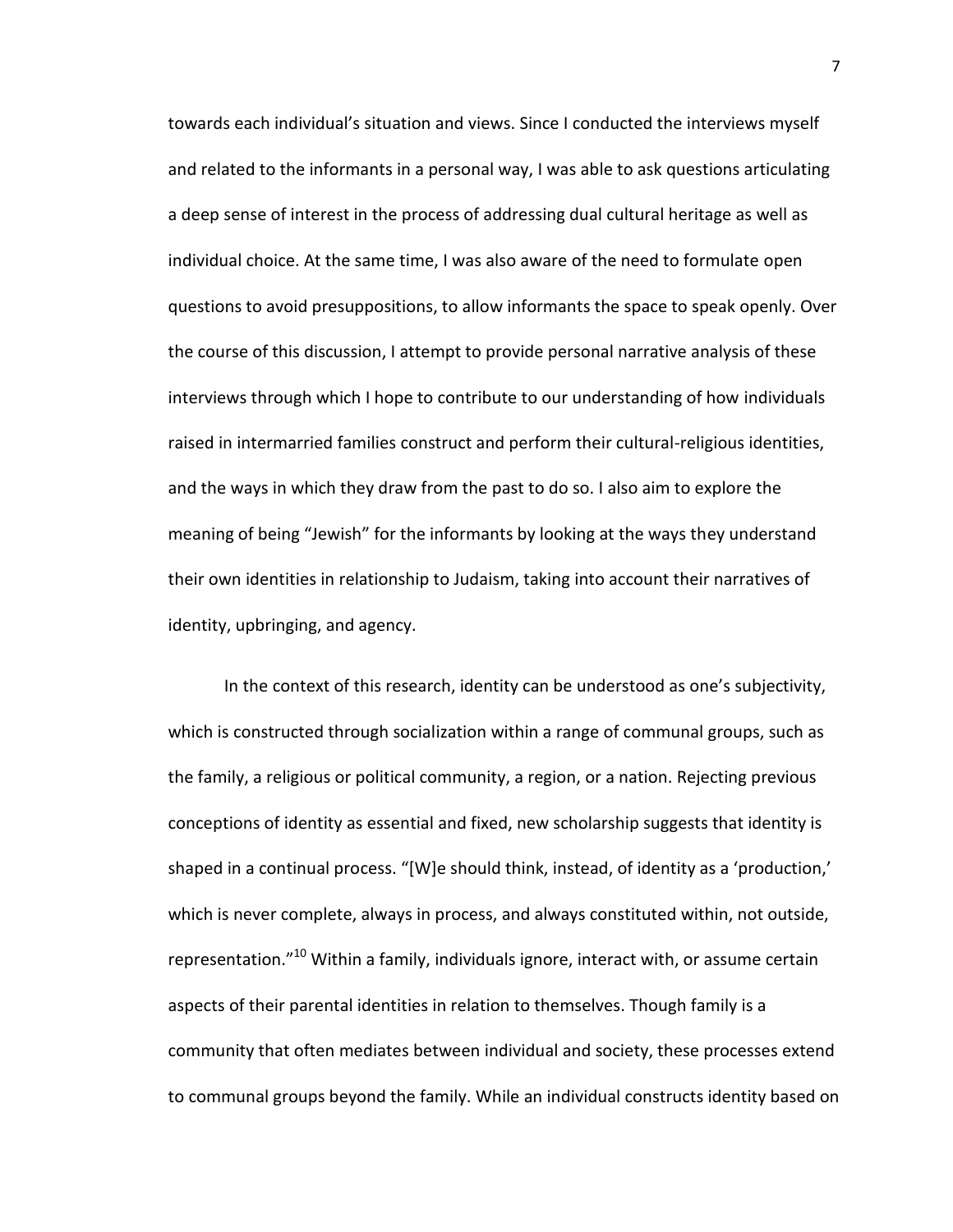personal choice, they are also a product of their connection to collective environments, the duties and norms within them, and their "symbiotic relationships with others." $^{11}$  As members of multiple communities, individuals learn what is worth remembering and identifying with based on what their communities deem valuable. "[T]here are clearly demonstrable long-term structures to what societies remember or commemorate that are stubbornly impervious to the efforts of individuals to escape them."<sup>12</sup> Thus, personal identity is created in light of collective identity. Considering this, the union of two or more cultural-religious collective identities may further complicate the processes of transmission, catalyzing expressions of hybridity. People with hybrid identities are often pitted in contrast to each of their constituent components, causing them to seek reconciliation when their identities seem problematic or even incompatible.

As a theoretical term, "hybridity" gained academic momentum in post-colonial discourse on cultural mixing and globalization.<sup>13</sup> For the purposes of this discussion, hybridity refers to a combination of identity elements in which two or more identities interact and influence each other, ranging from mixed cultural and ethnic identities to a junction of religious and ideological beliefs. Such hybridity "signifies the encounter, conflict, and/or blending of two ethnic or cultural categories which, while by no means pure and distinct in nature, tend to be understood and experienced as meaningful identity labels by members of these categories."<sup>14</sup> While "hybridity" suggests a blending of identities, "duality" seems to suggest that two things are happening at once. Duality may be considered a kind of hybridity; and for the purpose of this project, hybrid identity is understood as a range of "double consciousness," as was coined by W.E.B.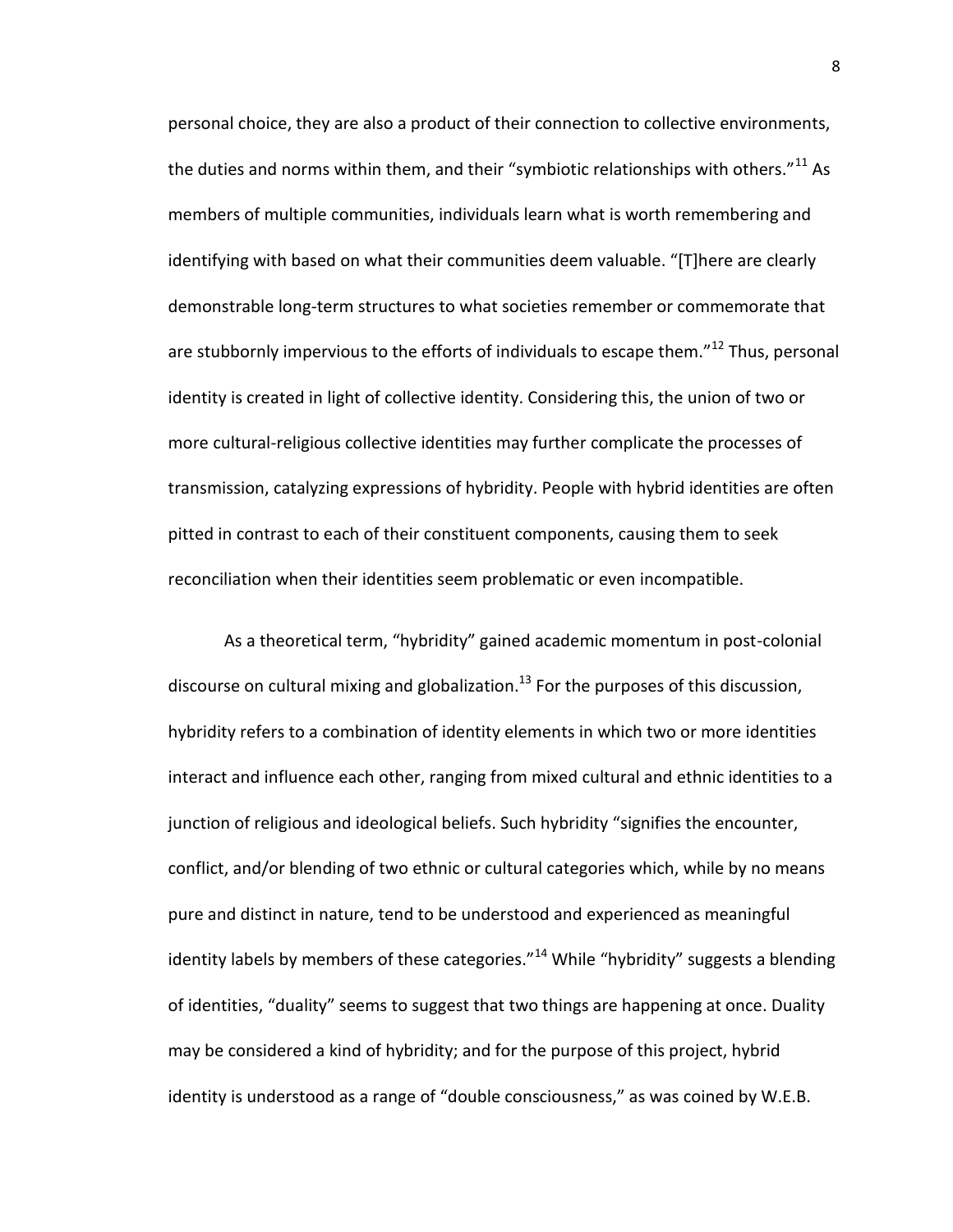Dubois. "Double consciousness is distinct because it explicitly embodies multiple identities instead of crossing identity group boundaries. Groups or individuals that occupy this space experience a kind of 'two-ness,' as two identities trying to exist in one person."<sup>15</sup> Jessica expressed this by coining herself as "Jewminican," combining her Jewish and Dominican identities. Hybridity is not limited to duality, as some people have access to more than two cultural spheres. Jake's mother and grandmother were born in British Giana, a fact he used to explain why his family was disconnected from the Chinese American community. When individuals in this study related to themselves as feeling part of "both and neither" of their cultural spheres, when they identified with an in-between space, or when they blended identities by making distinctions between religion and culture, they were expressing their hybridity. Others expressed hybridity by consciously articulating one identity more than another, such as those who converted to Judaism.

Memory is at the root of identity as a source of knowledge about the self and as an imaginative tool for constructing that knowledge. "Memory is knowledge with an identity index, it is knowledge about oneself, that is, one's own diachronic identity, be it as an individual or as a member of a family, a generation, a community, a nation, or a cultural and religious tradition."<sup>16</sup> People make use of a series of remembrances, both personal and collective, to conceptualize a sense of self over time, selectively arranging memories to support possible perspectives on their experiences. "Collective memories originate from shared communications about the meaning of the past that are anchored in the life-worlds of individuals who partake in the communal life of the respective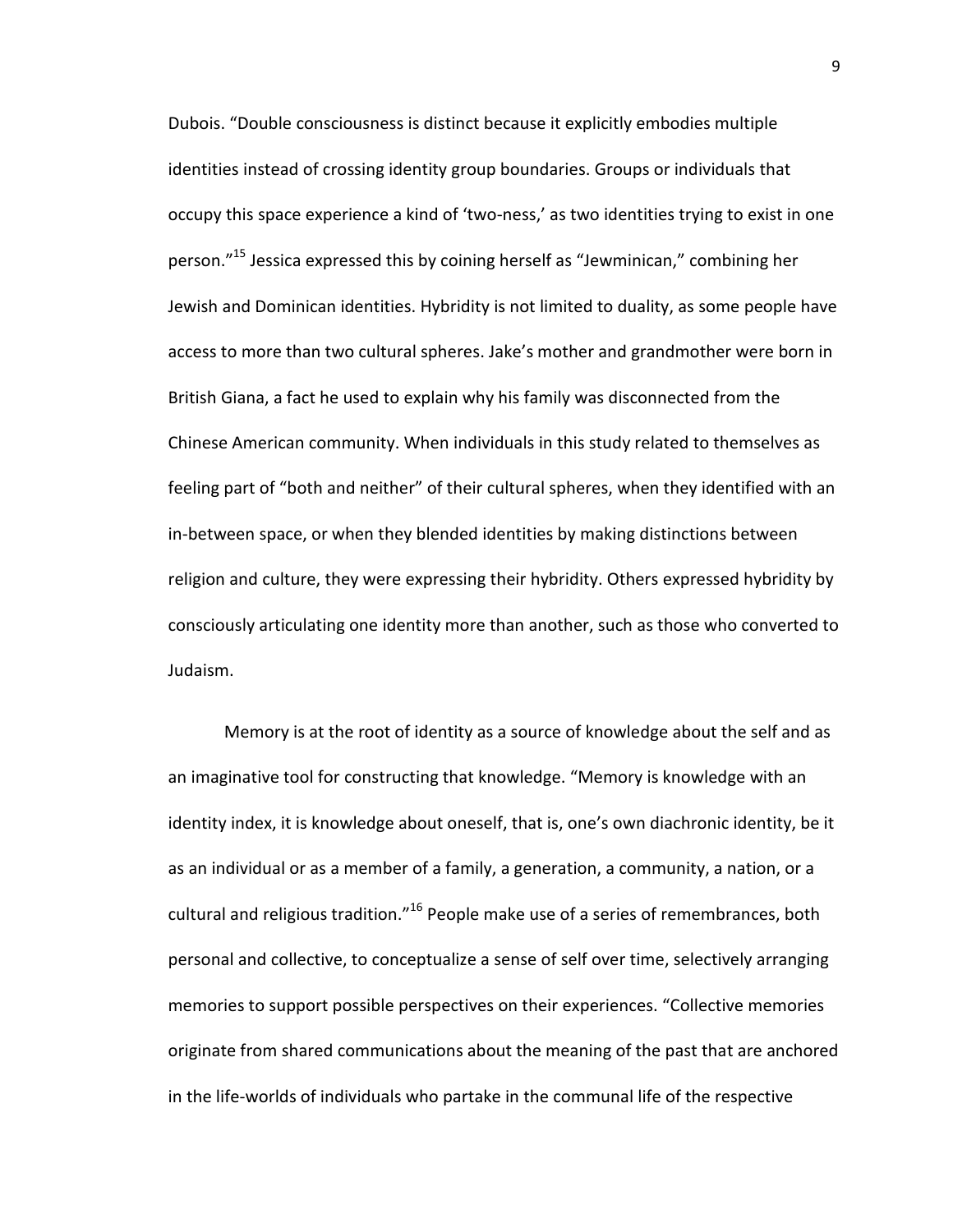collective."<sup>17</sup> A person's collective memories are, therefore, interwoven with their personal ones, as they engage with their mnemonic communities. $^{18}$  For example, several informants understood themselves in terms of memories constituting their families' identities and origins, or in terms of their perceived national or religious histories. Thus, the relationship between collective memories and personal or autobiographical memories is one which is interwoven. Each feed into each other, yet they are not subsumed into one another.

Developing self-knowledge through memory over the course of their lives, people create subsequent trajectories of identity. "Across time we change, and since memory provides a complex set of links back into the past, much of our analytical focus is initially on how, in our particular life-trajectories, there are certain constituent features that define us in recollection even as we change, and help us relate our successive selves to each other in terms of who we were, are and might become." $^{19}$ Retrospectively, people often construct coherent autobiographical narratives, assembled with corresponding memories that are produced in an "experiential process" of remembering.<sup>20</sup> They frame their memories according to correspondence and coherence: "Correspondence describes the need for memories to accurately represent what happened. Coherence, on the other hand, refers to the drive to organize experiences along a stable conception of what the self is and how it interacts with the world."<sup>21</sup> The past is thus fundamental for constructing a sense of self over time, and personal narrative becomes the vehicle for communicating it to oneself as well as to others.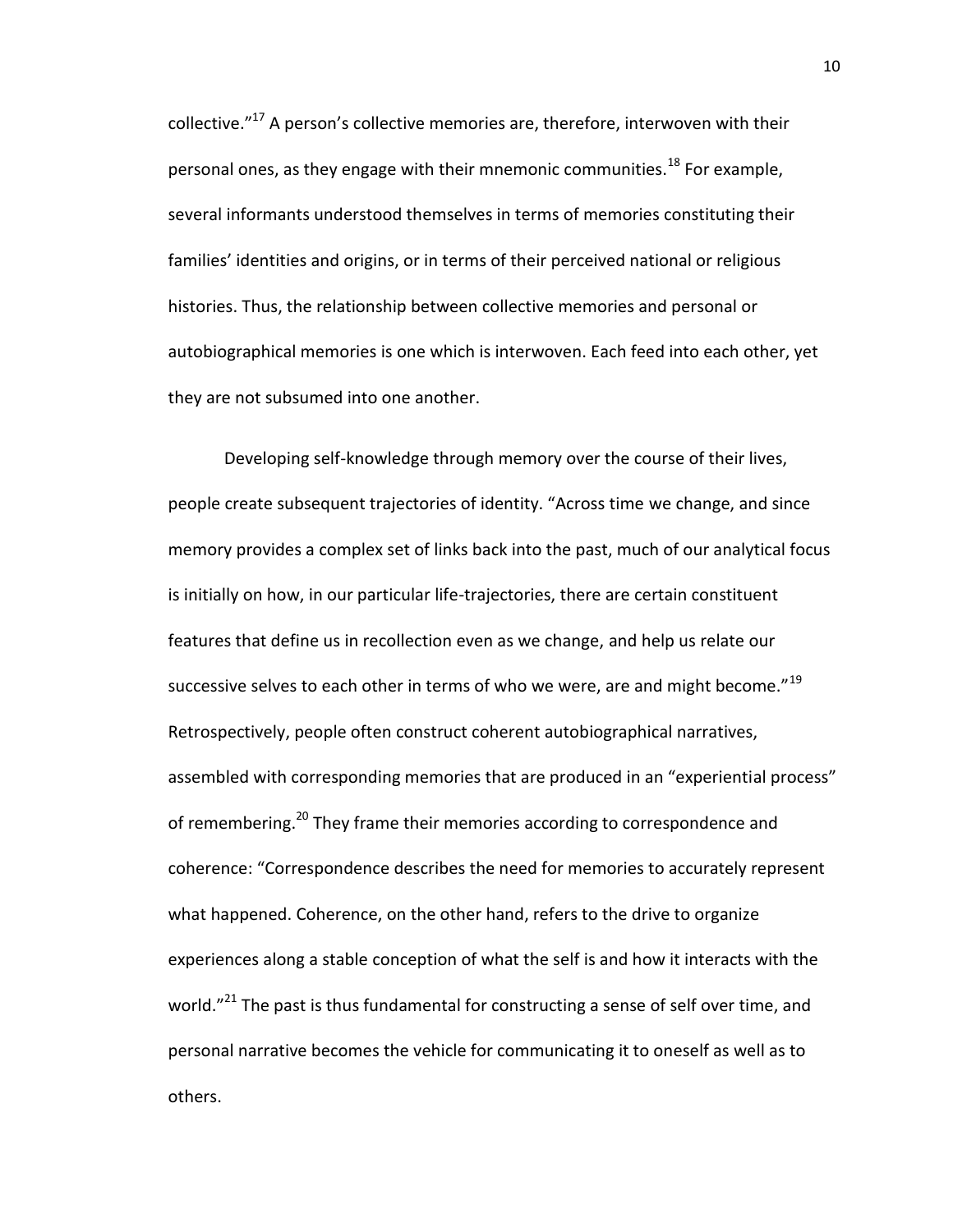Personal narrative is an essential human practice. The first cited use of the word, narratif, dates back to the 15<sup>th</sup> century, pertaining to anything "that narrates or recounts, that tells a story."<sup>22</sup> Later, "narrative" develops into a literary genre to convey a text representing a sequence of events, including the use of dialogue and description.<sup>23</sup> Structuralist and post-structuralist theorists have since elaborated this definition as "a representation of a history, biography, process, etc., in which a sequence of events has been constructed into a story in accordance with a particular ideology."<sup>24</sup> Recognizing this definitional progression can expand our current understanding of how and why people talk about themselves in conversation – or in interviews, for that matter. Personal narrative practice being one of the first acquired structures of discourse, children learn to tell stories of who they are.<sup>25</sup> In studying conversations between children and parents, Robyn Fivush found that by the time small children start using language, "they are already participating in sharing stories of the past with their parents, listening, confirming, adding bits and pieces of information, and by the end of the preschool years, children are actively engaged in telling and sharing the stories of their lives."<sup>26</sup> This socialization process of answering questions about what has happened teaches children to reflect on and develop identities, for themselves and for others. It is also perpetuated by educational institutions and media. For example, in the United States, language arts curriculums prepare students to write personal narrative essays, and college applications require them. Reading trends indicate a growing market for autobiography and memoir genres. Personal narrative is placed at very high value in Western culture, perhaps due to a modern emphasis on individualism,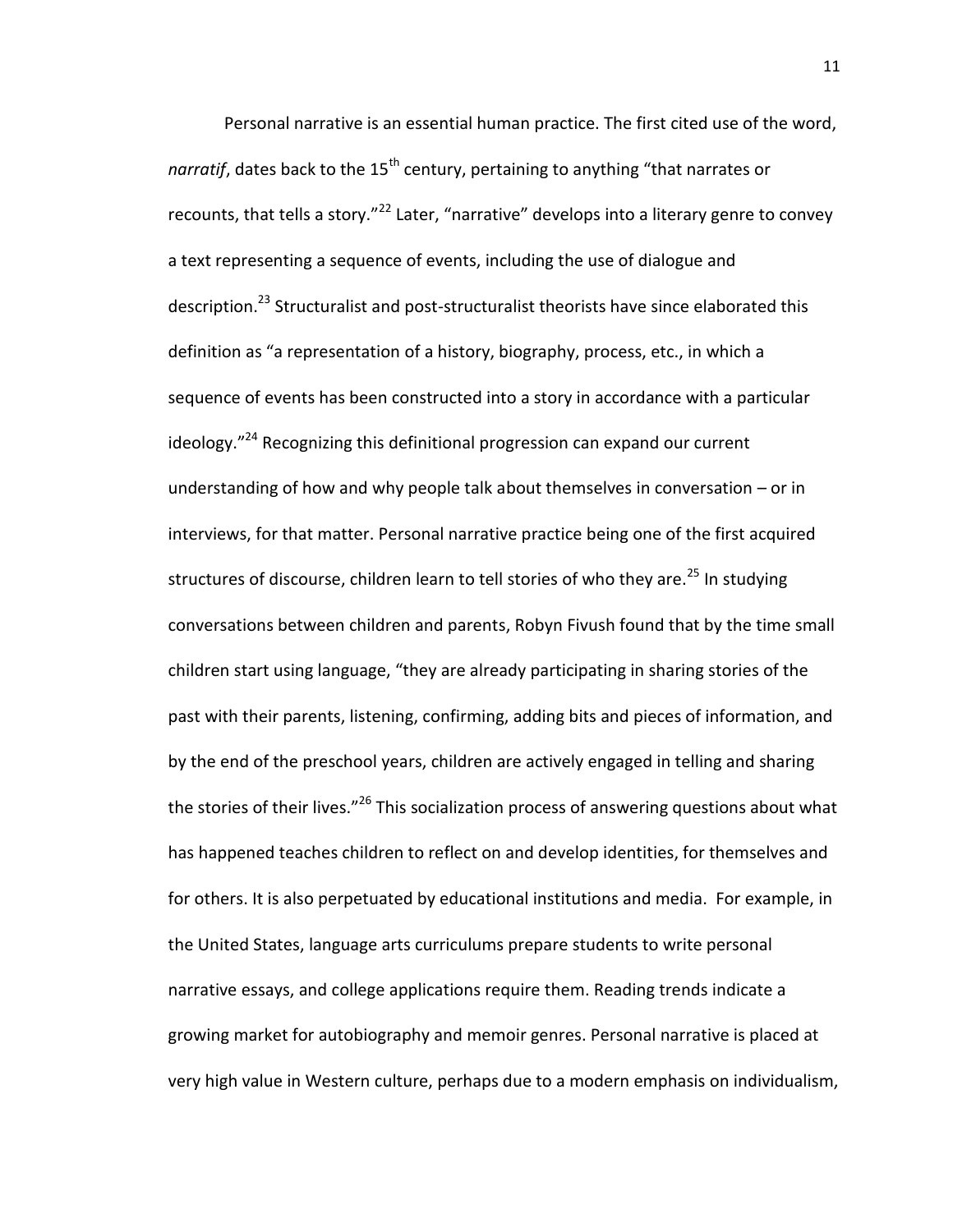but this penchant is arguably due to narration as a function of human nature. Narrating the stories of one's self is a process of performance, whereby individuals assert and define their differences and commonalities when interacting with other people. It is a dialogical performance, taking in information gained from conversations held outside of the self and also reinterpreting that information in conversations within the self.<sup>27</sup>

#### **My Study**

Over the course of two months, I collected the seventeen narrative interviews that became the focus of this research, including eight male and nine female participants that fit the qualifications I set forth: "adults, ages 20 to 30, who grew up in households with one Jewish parent and one parent of another cultural-religious, ethnic heritage." I placed ads on graduate list-serves and on departmental bulletins, and most people responded via email. I offered no incentives other than a cup of tea and some cookies. About half of the participants were Rutgers graduate students and the other half consisted of one Rutgers graduate, three undergraduates and five people who were unaffiliated with Rutgers yet heard about my study by word of mouth. It was not possible to interview every willing individual due to travel distances and time constraints, and I did not interview those who lacked any of the specific selection criteria. Each informant was presented with a common set of questions requiring them to discuss their past and their identity over time. While these questions prompted them to discuss certain topics, they were open-ended and allowed respondents to answer in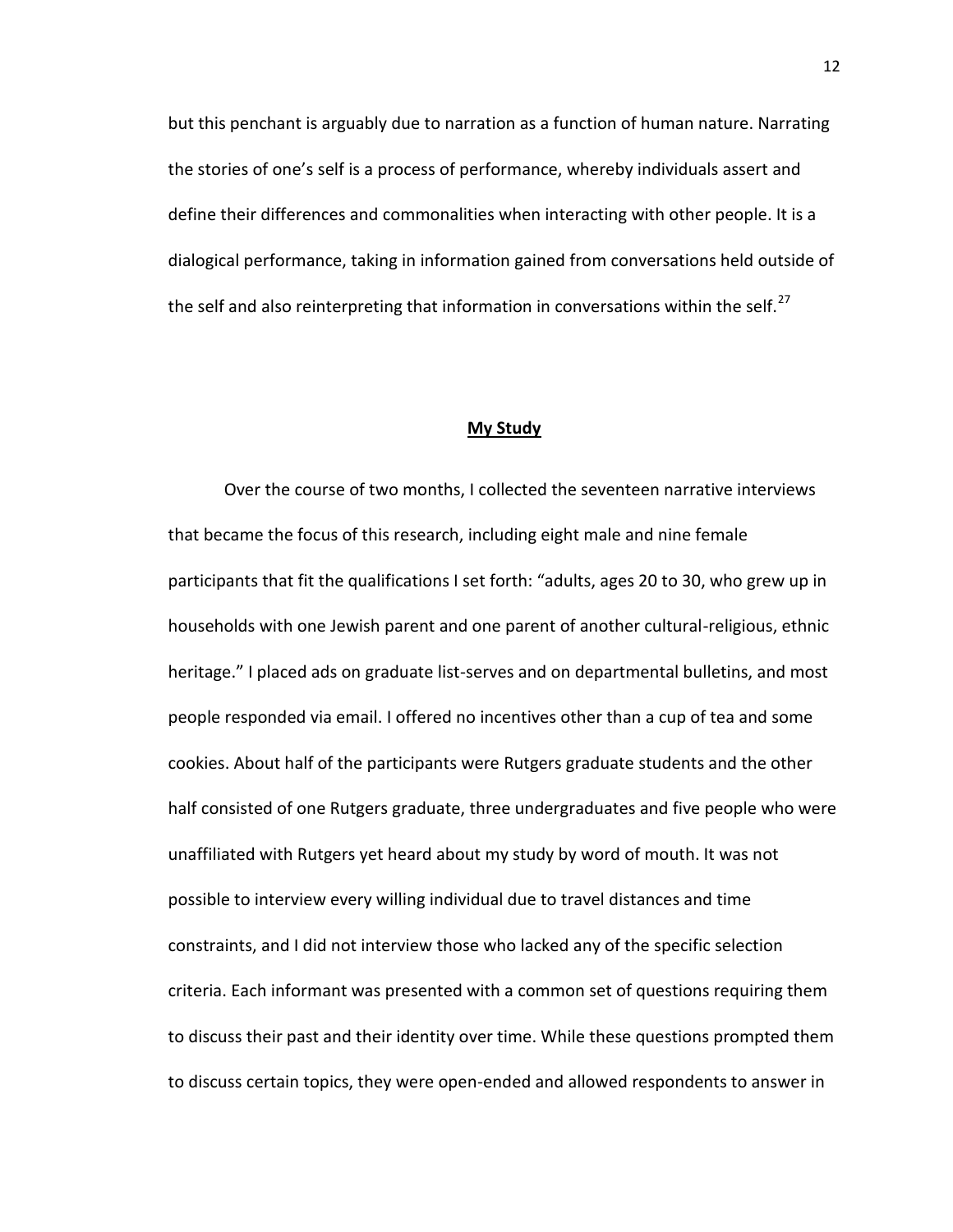any way they preferred (including the option to skip any questions they felt uncomfortable answering). The interviews were conducted one-on-one in a small, quiet office in the Jewish Studies Department. The average length of an interview was about an hour, though some lasted much longer depending on the personality and conversation style of the participant. I video-recorded each interview and took only brief notes during conversations so as not to distract the interviewees and to maintain eye contact. Later, I transcribed the interviews, while paying close attention to the informants' body language as well.

The Jewish-centered nature of this project must also be addressed in light of how the informants became aware of the study and how they perceived my identity. A sizeable number of interviews may have been concerned with Jewishness due to the fact that the advertisement used to publicize my study linked me directly to the Rutgers Jewish Studies Department (see Appendix B). Furthermore, many informants were aware of my identifiable Jewish last name, Bernstein, via my contact information, even though they were not given details about the study. The project's interest in intermarriage and dual-exposure, which were presented within questions, may have also inspired informants' attention towards Jewishness. Since the interviews were conducted in the Jewish Studies Department, this condition may have potentially influenced some of the participants' preconceptions. All of these factors may account for the self-selection among those who volunteered. To better understand the participants' backgrounds and gain a sense of their interviews, a brief cameo of each person is provided in Appendix A, with assigned pseudonyms to ensure anonymity.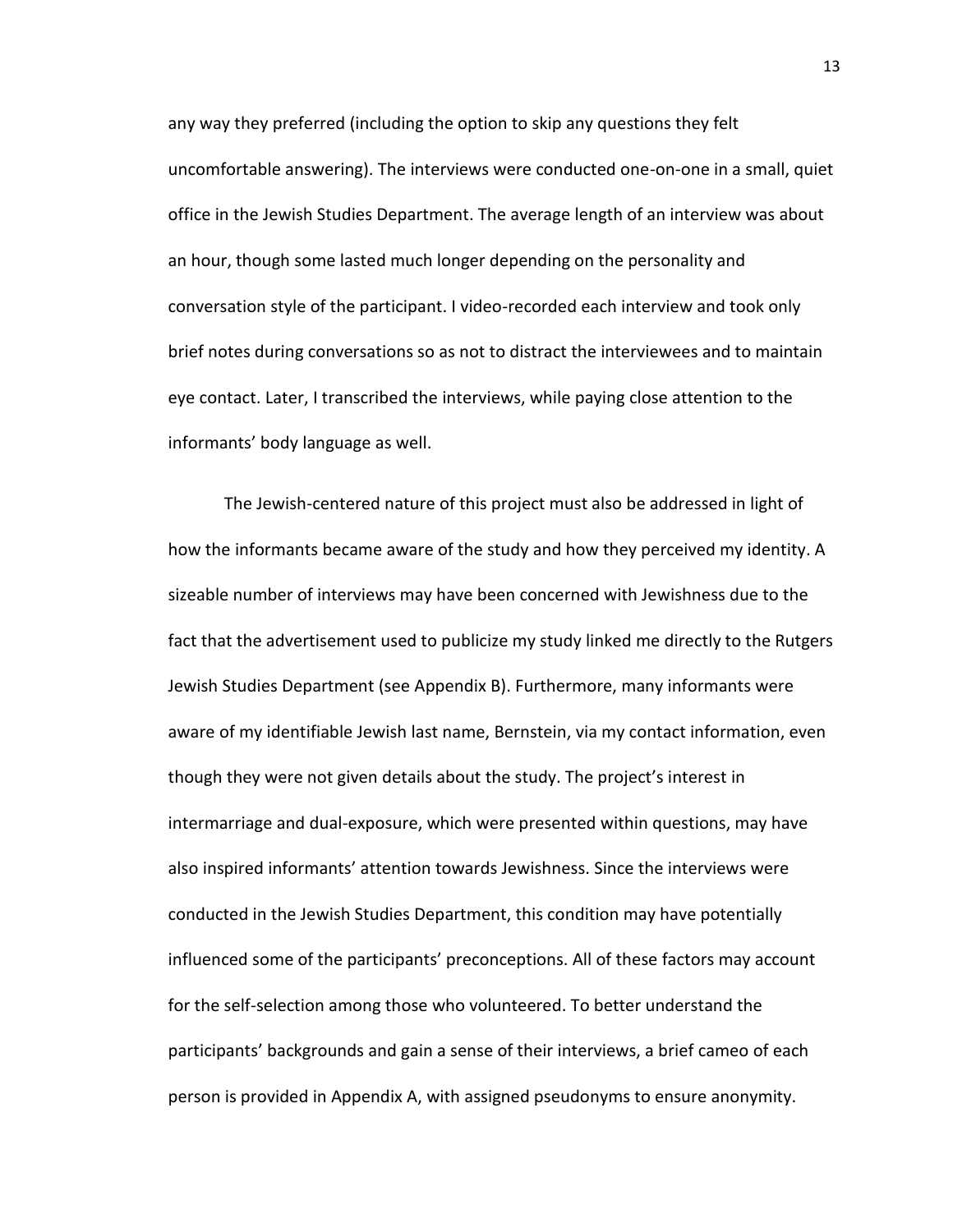These individuals represent a range of dual cultural-religious identities,

exhibiting how they understand themselves by understanding the past. Their interviews revealed different choices, from the decisions they made in constructing their narratives to the everyday decisions they spoke of within those narratives. Adult children of intermarriage are valuable subjects for personal narrative analysis and the study of memory and identity for many reasons, but they are especially intriguing since they often draw on more than one set of cultural views and experiences. Their potential for hybridity lends itself to the analysis of unique perspectives, remembrances, and identity negotiations. Therefore, this project aims to provide analysis showing how adult children of intermarriage create identities on their own terms, utilizing their pasts in narrative constructions. Personal narrative analysis will, thus, further both our understanding of how hybridity influences identity construction and what the role of memory is within that process.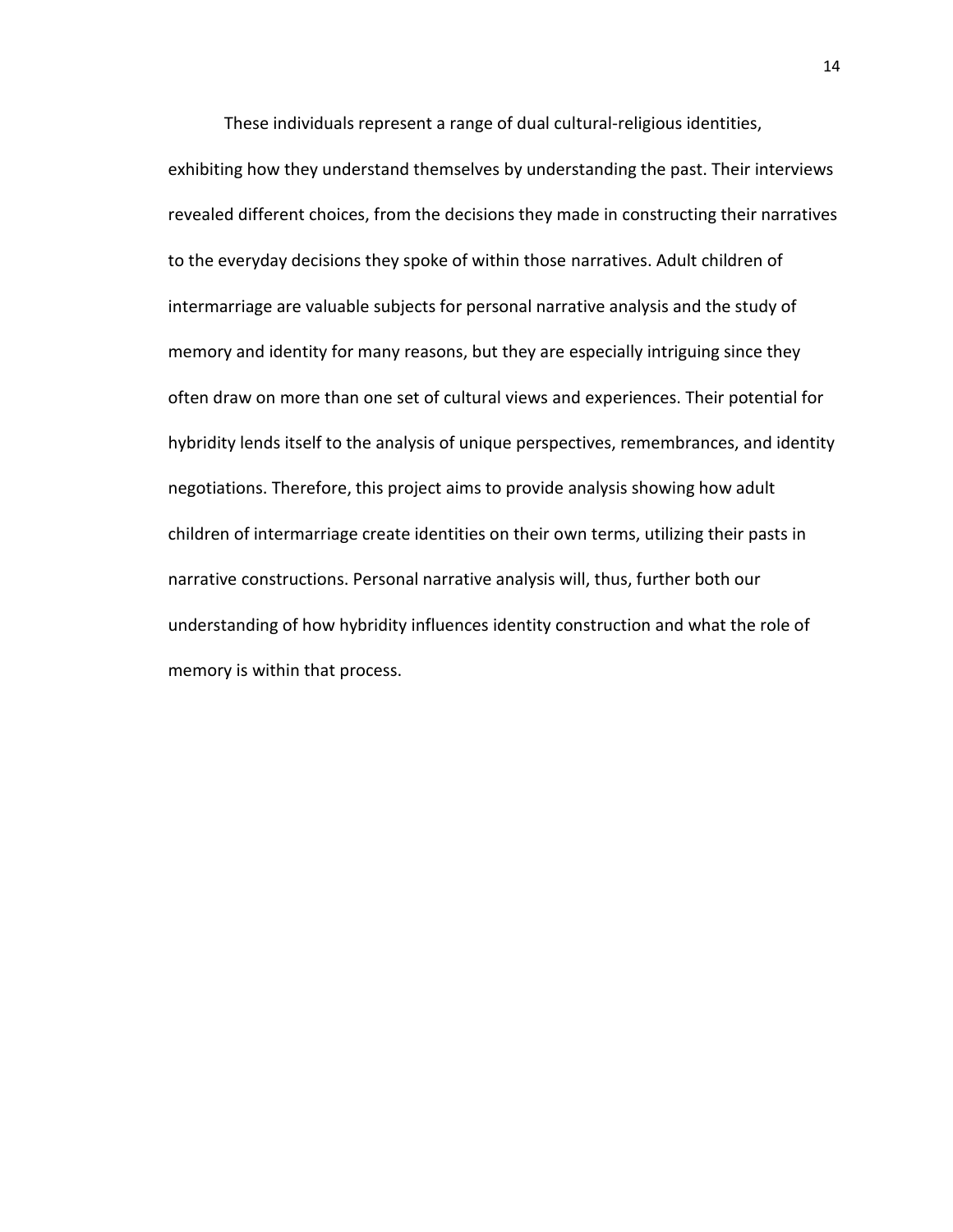#### **Chapter 1: Interview and the Performance of Identity**

### *"We tell ourselves stories in order to live." – Joan Didion*

#### **The Interview Dynamic: Roleplaying**

The questioning and answering dynamic of the interviews established a form of dialogue between me and the informants. As the interviewer I became the conversational co-pilot, asking respondents to share, directing them to think about the past, their dual cultural-religious exposure, and their identities. In turn, they developed responses, revealing memories, interpretations, doubts, and questions. At times they resorted to song, reminiscence, or humor as part of remembrance, either to illustrate their points or perhaps to capture my attention as their only audience. Informants engaged me as a listener and a witness, gripping my imagination in a process of bonding and testimony. Many of them shared complex emotional experiences. Similar to a psychoanalytic encounter, the telling of certain memories served to reconstruct and externalize interviewees' experiences in a process of transmitting their personal histories.<sup>28</sup> I remained mostly silent during the interviews to maintain my role. This silence helped reduce the risk that respondents would overtly craft their answers to please me or say what they thought I was interested in hearing. "[T]he listeners to whom we tell our stories should be considered important players because their responses can lead us to bury, revise, or solidify our stories."<sup>29</sup> Thus, my goal was to maintain a quiet yet attentive presence, taking notes only when necessary in order to maintain eye contact and perceived interest so that informants would feel respected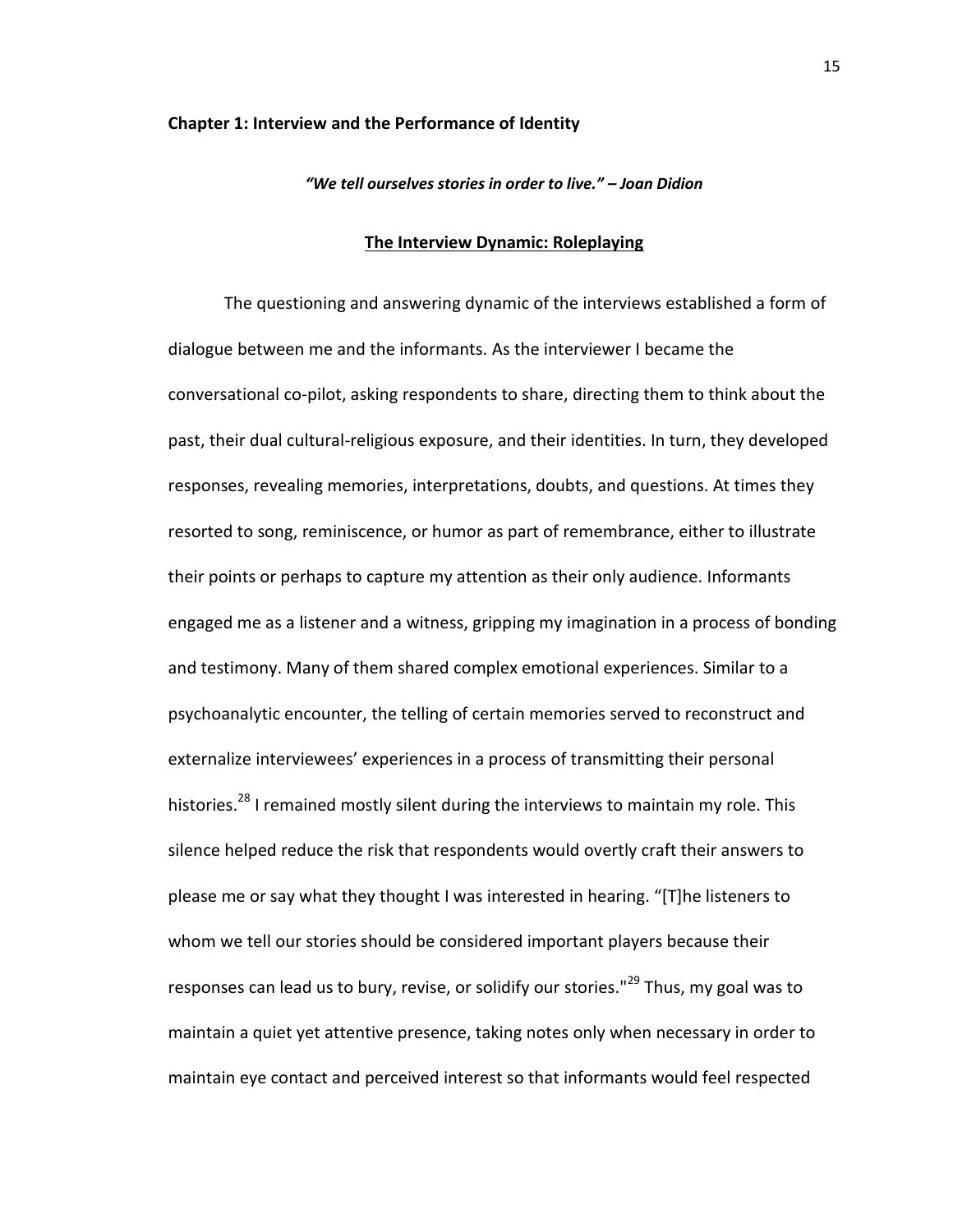and heard. The interview was designed to give each respondent the opportunity to reflect on their lives, defining themselves. I was only inviting them to think about issues they might not think about in such detail on a regular basis.

The interview format was question and answer, but as the interviews proceeded and our rapport grew more comfortable, they took on a conversational style while continuing to address a trajectory of questions. Some questions addressed issues the informants already thought about while others inspired new thoughts. The ways in which subjects communicated cued me about how to proceed as a response. Informants' answers often assumed conventional models and devices of storytelling, such as providing background settings, foregrounding descriptions, and elements of foreshadowing. Many informants also repeated dialogical encounters and created story "build up," followed by dramatic climax and sometimes forms of resolution.<sup>30</sup> Melissa told a vibrant story about an incident at a Baptist church that her family briefly attended in which the pastor appeared to signal his wife to speak in tongues. Her story followed a sequence, and it added meaning to her negative experience of Christianity and her parents' choice not to return to a particular church:

*[The] church was situated like a circle and it was like a dome – acoustics were best standing in the back against the wall… In the dome-like church, everyone sits in the exact same spots every time. One day the pastor's wife was sitting in the back area with good acoustics. The pastor was giving a sermon, starts to fiddle with his pen, which he had never done [said with emphasis]. Why would you have a pen? You're giving a sermon! And right when he starts fiddling with the pen, his wife starts speaking in tongues. [appears shocked, puts hand to forehead] It was – you could tell it wasn't real [smiling]. And my family didn't believe in that kind of stuff to begin with… we never came back.*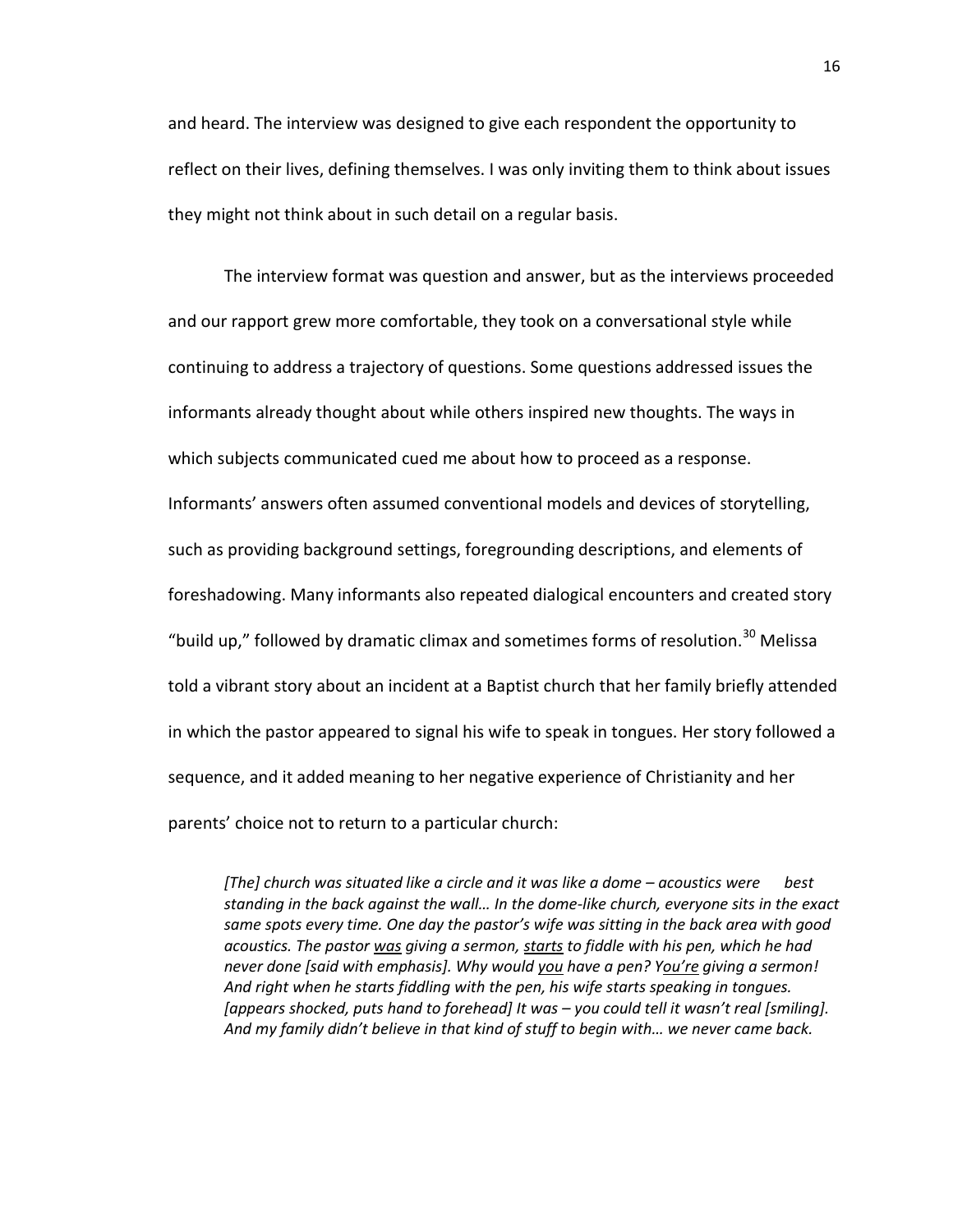Melissa's story began with a description of the setting that added weight to her depiction of the wife's cue to speak. She created a build-up and story climax, concluding with her family's resolution to leave the church due to what they perceived as falsehood. She moved between the past and present tenses and directed the narrative to the characters in the story using "you" and "you're." These verbal transitions indicate her active involvement in the enactment of the story, either for the purpose of engaging the interviewer's attention or perhaps even facilitating her reliving of the moment in the experience of telling. Melissa was not alone in performing storytelling techniques. Switching between tenses in this manner was common among most informants. Some informants' articulated a perceived idea of storyline (i.e. beginning, middle, and end) in their comments on "jumping too far ahead." For example, when I asked if they participated in any religiously affiliated youth groups while growing up, Evan responded with, "I eventually did, but I guess, I don't know if that's jumping ahead a bit." Daniel made a similar comment while discussing memories that shape him, apologetically justifying his transition to his thoughts on dating and marriage by saying, "I jump ahead a lot in my mind."

Often, the informants returned to memories they had already related, discussing the relevance of those moments as they continued in storytelling, which suggested connectedness between events over time. Jessica and Sam referred back to their traumatic experiences to define their present identities, such as the times when Jessica was forced to participate in Catholic-Dominican activities or Sam's reflections on his grandfather's death. Other times, individuals were prompted by formal questions

17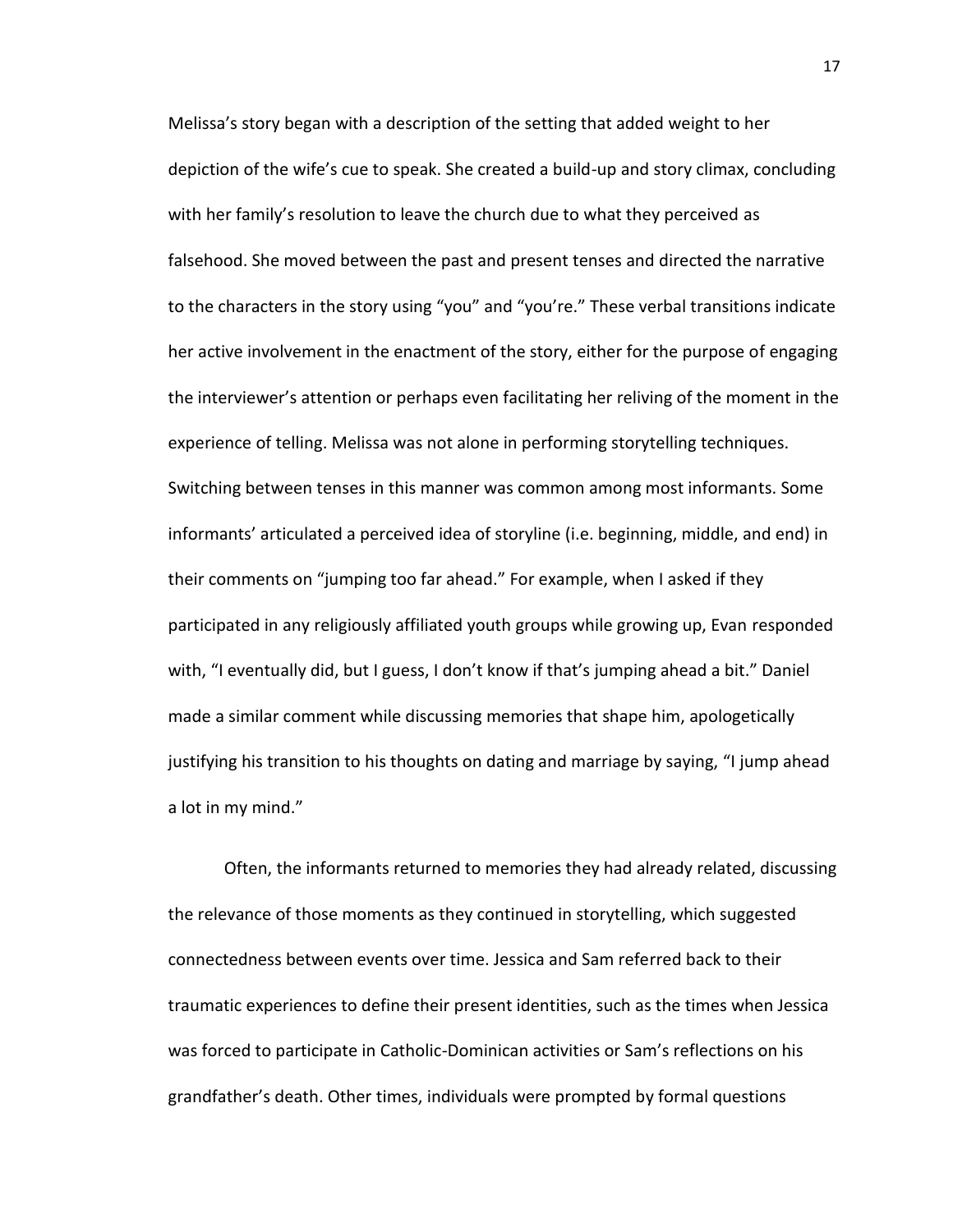leading them to look back and think about the implications of the past. In his response to a question about "key moments" in his life and their relation to his present identity, Adam referred to memories which suggested the "holes" he perceived in the logic of religion. Connecting an experience in Hebrew school with a present day experience of learning with an Orthodox group, Adam mirrored both experiences as moments when religion could not answer his questions as effectively as science could. Throughout their interviews, Informants connected memories, constructing narratives with sequences of life events in the process of answering questions. This constructive tendency lent itself to elements of performance: because telling is performing, and performance is a means of actualizing and reshaping identity in words and gestures. It is important to remember that these performances were related to the social context in which they were performed, producing narratives particular to the circumstances in which they were told. Holstein and Gubrium have pointed out that "personal stories are not completely formed before they are told to others, and that personal stories are molded in the action and interaction of speaking them aloud to a vivid audience."<sup>31</sup> The following section elaborates on this context.

### **Telling as Constructive Performance**

The informants' responses also revealed processes of reflection and interpretation. Such responses were triggered by specific questions that could inspire particular frames of reference or plot structures. When asked to speak about their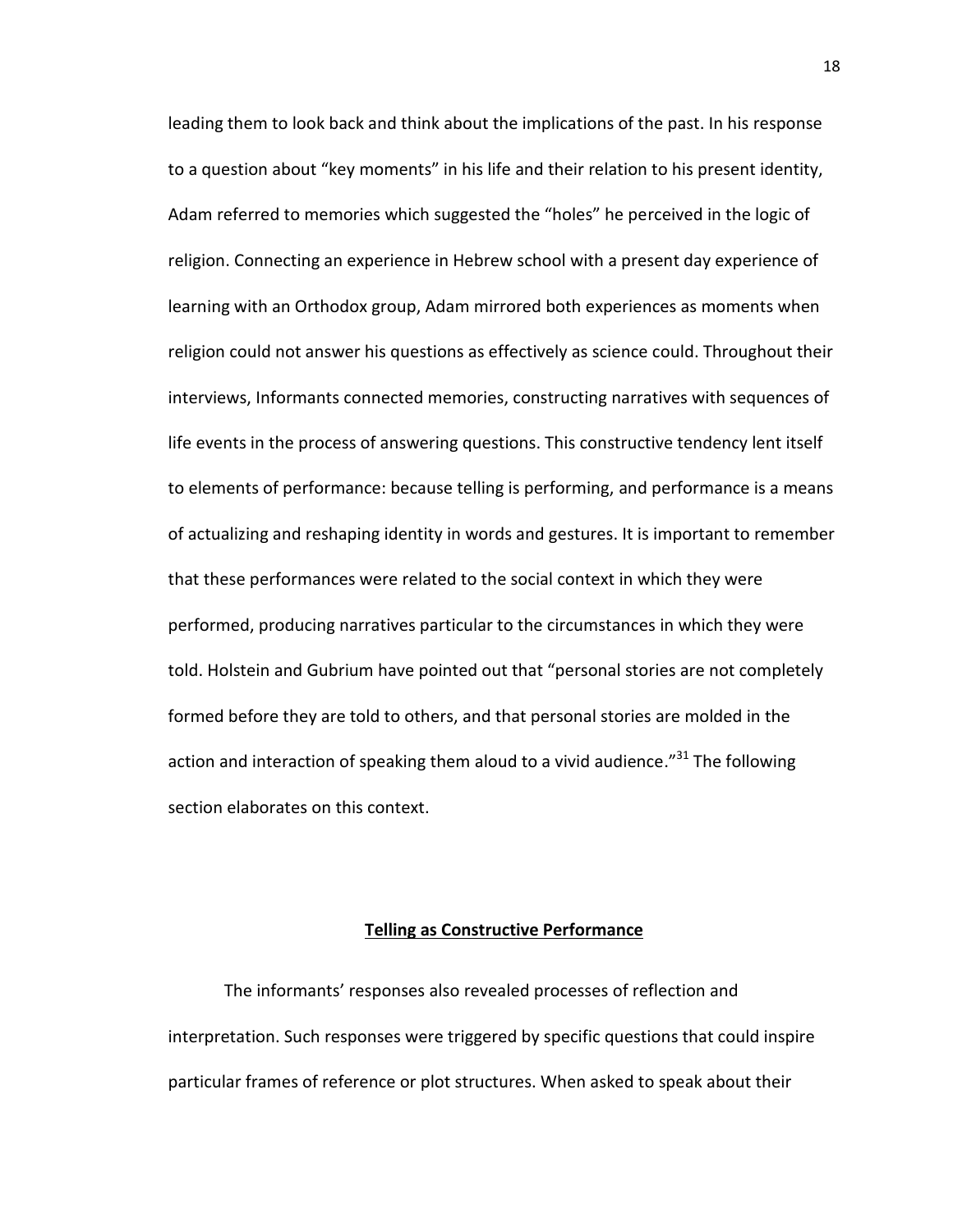origins, families, upbringings and memories, their narrative responses served as acts of self-presentation,<sup>32</sup> both for themselves and for an interviewer. Brubaker and Cooper note that, "Identity is both a category of practice and a category of analysis."<sup>33</sup> As practice, it is a performance of everyday social experience employed by individuals "to make sense of themselves, of their activities, of what they share with, and how they differ from, others."<sup>34</sup> Informants' narrative performances, therefore, enable them to structure and understand their identities, presenting themselves through immediate narratives and within expressions of everyday practice, such as dress, professional and academic endeavors, music preferences, and even foods symbolic of their cultural identities. Performances involve telling stories of events that happened, often followed by interpretations of those events that led to a relative point. As storytellers, the informants establish narrative timelines of those life events, which were situated in "unique moments in a unique past-time world."<sup>35</sup>

Within the broader dialogue of each interview, informants' storytelling became public and private "reifications" of self – verbal performances allowing them to reflect on and communicate identity outwardly and as self-revelation from what Stuart Hall calls "positions of *enunciation*" originating from "a particular place and time, from a history and a culture which is specific.<sup>36</sup> While individuals can speak from the place of "I," reifying the self on a personal level, they also have cultural or communal identities. Such identities are made "visible and intelligible to others through cultural signs, symbols and practices,"<sup>37</sup> most commonly conveyed through language. Given that cultural identity encompasses not only similarities with those sharing collective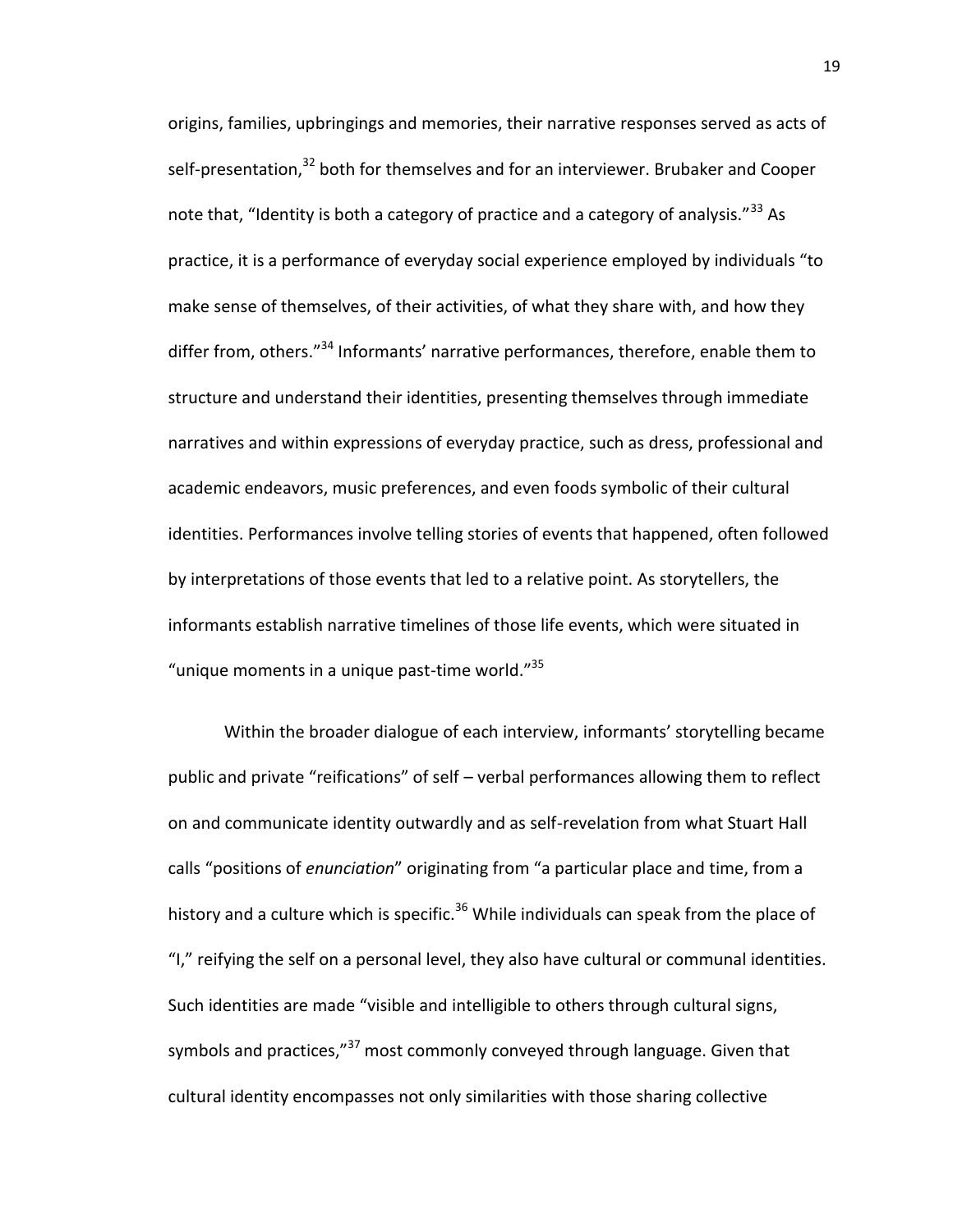histories, but also as "critical points of deep and significant *difference* which constitute 'what we really are'," the process of narrative involves acknowledging both continuous experience and fragmentation or "rupture."<sup>38</sup> In this sense, identity can be considered as a process of "becoming" and "being"<sup>39</sup> – a continual course subject to reflexive change and negotiation. Through the act of narration, language is able to harness this process, conceptualizing and communicating identity at a particular moment in time, organizing the teller's understanding of their self in the presence of another. Therefore, the act of narrating one's experiences is an act of enunciating one's identity, performing and actualizing both experienced cultural similarities and positions of difference.

Their narratives constituted "speech acts," as respondents used specific language and tonal delivery. Jerome Bruner coined these elements as "signs of the subjectivity of selfhood… rang[ing] from posture and pace to highly stylized verbal expressions, intentional or otherwise."<sup>40</sup> The performative aspects of informants' selfpresentations are not limited to the stories themselves. They include body language, such as the use of hands, facial expressions and posture to indicate the emotionality of the stories they were attempting to deliver and engage with. When Jessica and Melissa conveyed shocking experiences, their facial expressions became disturbed. This kind of animation was especially important to Daniel's interview, in which he made interesting "eye contact" with the camera and enthusiastically shook his head in "yes" and "no" motions when conveying moral approval or disappointment within his stories. Most respondents used their hands when speaking. A prime example was Sarah's tendency to tap one shoulder to represent her Jewish side and the other to represent her Christian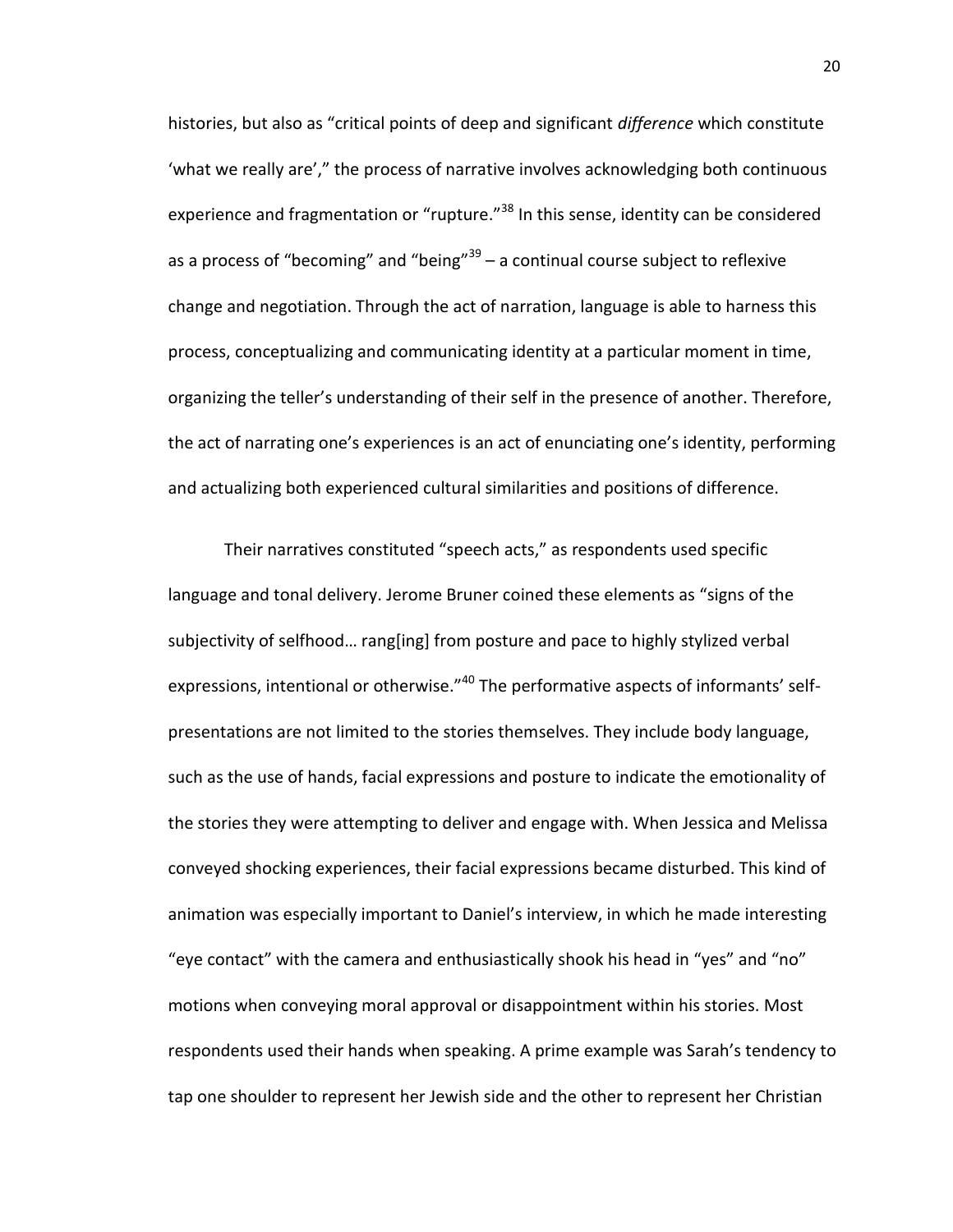background. Posture was important to Dana's interview, especially when her shoulders began to curve and slouch as she discussed her feelings about being excluded from Jewish social-ethnic circles. She would also sometimes stare out into the distance as if looking at the event she was describing, a tendency that Adam also exhibited.

Performances also varied from tonal changes, like Jessica's tendency to lower her tone when she was discussing serious moments, to alterations in pronunciation, such as when Rebecca's manner of speaking occasionally transitioned from Standard English pronunciation to one inflected with a Brooklyn accent – similar to Hasidic Jews originating from that enclave. Benjamin even resorted to singing part of a hymn to communicate the cultural knowledge of his Methodist roots. These responses enhance the understanding of performance in personal narrative as "folklore-as-a-way-ofspeaking," otherwise known as "verbal art."<sup>41</sup> Almost artistically, respondents offered remembrances that were characterized by "individually shaped, innovative performance directly connected to people in social contexts," primarily in relation to the interviewer and the context of the discussion.<sup>42</sup> Every interview was a creative process wherein each person utilized the physical tools of storytelling in order to substantiate themselves.

Folklorists, such as Dell Hymes and Barbara Kirschenblatt-Gimblett, have studied the nuances of communicative performance through storytelling, and their theoretical analysis lends insight to the study of personal narrative.<sup>43</sup> While performance in the context of this research does not necessarily suggest conscious effort on the part of the informants to "craft" their stories, they do engage in culturally specific ways of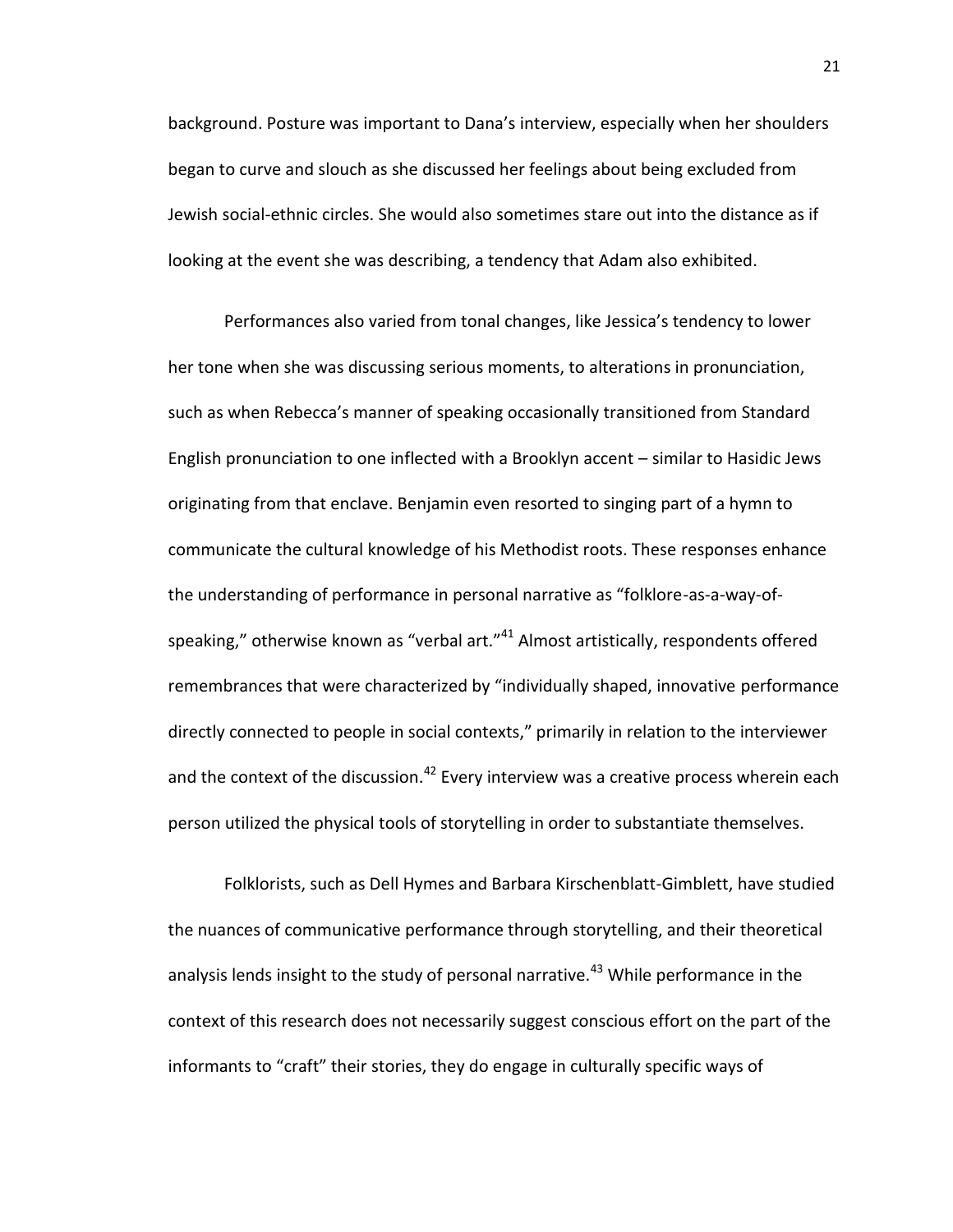communicating life events. Performance, in this locale, is the "culturally intelligible"<sup>44</sup> representation of self within a social interaction. Emergent performances of cultural knowledge were observed in varying degrees, and certain interviews yielded strong examples. Such performances often employed displays of Jewish knowledge.

Daniel's attention to Jewish history, Hebrew, and the Bible within his narrative emphasized his immersion in Jewish collective memory and his ability to provide an authentic or authoritative performance of communal identity.<sup>45</sup> Daniel remembered receiving a "C" in his fourth grade Prayer class at his Jewish day school: "And he wrote, 'Daniel daydreams too much during prayers.'…" Daniel then offered traditional knowledge, stating, "Since then, I've come to terms with that, daydreaming at synagogue, because *l'hitpalel* (Hebrew, "to pray") comes from, like, a reflexive *binyan* (Hebrew, grammatical case), so a better term would be 'meditation' than 'prayer.' Um, but he [the teacher] can live in his own la-la land." Daniel's use of Hebrew, the authoritative religious Jewish language, demonstrates his authority and competency in Jewish knowledge for his listener. Interestingly, these statements followed a comment stating that, "the kids who went to the Orthodox synagogue, the majority of them… had superiority complexes. A couple of times they told me I wasn't really Jewish [pause] because of my heritage." Therefore, Daniel's use of Hebrew appears as a strategy to compensate for doubts regarding his identity instilled by others and assert his authentic Jewish identity through a display of traditional knowledge. In this performance he also emphasized his anxieties about preserving Jewishness for his future offspring. Expanding on the Hebrew phrase *l'dor v'dor*, meaning "from generation to generation," he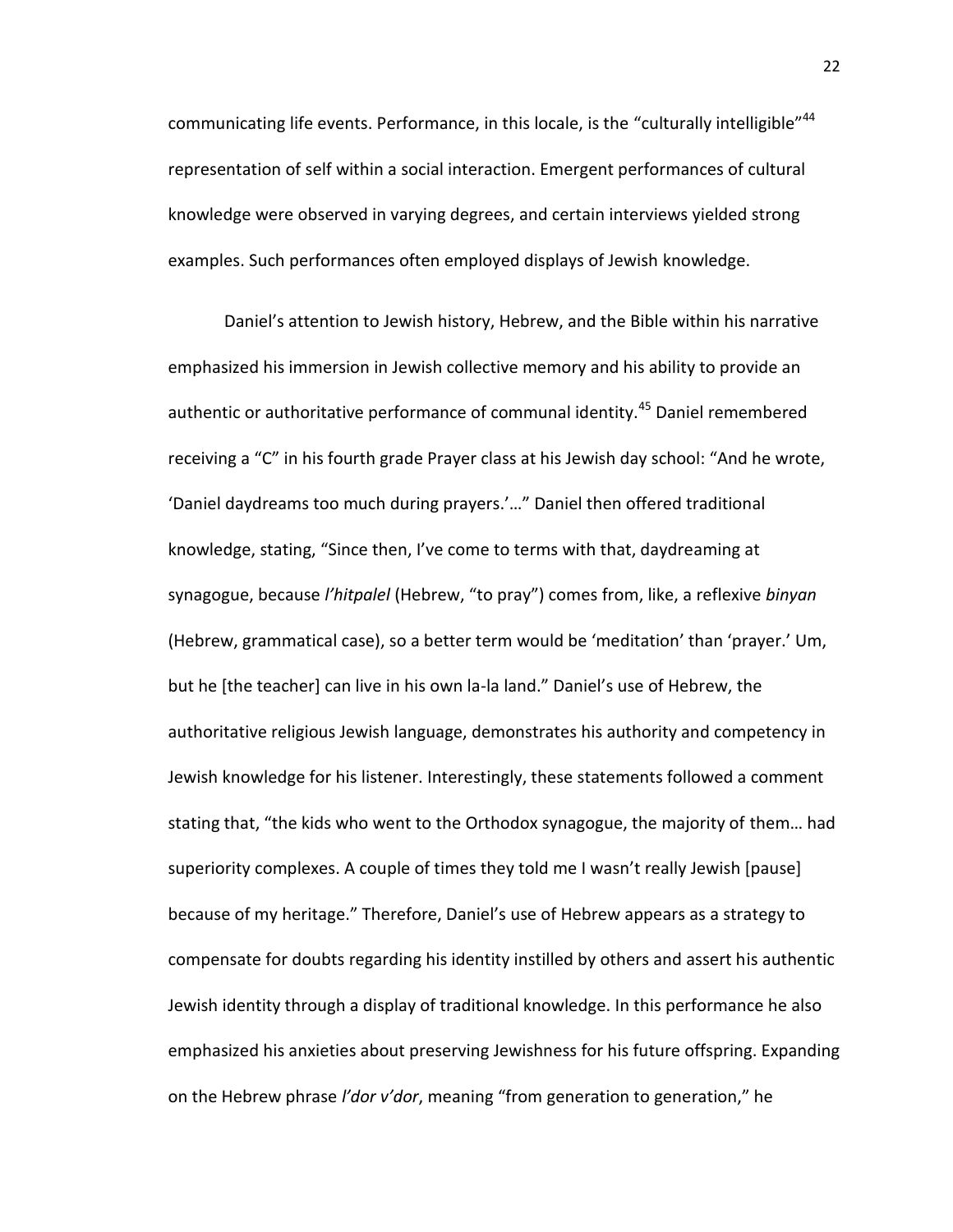launched a discussion about how learning an anthropological approach to the Bible both shattered and strengthened aspects of his Jewish identity, weakening his faith but strengthening his appreciation. The example he gave concerned the covenant with Abraham:

*[T]he Brit Milah [Hebrew, "circumcision"]… the connection I make is, okay, so, God's talking to Abraham saying, "Be fruitful and multiply." [remarks on the health benefits of circumcision and that ancient people perhaps understood those benefits] So, there's a part of me that's really scared about [pause] okay, am I going to have kids? And what does that mean in terms of my Judaism? Because this is like one of our identifying rituals, the Brit Milah, and also it's like our patriarch, Abraham.*

While his conversation was somewhat frenetic, Daniel's use of the covenant and the

commandment of circumcision simultaneously added authority to his voice as a

communal participant in Jewish culture and expressed anxiety over his performance of

that identity.

Eric also used biblical narratives to display an authoritative cultural voice, most

visibly in clarifying his theological position as what he referred to as a Jewish Christian.

When asked to elaborate on this position, he responded with a series of questions

testing my religious knowledge, followed a description of biblical events that added to

his authority:

*Do you have any understanding of the Christian religion? [Yes] Do you know what happened when Christ died on the cross? [Yes] What happened in the Temple? Do you know what happened in the Temple? [No] The Temple veil split from the top down. That has been recorded in both religions, but it's not highly spoken about or written about in the Jewish religion. Um, in our history, um, and what that means is that there is no intermediary. People have the ability to go directly to God to plead their case. Blood sacrifice is done. It's not necessary anymore [pause] and [clears throat] that's the theological explanation.*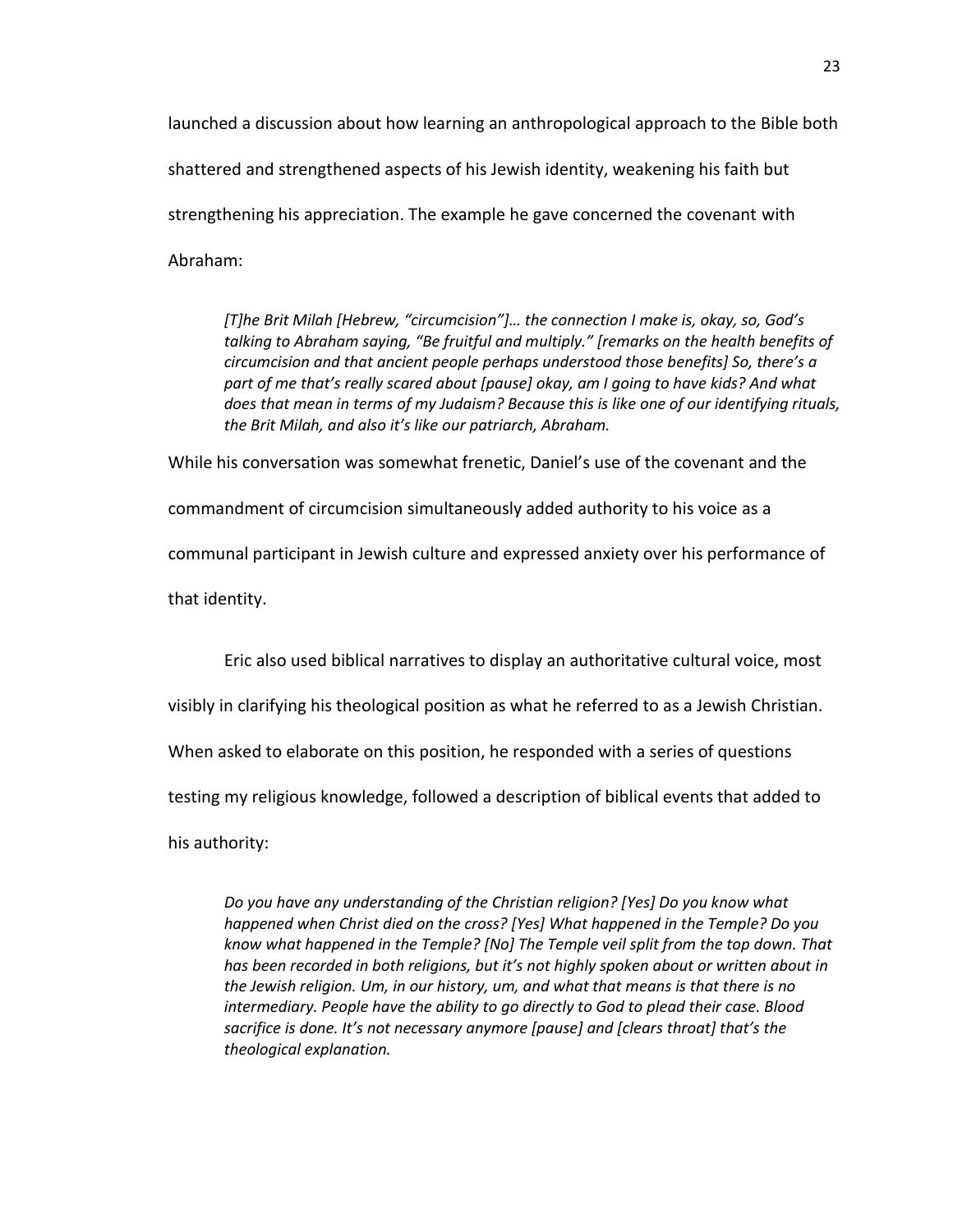Eric's dialogue may be considered a "breakthrough into performance," a concept developed by Dell Hymes which relates to the use of traditional "stylized content and conduct" emerging from contemporary social interactions as "creative, realized, achieved, even transcendent of ordinary course of events."<sup>46</sup> Hymes expanded on concepts of conversational behavior as "interpretable" (cultural) and "reportable" (doable) by adding the third dimension of "repeatable" (doable, yet not interpretable). $47$ Both Daniel's and Eric's narration displays all three characteristics: they are culturally intelligible to their interviewer and they are repeatedly conveyed communal knowledge signifying authenticity and authority. They also arise out of specific instances where their references will be understood as meaningful.

Breaking into performance of song and parable, also folkloric genres, occurred as well. In his narrative, Benjamin sang a hymn he remembered from his experiences at his mother's family's church. He also employed an illustrative parable to explain his complex relationship with Judaism. Singing the hymn emphasized familiarity with his mother's community and asserted authentic association with that part of his identity, while his use of a parable functioned as "a traditional technique for coping with problematic social situations."<sup>48</sup> During a discussion of the complications involved in his Jewish identity, Benjamin explained:

*Did you ever hear the story of the basketball player with one arm? There was a high school basketball player who was being considered for some big college draft stuff, and… He was born without one arm… And because he doesn't have an arm, and because that's been a defining part of his athletic life, um, he busts his ass and he's really good at the technical aspects of the game. And he's now a very skilled player, and… he has a style and a technique that is unique because he only has one arm… And sometimes I feel like that for me, that even though having a mother who wasn't Jewish made my Jewish*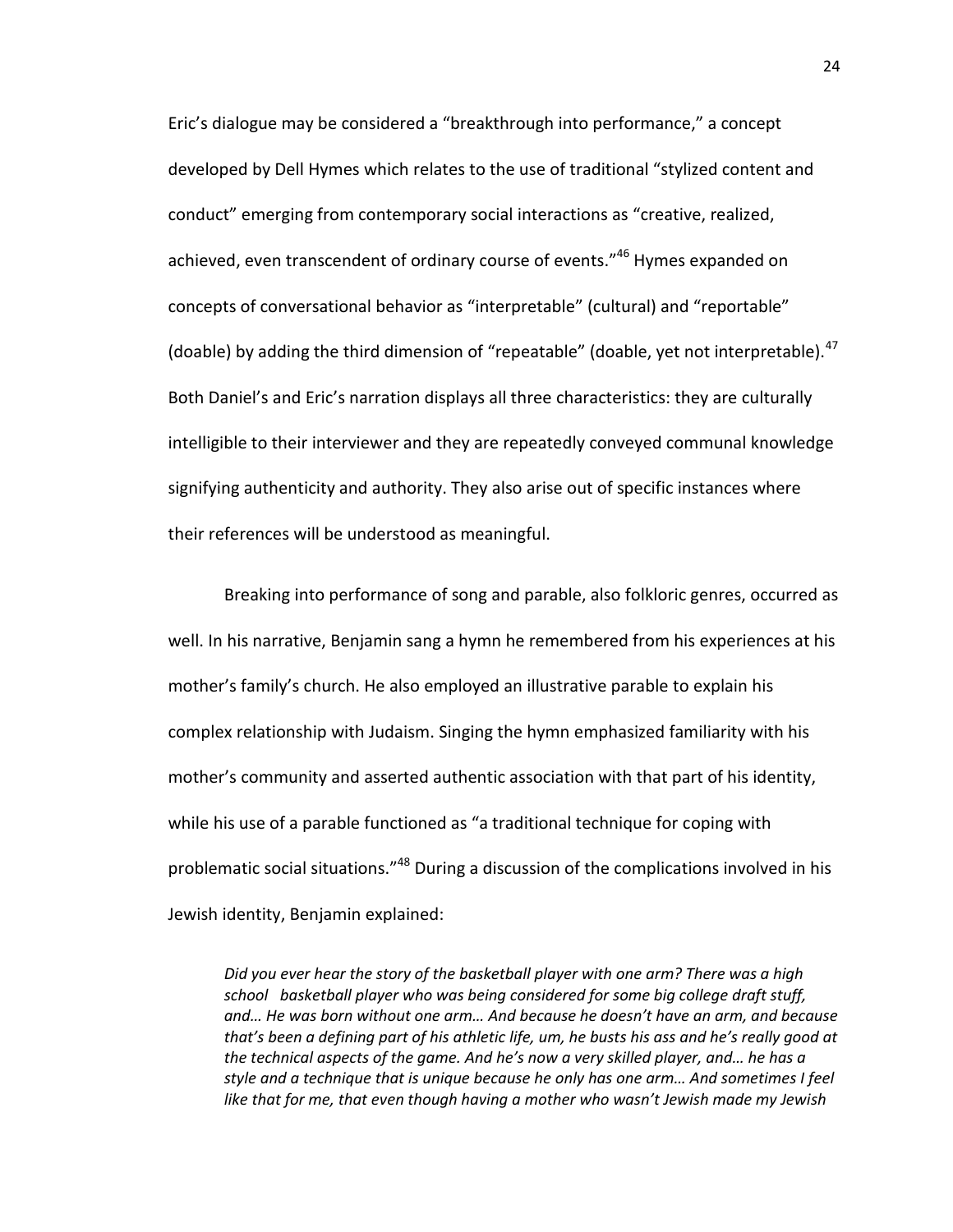*journey more difficult, it also forced me to think really hard about what it means to separate yourself from other people, about this Jewish cultural and religious insistence on separation. And [pauses, closes his eyes] that's been the most defining part of my Jewish identity.*

Narrations such as these are highly performative acts of storytelling, and they aren't entirely premeditated. They often happen "spontaneously or even unexpectedly in the course of conversation,"<sup>49</sup> using communal wisdoms to convey meanings within specific personal experiences. Adam's reference in Hebrew to *Kohelet* ("Ecclesiastes") is a simple example. Discussing his search for more adequate answers to life's questions, Adam said, "I eventually came across Ecclesiastes, Koheles [in Ashkenazic pronunciation], which seemed, I don't know… That's the best [religious] answer I've found so far. It's like… the mind of God is unknowable, um, but try to enjoy your time on earth while you have it." Adam's reference was proverbial, displaying cultural wisdom and familiarity. Like Adam, Benjamin borrowed from a cultural source of knowledge, but this is not to say that it was rehearsed. His response was candid and the parable became useful to him in the context of our specific conversation.

Personal narrative performance is linked to, yet distinct from, unconscious repetition. Judith Butler developed the concept of "performativity," by which she relates to a social process of repetition that individuals absorb in constructing identities of similarity and difference.

*As individuals inserted within specific discourses, we repeatedly perform modes of subjectivity and identity until these are experienced as if they were second nature. Where they are successfully internalized, they become part of lived subjectivity. Where this does not occur, they may become the basis for dis-identification or counteridentifications which involve a rejection of hegemonic identity norms.<sup>50</sup>*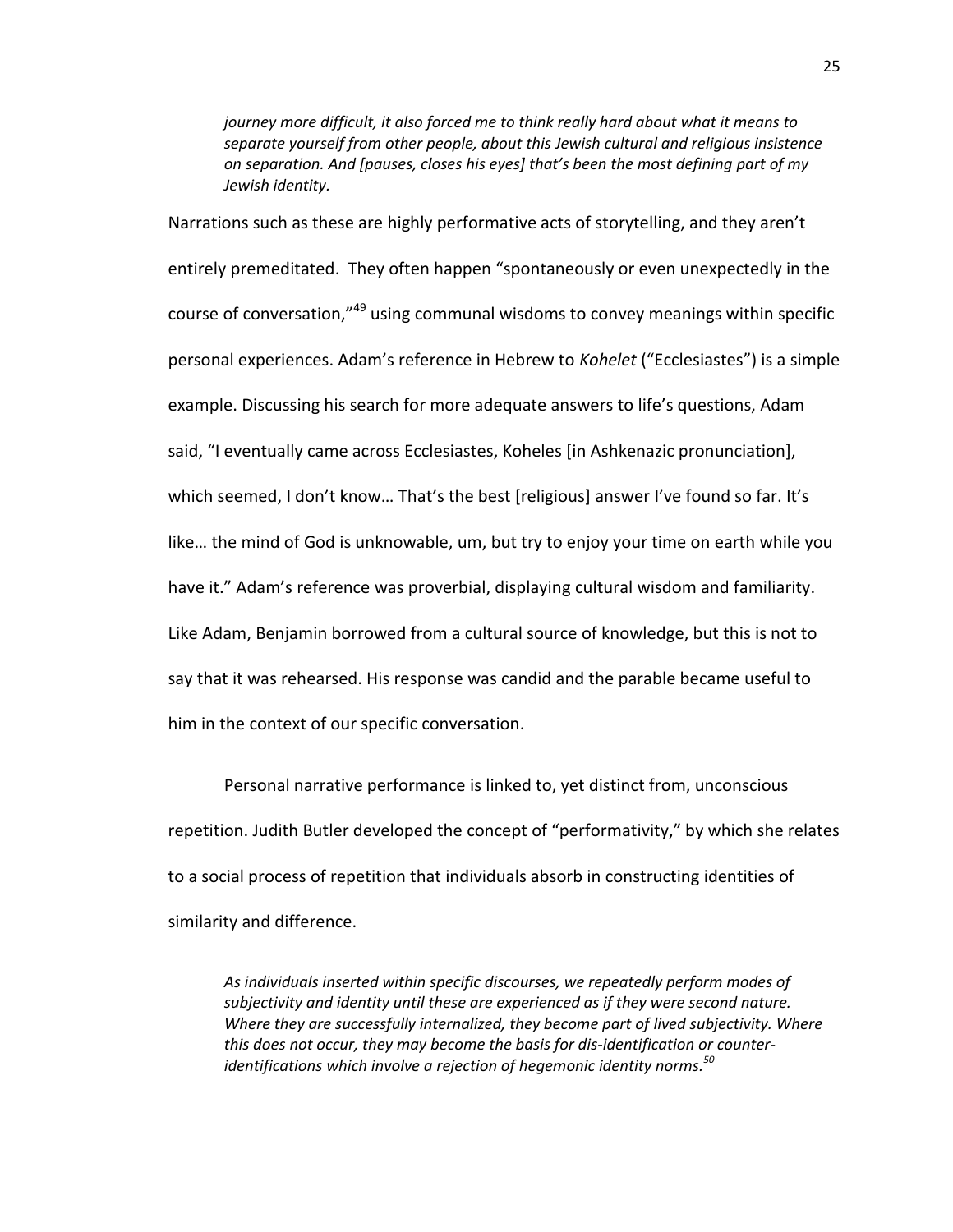Performativity is most often applied in discussions of gender codes, but it can also appertain to religious discourses. Rebecca, a Hasidic Orthodox Jewish convert, followed a dress code that emphasized the primacy of modest behavior as provided by her community. This included covering her hair with a wig to signify that she was married and dressing in skirts and long-sleeves shirts. These physical performances are indicative of her identity as repetitive acts of identity affirmation. Rebecca follows an appropriate form of Jewish feminine behavior according to the discourse of religious identity that she has embraced and adopted as a "second nature" over time. Benjamin presents an example of an individual who does not meet the requirements of religious discourse and subsequently rejects its identity norms. Despite his rejection from Orthodox circles, he chooses to practice religion while refusing to convert. This refusal is his departure from hegemonic norms, as Butler suggests. He aligned himself with a counter-identification, declaring himself a "post-denominational" Jew, which refers to "committed Jews" (meaning, committed to Jewish practice) who withdraw from conventional denominational Jewish labels, opting for "ideological and stylistic differences."<sup>51</sup> Given these examples, it is important to notice the difference between performativity and performance acts: performances, including speech acts, are symbolic assertions of the individual's identification process, but their performativity originates in codes of behavior that are beyond the individual in larger groups or societies.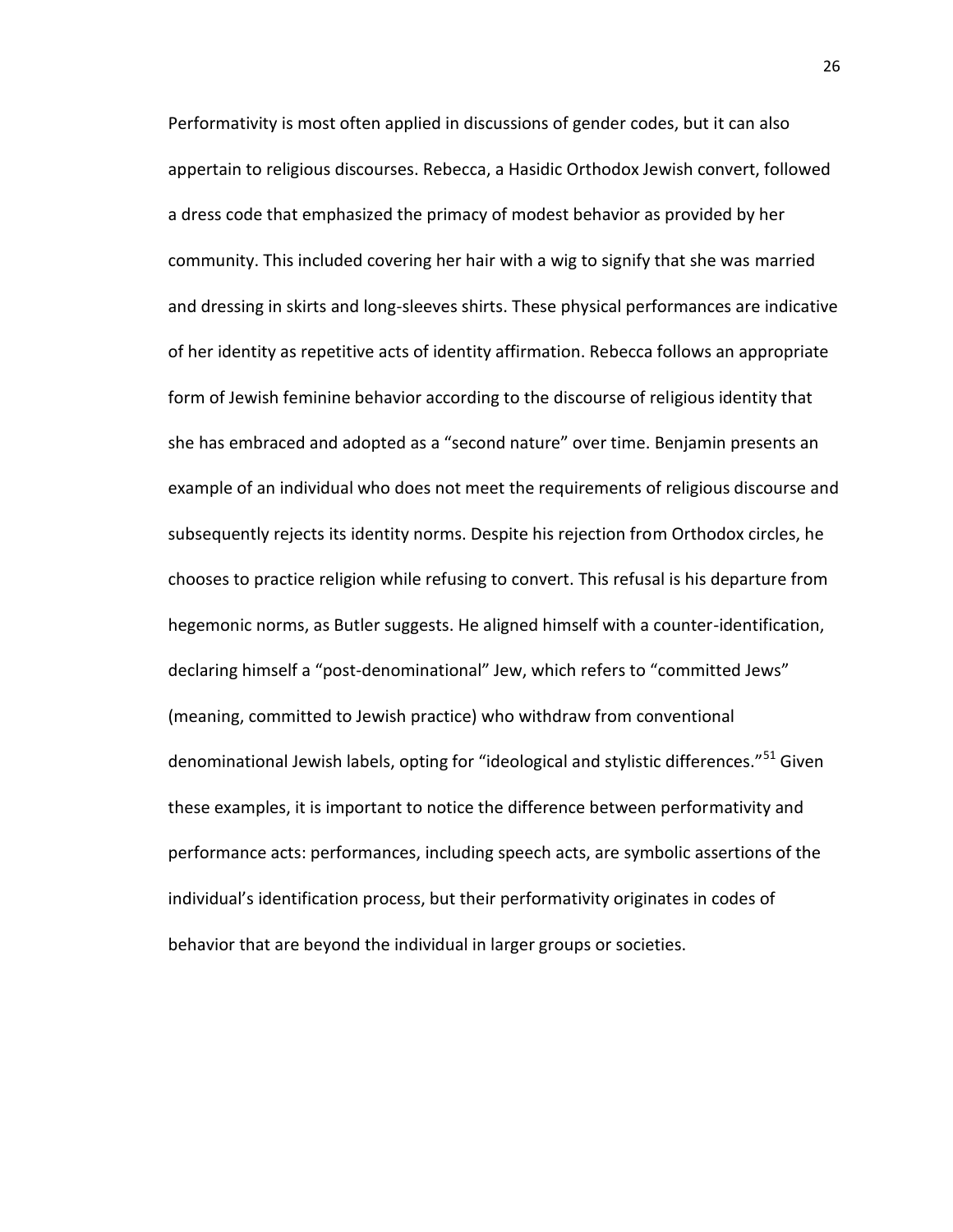#### **Informants' Preconceptions**

The informants made implicit and explicit assumptions about the purpose of the study, my identity, and their own performances. They came to their interviews with ideas about why they were being sought out, and they gauged probabilities about their listener, which in turn influenced how they decided to convey information. As a genre, the interview is a contextually informed dialogue in which the narrator responds to "a specific stimulus," aiming their narrative towards someone they do not know personally.<sup>52</sup> This is what made each interview an emergent narrative performance dependent on the dynamic interaction within the event of telling.<sup>53</sup> Many respondents recognized my Jewish last name and my connection to the Rutgers Jewish Studies Department via my contact information. While some directly asked about my identity or the purpose of my research, I maintained a position of silence so as not to influence how they might alter their assumptions or their narratives. After the interviews concluded, I addressed any inquiries about my identity by stating that I was also a child of intermarriage, neither confirming nor denying a definite affiliation. I did not reveal specific points of analysis. However, the nature of interview is that it is conducted for a purpose. Informants knew they were contributing to a study on the offspring of intermarriage. They came to their interviews with responses that reflected preconceived ideas about the study and my identity as a Jewish studies graduate student, monitoring their own presence in the process of answering.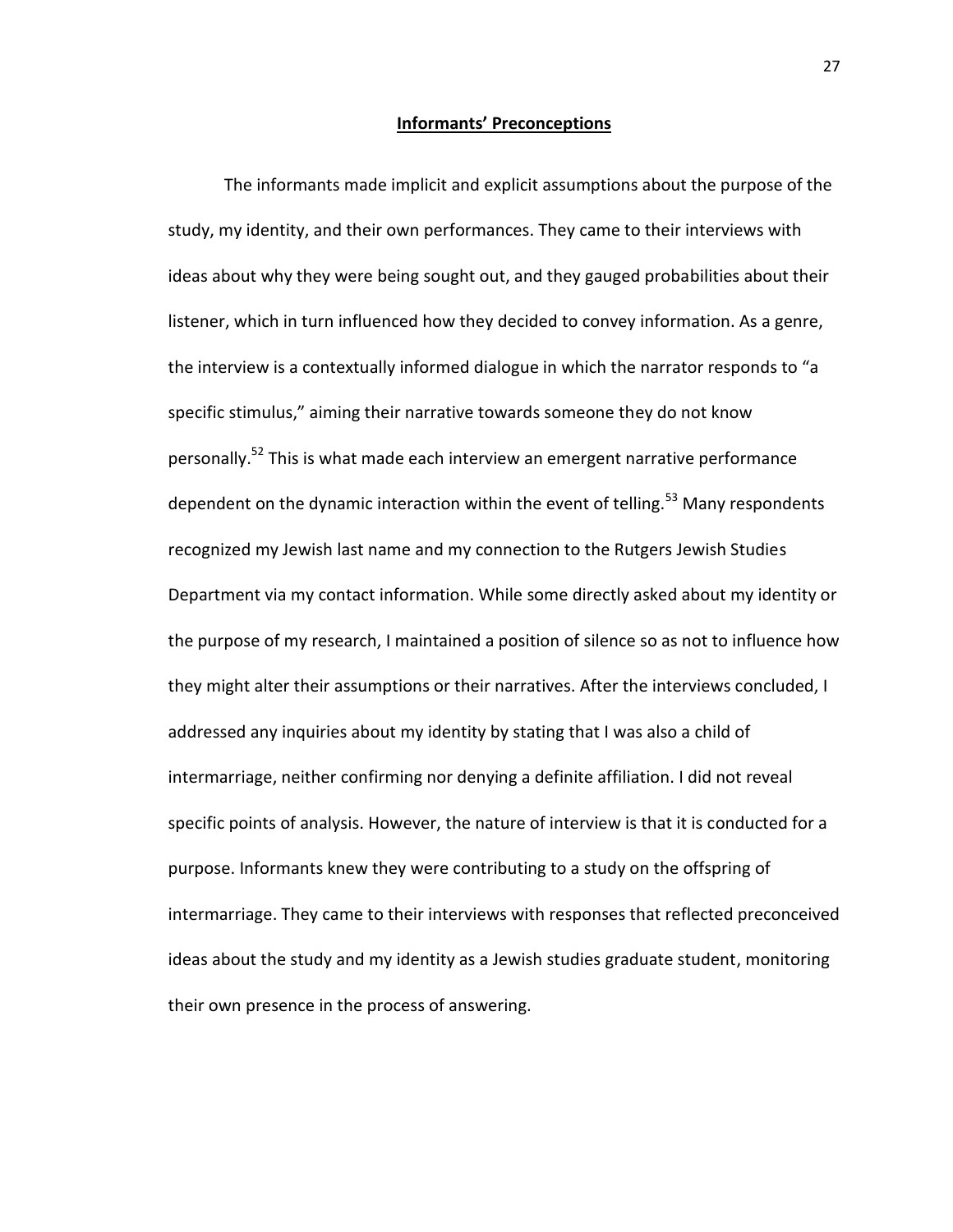Daniel's narrative was concerned with Jewish continuity. He assumed my study was going to gauge whether or not children of intermarriage grow up and remain Jews, which is a common American Jewish approach to the study of intermarriage. The most poignant assumptions he brought forth arose from his last response. In telling his opinion of intermarriage, Daniel shared a narrative about the uniqueness of Judaism and the phenomenon of others wanting to "squash the Jewish population," which he clarified as extermination (alluding to the Holocaust), boycotting Israel, and other forms of anti-Zionism or anti-Semitism. According to him, anti-Semitism should propel Jews to give their children strong Jewish identities and stick together, elaborating on his own strong Jewish identity and the positive, possibly even triumphant, aspects of being Jewish. In Daniel's opinion, intermarriage plays a large role in assimilation. While he asserted that Jewish institutions need to do more to include non-Jewish spouses so as to keep the Jewish population "intact," he also described a threat on the other hand of this inclusion: "If we keep doing that, but we're not asking these non-Jewish parents to commit, what does that do to the children? And, like, will they grow up feeling Jewish or will they feel like they have an easy out? And I guess that's what your research is going to cover." With that very telling statement, Daniel ended his narrative. The opinions fueling his assumption were based on survivalist Jewish narratives of anti-assimilation, and his response reflects the possible coloring of his answer based on the Jewish context of the project.

Jessica also made a revealing statement about the purpose of the research. Sharing her feelings of difference, she stated, "I definitely felt different. And this is why I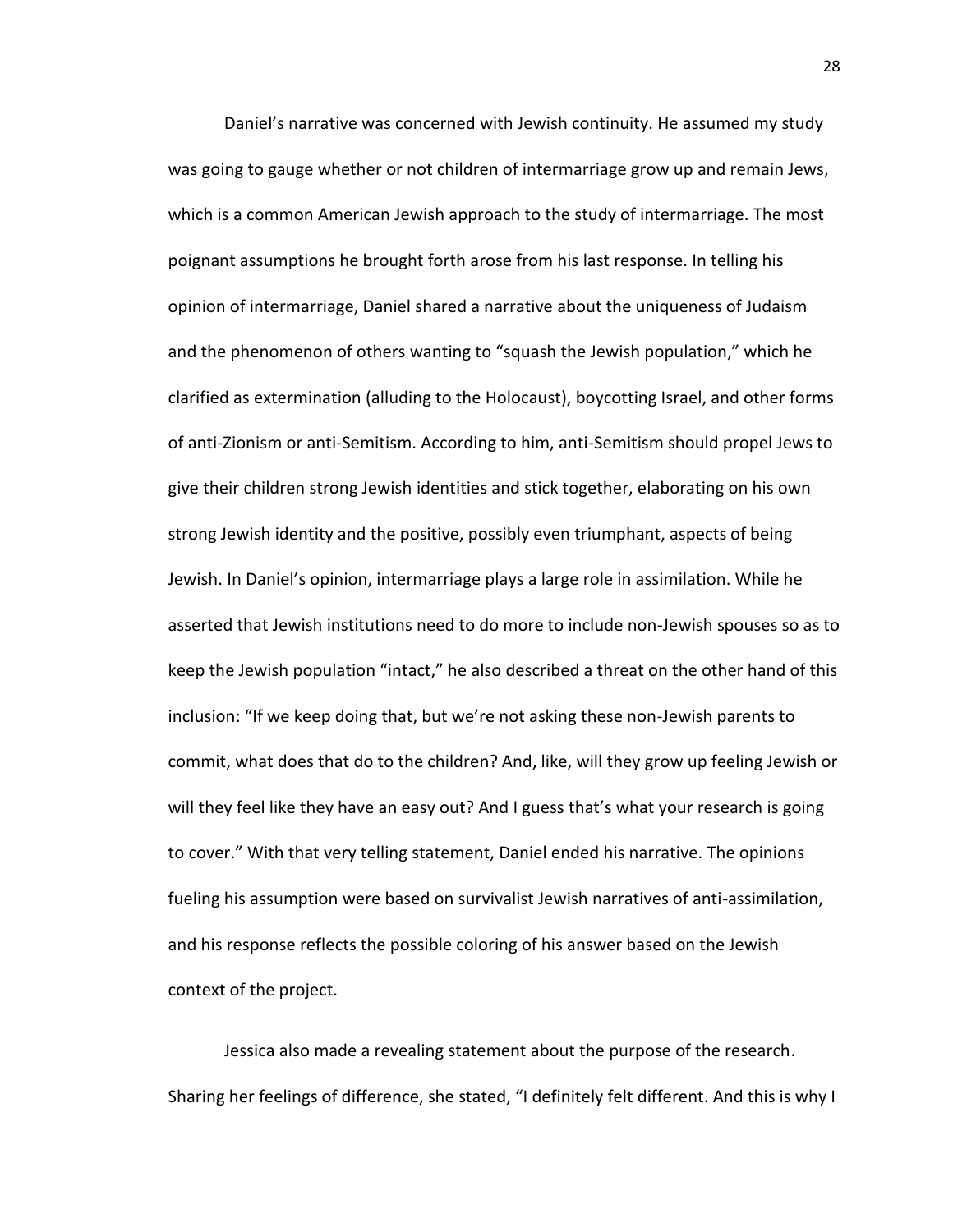was so interested in your interview, because it is about identity and it is so hard to place my identity." Unlike Daniel, Jessica defined the purpose of the research as an open question. Her interview focused mainly on her ethnic hybridity, devoting more attention to her background of "racial-mixing." Indeed she assumed correctly, which may have contributed to her telling narrative regarding identity construction.

An assumption Rebecca made fairly apparent was linked strongly to her performance. Her recognition of my Jewish name and affiliation with Jewish Studies contributed to her effort to bond with me as a fellow group-member. Her interview took place shortly before the Jewish holiday of Passover, when observant Jews go to great lengths to clean their homes and remove any traces of leavened bread, forbidden during the holiday. Since her infant daughter accompanied her to the interview, she brought cereal for the toddler to eat. The baby spilled the leavened bread product onto the floor, and Rebecca reacted to the spill by apologizing to me in light of Passover's approach. "Sorry! *Pesach* [Hebrew, "Passover"]! I'm sorry [laughs]." This moment was well into the interview, in which Rebecca had already referenced many Hebrew words with Ashkenazic pronunciation, such as "Tznius" (a concept of modesty) or "Yomim Tovim" (referring to holy days), without explaining their meaning. This revealed her assumptions about my knowledge base as a Jewish Studies student while engaging in a speech performance furthering her Orthodox Jewish identity.

Informants' mindfulness of the impressions they were giving was influenced by the recorded aspect of their narrative and my identity as listener. At the very end of her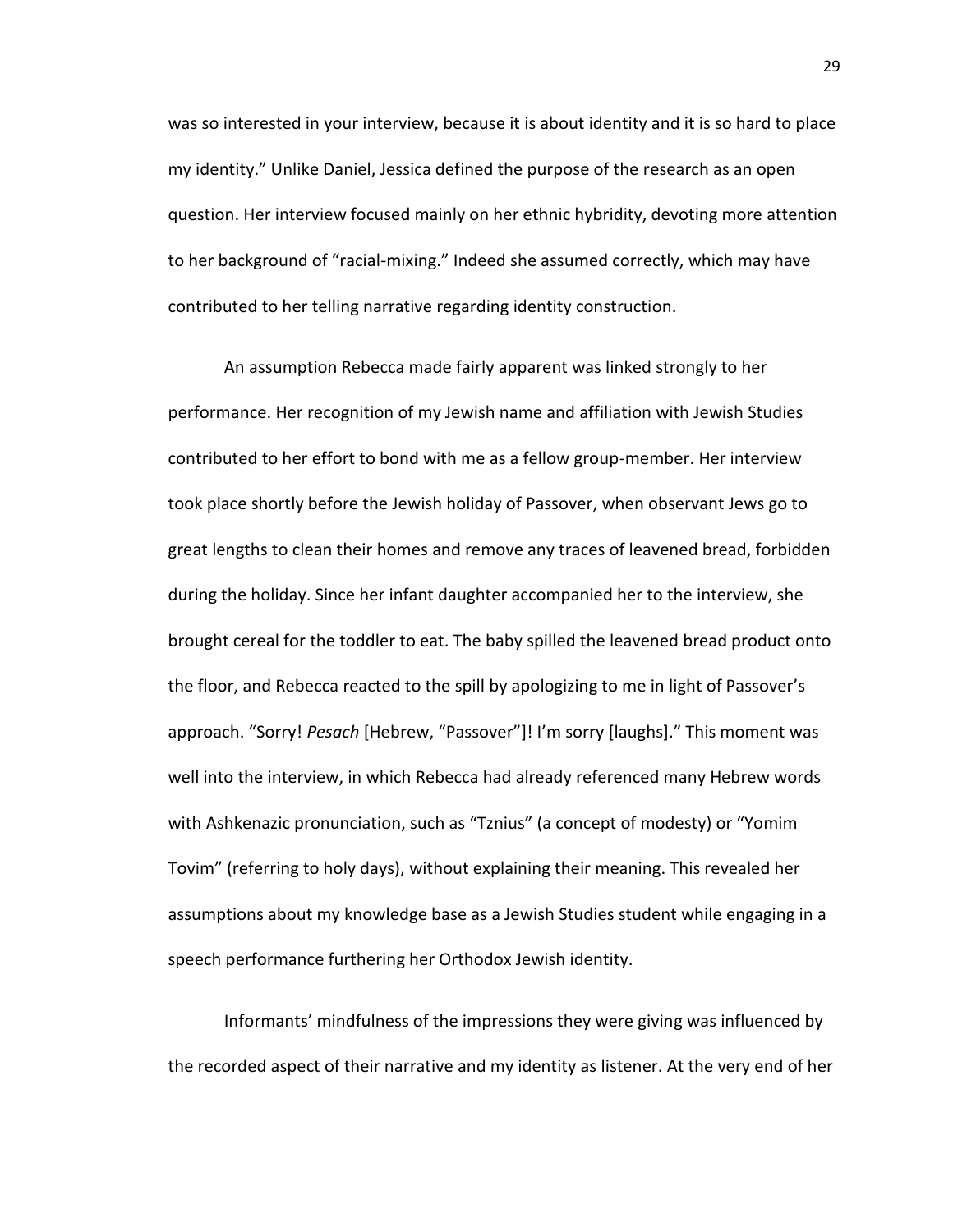interview, Anna was concerned about making sure that she provided a neutral characterization of her experience as a product of intermarriage. "I guess I just want to make sure that I didn't come across as, like, having a positive or negative experience – as having a negative view or, like, negative experience, exclusively negative experience. I think there [have] been challenges, but I feel warmth and affection towards everyone in my family." Sam verbalized a similar awareness regarding whether or not his interview was valuable to me. He asked me if his interview was "fruitful," and later he apologized for giving me what he considered a terrible interview. Implying that he had only been rambling he stated, "I feel like I am a babbling idiot at this point," even though I had reassured him more than once that his interview was enlightening. Eric was sensitive to my thoughts toward him as well, especially when discussing theology. Throughout his narrative, he would pause to provide a disclaimer that he did not want to offend anyone with what he was about to relate. For instance, before telling me that some of his fellow church congregants considered his family to be "completed Jews" since they accepted Jesus as their messiah, Eric apologetically interrupted himself to say, "Forgive me, I don't want to be disrespectful of your beliefs either…" Eric was not privy to my beliefs, but it seems he assumed that mine were different from his own.

Assumptions and meta-narrative comments reveal that informants treated the occasion of being interviewed as something more than the research: beyond offering basic information, it was an act of identity work, furthering individuals' goals of selfhood. For example, Rebecca's assumptions about my identity, her use of Hebrew terms, and even her pronunciations suggested not only that she wished to bond but also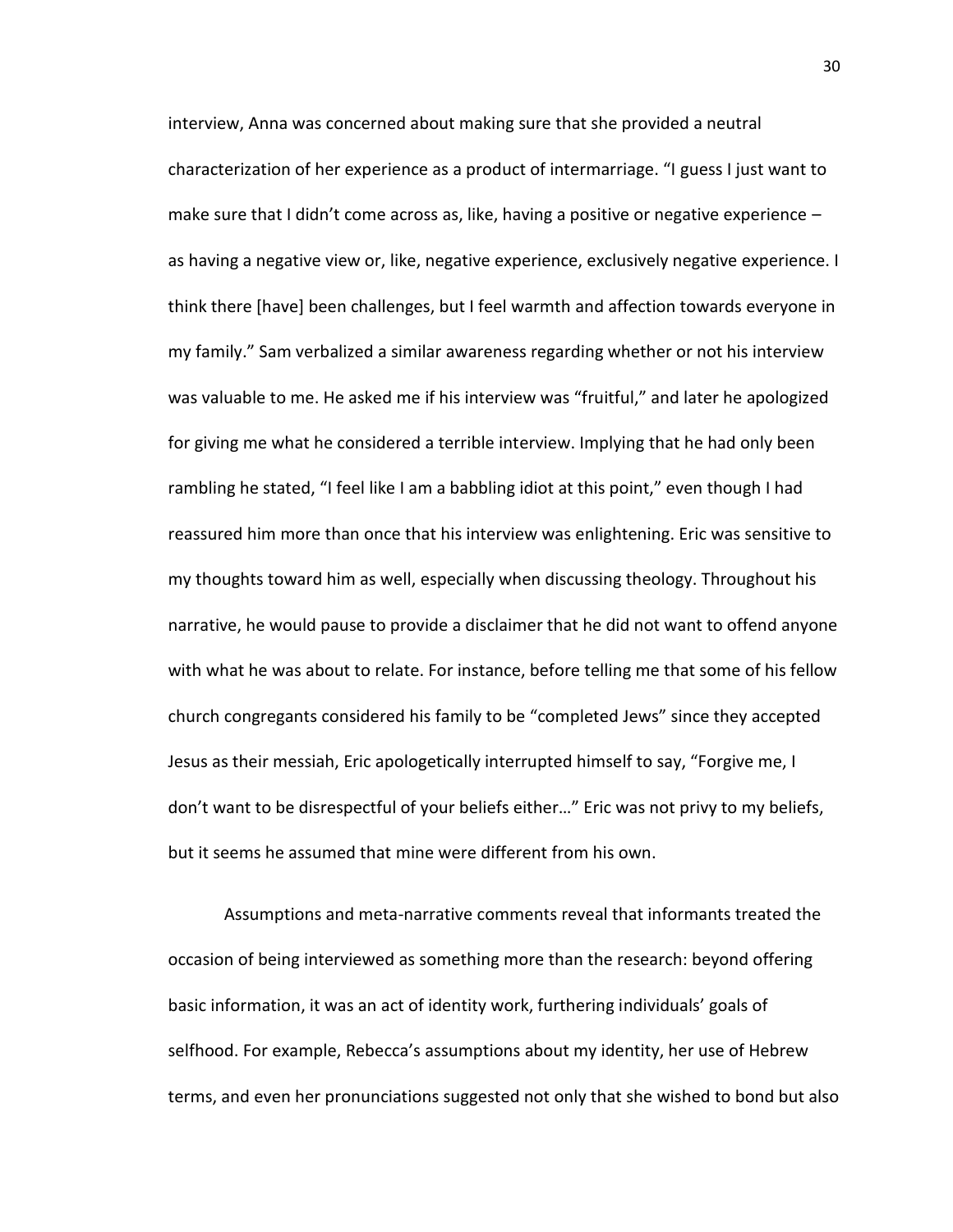that she was using the our dialogue to work on and strengthen her Jewish identity. Daniel revealed that he consulted his brother prior to the interview and asked him for his opinions as to what to say. Not only does this mean that Daniel came to the interview with prepared narratives, but it also adds weight to his manner of treating the interview as a recorded testimony of his family's Jewishness. When asked to characterize his exposure to both Jewish and Pennsylvania Dutch heritages, Daniel answered in terms of his and his brother's Jewish identity:

*Um [pause, puts hands together] really positive [pause] um, in terms of my relation to*  [pause] the rest of the world outside of Judaism. So this is where I talked to my brother *today, and he wanted me to make the point that [pause, clears throat] we didn't take our Judaism for granted, and I think that had to do with how certain kids treated us at the Jewish day school.*

He also used this opportunity to express resentment towards his classmates' Jewish superiority, yet he used a story in which he hurt his own mother's feelings by perpetuating that superiority. Daniel remembered refusing to do a chore by saying to his mother, "Why should I listen to you? You're a Christian." Reflecting on the reason for this incident he said, "I don't know where that came from. Maybe, at the time, like, I was being taught some kind of Jewish superiority complex at the Jewish day school." Revealing his shame, Daniel added further meaning to the event by declaring that

moment as a turning point:

*[T]hings really changed after that. I became very proud of, like, who I was. […] But my brother wanted me to express that we definitely grew up and became much more active* 

*in the Jewish community and much bigger Zionists than our Jewish peers[…] And the kids who had two Jewish-born parents [...] we felt, "okay, somebody actually had to work for this, for us to be considered Jewish, and we're proud of being Jewish."*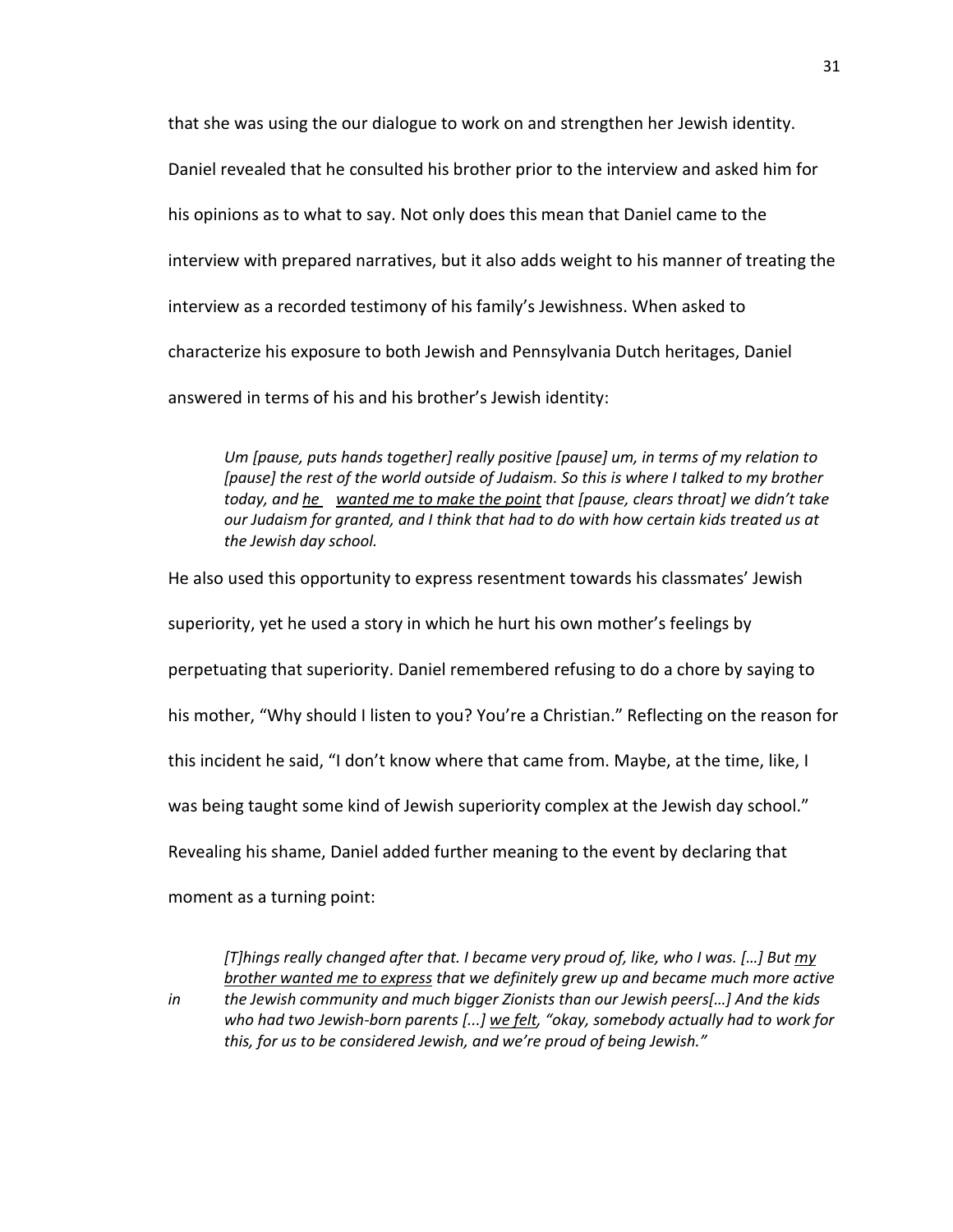Abruptly moving from self retrospect to his brother's comments, Daniel emphasized the continuity of their Jewishness in a redemptive way. He stressed that he and his brother have stronger Jewish identities than their peers who do not have to question their Jewish identities against the matrilineal definition of Jewish identity, due to their mother's efforts to provide identity resolution for them as a convert. His statements suggest an attempt at compensating for his own memory of having taken Jewish identity for granted, using the interview to testify. Informants such as Andrew, Rebecca, and Dana expressed the issue of Jewish continuity as well, speaking to the complexity of defining Jewish identity and the importance of the issue for their individual "projects of selfhood." Their narratives will be revisited in Chapter Four.

Discussing his identity today, Benjamin used his response as an opportunity to unload his anger towards institutional Judaism and American Jewish organizations. He referenced the Pew Research Study to support his argument for a more pluralistic and meaningful Judaism:

*I'm just so fed up with the sort of [Jewish] Federation style 'how do we get young people to be more Jewish' kinds of stuff. The right question to ask is 'How do we make Judaism meaningful to people?'…Questions I don't want to ask are 'Are you Jewish? Matrilineally Jewish?'[…] This Pew Research Study that's coming out – I'm like, 'Thank God. Thank God Jews have stopped going to shul (Yiddish, "school" or "synagogue") because they feel obligated to do it. Maybe now we'll actually get some creative activity going [laughs] you know we'll actually get things that people want to do and don't feel like they have to do.*

Benjamin's comments illuminate his dissatisfaction with the status quo, imparting his own ideas about the kind of Judaism he wants to see in the future based on his rejection of matrilineality.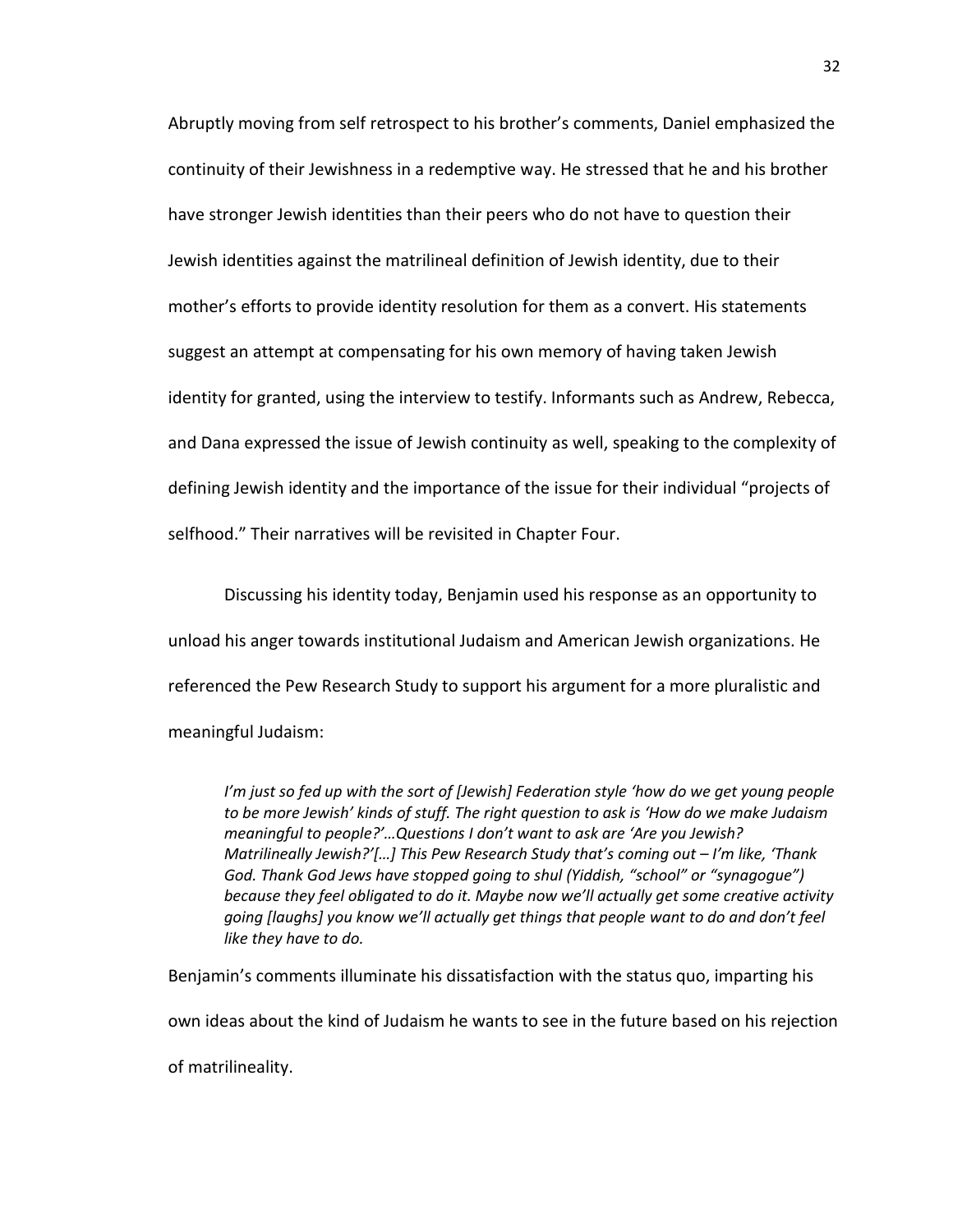Paying close attention to these assumptions and concerns about self-portrayal, and earlier analyses of the performance dynamics of informants' interviews, allows for better understandings of cultural-social behavior and of personal narratives in context. Interviewing may impose a dialogical format, but individual responses express complexities and nuances aside from purely reporting relevant information. In the process of performing their pasts, including their subsequent interpretations and reflections, informants engaged in understanding themselves. The examples presented throughout this text show how relaying experience is an experience in itself, one which contributes to informants' coherence of their identities and is informed by how they wish their identities to be understood by others.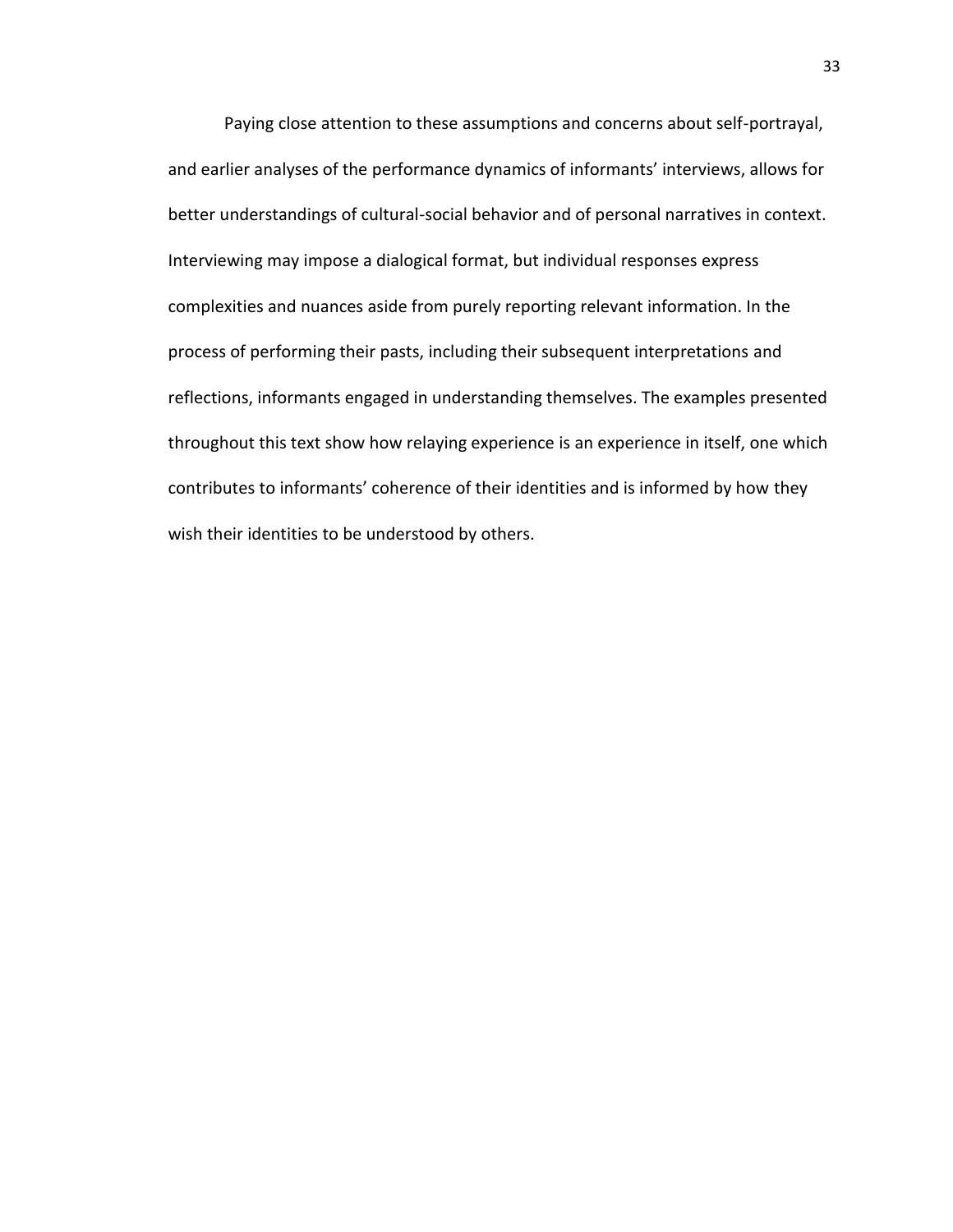#### **Chapter 2: Narrative, Memory, and Meaning**

## *"Stories live to be told to others." – D.P. McAdams*

## **Memory and Autobiographical Narrative**

Narrative is a tool for constructing identity through performance, yet it is also a construction in itself. Individuals create narratives that suit their present needs in expressing selfhood, which means they can change not only over time but also from one social interaction to another. People draw from the past to construct these narratives, connecting remembered events based on relevance and chronology to conceptualize experience. In order to understand how they construct narrative, it is important to first understand the dynamics of remembering.

Memory is not purely the human faculty to retrieve information from the past. Remembering is a process that utilizes experience and creativity to derive knowledge and meaning. Memory is central to "experience as lived and interpreted," as remembering subjects "negotiate processes of change and patterns of continuity."<sup>54</sup> Through recollection, people continually shape their experiences using imagination to connect memories over time according to their interpreted meaning. This process of paradigmatically connecting remembrances over the course of a life story is known as emplotment, or "stringing past events" to form plot structures.<sup>55</sup> Remembering also involves forgetting: "[M]ore broadly over the course of a life being lived the past is subject to a continual interchange of remembering and forgetting, with what seemed vivid at one time slowly fading and falling away, and at another time what has been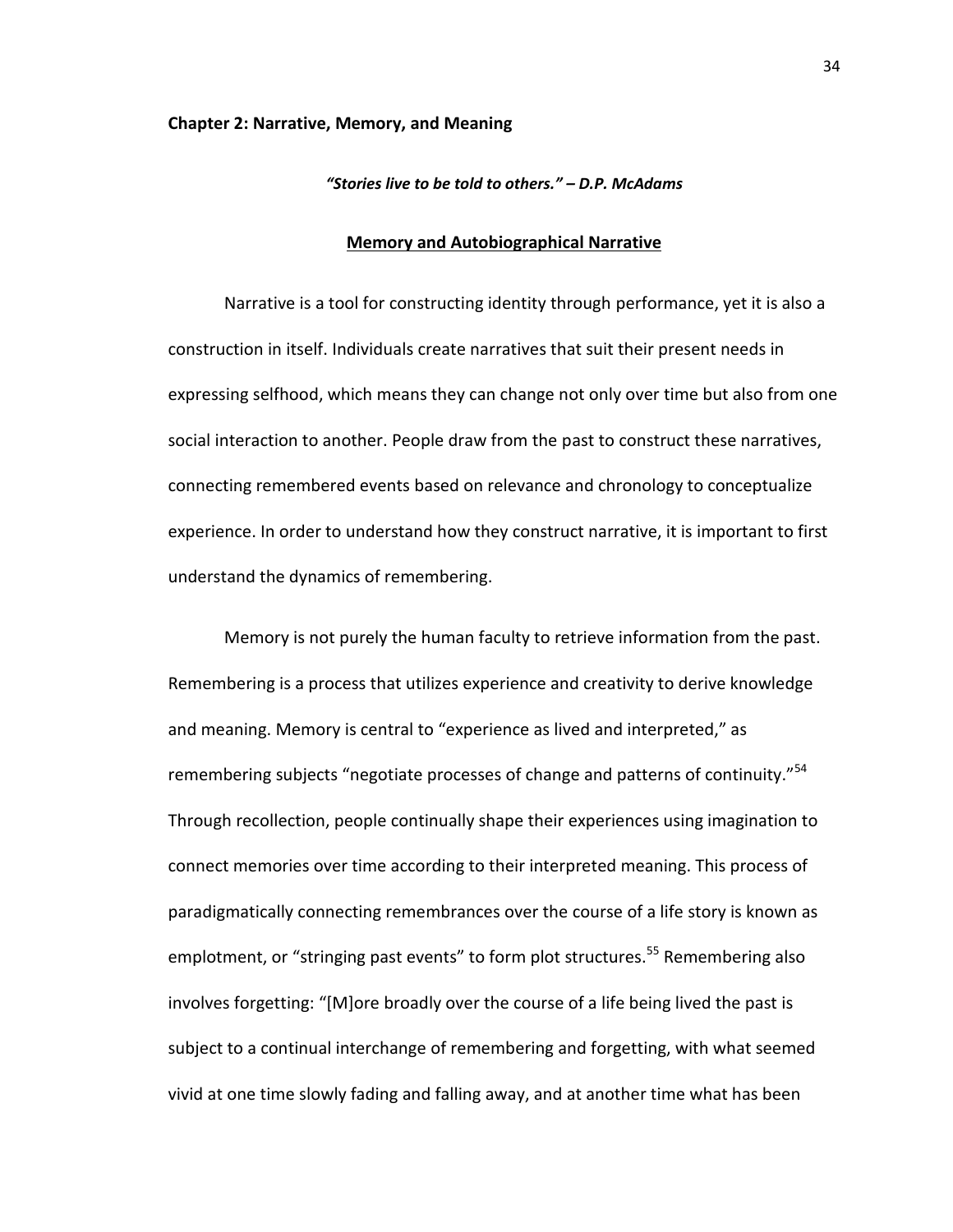obscured coming to attain a newfound importance..."<sup>56</sup> Essentially, how individuals remember and value particular memories and arrange them is dependent on how they are changing as people over time.<sup>57</sup> Within autobiographical memory, changes in identity can occur because forgetting allows people to relinquish "what lies outside of the horizon of the relevant."<sup>58</sup> The relevance a person places on one memory versus another is influenced by what is considered both personally and culturally valuable. "Far from being a strictly spontaneous act, remembering is also governed by unmistakably social *norms of remembrance* that tell us what we should remember and what we should essentially forget."<sup>59</sup> Thus, remembering is a selective,  $60$  dialectical process. Individuals select memories they consider as "self-defining" or culturally relevant in order to adapt them to certain personal goals and plot structures, such as thematic progression or redemption. Highlighting certain memories over others silences certain experiences from personal narrative, deeming them less valuable. Memories may also be regarded as more or less valuable depending on the kind of relationship a remembering subject has with their listener. $61$  The dynamic of remembering is, therefore, not simply retrieval, but also varied based on social influence - both in terms of who is listening and how the remembering subject learned to conceptualize their memories. Individuals learn how to perceive the past through "mnemonic socialization,"<sup>62</sup> a term coined by Eviatar Zerubavel, by which he refers to how the social process of memory transmission teaches remembering subjects what is worth remembering and how they should remember it, through the use of ceremonies, institutions, stories and behaviors. In this socialization, personal memory is shaped by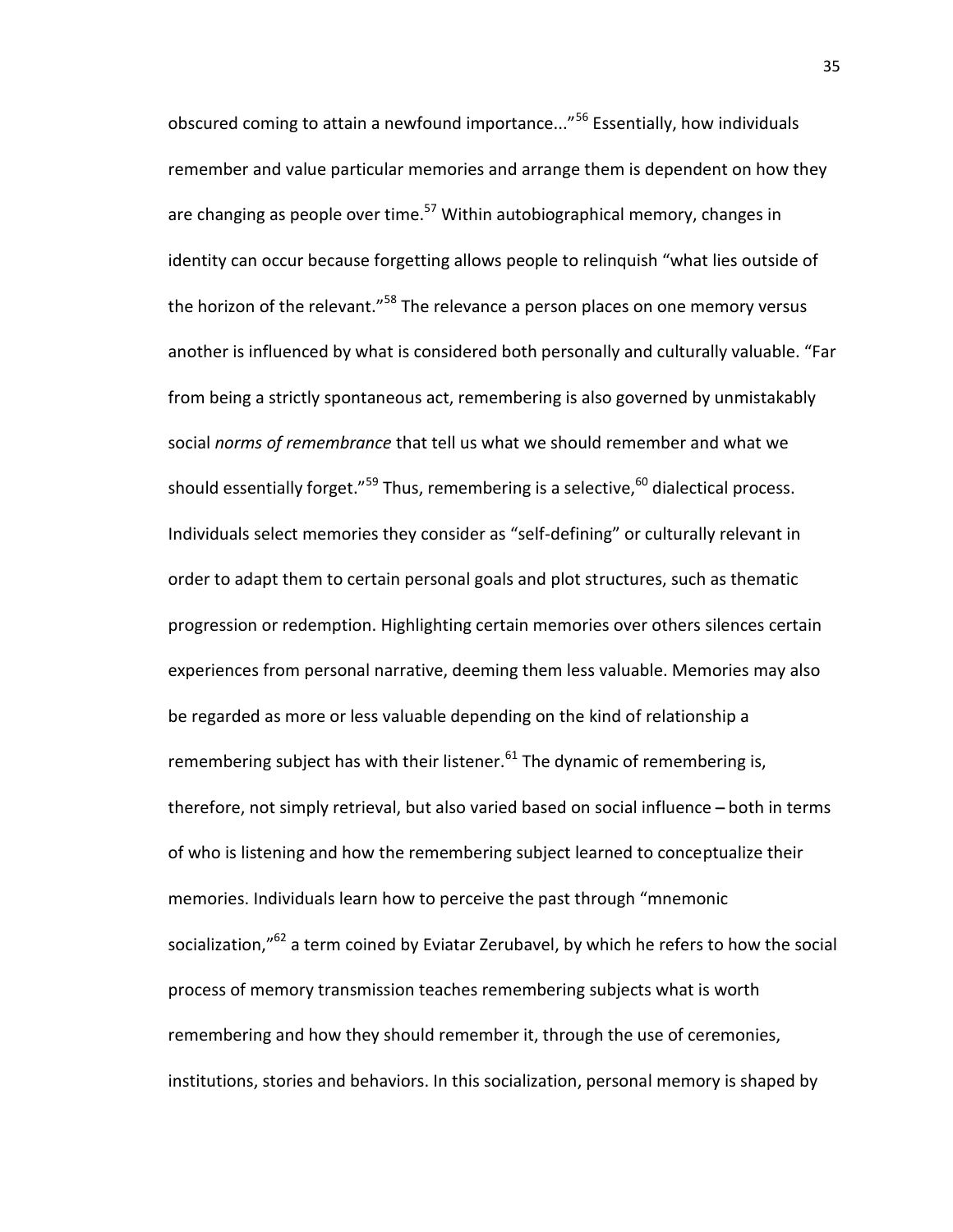individuals' social interactions, autobiographical memory informing itself with collective memory (and vice versa). However, this does not mean that an individual cannot choose the memories they identify with, which is apparent in informants discussions of family memories and key moments.

Self-understanding emerges from the relationship between experience and meaning, as it actualizes in narrative. Autobiographical narratives are constructed through a social process in which remembering subjects communicate selfhood to others by connecting various mini-stories together.<sup>63</sup> They recall these stories repetitively and in multiple contexts, therefore strengthening their sense of connectedness over time. According to recent scholarship on social interaction theory, people learn to do this as young children as they are taught to remember and tell life stories in repetitive question-answer conversations with adults, thereby acquiring concepts of autobiography cognitively and culturally.<sup>64</sup> This socialization continues and develops well into adolescence and young adulthood, allowing for memories to be constantly reconstructed in their relation to one's present and future.<sup>65</sup> Reconstruction permits remembering subjects to derive meaning from past events and for that meaning to change over time. Marco Gemignani coined this constructive process as "memorying."<sup>66</sup> Through memory-ing, individuals draw from the past to create thematic narratives based on their present desires for meaning.

"A person's knowledge of self derives from episodes, and only later does the person organize them into what becomes the autobiographical knowledge base and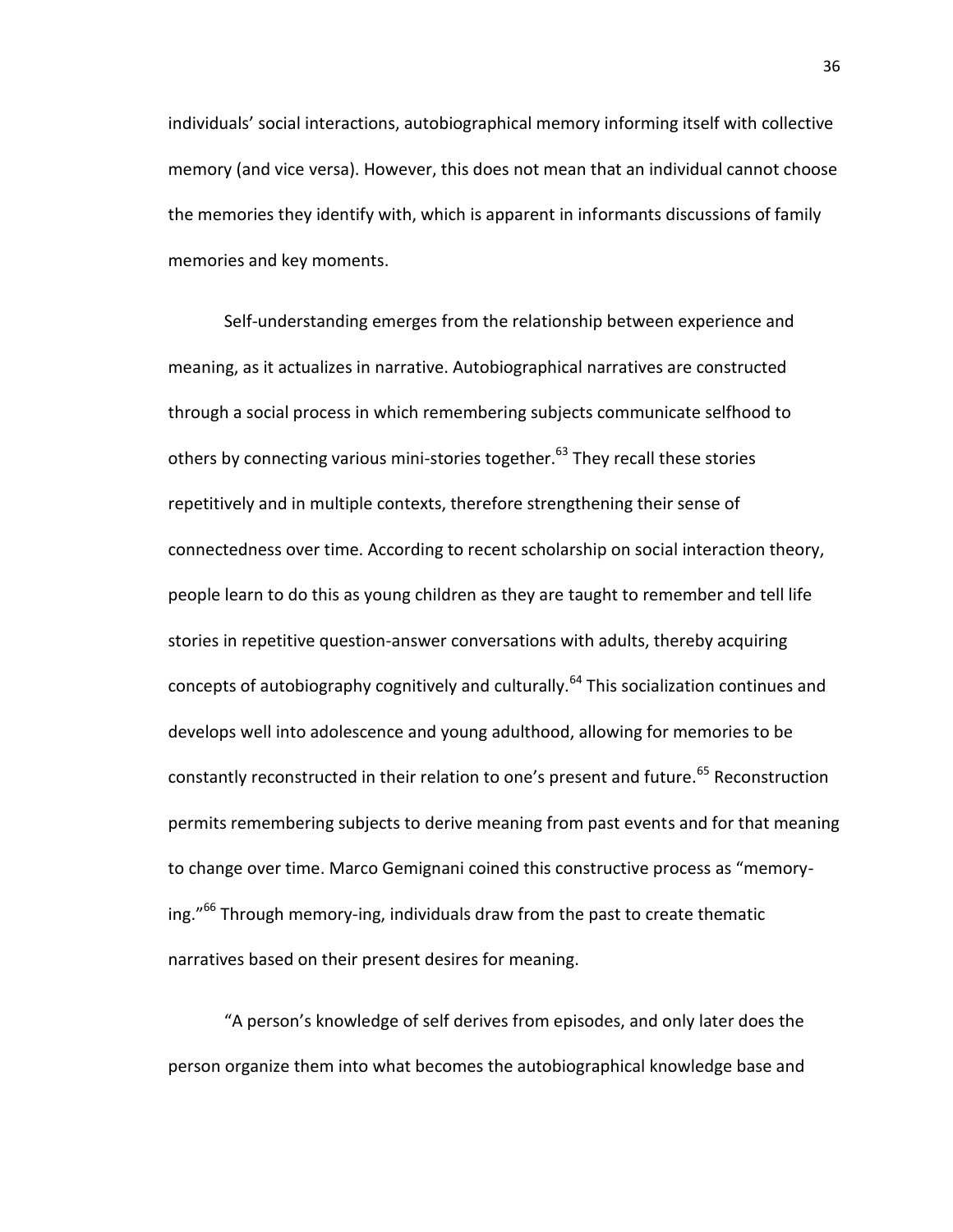conceptual self. However, once in existence, the layers of organization can alter a person's perception of the original episodes."<sup>67</sup> In other words, individuals simultaneously draw from and creatively position autobiographical memories in relation to the present, stabilizing identity and re-organizing how they understand themselves as well as how they wish other people to understand them.<sup>68</sup> This organization of memory illustrates emplotment. According to McAdam's life story model, young adults "begin to reconstruct the personal past, perceive the present, and anticipate the future in terms of an internalized and evolving self-story, an integrative narrative of self."<sup>69</sup> Therefore, much like performance, autobiographical narrative is continually constructed. The creative positioning of autobiographical memory develops in social contexts as "communicative memory," which Jan Assmann introduced as a form of collective memory rooted in every day communication.<sup>70</sup> In ordinary verbal exchanges, people compose socially mediated memories relating to their groups: "Every individual memory constitutes itself in communication with others."<sup>71</sup> Autobiographical memory is shared through narrative. Utilizing and positioning autobiographical memories in the contexts of groups and discourses, such narratives serve the function of publicly "defining self, defining relationships with others, and regulating emotional experiences through drawing moral and life lessons."<sup>72</sup> By assigning meaning to experiences, autobiographical narratives articulate and reshape memories in the process of their telling.

In the project, interview conversations were situated in a particular context and the informants' autobiographical narratives presented according to what they decided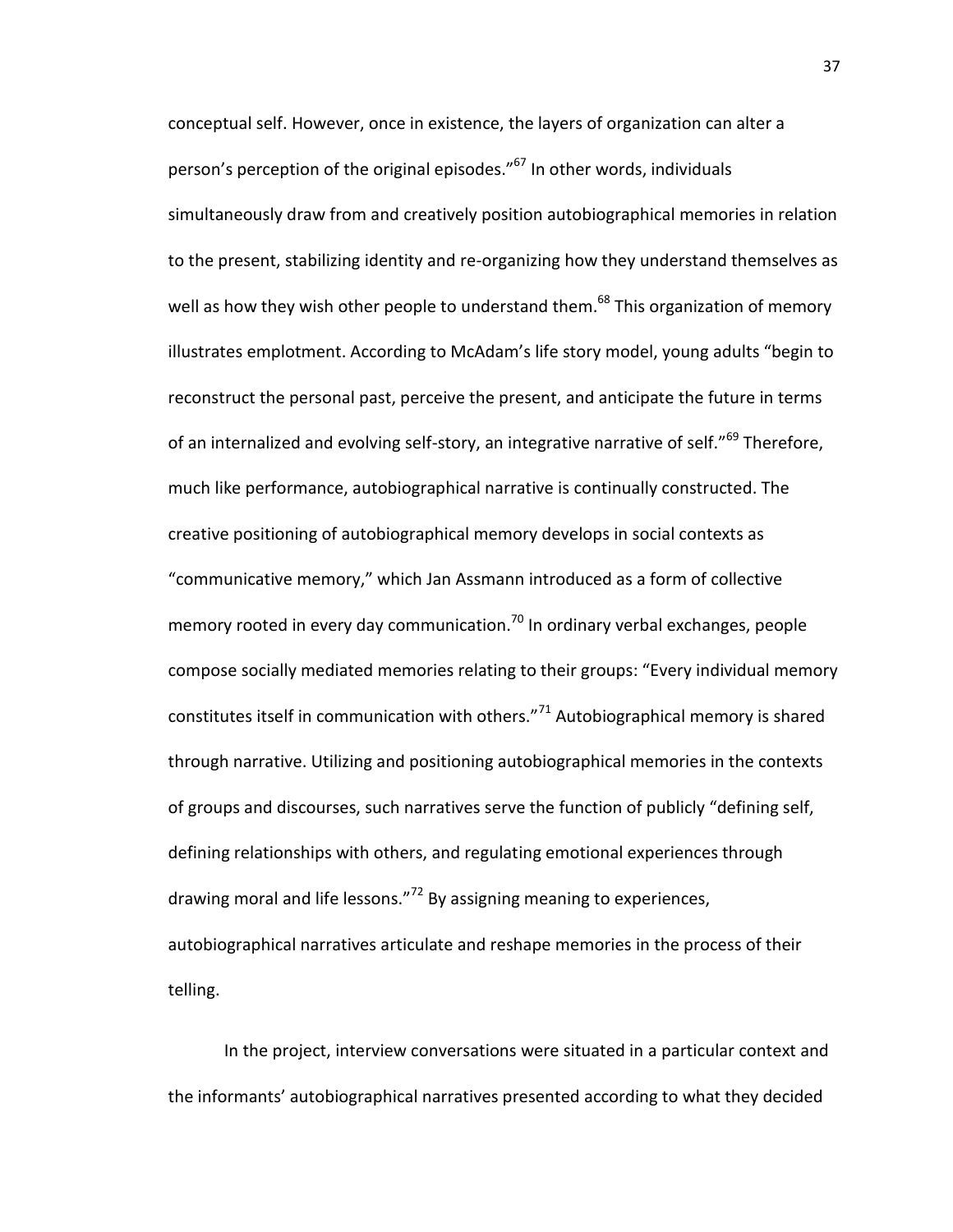was meaningful. In research, the interviewer is an active part of the informant's process of recollection, not purely an observer collecting data, $^{73}$  and therefore becomes a part of the context of meaningful narrative construction. As speech acts, all narratives are interpretive, yet the extent to which it is explicit varies from one person to another. In the interviews, informants offered "meta-stories," making interpretations of life events as they went along with their narrations. These stories indicated the level of individuals' awareness of how they were constructing their stories. Elizabeth described her family's religious participation with a meta-characterization:

*Most of my experience was just my mom and I going to church… We didn't pray before meals. And, um [pause] when we got the whole family together, we would – usually for large occasions – we would pray before meals, but there wasn't any sort of, like, participating in church activities as a family or… I think this is very stereotypical of sort of Irish Catholic American. Your faith is in your household and it's private.*

Elizabeth positioned, or emplotted, her memory within a larger narrative of Irish Catholic American communal experience, which she perceived as different from the cultural experience of other American Christians. She also presented a narrative of rejecting religion during adolescence only to encounter a meaningful return to her beliefs. Elizabeth interpreted this return as the result of the "turbulence and independence of college," which she felt had caused her to "find comfort in the familiarity and repetition and security of Catholicism." Other informants provided similar characterizations using autobiographical accounts, ones which furthered the plot structures and narrative themes they favored in understanding their experiences and themselves. Yet, they did so in varying degrees of explicitness. The following section is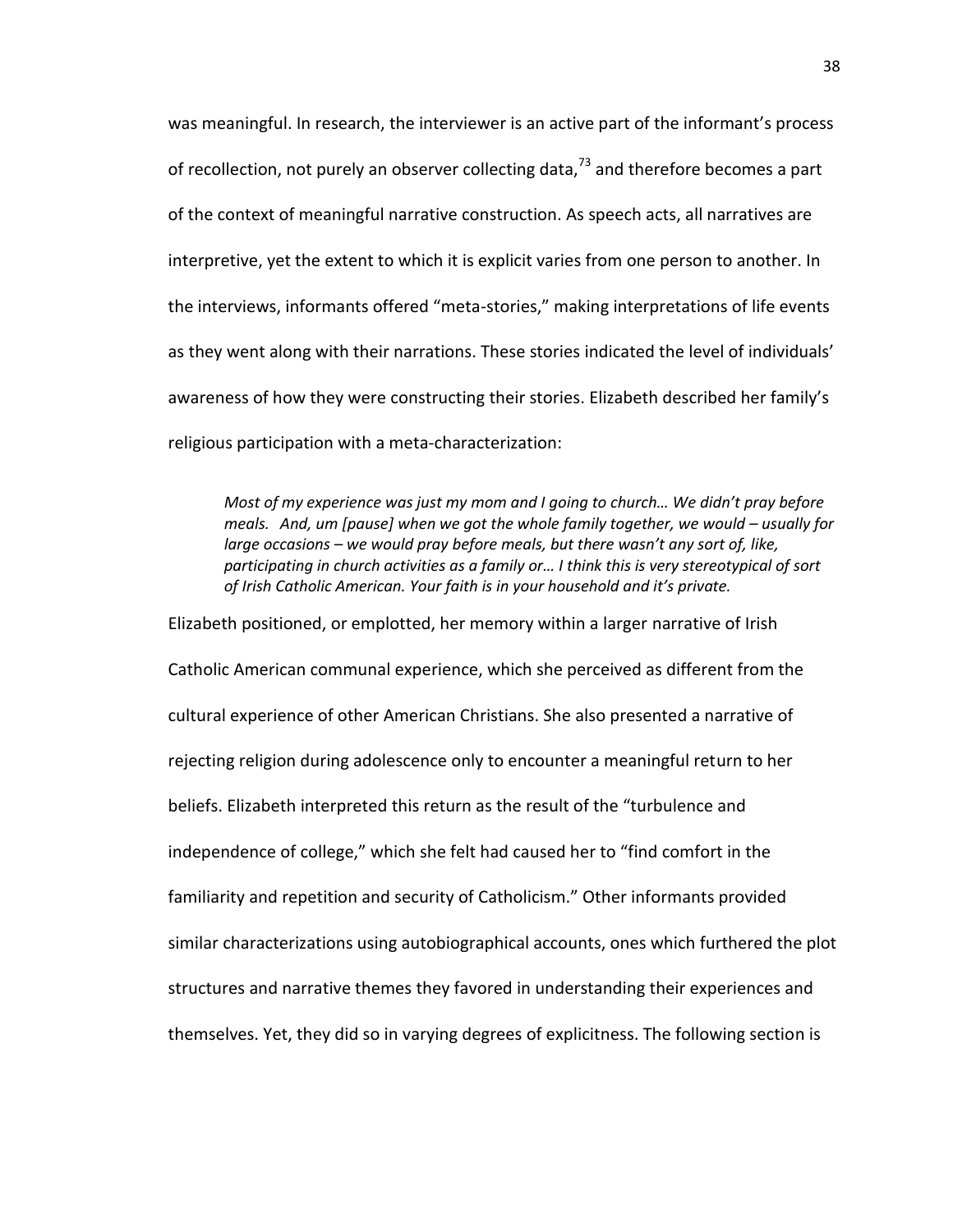devoted to the moments that informants brought forth as particularly significant to who they are.

### **Key Moments**

Part of the process of finding out how informants utilized the past was to inspire them to think about the past. Each one was asked if they had any first memories of engaging with either or both of their cultural-religious and ethnic communities. In a separate question, they were also directed to think back to holidays and memories of cultural-religious events. Informants remembered events mostly took place during family gatherings in the home rather than in places of worship. Many respondents answered in a fashion that reflected their hybrid identities, providing first memories of one cultural religious group, usually the one they most identified with, and then for another. A poignant example surfaced in Jake's narrative, as he created a dichotomy of memories based on his familial cultures. He answered most questions both in terms of a perspective from his "Jewish side," and then concluded with a perspective from his "Chinese side," suggesting his experience of duality through emplotment. Preceding first memory discussions, interviews included a brief conversation about the levels of family participation in either cultural-religious communities. Sarah's conversation about her mother's interest in going to Shabbat services easily flowed into an active remembering of the Shabbats she experienced as a child prior to her mother's decision to formally convert to Judaism. It seemed as though her mother's conversion took precedence in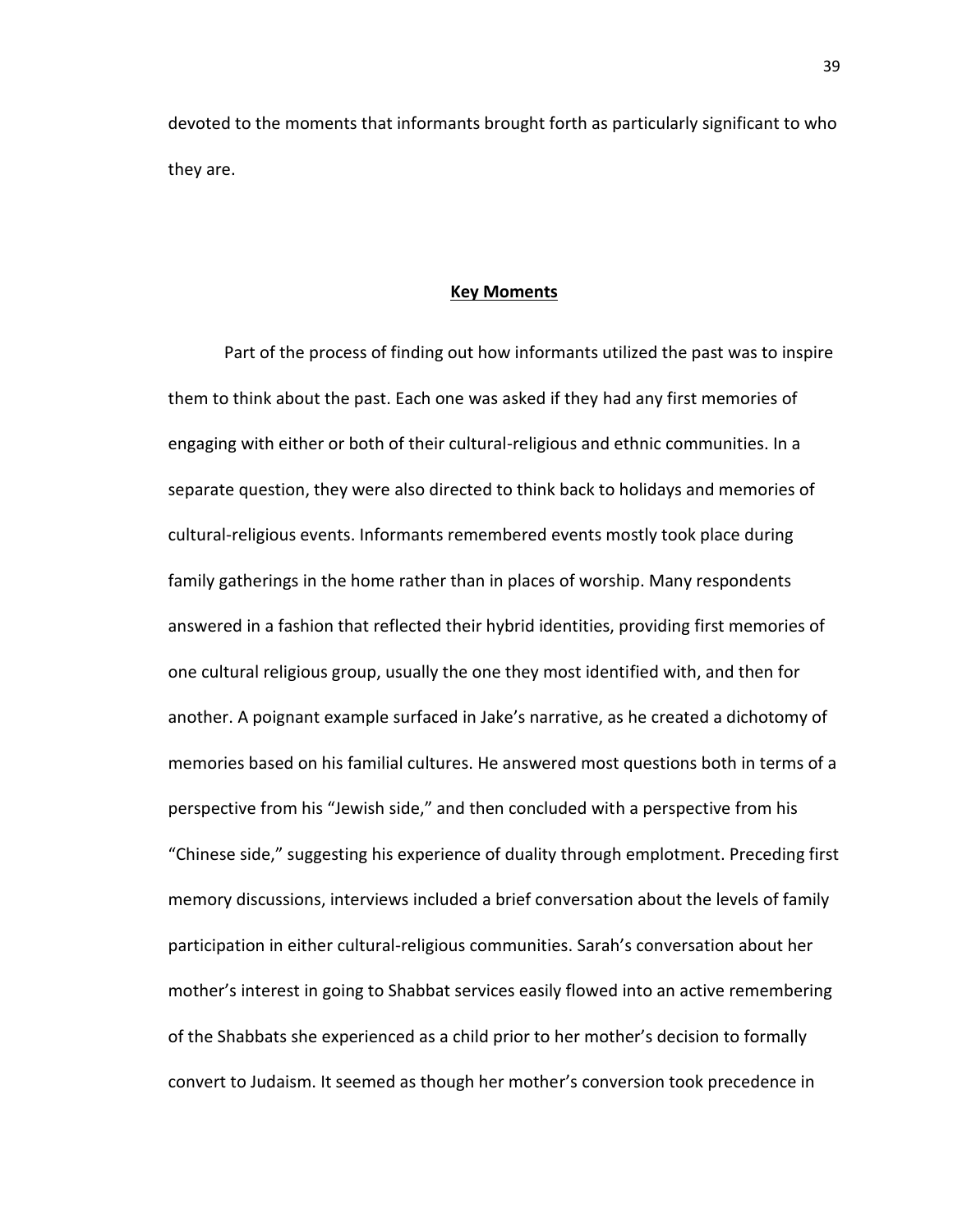her first memories. For example, she recalled the very last Christmas they celebrated together as a family in the home.

*I remember the last Christmas. I was upset we were doing Christmas because, whenever the last Christmas was – either First or Second Grade – like, my mother had already, you know, decided conversion. She was telling us "We're going to be a Jewish family now" and that we wouldn't do Christmas anymore, but they wanted to do one last one.*

Sarah humorously characterized her own response to her family's decision for one last Christmas by stating, "Why don't we just [pause] not do this one? Why are we doing it?" She tried to remember other first memories, but she returned to the last Christmas, inadvertently marking it as a key moment. "I was definitely mad about us having Christmas because I, like, was embracing, like, the whole Jewish identity. I was kind of [pause] I think I kind of always saw myself as Jewish. Yeah..." Sarah's remembrance of one of her first moments of engaging with her duality draws attention to how memory is important to the narrative assertion of identity. At that point, I had not yet asked any questions directly relating to her identification, yet her recollection of that particular event became a recapturing of the emotion and a retrospective evaluation of why she remembered feeling angry. Sarah postulated that her anger grew out of her desire to fully embrace their shift as a family towards sole Jewish identity. Celebrating Christmas undermined this shift. Her assertion that she always identified as Jewish may act as a corrective statement serving either to justify her anger, expressing her sense of difference from non-Jewish identity, or to use her anger as a proof from the vantage point of the present about her earlier identification. This possibility is strengthened by her reiteration: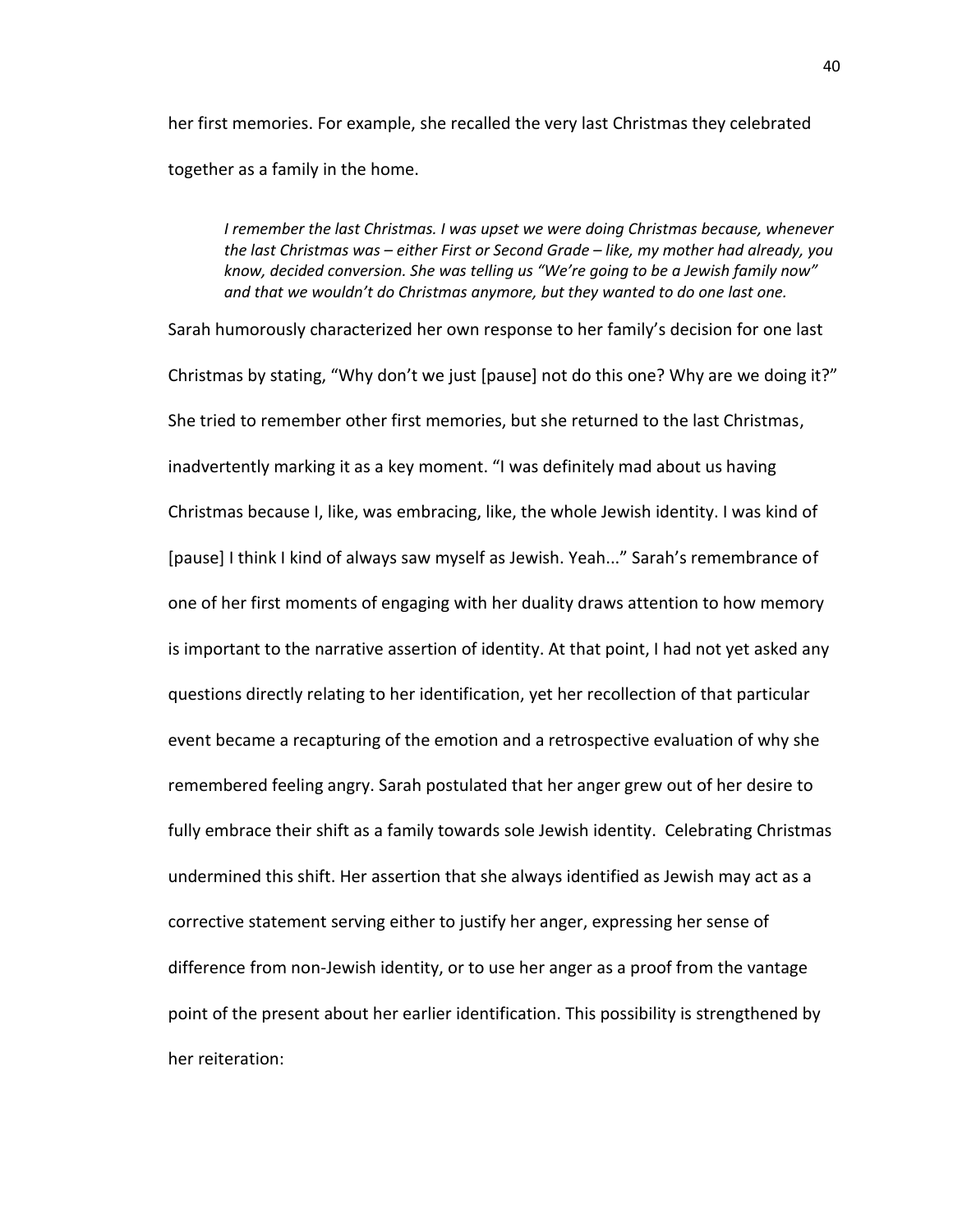*We started going to the preschool… [she pauses and interrupts herself] And yeah, to go back to the identity thing, yeah I definitely did identify as Jewish always. I remember we did used to do Christmas and we used to go to the mall Santa. And I remember one time, like, I wanted to bring in my mall Santa for show and tell at school and my mom was like, "Well, most Jewish kids don't do this." It wasn't presented to me that I had a Jewish identity and a Christian identity, but that I had a Jewish identity, but I do these things.*

Her conversation about first memories became circular, returning to the point of stressing a certainty about her Jewishness, though this reiteration moved Sarah forward in her construction of an identity that was "always" unified as Jewish despite her non-Jewish experiences. "Stories are constructed to make sense of experiences that disrupt individuals' assumptions about their place in the world and their relations with others."<sup>74</sup> Sarah's story may be an attempt to construct continuity of Jewish identity in the story of her life, even during times in which her family was not solely focused on Jewish cultural practices. Later, she supported this suggestion by stating that her "Jewish identity feels continuous."

Informants who spoke of meaningful "key moments" usually shared memories revolving around life-cycle events, comings of age, traumatic experience and the death of loved ones, with high mnemonic density<sup>75</sup> taking place during informants' late adolescence into their early college years. Such vivid moments are often considered "self-defining memories" when informants use them repetitively, linking them to other memories in trajectories or themes.<sup>76</sup> Sometimes, informants shared key memories as turning points. A key moment is a memory of an event singled out by an individual as centrally important to their life story, yet it is not always considered a turning point. Turning points mark specific moments of transitions that signal major shifts in narrative emplotment. Thus, turning point memories are "paradigmatic self-related memories"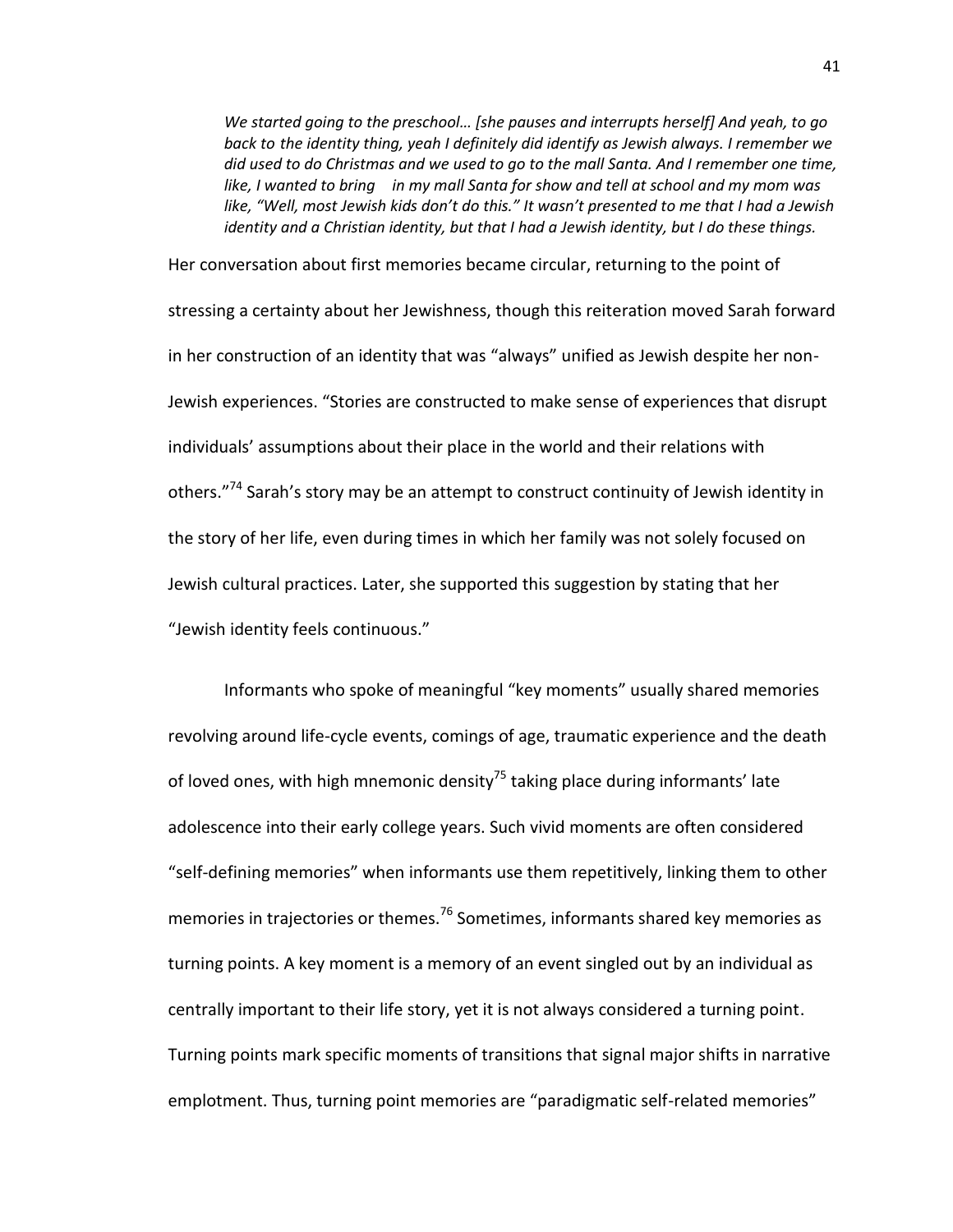that contribute to a coherent narrative of change.<sup>77</sup> Those who constructed turning point narratives designated certain events as marking watershed moments in their personal understanding of selfhood. Often, key moments constituted traumatic and emotional memories communicating some kind of fracture for the narrator. While several informants were able to quickly recall and single out central moments in their lives, about half of the subject pool did not deliberately define memories singularly or specifically as "key." However, all but a few of the respondents who could not consciously single out key moments ended up realizing that they had experienced key events without explicitly acknowledging them as such. This may indicate that some narratives are more situationally emergent than others: while some individuals were able to easily and deliberately contextualize their life with relevant memories, those who did not label events as "key" may not have reflected on their lives and did not have established narratives in the same way. Perhaps this may also indicate varying degrees of past, present, and future-oriented-ness among respondents. Furthermore, these differing ways of expressing key events could illuminate differences in the socialization of life storytelling. However, even informants who defined singular moments as "key" began to attribute similar importance to other memories without defining them as such – further proof of narrative as an emergent process, and that remembering subjects privilege certain memories over others within certain contexts.

The death of a loved one can be a very powerful emotional experience that leaves its mark on identity, both at the communal and individual levels. Sam cited the death of his grandfather as a key memory, making direct links between his grandfather's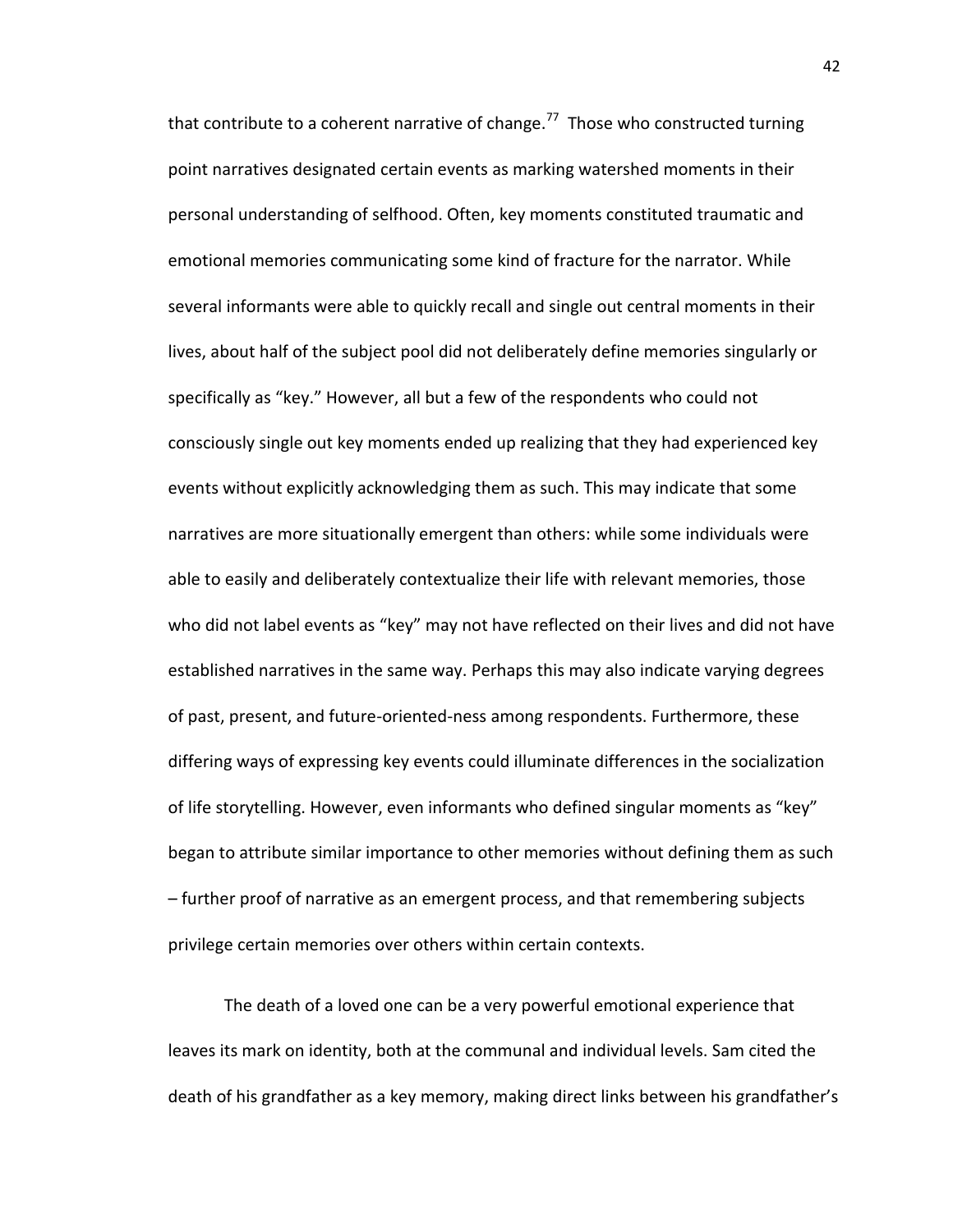death and his identity throughout our discussion. He recalled that his grandparents, both deceased, were Orthodox and he discussed the Jewish traditions he learned from them. "[…] that's a very vivid part of my life that I can remember [pause] clearly," he said. He started to become emotional, so I asked if anything in particular stood out for him: "I'll talk about – my grandfather had passed away when I was in [pauses, looking up] I want to say, like, sixth grade… My grandpa, he was like my hero in life… And, uh, that was just like a really difficult time for me." Sam remembered the funeral, commenting on the stark difference between the "glitz and glamour" of Catholic funerals versus his grandfather's Jewish funeral: "You go out the way you came in." He told me it was a closed casket ceremony, yet his great aunt wanted to see her brother's face. Sam described the difficult experience of seeing his grandfather's lifeless body:

*[T]hey were going to open the casket, so I thought, you know, they were going to open the casket and he was going to look exactly like he did when he was alive. And you know, of course, he didn't and he was just like, you know, no makeup or anything like that. It was just him, lifeless in like a shroud, and it was just, like, a very difficult thing for me to comprehend at that point in my life. And still to this day, actually.*

It became apparent that the traumatic realization of his grandfather's passing created a lasting impact on Sam's life narrative. His favorite holiday memory took place at his grandparents' Chanukkah party, and he attributed this to the fact that "they're no longer with us." While Sam spoke of both grandparents, he focused more on how his grandfather connected to the most significant memories he has, especially his identification with Judaism. It appears from Sam's narrative that the loss of his hero compels him to establish continuity of his grandfather's existence through his own thoughts and actions.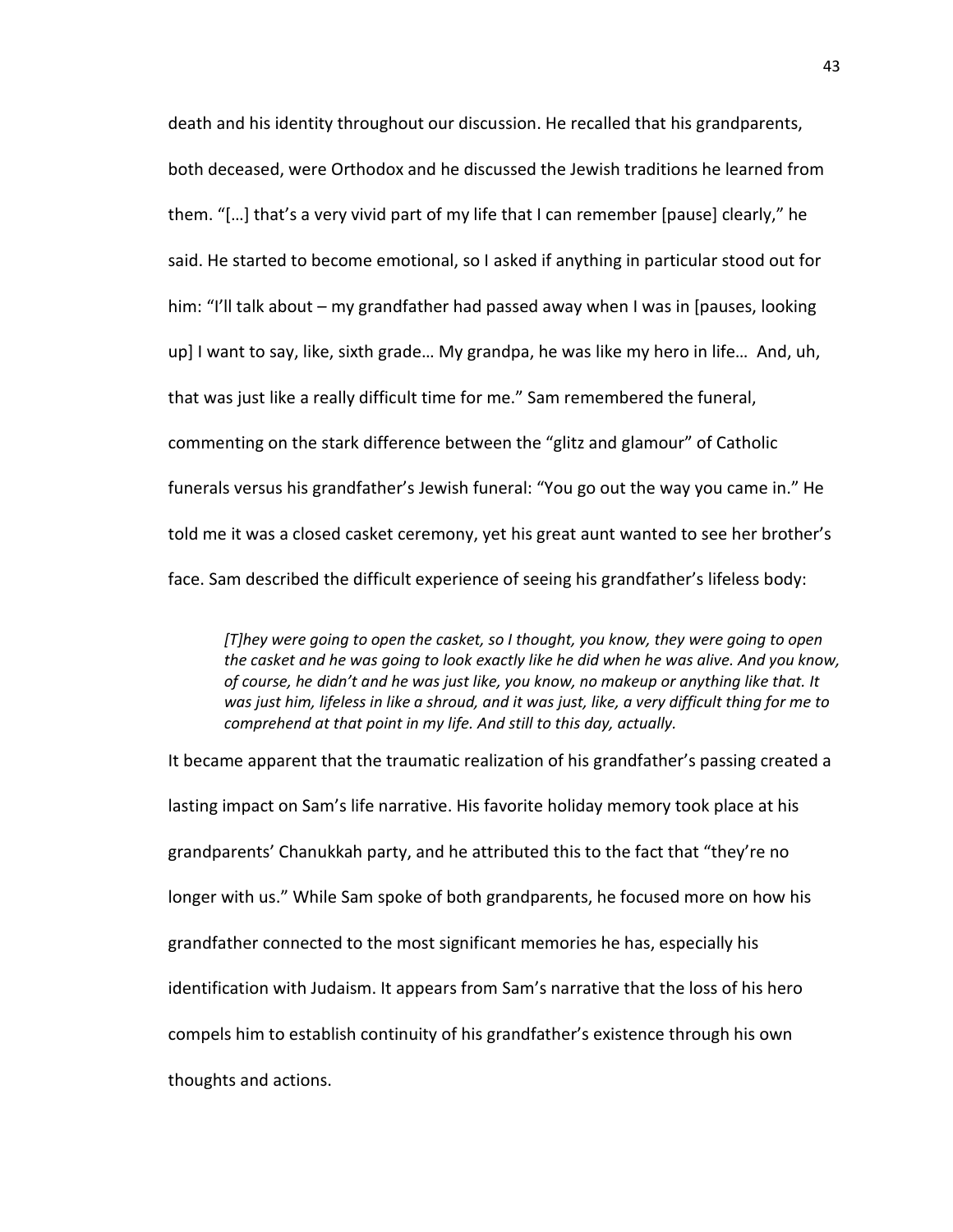[...] When my grandpa passed away, a lot of the traditions that I just spoke of so fondly *kind of stopped, because, uh, he was the patriarch of the family. You know, the guy that carried the, you know [pauses] the kind of guy that had a presence, you know what I mean. Where, like, uh, no one goes and says it out loud but, like, if you walk into a room, you could tell that he's like [pause] the most highly respected person in the room […] he was a big part of my life, so I think that when he passed, it bummed out everybody. A lot of the tradition that we had – people didn't want to do it anymore just because it kind of reminded them of him. You know, instead of being a happy event, it became a sad, nostalgic event.*

Sam saw his grandfather's death as the cause for his family's abandonment of certain

traditional Jewish identity practices. Later, he mentioned that his Jewish heritage was

important to him not in a religious way, but more in the sense that he wanted to "make

the people that shaped me that are no longer with us, or I want to make them proud of

who I am and what I accomplished... they deserve for me to do good in this world  $-$ 

make them proud." Sam communicated that his identity involves memorializing his

loved ones: by behaving in ways that his deceased relatives would appreciate (by being

a good person) he creates continuity of values, honoring those who shaped him by

sustaining their moral legacy in the way he lives his life.

The death of her Jewish grandfather was very important to Jessica's understanding of her identity. She recalled a traumatic memory of being forced to go to a Catholic mass instead of being allowed to go to a synagogue to mourn his death in a Jewish way.

*[M]y Jewish grandfather [looks down] passed away [pauses, becomes emotional, fans her face] And this is, like, years ago, um, I was with my mom [pauses] and my cousin was having a [Catholic] confirmation… I got the call that my grandfather had passed, and I was like… "I need to go to the synagogue right now. I need to go to a synagogue." And my mom's, "Well, we have to go to this confirmation. It's all the same God anyway and we have to go to this confirmation.' I said, "No, you don't understand [she begins to cry]. I have to hear Kaddish, I have to do this. That's where I feel comfortable and that's*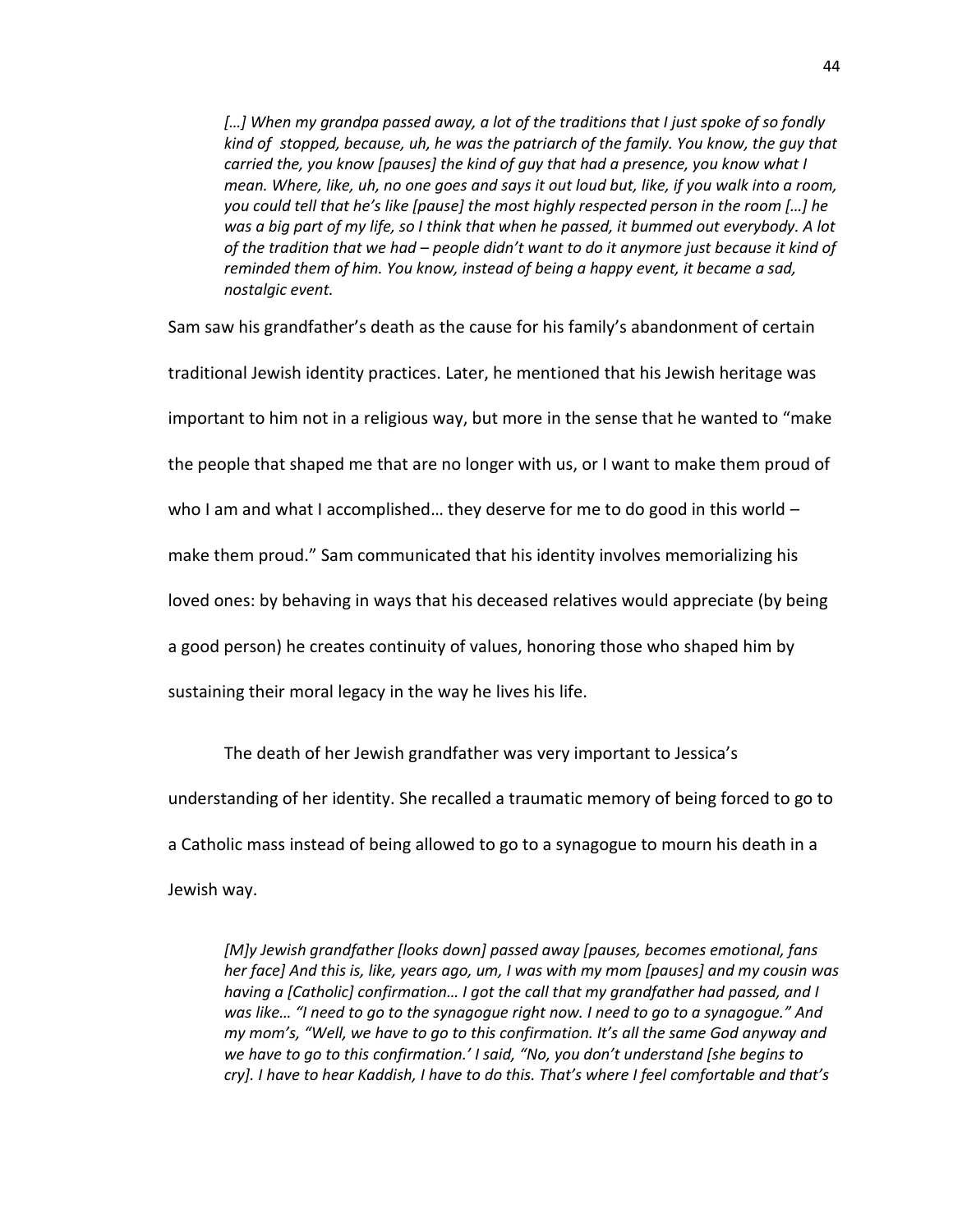*where I want to go." And my mother made me go to church… I just lost it. I went outside. I wouldn't be in the church.*

Jessica's memory of being denied access to a Jewish practice at an emotionally upsetting time exacerbated a tension between her and her Christian mother, which was already palpable. She attributed this tension to the lack of acceptance she experienced from her mother's Dominican culture of her queer identity, which is not socially acceptable in their circles. "Queer" is an overarching term that includes various degrees of gender identity and sexual orientation which are not considered heteronormative. Jessica vaguely identified herself throughout her narrative as queer, articulating her identity as a masculine female. She depicted her identity as marginalized in Dominican culture, emphasizing her discomfort not only when Dominican relatives tried to impose a normative gender identity onto her, but also when she was forced to participate in Dominican Catholicism, which she felt unaccepted by. "I never went to church with my mother. That would have made me extremely uncomfortable. [Motions hand in a cutting swipe, adding finality]." Contradicting herself, Jessica followed this statement by saying:

*And the few times I did go to church with my mother, I was very uncomfortable. I'm, I was, I'm queer and my mom's brand of Christianity that she follows and one of the reasons I identified so strongly with Jewish for a long time is because all my dad's Jewish friends and the Jewish community I was a member of were okay with gay people. A lot of the Dominican community, the Catholic community or Evangelical community [her mother became evangelical later in life] is not okay with gay people.*

In light of these comments, the memory of not being able to express grief Jewishly over her grandfather's passing became part of a broader narrative of identity difference from Dominican cultural values. Jessica added to this narrative by citing a moment in which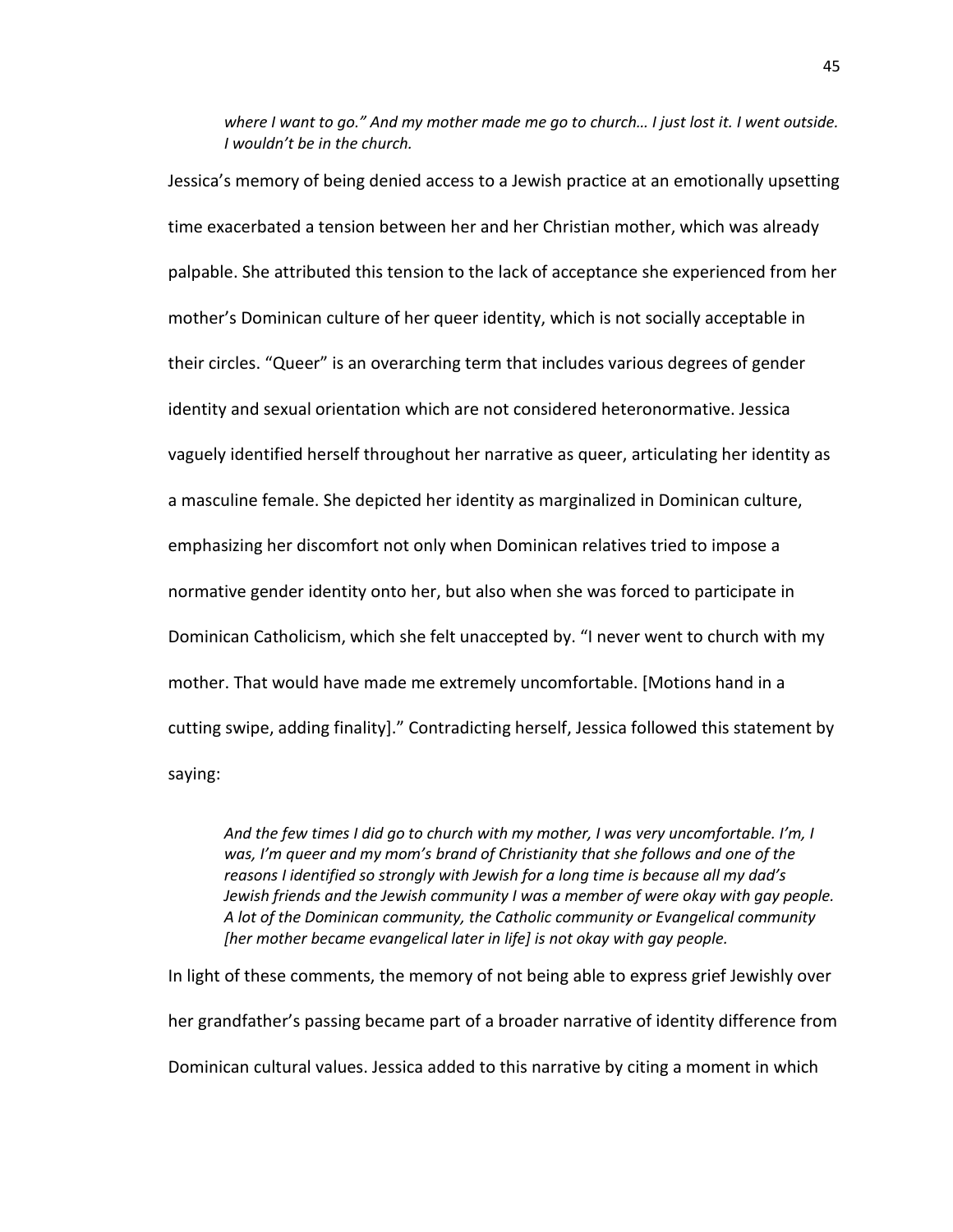she felt disapproved of in her Dominican Catholic sphere. She thought that the priest at her grandmother's funeral mass was looking at her disparagingly as he talked about Satan because of her masculine appearance. She furthered her differentiation theme by stating, "So, moments like that [pointing] – I was so not this – that made me feel what I was. I'm definitely not Catholic or any of these things... When it was time for me to mourn, I needed the Jewish stuff." She rounded out this theme by concluding that some of the most striking moments in her life were those moments when she was forced to do things that she was uncomfortable with, and that doing these things helped her to realize who she was by recognizing what she was not.

Andrew also singled out a traumatic event as "key," one which he linked to a broader narrative theme. While studying in Germany, he recalled walking far from his apartment to attend *Shabbat* (Hebrew, "Sabbath") services one Saturday afternoon. Instead of returning home after the concluding evening service, he decided to go to a café to watch the Eurovision song contest. Andrew, however, was traditionally observing the Sabbath, which meant that he did not carry his wallet and cellphone during that time, an element very important to his story.

*…the Eurovision song contest's final round was going to be debuted and I remember seeing on the screen – keep in mind there are lots of students very loud [shaking his hands chaotically] – a train in Connecticut had exploded. It wasn't just any train; it was the metro-north train that my parents used to take back and forth from New York quite often. Because I couldn't hear anything over the noise and I recalled something vaguely about my parents having to travel to New York for the weekend, I went completely pale, I ran all the way home… And I called my parents on Shabbat [a prohibited act], making sure that they were okay. Just in case you know about this, my parents do not keep Shabbat as a result and now I think that I'm a bit similar on their level of observance.*

46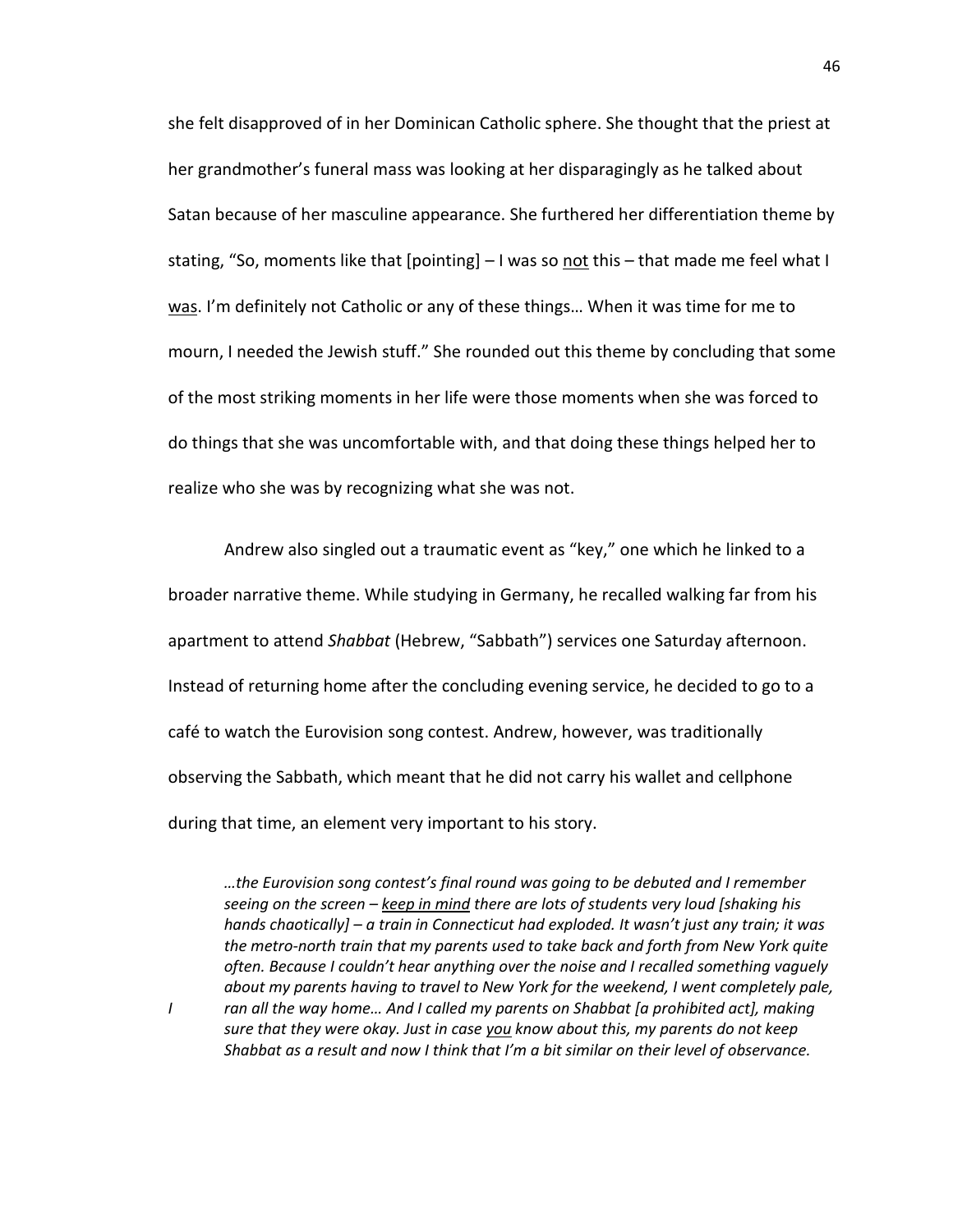Andrew told a full story depicting a beginning, middle, and end that underscores the trauma of believing his parents might have died in the train explosion. The trauma was compounded with his religious observance preventing him from communicating with them– an observance he has since abandoned. In line with his broader plotline of transition from Orthodox Judaism to a less observant form of Jewish identity, Andrew's key moment constitutes the turning point marking his shift to an identity loosely characterized as "culturally Jewish." Important to note is that his narrative employed performative strategies, such as using phrases like "keep in mind" to establish the setting and "just in case you know" to personally address his interlocutor.

The informants also related key moments that positively shaped their identities. For example, Sophia recalled the instant she realized she wanted to become a bat mitzvah (Hebrew, "daughter of the covenant"). She was at a bat mitzvah ceremony when she decided that it was something she wanted to pursue as well. "It was about taking on the responsibility and proving to everyone that I could do it." Evan described the summer he went to religious Christian camp as his key moment. He marked that trip as the beginning of his spiritual "journey," one which involved shifting towards Christian fundamentalism and eventually falling away from religion altogether. Sarah's key moment was undoubtedly her mother's Jewish conversion, which signaled the start of her Jewish family experience. Since she and her siblings were born before her mother's conversion, Sarah and her sisters were also converted as very young children, making her mother's conversion a collective turning point memory.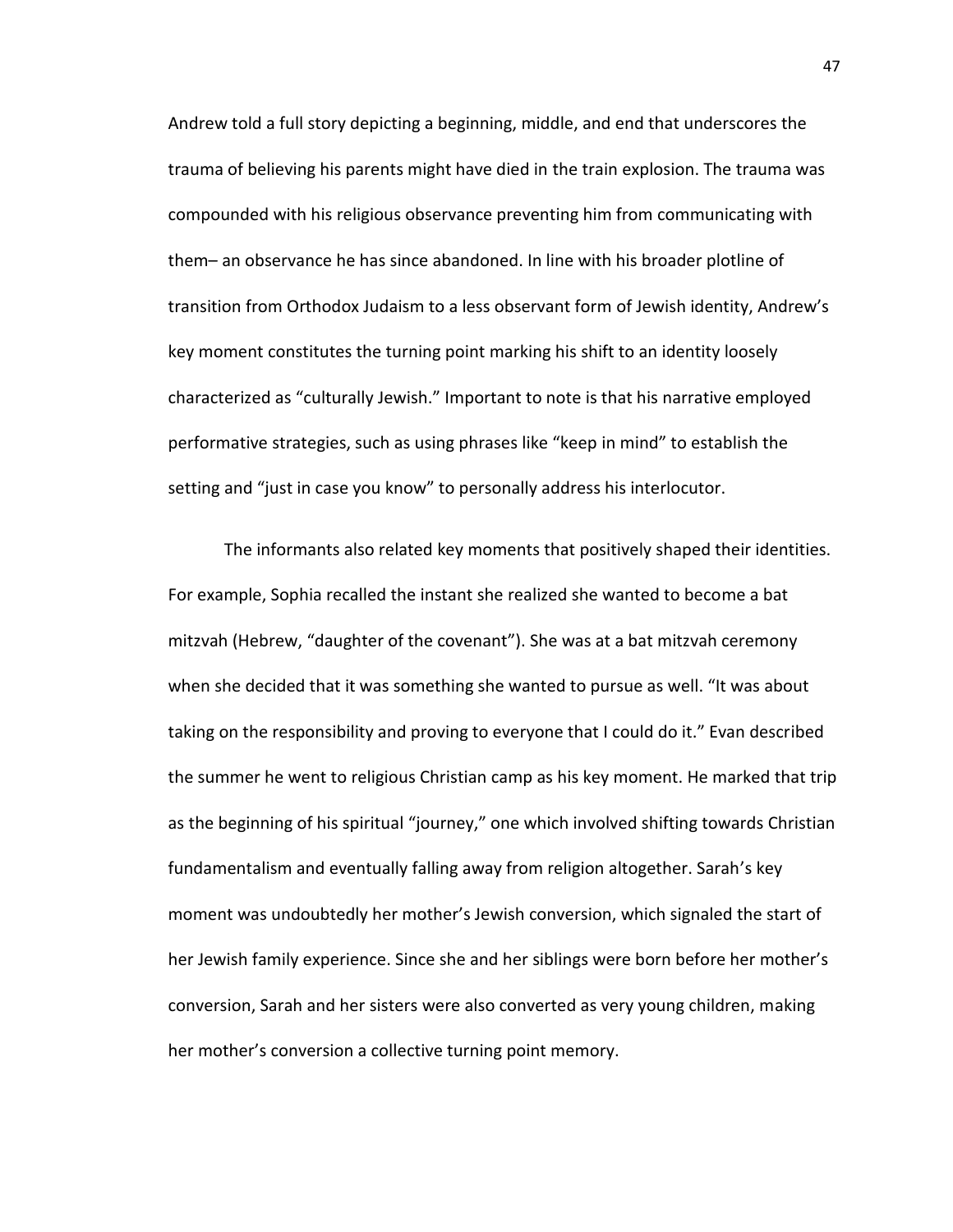Rebecca's key moments formed a spiritual awakening story presenting major turning points. This narrative was mnemonically dense during young adulthood, a time in which she felt the most confusion and discovered resolution. While discussing her exposure to Christianity and Judaism, she set up her identity shift by stating that as a child she felt lucky to have both heritages and sets of holidays, followed by confusion about her beliefs as she grew older. Her parents' divorce also lingered in the background of this narrative, a phenomenon which also presented in Jessica's and Dana's narratives. Rebecca marked her shift with a period of religious discovery. While soul searching at the end of college, her best friend encouraged her to visit Chabad, a religious organization created by the Lubavitch Hasidic movement of ultra-Orthodox Jews. Their "houses" function as Jewish community centers aimed at encouraging secular Jews to practice traditional Judaism. At the time she began attending Chabad, she was living with her Jewish father, a living situation that began shortly after her parents' divorce when she was not getting along with her mother. Her initial exposure to Lubavitch Hasidic Judaism was followed by a fateful trip to South America after graduation.

*I remember after college I took some time and went to South America, and I was, like, on this big spiritual trip. Like, "I need to figure out my spirituality, because, like, I've been raised this, I've been raised that. There's all these conflicting ideas," and like [pauses] I felt very conflicted and, like, not very settled with I myself [pauses] was or believed in.* 

She elaborated that during this spiritual retreat she concretized her spiritual beliefs. "I came up with my definition of what I thought God was. And my definition of God was, like, the energy of the universe. And I remember feeling recharged, ׳cause I was like, 'Okay, I know what I believe in and I know what I think God is,' and I felt much more settled about it." Rebecca then connected this spiritual trip to another one that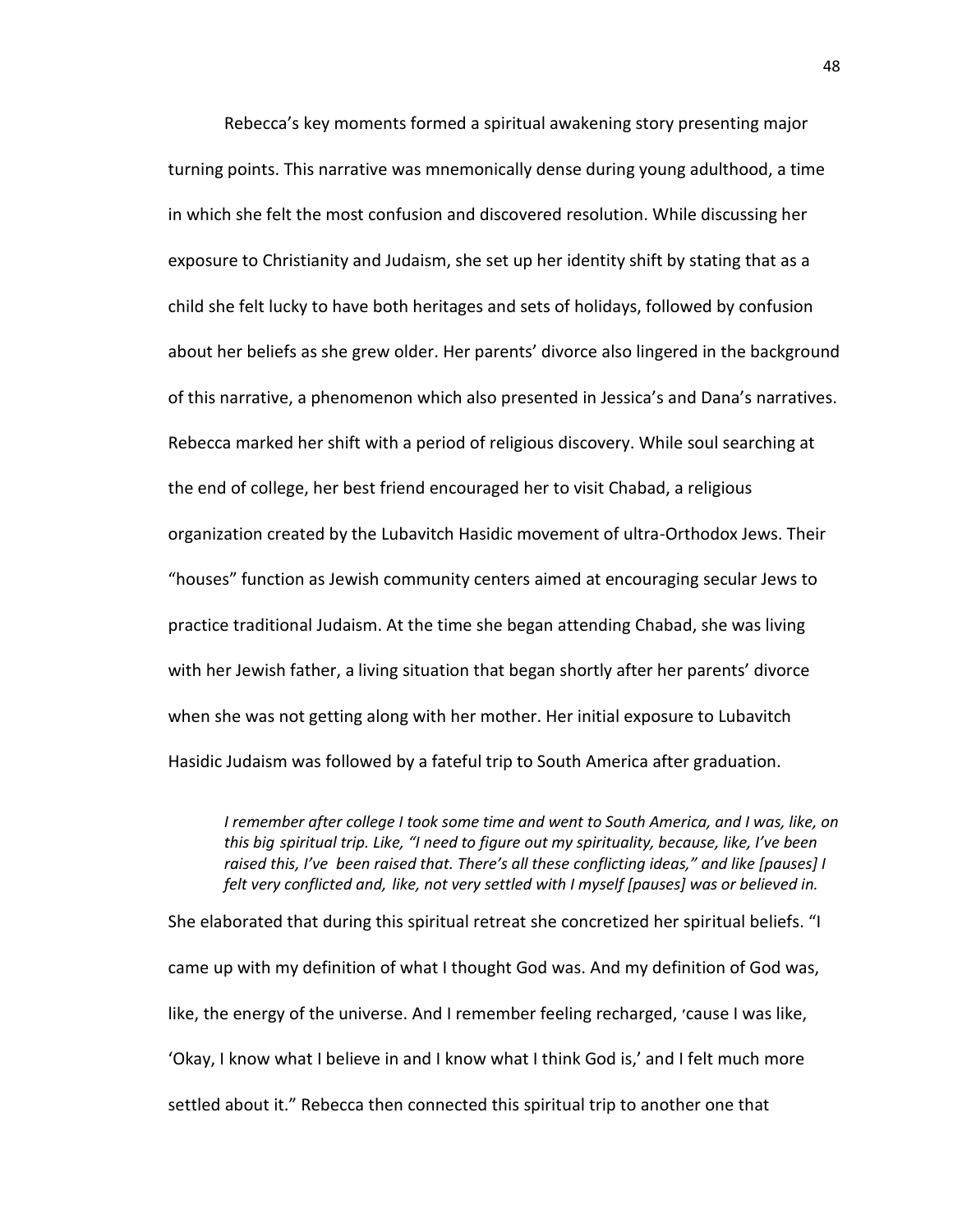happened years later when she traveled to Israel on Birthright (a program that subsidizes trips to Israel for international Jewish youth), creating a plotline that served to "string" both events together and yield meaning for her decision to convert to Judaism.<sup>78</sup> Rebecca described the Birthright Shabbat dinner at which she met an Orthodox rabbi who explained to her the Jewish definition of God.

*I remember I was sitting at the table and I asked him what his definition of God was. And it was [speaking with emphasis] exactly the same as the definition I came up with myself… when I was sitting on the beach [in Ecuador]. And so, I remember thinking then, like, "Oh my gosh! I really think I'm Jewish! Like, I think I need to convert… that was,*  like, the turning point: I remember that rabbi saying his definition of what God is and *that it, like, matched so closely with what I thought God was. I really felt the pull and I was like, "I really feel like I need to convert and that I'm really Jewish."*

Eventually, Rebecca did convert to Hasidic Judaism, and this narrative presents how she came to that decision. Her story resembles the structure of an awakening, following the narrative formula of discovering the truth about the definition of God.<sup>79</sup> Prior to this epiphany, Rebecca lacked a stable worldview, but after connecting both of these experiences she was able to substitute her confusion with a set of beliefs and establish a religious paradigmatic shift from a secular thought-community to a religious one.<sup>80</sup> According to DeGloma's theory of awakenings, her use of two events that occurred years apart to construct her realization of "truth" expresses a "cultural and epistemic dispute between different communities within an autobiographical field."<sup>81</sup> Rebecca underscored the contrast between her present lifestyle as a modest Hasidic woman to that of her previous identity as an aimless and unsettled college graduate that partied and drank too much. Depicting her past as depraved of meaning reflects a formula aligning her with her new religious community, one which embodied her discovery of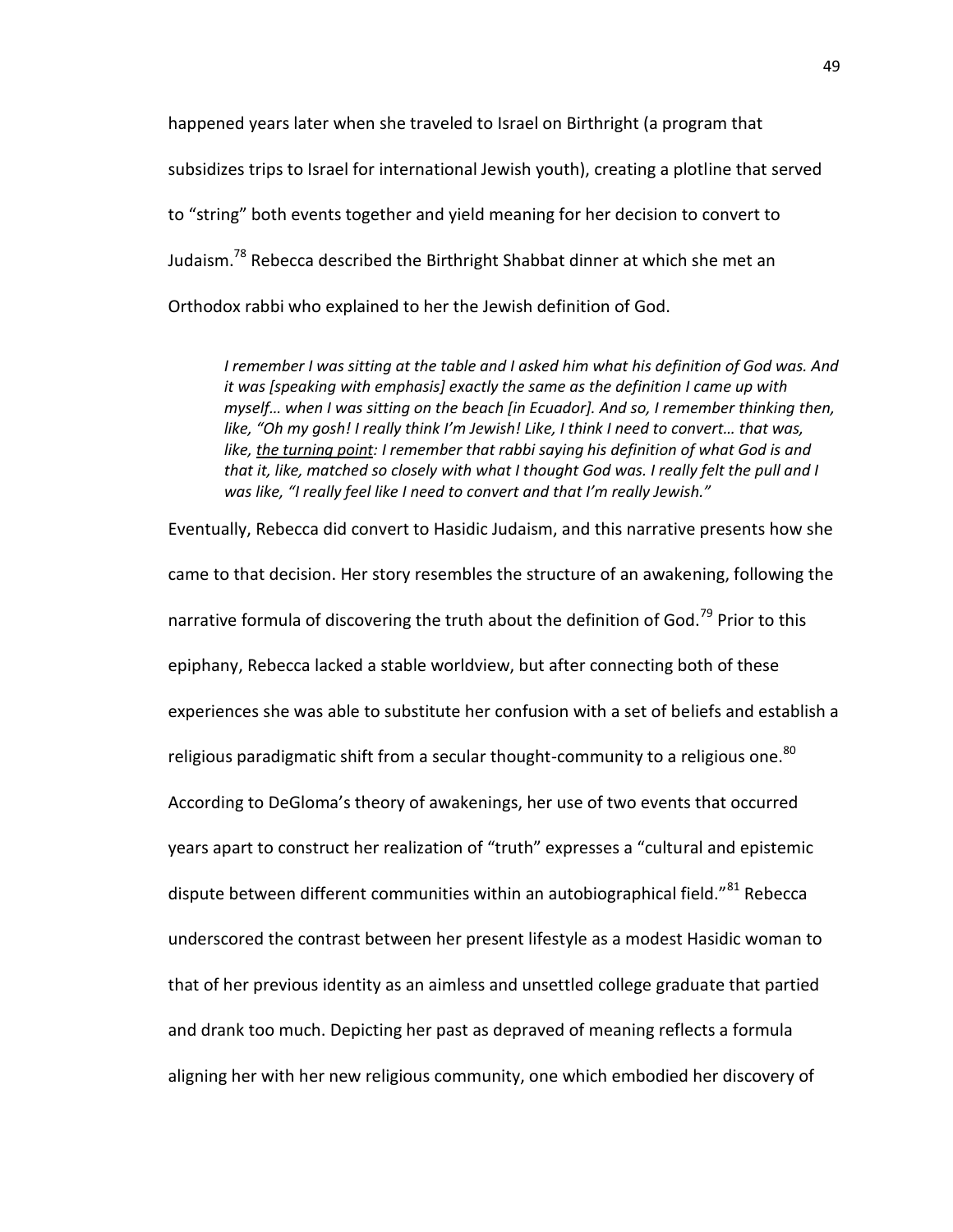meaningful personal truth.<sup>82</sup> Her depiction somewhat resembles a "myth of origins," as she articulated a new beginning and emphasized discontinuity with her past.  $83$  She supplied the narrative resolution of her plot by sharing that within the span less than two years after her conversion, she built a new life, one which practically excluded her Christian mother and included her Jewish father. She married a man who became Lubavitch as a *Baal Teshuva* (Hebrew, meaning a formerly secular Jewish person who "returned" to the religion), established an Orthodox Jewish home structured on ritual performance, and had her first child. Interestingly, Rebecca did not see her child living a life that resembled her own upbringing. She suggested that her daughter probably would not attend college, because it was not a modest environment for women, which directly contrasted Rebecca's own life as a graduate student. Perhaps her daughter symbolically represented the narrative redemption of her awakening.

A contrasting phenomenon that emerged from the interviews was the tendency of individuals to express "memory fusion," when remembered events blended together forming vague or blurry conceptualizations of the past: such as characterizing every Christmas celebration as looking the same or expressing the inability to remember anything specific outside of a general formula of elements constituting "Christmas" experience. Participants also related fusion by depicting Christmas and Chanukah as basically the same event, their celebrations being indistinguishable from each other. Elizabeth stated that most of her early memories consist of her and her mother being together in church. Since she was raised Catholic, she supposed that this was the reason that her Jewish memories "tend to blur together." Both Elizabeth and Dana could not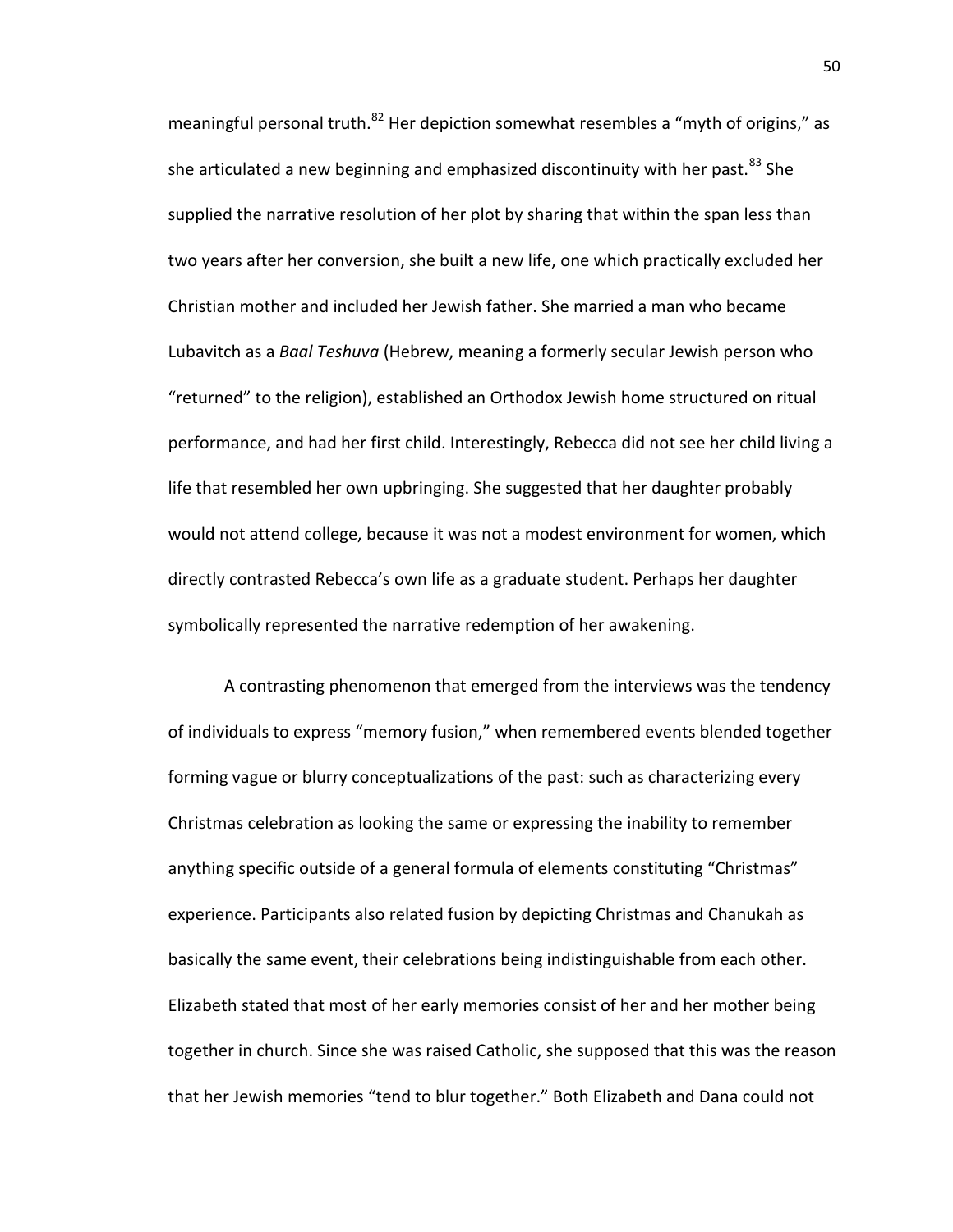single out even one moment from their celebrations of Christmas, yet they were able to vividly remember Jewish holidays because they were "different." Evan even used the term "fused" to describe the quality of his memories of attending various kinds of churches in his youth. His experience is similar to Melissa's family's experimentation with churches, yet she was able to single out vivid memories of their trial-run attendances. The blending of memories is an interesting phenomenon because it may speak to issues of forgetting, or the privileging of some memories over others due to affinities in identification.

# **Interpreting Life Narratives**

Life narratives are always interpretive because they are retrospective. Retrospection is a process of understanding development and change over the course of one's life, and the narration of hindsight often articulates realizations or judgments – essentially, more explicit forms of interpretation about the past. Interpretations came to light within the interviews as a result of each informant looking at the past with an implied knowledge or wisdom arising from their vantage point in the present.

Benjamin's recounting of his early Jewish and Christian experiences led him to a retrospection of the gendered associations he made with both religions. Introducing his narrative as a "funny anecdote," he reflected on the cultural-religious engagement in his home, explaining and emplotting the idea that for a period of time he considered Christianity to be something feminine and Judaism to be something masculine.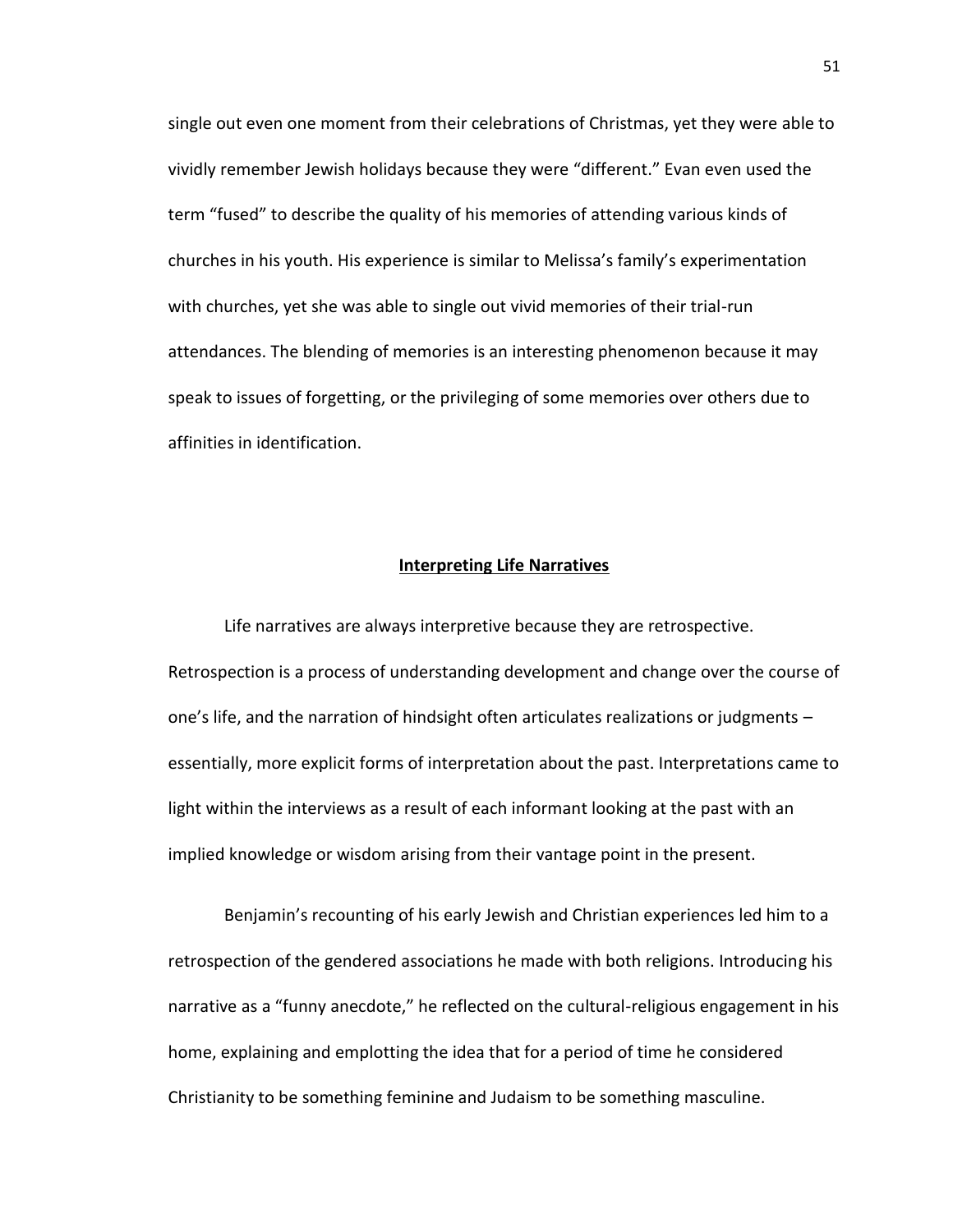*[…] because I had these experiences, these early experiences, and because I sort of knew that my mother was [pause] Christian and my dad was Jewish, um, from an early age,*  like at that time my mother hadn't converted, um, my associations with Christianity are *still very feminine and my associations with Judaism are still masculine. Is that true? No, that kind of died out in high school.*

This narrative is especially interesting because Benjamin changed his viewpoint during narration. Questioning the logic of his earlier view, he made the evaluation that he no longer has gendered associations of the religions. He clarified by saying that up to the age of six or seven his gendered associations revolved around the parenthood identities he made of each religion. "I was under the impression that Jesus was the woman and Jesus was a woman's name, Christianity was motherly, Judaism was fatherly." As a result, Benjamin explained that as a child he thought that his friends' Christian activities were somewhat "girly." Looking back at his gendered conceptions, Benjamin offered further explanation:

*I can only assume it was because the most womanly influence in my life was my mother and this was the only discernable identity that she had that was different from my father, right. I knew she was a woman. I knew she was Christian. And I knew my father was a man. And I knew my father was Jewish. And other than that, those were like the massive categorical differences of identity that I was aware of at the age of five, six, seven.*

It is uncertain as to whether or not Benjamin continued to have these associations.

Interestingly, his narrative changed from extending these gendered conceptions to the

present to limiting them twice – once to adolescence and again to mid-childhood.

Explaining and interpreting his changes in perception may serve to contextualize

changes in his identity then and now as an adult making his own decisions about religion

based on reason.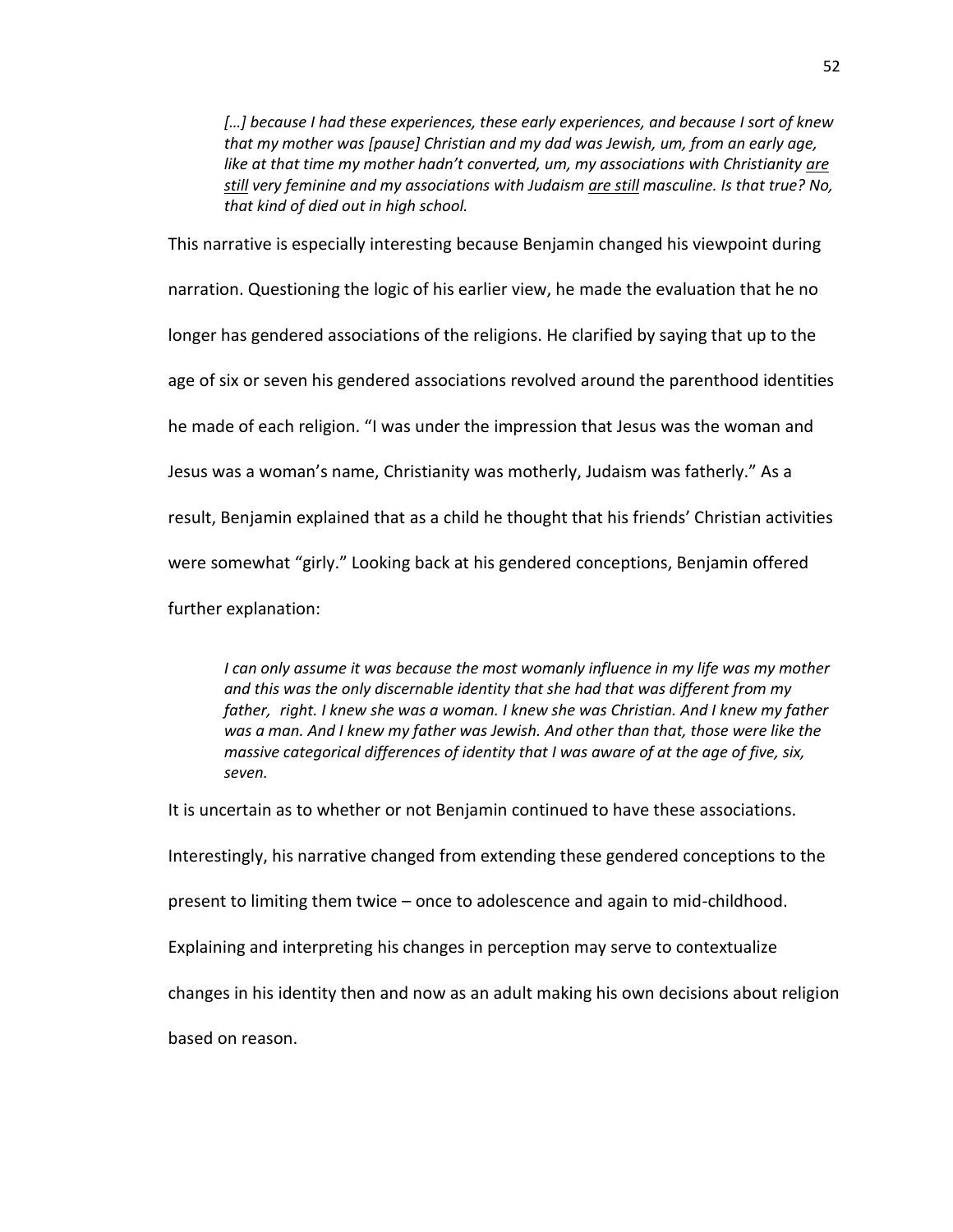While recounting the event of his bar mitzvah, Andrew emphasized his difference from most of the congregants at the Orthodox synagogue he grew up attending. He stated that at thirteen he was able chant the entire Torah and Haftorah portions (respectively, the Hebrew Bible and excerpts from the Book of Prophets) for the prayer service that day. He credited this experience as influential:

*It effectively set me up for a lifetime of singing after that point. And to that I am grateful that I was at a very small congregation. It was Orthodox, and as a result – because I was surrounded by some people who never really wanted to take action with the services or anything – if they didn't have a very good singing voice, then I was the one to take the initiative.*

Yet, after this exchange marking a positive difference from his community, one which endowed him with more respect and responsibility, Andrew made an interpretation which led to revealing social insecurity: "In retrospect, I think you make me realize that now I think it would have been a 'come-up-ins' for me, like, socially. Uh, socially inhibited [pauses, looks away]." Andrew changed course slightly by stating that he recently joined a choir, was praised very highly for his singing capability, and he even turned down offers for synagogue cantorial positions. Changing the subject away from his feelings of social inhibition in the manner that he did may suggest that Andrew was censoring his narrative. At first, he suggested that his talent would have been an opportunity to be more social, but the narrative indicates that he may regret missing that opportunity. Later, Andrew went into more detail about his social inhibition and solitary experience in Jewish circles, which added meaning to his interpretation here.

Sam made a poignant interpretation that began with expressing his dissatisfaction with religion. When asked if he experienced any shifts in identity, he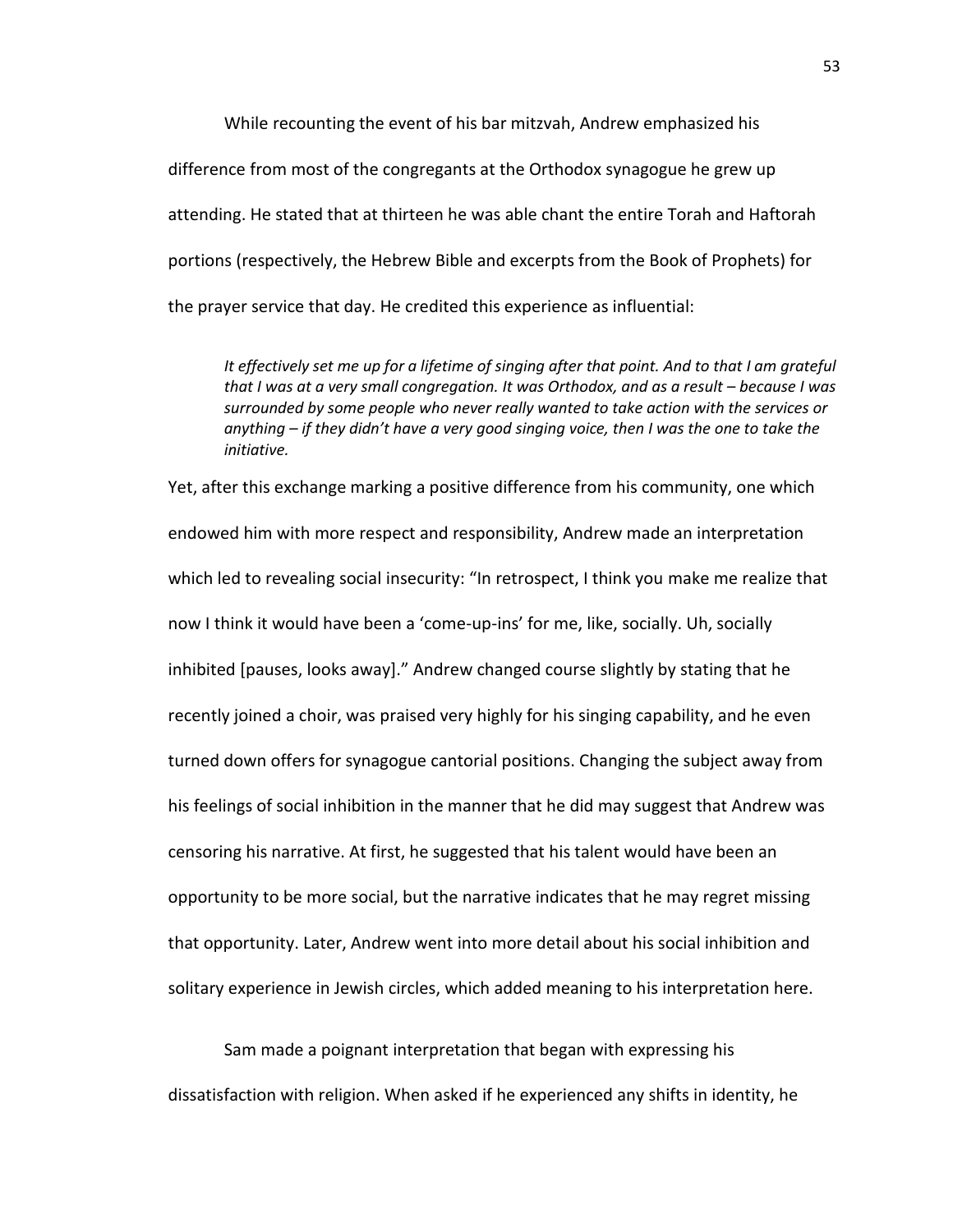responded with his disapproval of the connection between religion and the fear of

dying.

*One of the things that irritates me about religion in general is that, like, I think that a lot of – and this could be a naïve thought, but it does go through my mind – is that, like, the connection between a religious belief and the fear of dying… I don't think that you should practice a religion just because of a safety net that you want to give yourself because you have a fear of dying… I won't do that… that is what kind of turned me off from pursuing a religion, per say.*

Not only do these statements reflect Sam's own identity work within the context of the

interview, but he enhances his statements by explaining how he came to this moral

decision. In this explanation, he creates a narrative of having escaped death numerous

times:

*I was in a car accident where I totaled my car, and I never really thought about death until that point. And then, like, certain instances happened in my life where, like, I almost died a couple times, and it's, like, I guess that's when it happened [meaning, when he decided religion and death shouldn't connect]. I almost died in like a scuba diving accident. And then the car crash I had, obviously. And, you know, until you have a moment or an experience like that, you kind of think, "This is going to last forever," until you have that reality.*

Sam's narrative is redemptive. He connects his memories of brushing with death to

interpret what made him come to his spiritual moral decision. Sam credits those

experiences as endowing him with a certain level of moral wisdom and life knowledge. It

is noteworthy that he began this meta-narrative with a disclaimer that his thinking

might be "naïve," yet he offered a point of view that reflected first-hand knowledge.

As this chapter has explored, narrative, memory and meaning are strongly linked

to one another in the process of conceptualizing the self. In order to construct identity,

individuals must construct narratives using the resources of the past, their goals and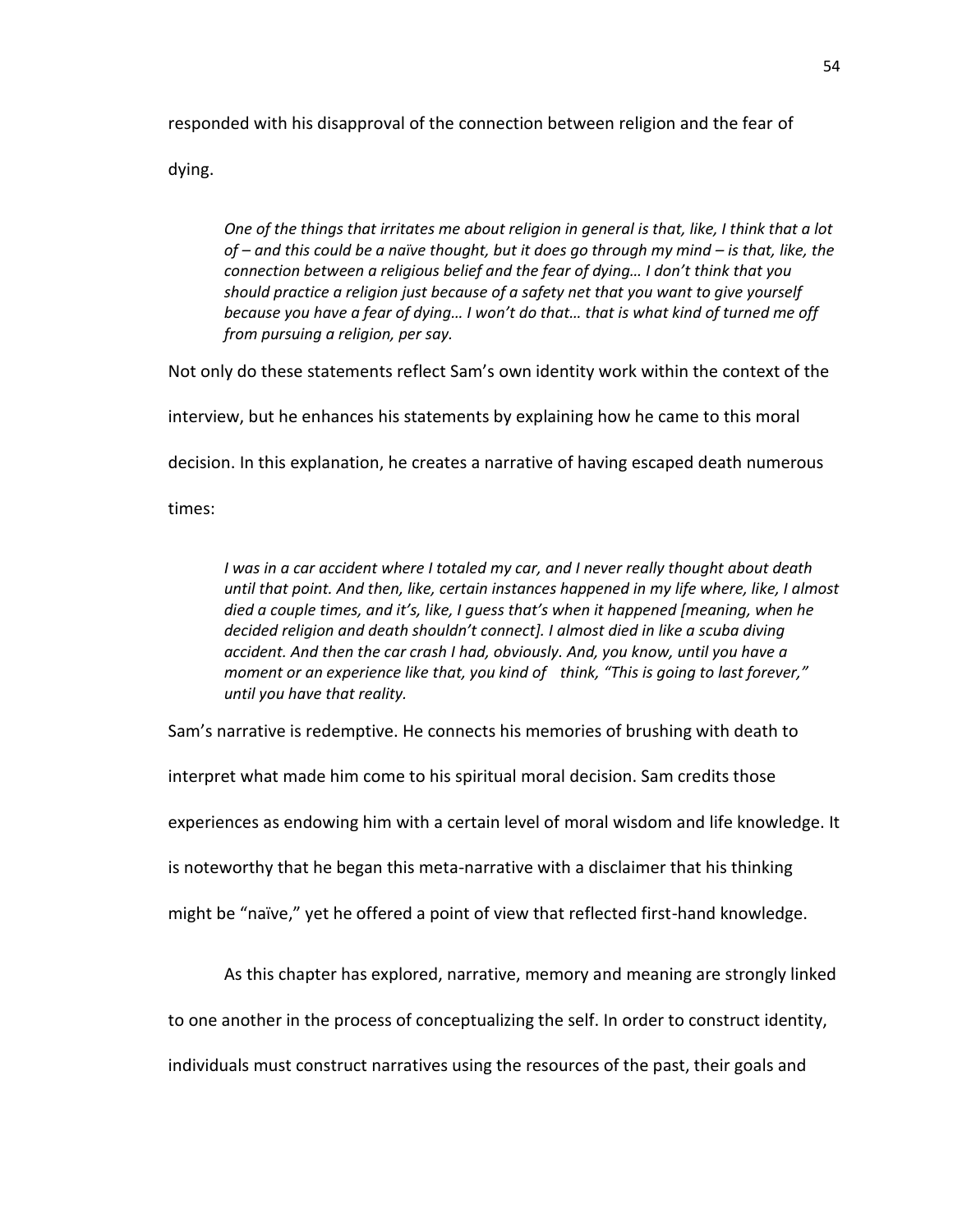motivations, and the language and discourses culturally available to them. Narratives reside in social interactions, which mean they are subject to alteration based on changes in the remembering subject and who is listening. The informants in this study constructed narratives based on memories of cultural-religious experience due to the context of the interview, yet they also brought forth broader self-concepts. They connected memories to communicate various themes and plot structures as well as hybridity. As the next chapter illustrates, much of what the informants related was rooted in their memories of family.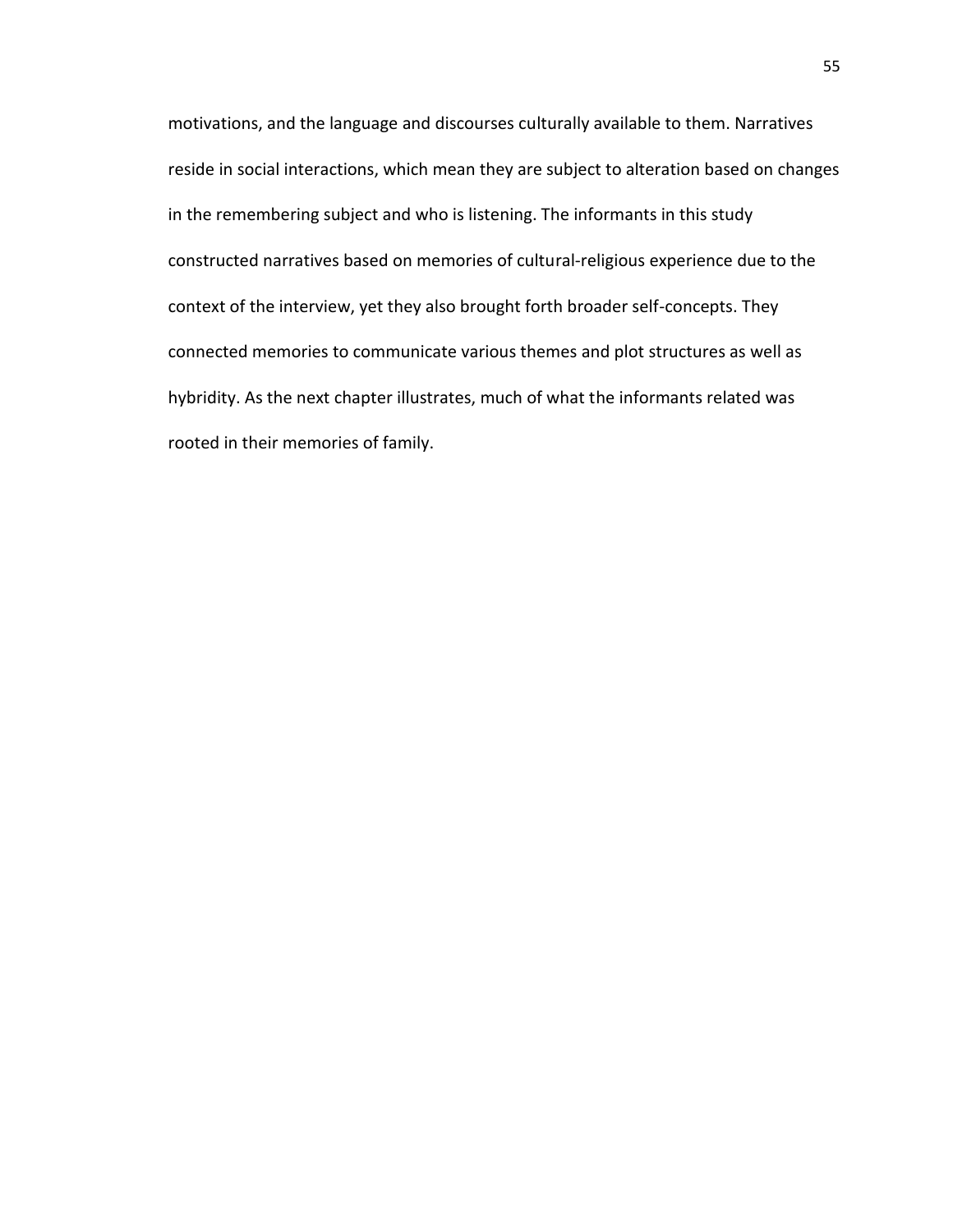# *"I don't think I belong to either category. I feel like I belong to my family." – Melissa*

# **Ancestry: Family Narrative and Family Memory**

Self-defining memories can include events that one did not experience firsthand or those one was too young to remember, since they are often related and repeated through a process of family story-telling or reminiscing. This is because individuals make memories in relation to groups. Halbwachs asserted that "The idea we most easily picture to ourself, no matter how personal and specific its elements, is the idea others have of us. The events of our life most immediate to ourself are also engraved in the memory of those groups closest to us."<sup>84</sup> Therefore, most of what individuals remember expands "beyond their autobiographical memory" and relies on inter-generational transmission.<sup>85</sup> According to Assmann, family memories are communicative, originating from social time for the construction of social selves.<sup>86</sup> Unlike "cultural memory," which relates to historical time and cultural identity, communicative memory is embodied, direct transmission that can therefore only persist within the span of about three communicating generations – the recent past. $87$  "Like the present, the past is also part of a social reality that, while far from being absolutely objective, nonetheless transcends our subjectivity and is commonly shared by others as well."<sup>88</sup> A family-centered line of questioning took into account that the family, as the first mnemonic community a human being encounters, influences how individual members remember the past. As a member of a family, the practices of communicative memory within that family create a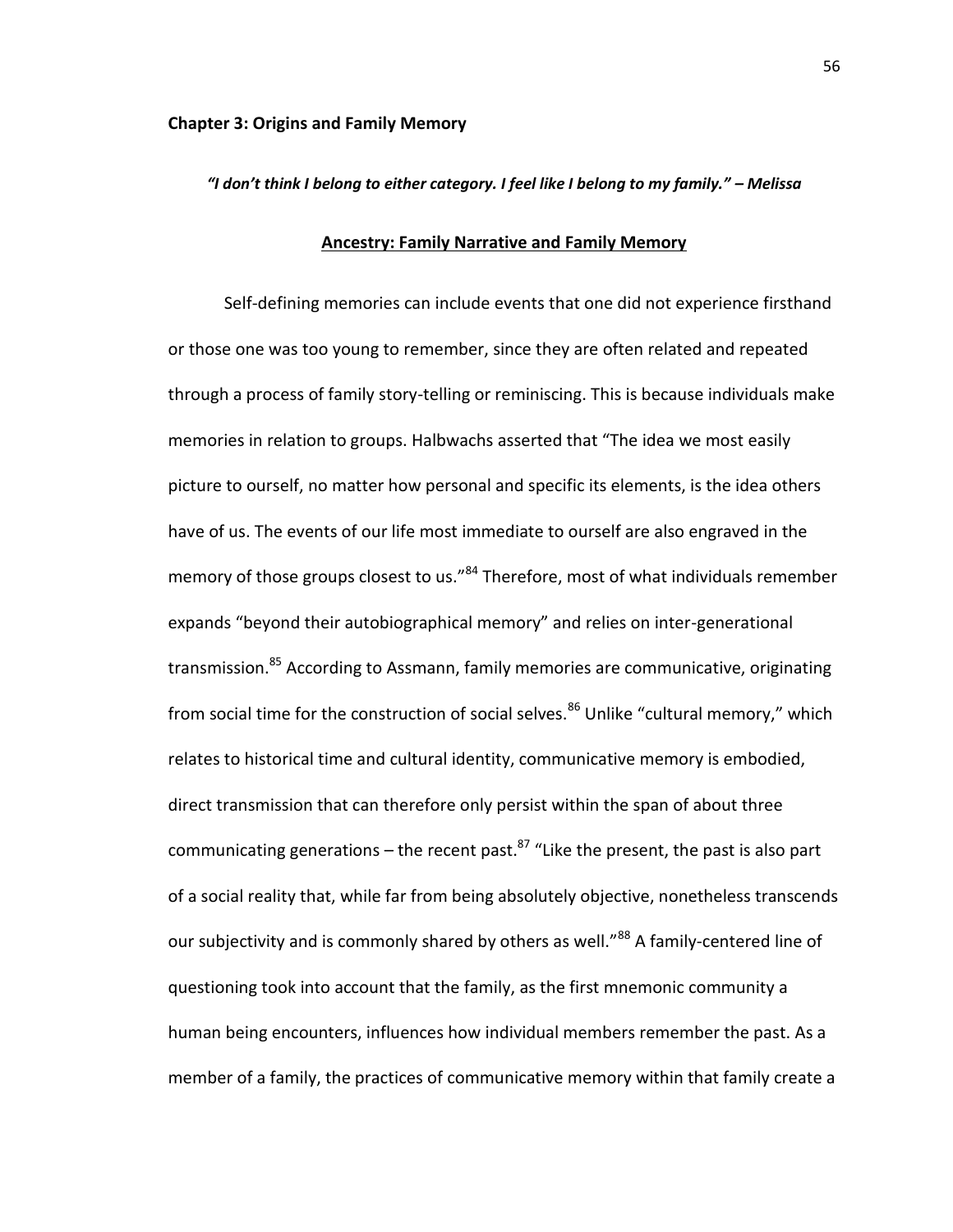sense of belonging. "[T]he family plays a critical role in our *mnemonic socialization*. In fact, all subsequent interpretations of our early 'recollections' are only interpretations of the way they were originally experienced and remembered within the context of our family."<sup>89</sup> Conventionally, family is understood as what connects a person to a larger collective, whether that is an ethnic group, a religion, or a nationality. The adult children of intermarriage are often situated in and between remembrance communities representing multiple cultural-religious groups, endowing them with the potential for hybrid identity. In this sense, informants' articulations of rootedness can appear bifurcated – their lineage allows them to draw from more than one common collective. Each interview subject in this study was asked to recall where they and their parents come from and what their parents' cultural-religious and/or ethnic backgrounds are. They were then asked to look back on different family-based experiences. Informants often responded to questions regarding their inherited collectives by emphasizing commonality or harmony, even if they expressed identification with one over another.

Informants employed plotlines in telling stories of past events belonging to a repertoire of family memory.<sup>90</sup> The participants were grounded in historical narratives of their families' pasts, and they used family memories to position themselves in both their collective and individual narratives. Family memory is similar to Marianne Hirsch's concept of postmemory, in the sense that it is embodied; yet, it is still a separate concept. "Postmemory describes the relationship that the generation after those who witnessed cultural or collective trauma bears to the experiences of those who came before, experiences that they 'remember' only by means of the stories, images, and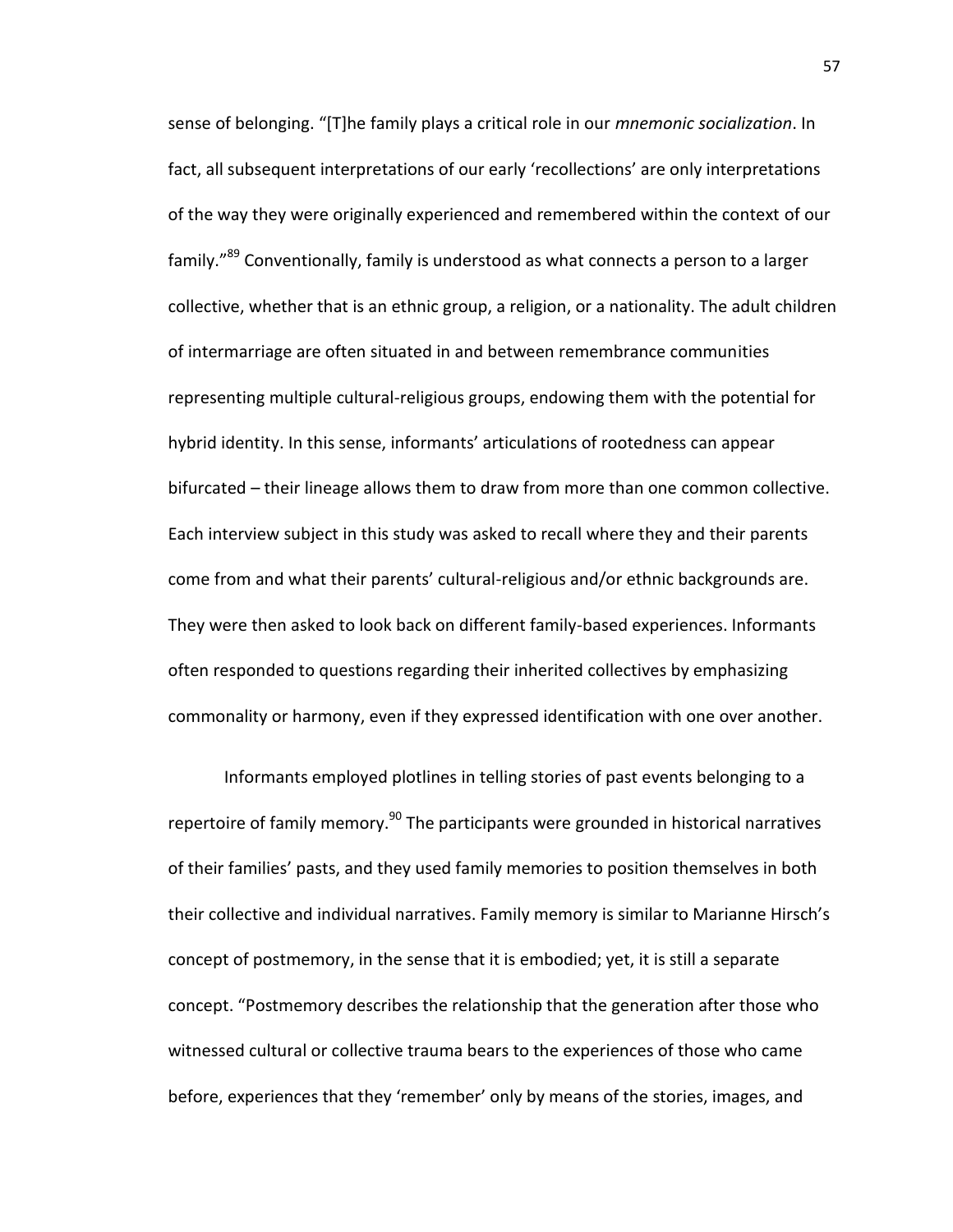behaviors among which they grew up."<sup>91</sup> According to this concept, second generation descendants of Holocaust survivors adopt their parents' traumatic memories as their own. Descendants of a particular family or lineage can also adopt the "memories" and narratives of the generations preceding them as part of their own frame of autobiographical memory<sup>92</sup> through a process of inter-generational transmission or "mnemonic transitivity." $^{93}$  For example, individuals can "remember" events they experienced in early childhood through the lens of their parents, grandparents, and older siblings' narrations of what happened. While this process may not replace memories of one generation with those of the generation prior, as is possible in postmemory, a repertoire of family memory can facilitate the filling of memory gaps that cannot be accessed alone, allowing for the absorption of others' recollections into one's own store of self-knowledge. Family memory, therefore, can be considered a subcategory of communicative memory. Informants articulated this phenomenon when they referenced particular memories with disclaimers like "I was too young to know what was going on" (Melissa) and "I don't actually remember this, but she's told me this" (Monica).

Lineage and genealogical origins emerged as crucial aspects of the personal narratives. While some respondents offered short answers to questions about their parents' cultural-religious backgrounds, others responded with extensive information about their grandparents, great-grandparents and other relatives reaching far back into their ancestral histories. Ancestries are structures that individuals use to gain and socially express access to what they perceive as the inherited past, facilitating plotlines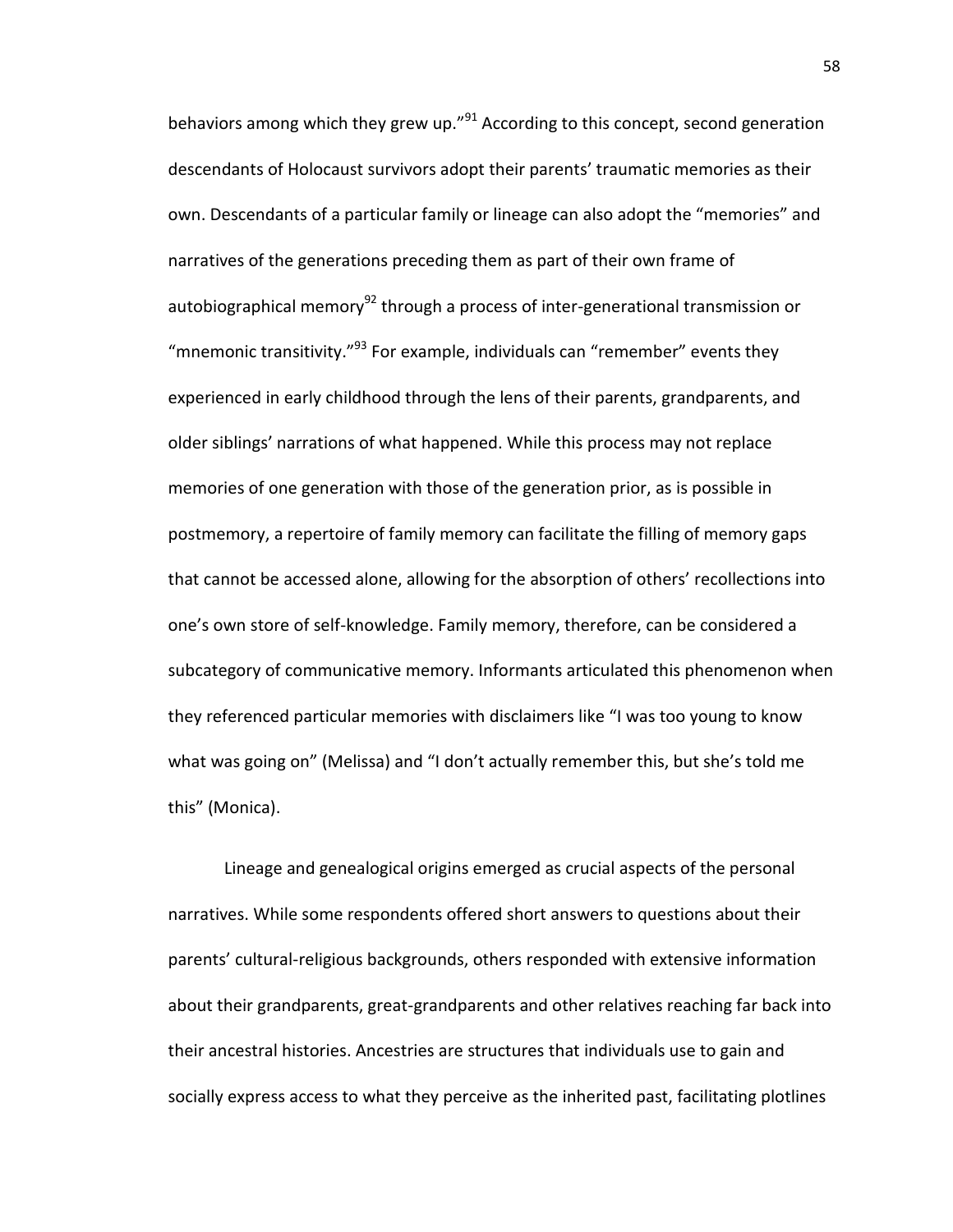of continuity and connecting them with other common descendants who share ties to the same past. "[Our] ancestral background affects not only how others see us but even how we experience ourselves… knowing who our ancestors were is fundamental to our sense of who we are."<sup>94</sup> Narrating their family histories and the connections they felt towards their ancestors – some of whom they had never met – indicated the informants' aims to position themselves within their origins, and that they understood themselves to be a part of a larger trajectory of personal history.

Depictions of ancestry, genealogical ties, and even the chronicling of events in their immediate families presented in the form of family narratives, stories that are repeated and remembered by more than one family member. Such stories can be incorporated into a repertoire of family identity or knowledge, demonstrating the role of collective memory for individuals in relation to a past that they did not physically witness. "[S]ince the invention of language, our genealogical memory need no longer be confined to, and can therefore transcend, our personal, firsthand experience of ancestors."<sup>95</sup> Repeating these memories and preserving known ancestral origins through speech helps to create a continual and unified sense of family identity and a sense of self. Deriving selfhood from the collective of one's lineage often inspires individuals to preserve and continue memories of ancestors through reproducing stories and more descendants.<sup>96</sup> These two levels of continuity differ in that memories are continually shaped as they are shared and are dependent on the act of repetition. Continuity through reproduction is a physical chain of preservation which is often symbolic. Individuals rely on stories to perform their connections to certain ancestors, ensuring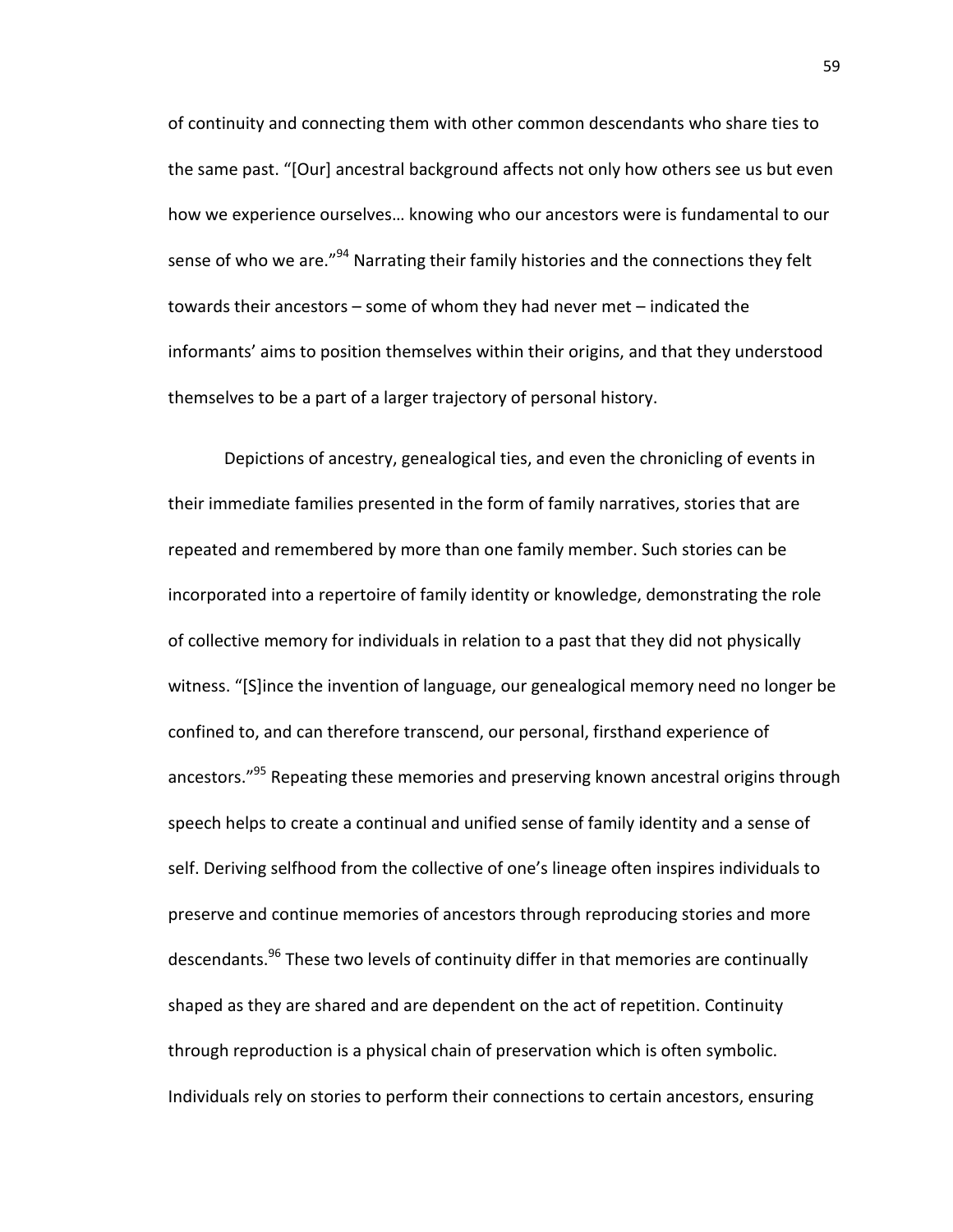continuity of the collective past. Some informants indicated a performance of ancestral continuity by explaining their attempts to learn languages that were linked to their genealogical identities. Andrew qualified his decision to learn Swedish because his maternal grandparents' families came from Sweden. Sarah's pursuit of learning Yiddish and Jessica's and Anna's attempts to speak better Spanish are also illustrative examples.

Informants' attention to lineage speaks to the power of mnemonic socialization and to the importance of having a collective social legacy. However, these collective memories are remembered by individuals in varying degrees of intensity.<sup>97</sup> "I've actually done quite of genealogy, so you can cut me off if I get too far into it." Benjamin answered my question about his parents' cultural-religious backgrounds by providing me with an extensive look at their family histories. He went into detail to depict his father's grandparents who came from Eastern Europe at the end of the nineteenth century and were raised as very observant Jews. They represented his father's beginnings in Benjamin's narrative, in contrast to his father's eventual upbringing as a Conservative Jew who gave up religious practice during high school. The narrative he constructed for his mother's family origins was even more extensive. "Her mother is full-Swedish and her grandparents, I think her grandparents – my, what would it be, my great-grandparents – were born overseas by my mother's mother's family. And then my mother's father's family were sort of Norwegian, German ancestry, but with one line of the family that goes back to the Mayflower." He explained that there are several towns in New England that bare his family names due to their status as pilgrims. It is possible that this theme was Benjamin's way of establishing American rootedness.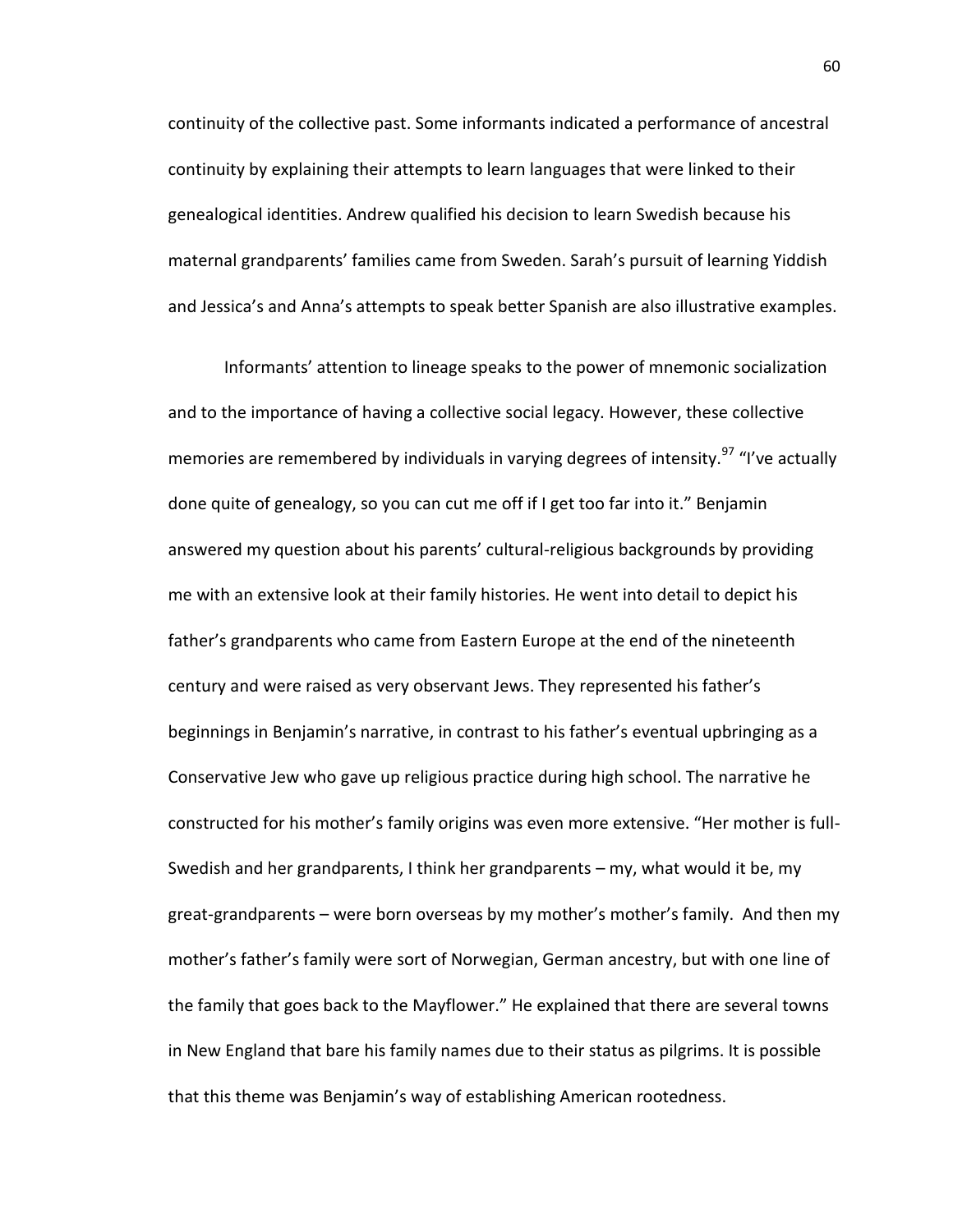Andrew launched a detailed genealogical description of his family's European and early American ancestral ties. He began with his father's Ashkenazi Jewish heritage as a third generation American, and followed by telling about his mother's Swedish and Hungarian ethnic heritage. Noting his grandfather's second generation status and his grandmother's longstanding English and German American "roots," he paid homage to Abraham Lincoln and Harriet Beecher Stowe as his ancestors. Andrew emphasized his family surnames and their possible European origins on the one hand, and on the other he indicated the early American rootedness of his mother's family by referring to generational labels. Sarah also pointed towards her American ancestry, establishing her mother's status as a Daughter of the American Revolution and expressing how she felt as if she was throwing out half of her heritage by choosing only to explore the Jewish side of her identity. These statements communicated a sense of loss in that she could not seem to express both identities simultaneously. Sarah referred to her Jewish half as her "useable history," but she considered that perhaps later in life she would re-invent herself as a Daughter of the American Revolution and "do waspy things." She said this humorously, yet her statements imply the possibility that she has an either-or perception of her identity, indicating a need or pressure to make a conscious choice. Her plotline, therefore, follows a structure that separates both heritages and affords her the option of sequential moves, echoing her earlier comments about really being Jewish, yet outwardly participating in some Christian activities.

Elizabeth's interview was intriguing in terms of family narrative, referencing it often as one of her favorite pursuits to know family genealogy and the personal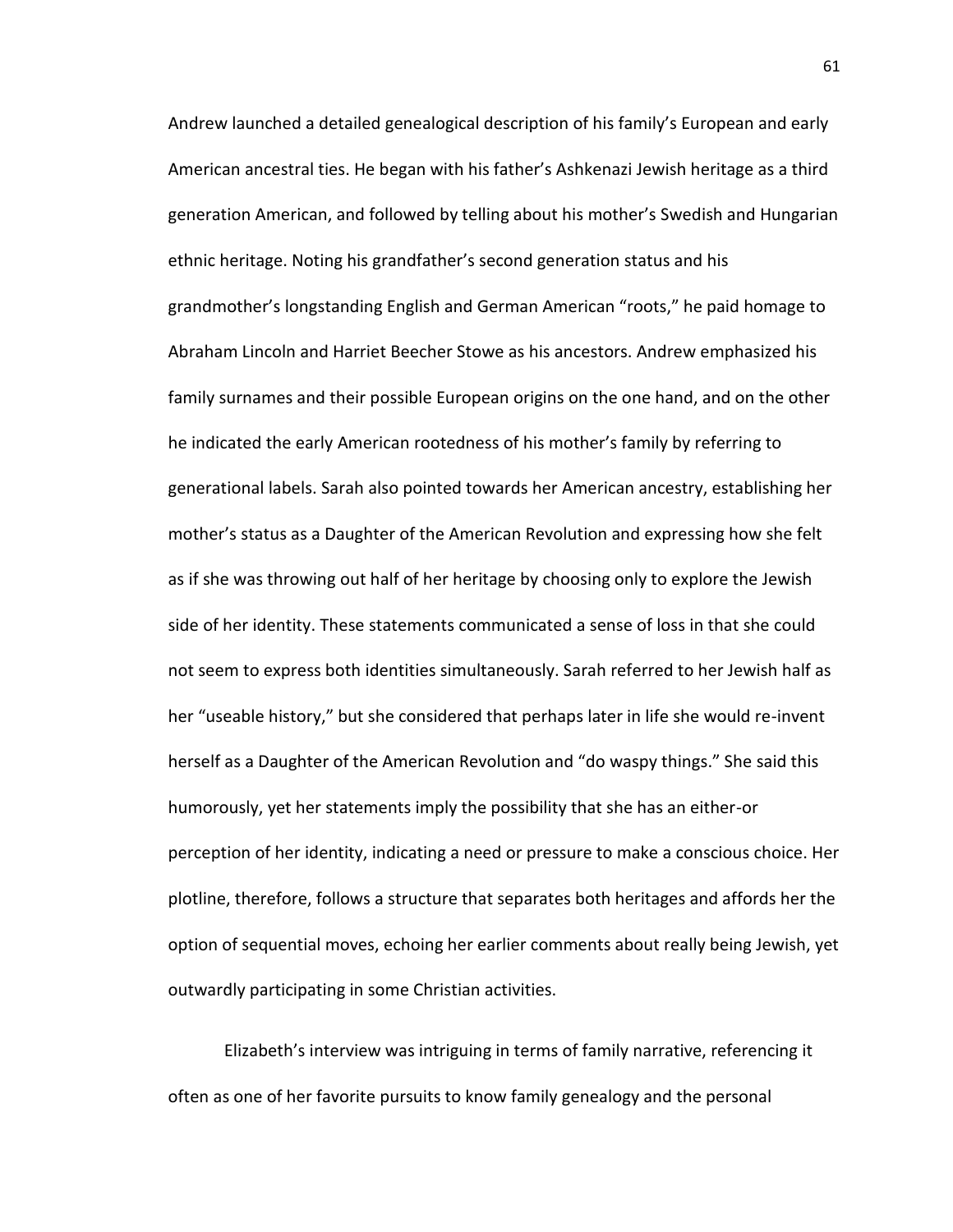histories of her predecessors. This included the stories of her most recent ancestors, and her overall narrative paid more genealogical attention to her Jewish family history. Through these stories, she revealed that her cultural associations revolved more around her Jewish side, stating that she connects to it by sharing and acquiring her father's family memories, including family stories of immigration during World War II and more recent recollections of events that happened before she was born. For instance, Elizabeth related a narrative of family reactions to her parents' intermarriage. She explained that her father grew up in Brooklyn and did not marry until he was 38. The last point was put into the context that his brother never married, justifying her grandparents' pleasure that her father was getting married at all and was going to provide future grandchildren. Her description of her father's family's reaction contrasted that of her mother's Catholic family, who "didn't care one way or another" about the religious identity of her mother's chosen mate. Background information like this is most certainly gleaned from family storytelling, but Elizabeth mentioned later that she felt drawn to her father's heritage because it was "different," a sentiment echoed Dana and Sophia. Elizabeth's interest in her father's history became a genealogical inspiration to do independent research to trace it back, leading her to read about New York Jewish and Irish immigrant narratives. She used the memory of her families' immigrant experiences to shape her own identity, stating that learning about those hardships became a driving force for her to improve herself. According to Elizabeth, the immigrant mentalities of her parents' families revolved around a message of doing better than the last generation in order to provide more for the next one. Her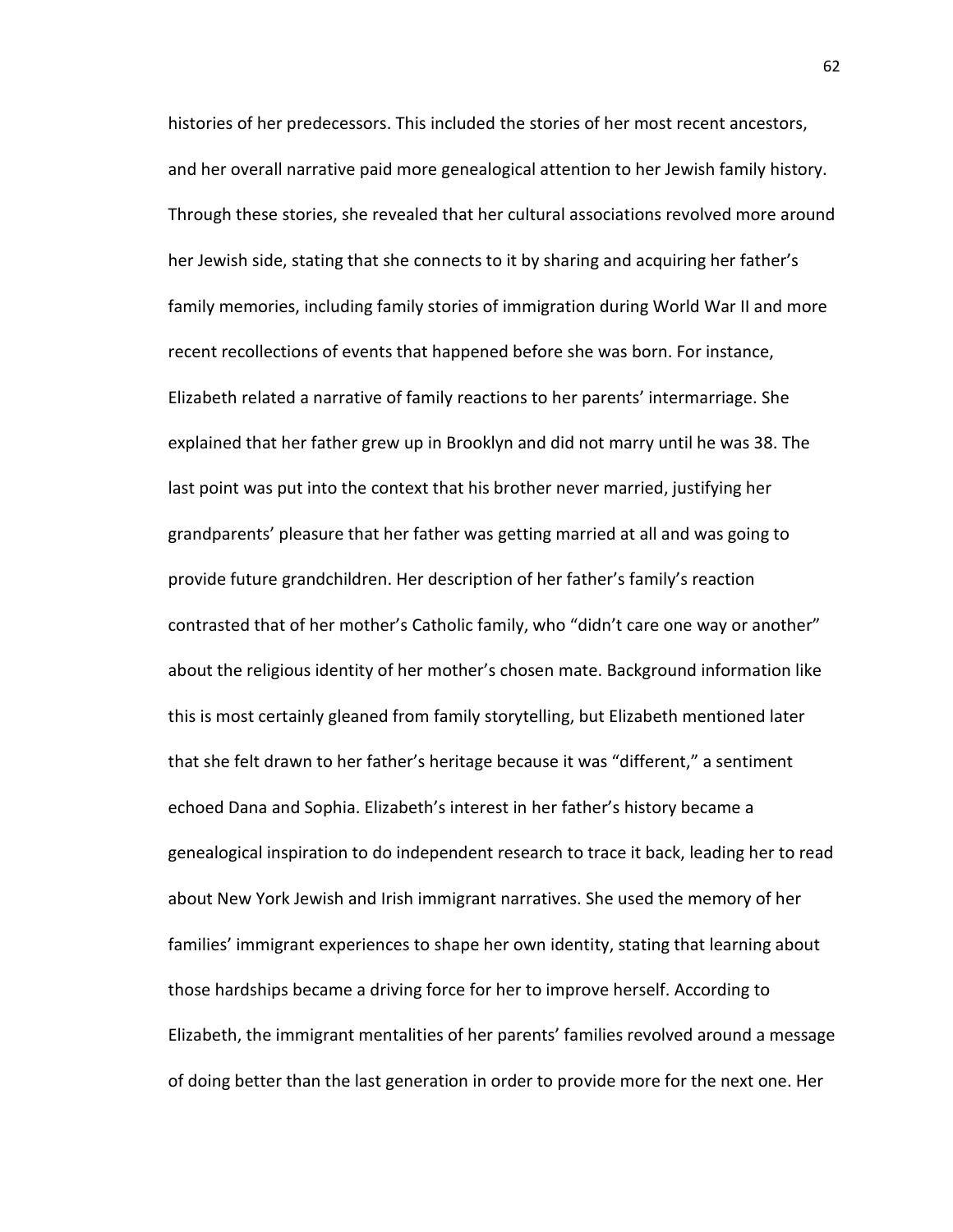genealogical pursuits and the use of family memory suggest that she feels part of a larger continuum of family identity. The way she integrated her dual family heritage into her narrative illustrates that she looked to the past of both peoples to construct continuity in a way that honors both: Irish-Catholic heritage characterized her faith while Jewish heritage characterized her cultural pursuit. One of the most telling comments Elizabeth made in support of this integration of narratives was that learning about both Jewish and Irish historical family narratives was her way of promoting and preserving both identities for herself and for future generations, calling it a form of "family perseverance." She described this concept as something uniquely Jewish, as "perseverance through tradition and history," emphasizing that it was her choice to adopt and pass down memories of both families. This integration also implies an effort at harmonizing the two as an expression of commonality in her hybridity, thus creating separate but equally important identities.

Elizabeth's narrative also provided a strong example of how memory is passed down through various means. When asked if she had any religious ceremonies growing up, she answered that she had completed a number of Catholic ceremonies, including baptism, reconciliation, First Holy Communion, and Confirmation. She began to recall the family narrative of her baptism – a Catholic experience that usually takes place during infancy and cannot possibly be remembered independently:

*I don't remember the younger ones [ceremonies]…looking back I've seen pictures. So, I think a relevant story is that my Dad's parents knew that I was being raised Catholic, but I'm not sure[…] what sort of approval there was of that, and there was sort of this understanding that had I been a boy my father would have raised me Jewish. I don't know why…when I was baptized my mom, out of respect, wanted to keep it sort of hush-*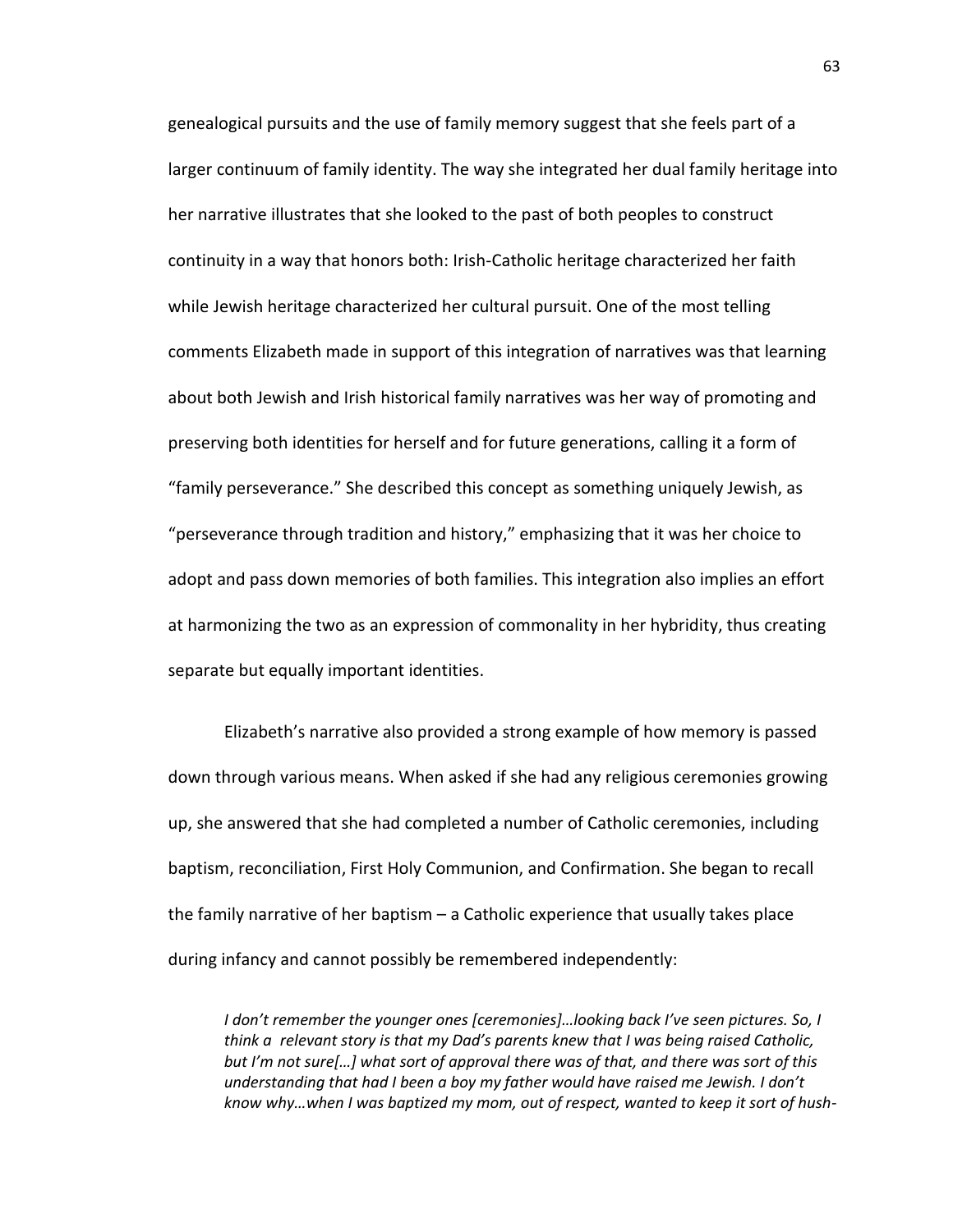*hush and didn't invite my dad's parents. And they saw pictures of it when they came over the house the next time, and they were so upset that they had been excluded from something important in my life. They didn't care that it was not their religion.*

Elizabeth mentioned looking at photographs as a mnemonic practice orienting herself in a past event of her early life. The story that followed her statement suggested that her Jewish grandparents also saw the photographs as proof of the event they were not able to witness. As Hirsch states in her study of family photo albums, "Photographs mediate familial memory."<sup>98</sup> It seems that these photographs functioned as a sight of embodied family memory, filling out memory gaps for both Elizabeth and her grandparents, most likely based on her parents' and grandparents' repetition of the story. Elizabeth immediately uses it to explain a memory she actually was old enough to remember. At her First Holy Communion, there weren't enough seats for her parents and both sets of grandparents to sit. "My mom's parents gave up their seats for my dad's parents because it was, like, so important for them to be part of this experience. So, I remember that." It is not a coincidence that Elizabeth recalls both stories, one after the other. The previous recollection enhances the second, adding meaning to her Catholic grandparents' choice to give up their seats: it acts as a strategy of integration infusing what may seem outwardly as a split in cultural-religious identity with a sense of common ground and equality of importance.

As Elizabeth's narrative illustrates, family memory was important to informants' narrative constructions in ways less genealogical. Melissa used her father's memories of growing up as a means to enhance the meaning of her own experience. She stated that religion was an experience she only had at school. Her parents were not interested in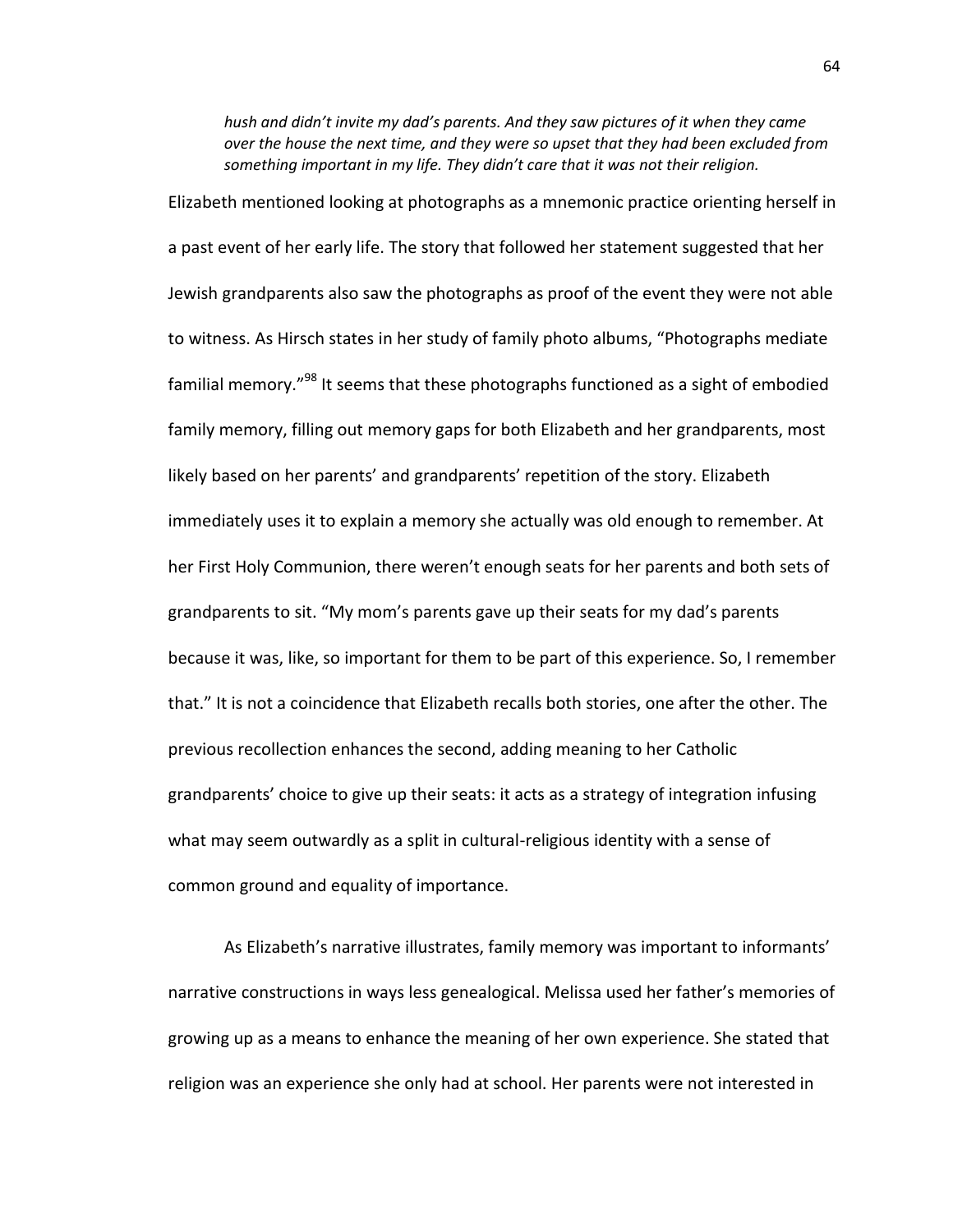religion, yet they decided to send their children to a Born Again Christian school because they felt it would provide a better education in comparison to the local public school. The most religious family observance she referenced was that they sometimes said grace before dinner. Reflecting on the fact that Judaism remained a mystery to her through much of her childhood and adolescence, Melissa commented that she thought this was because her father "didn't enjoy being Jewish" and therefore did not want her or her brother to be Jewish. At this point, Melissa told a family narrative of her father's Jewish upbringing to explain her less dominant Jewish identity:

*My dad got his Bar Mitzvah…I believe my aunt got her Bat Mitzvah…they used to get just dropped off at synagogue…they used to have to do all that stuff [in Hebrew school] and his parents never went with. They would just drop him off. So, like, for him I guess it was similar to how I felt about the Christian school: it was just something you had to do, it wasn't a family thing. After his Bar Mitzvah, he didn't go back. He said, "I really hate going here."*

Two aspects of this narrative are interesting. First, she compared her father's memory of dissatisfaction to her own narrative of disinterest in Christianity. Like her father, religious identity was also something relegated to an education outside of the home without family participation. Second, she used dialogue as a storytelling device to end the story, quoting what her father said to his parents as a thirteen-year-old boy in the present tense. This dialogical ending added emphasis to the narrative, perhaps echoing how she first heard her father's remembrance. Melissa's portrayal of her dislike of religious education as a likeness reflected through her father's experience may also be a strategy of integration communicating commonality, despite the fact that her religious education was Christian and her father's was Jewish. Her plot structure, therefore, can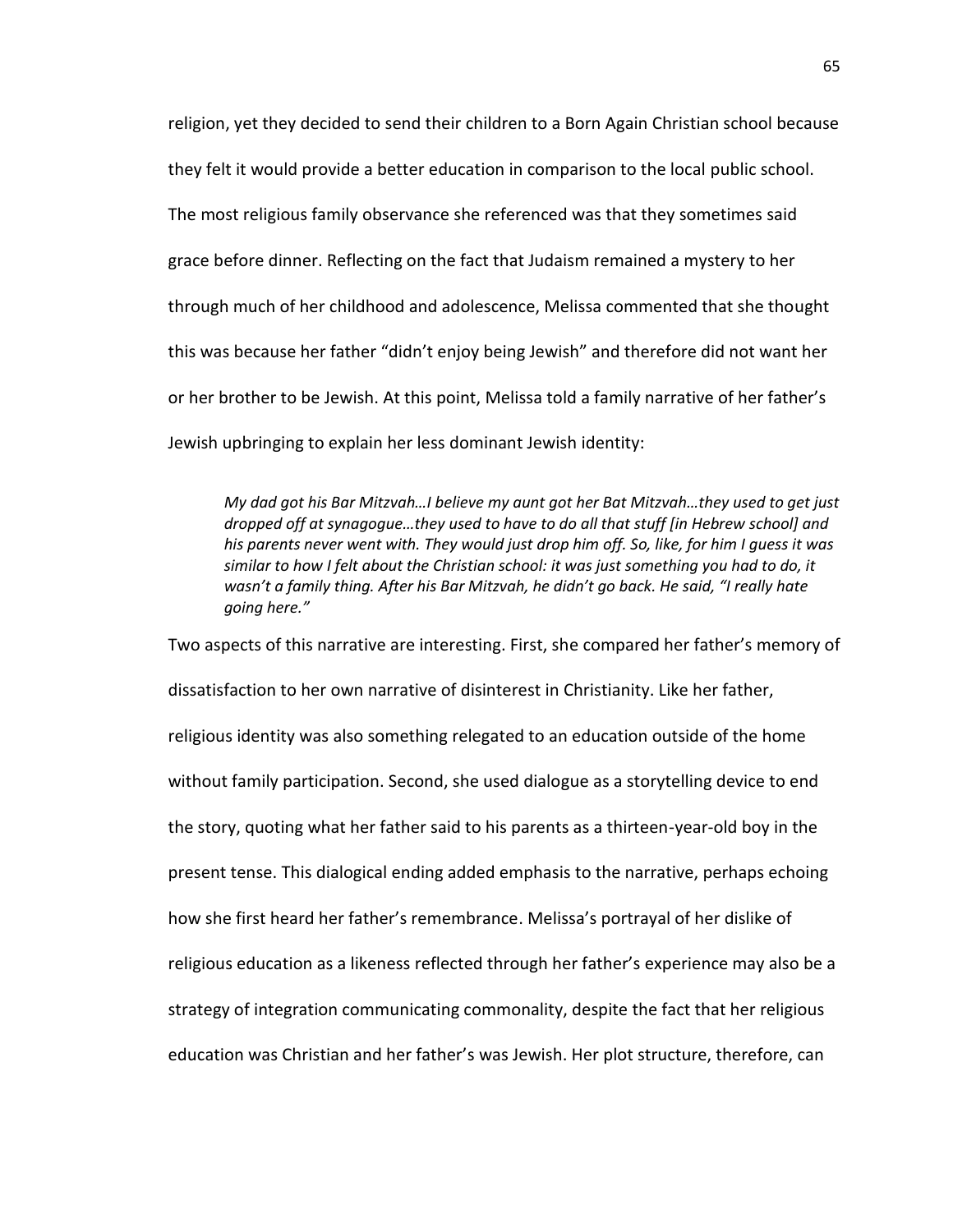be characterized as connecting stories as interweaving experiences between her father and herself.

Jessica referenced family memory as she explained how she had to "make [her] own space to be Dominican." Identifying herself as a masculine female, she described her Dominican sphere as a group in which she could not fit the standard for femininity. She discussed how she lacked sufficient role models in her Dominican world because of this, thus attempting to create her own. "I didn't have a role model of a strong, masculine female to identify with, so I looked for strong males instead." The people she admired the most were her Dominican grandparents, especially her grandfather, because they were social activists and she was passionate about social justice and civil rights. Her narrative constructed similarities in moral values between herself and her ancestors, functioning to connect her to a heritage she felt distanced from. This created a harmonizing effect for her identity. Interestingly, Jessica used another family memory to echo her identification with social justice – a value she characterized as very Jewish. She remembered a story her father told her after the death of her Jewish grandmother, describing his mother's reaction when he first called her to say he was in love with Jessica's mother:

*She's amazing! She's Dominican," and the first thing my grandmother said is "Is she a shvartze [Yiddish for black person]?" My father hung up on my grandmother with a "Yes!" [she acts out the phone clicking]. My mom is not black, but he was so [made final slicing motion with her hand] upset that that was her first thing that my grandmother asked. He let her sweat it until she met my mom.*

After sharing this memory, Jessica interpreted her grandmother's response as the fear of dark skin, and she made the assertion that "no group is monolithic," including Jewish

66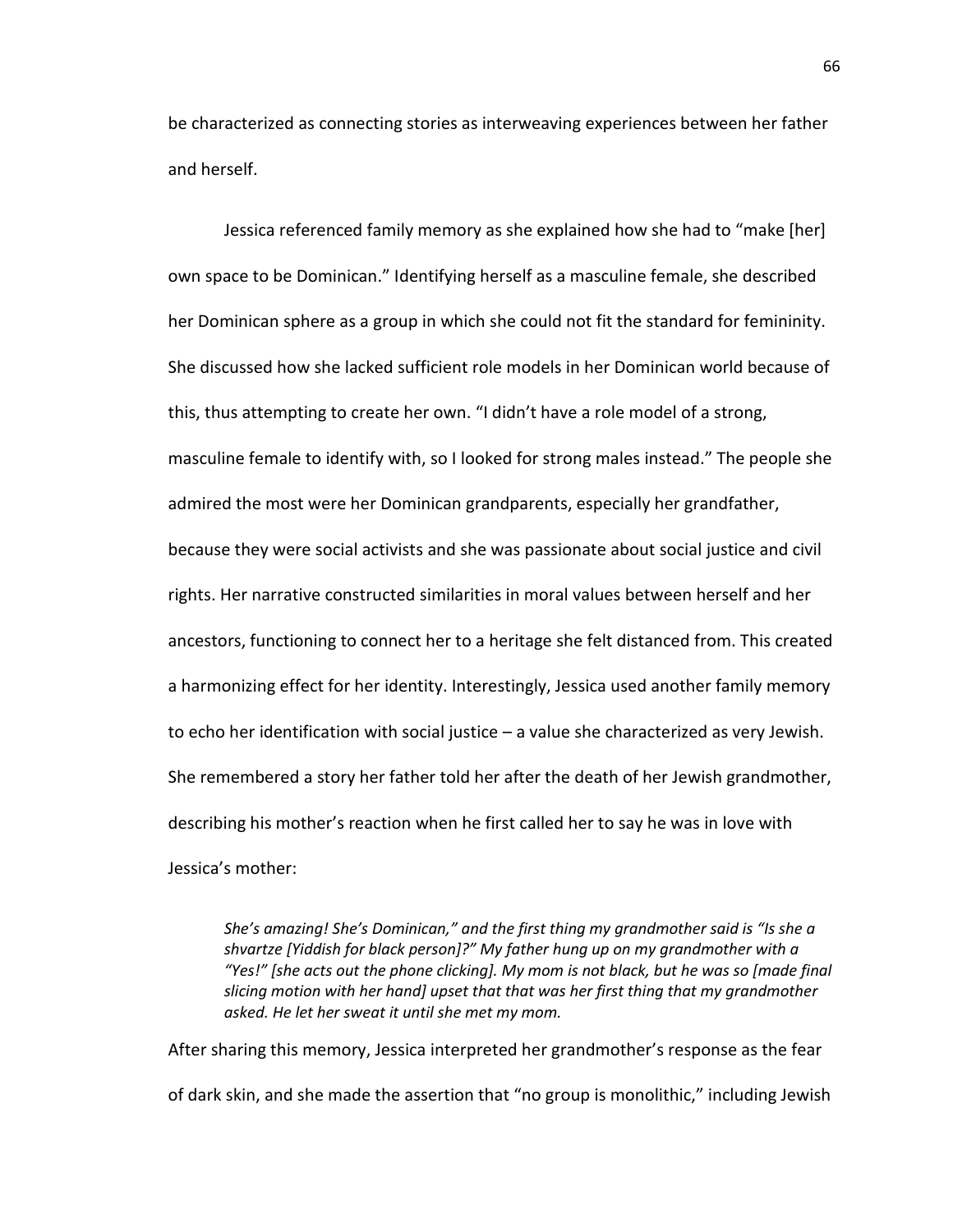people. She also suggested that attitudes such as her grandmother's may be why she "clings to the Reform end of the spectrum," portraying Reform Judaism as more accepting of diversity. This part of her narrative was interesting because Jessica told the story of her grandmother's reaction as if she was there, though she had not been born yet. This further supports family memory as collective communicative memory. Using this story furthered Jessica's narrative goal in communicating her rejection of moral injustice, a value she identified with as liberally Jewish.

Daniel's preoccupation with family history focused on preservation in a way that connected his essential familial ties to the experiences of his own time. The narrative of his responsibility to preserve familial memory is quite revealing, and like Elizabeth he paid homage to a Jewish idea of perseverance through history:

*I am looked upon by both sides of the family as the person who has to keep the heritages intact. What that means is the family histories. So, I'm now in possession of the family trees on both sides and large books of information. This one book came from Germany, um, with the Pennsylvania Dutch heritage stuff… it's a huge thing to carry on my shoulders and I think about it, like, "Why don't some of my grandmother's other children carry this because it's more the Christian side of our family." And, um, they don't have any interest in that whatsoever. And what I think it is, it's because of my Jewish heritage that I care about the past and transmission of ideals from one generation to the next is always a huge tenet of our culture… "L'dor v'dor" [Hebrew], "generation to generation."*

Daniel's conscious attention to Pennsylvania Dutch heritage surfaced repeatedly. In the

middle of a story relating his feelings of difference during an uncomfortable incident in

Hebrew school where his Christian-background was targeted, he interrupted to tell

stories about his strong connection to Germanic heritage, legitimizing his taking offense

to the comments made and expressing his duality. In one story, Daniel said that while in

Israel he made a German friend whom he eventually visited in Germany, where they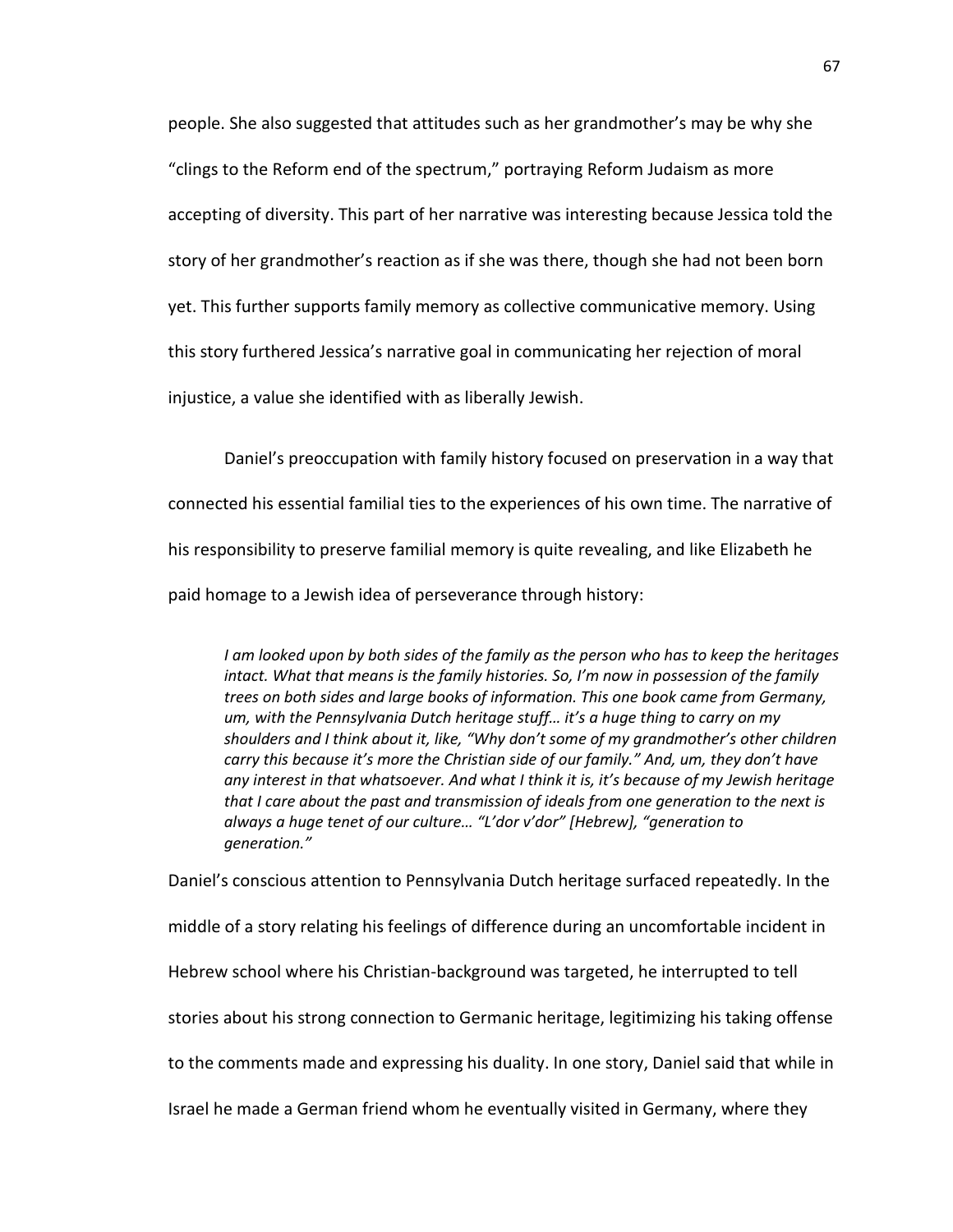went hiking together in the Bavarian Alps. "I don't know if it was the landscape, the serenity of it that really spoke to me, but I did have this sense of like, 'Okay, these are my other people [pauses] this is the other side of me… I'm pretty sure the Pennsylvania Dutch came from West Bavaria." These statements connected Daniel into a larger continuum of family identity, similar to Elizabeth's narrative.

Daniel then asked to "fast-forward to last year," offering a meta-comment that connected his strong identification in Germany to another story that blended both of his family narratives. While participating in a cultural festival, a German professor who happened to teach Pennsylvania Dutch language stopped at his table. He explained how this man revealed to him that through genetic testing he found out that even though he was Pennsylvania Dutch on both sides, he tested positive for a Jewish gene. "[H]e had to get [the test] twice because the first time he didn't believe it – he's of the *Kohanim* [Hebrew, "priestly"] group in Judaism!" Daniel then suggested a theory, gleaning from his conversation with the professor, that it might be possible that all Pennsylvania Dutch are Jewish as well. He supported his theory with a series of rhetorical questions intimating that the group possibly left Germany for "other reasons," implying Jewish religious freedom due to persecution. The appeal of the idea that the Pennsylvania Dutch are actually Jewish also communicated an integrative strategy offering a common ground for his heritage identities. Daniel's crediting his Jewish identity for making him a person concerned about the preservation and transmission of his non-Jewish past, extending the Hebrew term "l'dor va'dor" to his Christian background, also employed this strategy. He finally returned to the outcome of the Hebrew school story, his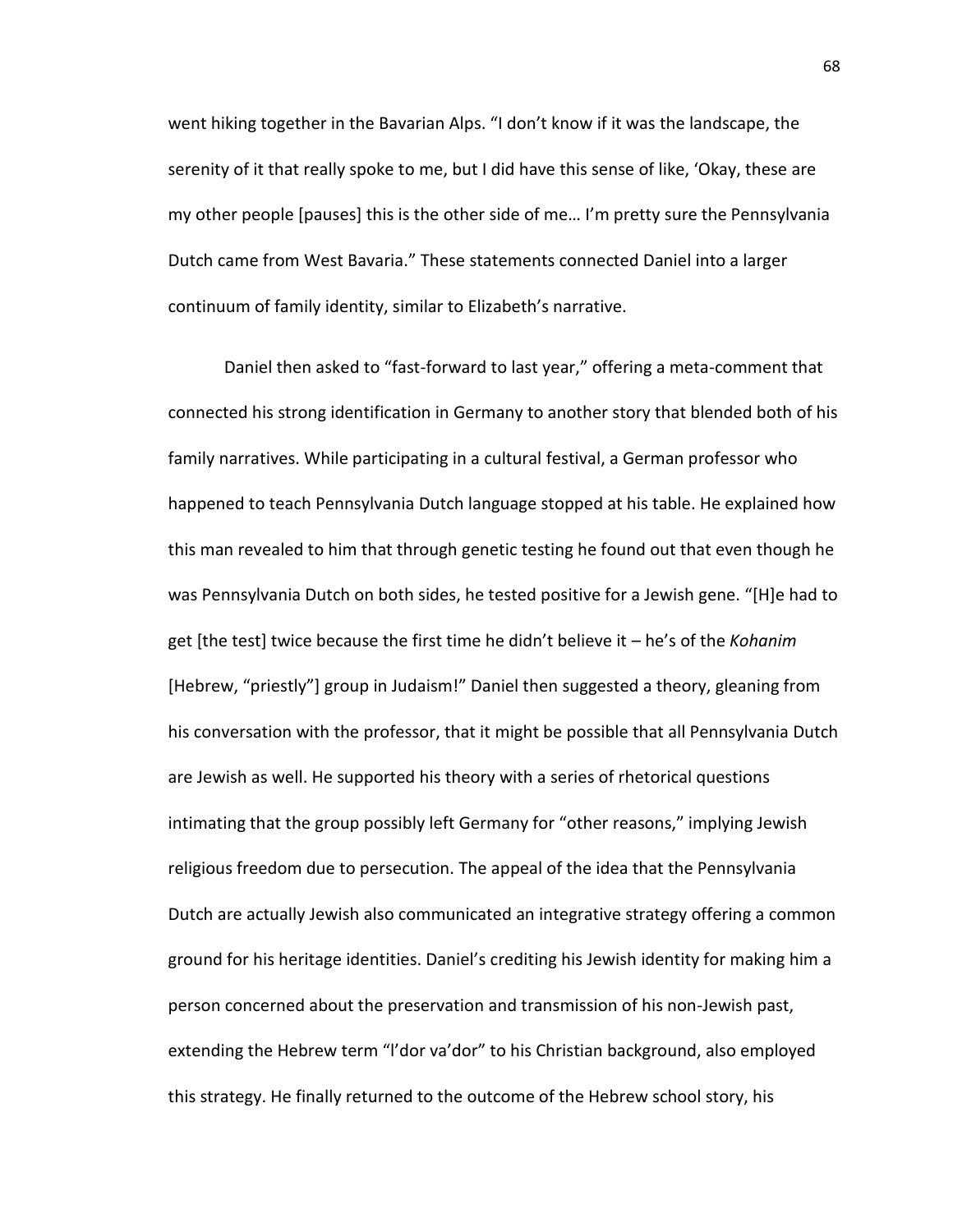circuitous narrative serving the purpose to construct balance. His foregrounding stories were legitimizing his responsibility as carrier of familial history and justifying his strong connection to an identity that differentiated him from his peers. Keeping in mind his comments about Jewish heritage causing his reverence for family history, Daniel interjected these stories into a narrative of difference to claim ownership of his non-Jewish history and to add meaning to his infuriated response to the offense in his childhood. Legitimizing his deep connection to Christian Pennsylvania Dutch heritage allowed him to be angry, even though the stories he related to support his response happened long after the incident affected him. Though Jewish identity "overrides" his Christian cultural identity, Daniel can still claim ownership to his genealogical past by employing a plot structure blending his roots. It also bolsters his sense of responsibility to feel connected to that past alongside his dominant connection to Judaism. To borrow Sarah's terminology, Pennsylvania Dutch family history is just as "useable" as his Jewish heritage.

These examples illustrate the dynamic of remembering for the purposes of constructing narrative to fit certain goals or motivations. The plotlines that were used by informants who placed importance on lineage and family narratives were dominantly framed in a spirit of commonality in spite of difference – either emphasized as equal expression of identities or depicting them as having equal importance in their lives. For informants who felt the need to emphasize one identity over another, such as Sarah's emphasis on Jewishness and the loss of her non-Jewish identity or Jake's overriding Jewish identity and his latent connection to Chinese heritage through memories of his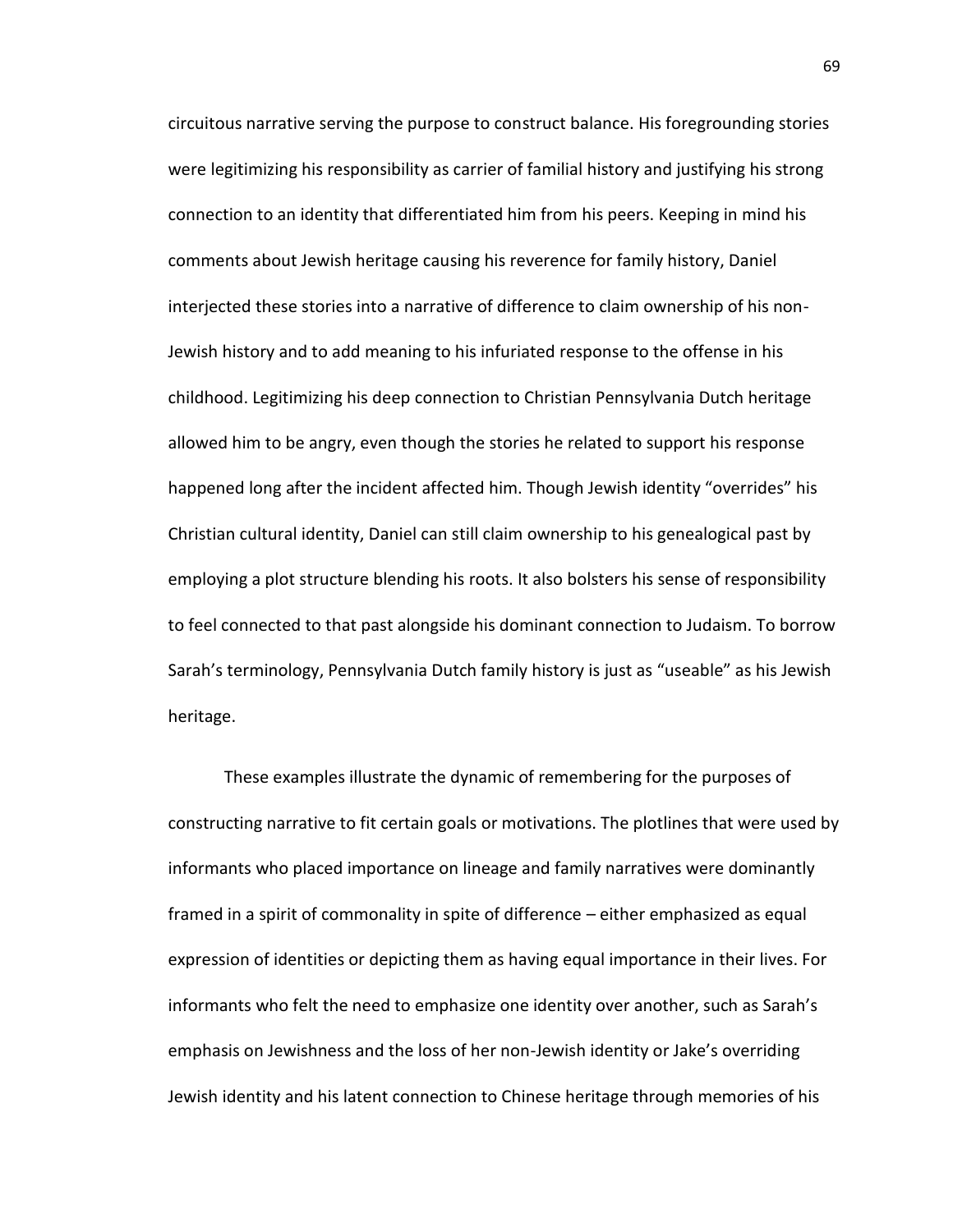grandfather, they cited family history and family narrative to communicate authentic connections to less dominant identities.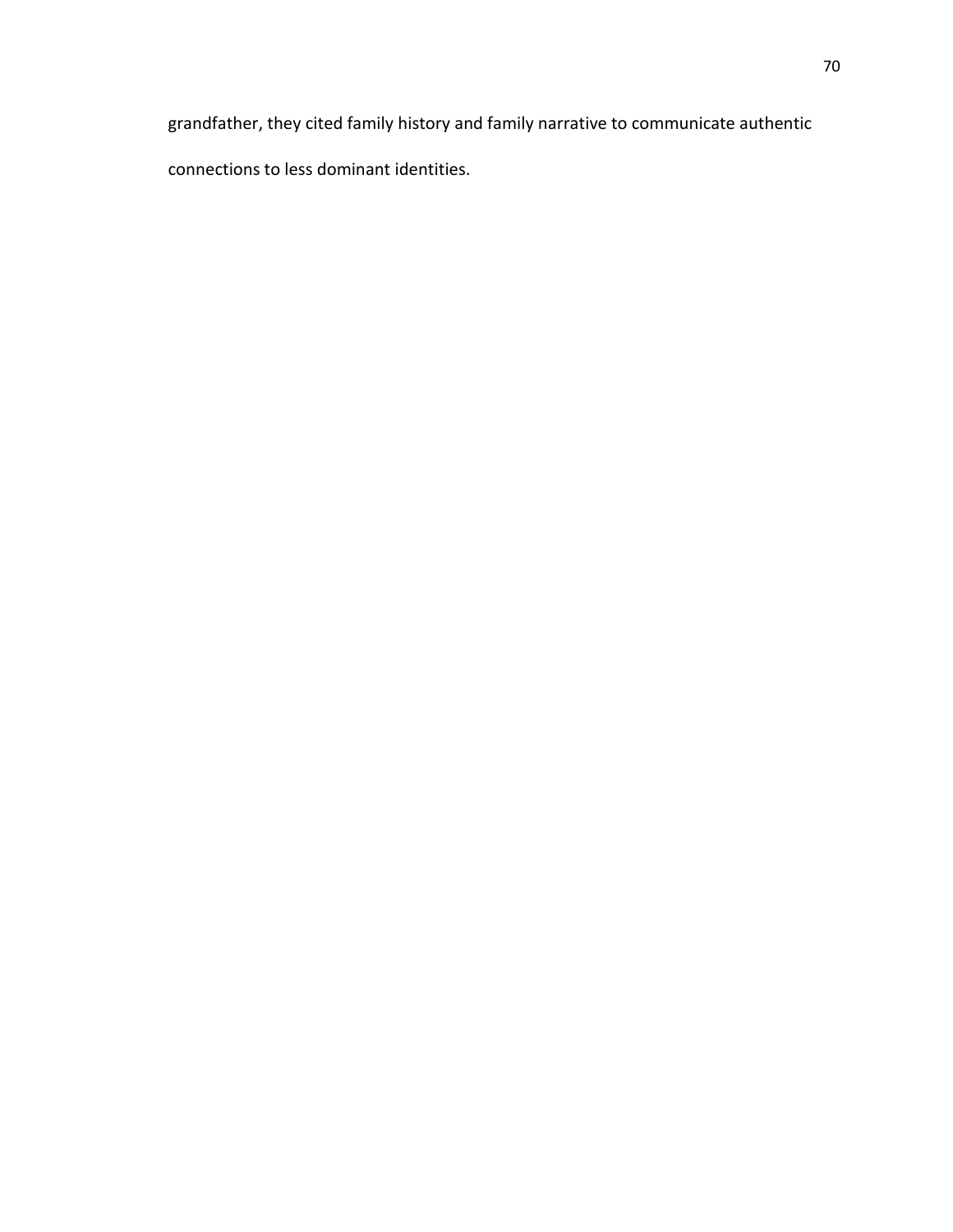## **Chapter 4: Otherness: Constructing Identity and Confronting Definitions**

*"The only person who can define me is me." – Eric*

## **Belonging and Difference**

Within a family, a group of blood relatives, individuals biologically connected by genetics, but they may not always be connected ideologically. Many interview subjects identified with their families, expressing varied levels of belonging; however, their conversations often led to sharing experiences of sameness and difference in various mnemonic groups. While people belong to multiple collectives, ranging from the family, a religion, a nation and beyond, they experience sameness and acceptance in varying degrees. Often, the communities they see themselves identifying with do not entirely accept them as persons fitting the criteria for membership, excluding them in order to maintain a perceived "authenticity." Alternatively, individuals may cluster based on their rejection of perceived characteristics of other groups.

Remembered experience directly influences sense of belonging, which in turn affects identity. "Identity is about belonging, about what you have in common with some people and what differentiates you from others. At its most basic it gives you a sense of personal location, the stable core of your individuality. But it is also about your relationships, your complex involvement with others...<sup>"99</sup> The similarities people share in one group are often "similar differences" from other groups. This may or may not be consequential of exclusion from those groups. "Sameness and difference are marked both symbolically through representational systems and socially through inclusion or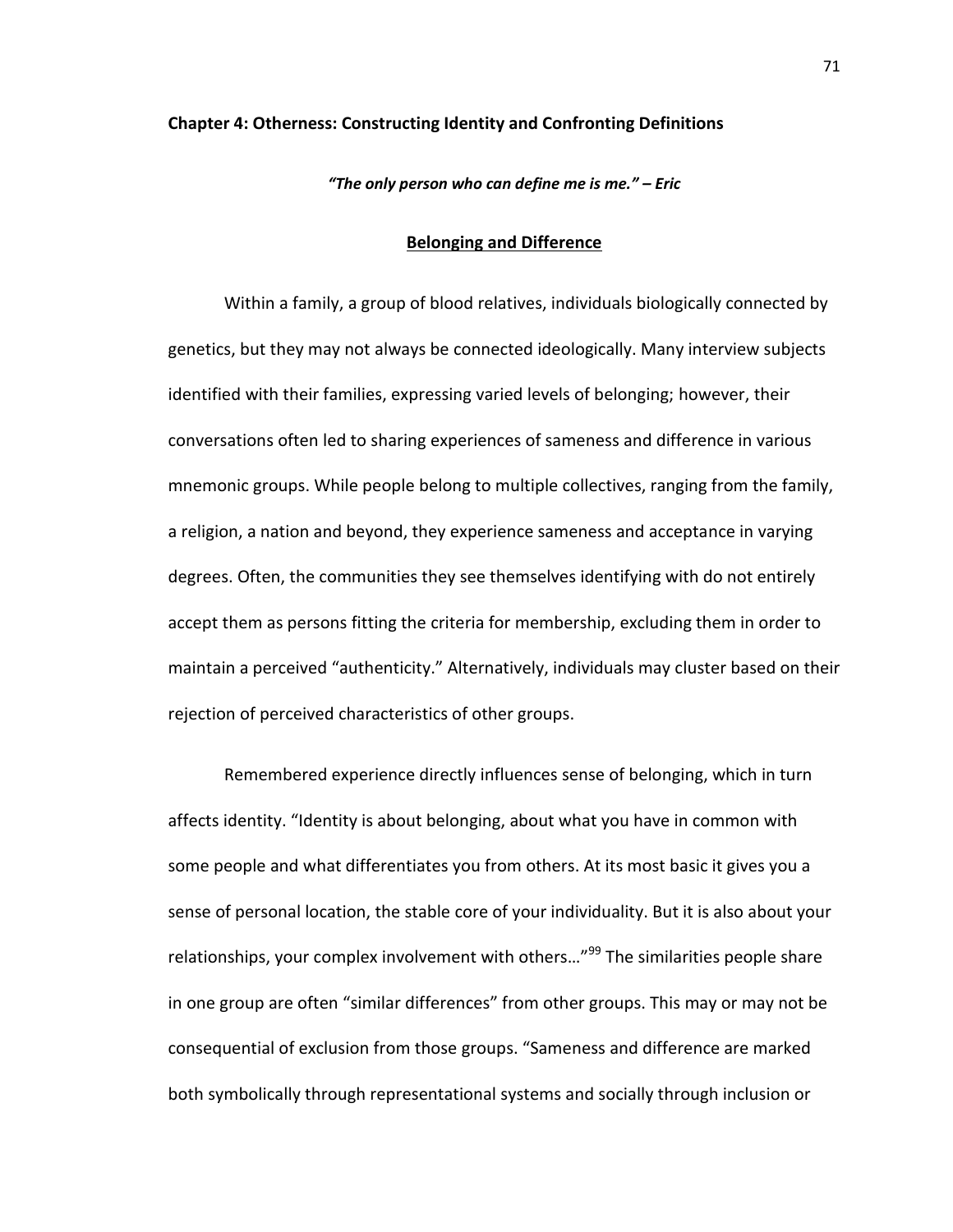exclusion of certain groups of people."<sup>100</sup> Thus, identity is actually fashioned according to difference – by what it is not – through a process of socialization.<sup>101</sup> In social interactions, people make self-evaluative decisions about whom and what they identify with. As Evan intuited, "It's kind of just something that occurs naturally, I think… you're aware of others… you're kind of, I guess, measuring yourself up against other people." In middle school, Monica said that members of her peer group identified as being *Other*. "The town I grew up in was overwhelmingly Italian Catholic […] There weren't many Jewish kids in school, but I was friends with a lot of them and most of them were also half Jewish and something else – and not particularly religious. [They] kind of had similar upbringings to me." In high school, she continued to seek friends that differed from the majority. "I had a pretty diverse group of friends. It was kind of funny because, like, we didn't go to a diverse school, but we were like all of 'the Others,' you know?" Jessica also described her multicultural group of friends as "Others." Elizabeth identified her peer group growing up as "halvsies" (half Christian and half Jewish), and Dana echoed this saying that most of her childhood friends were "half Jews." It seems that these informants clustered socially based on experiences of "otherness." Monica mentioned that, unlike most classmates, she did not have a First Holy Communion ceremony, remembering one student could not comprehend why. Both she and Sam remarked that other children discussed catechism (Catholic Sunday schooling), which they knew nothing about. Sophia distinctly remembered Hebrew school being a part of other people's experiences and not her own, as did Dana. Their lack of access to certain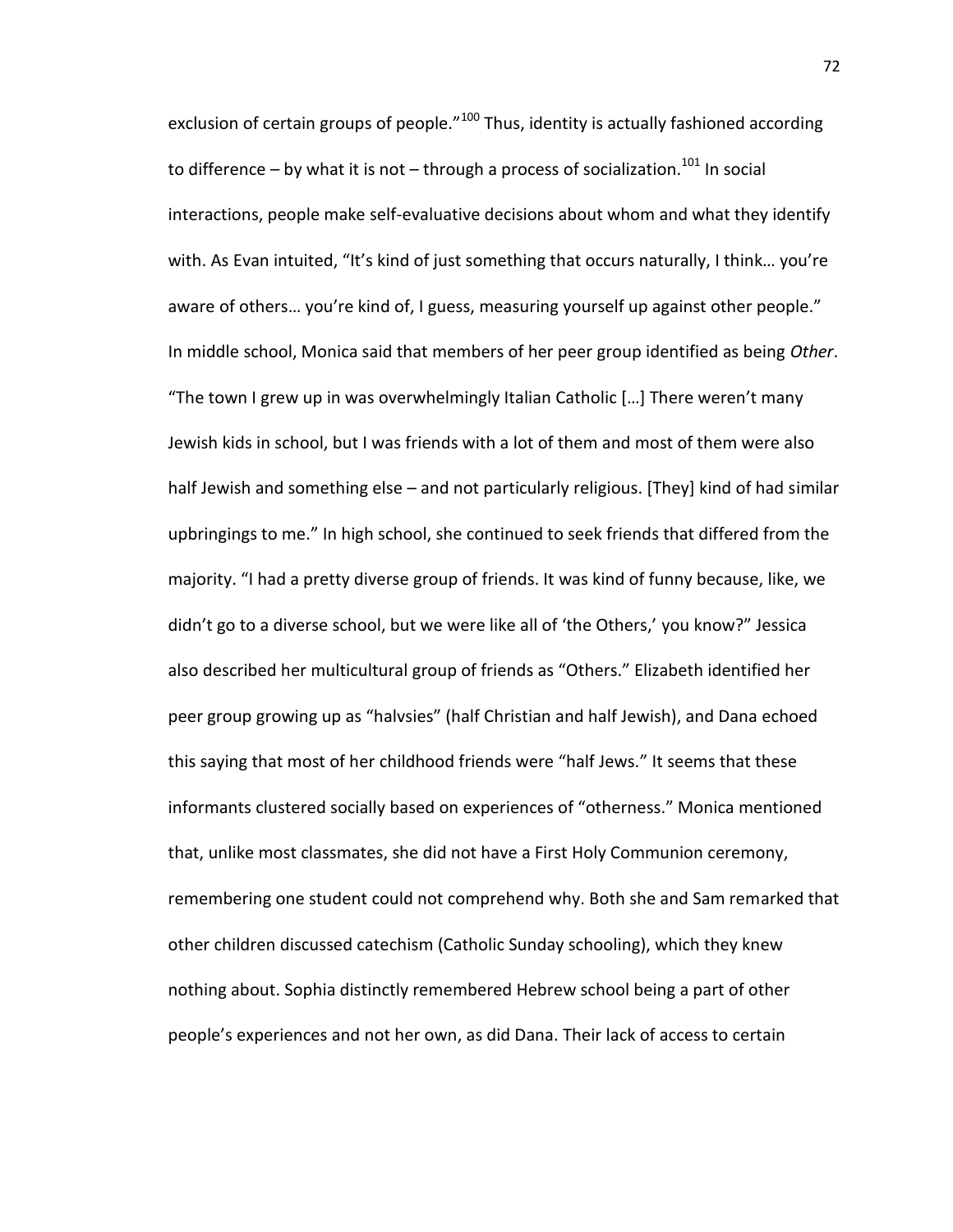cultural knowledge circles enhanced their sense of difference, understanding their identities through that difference.

The very nature of intermarriage lends itself to hybrid identity formation. When asked to look back and consider if there were any moments where they felt difference or experienced shifts in identity, informants often addressed their hybridity. Late adolescence and early adulthood were particularly dense times mnemonically for most informants. Elizabeth recalled a time when her dual identity was challenged by a fellow student: "I remember once in middle school someone asking me what my religion was and I said, 'I'm half Catholic, half Jewish,' and then another boy pointed out, 'Well, you can't be half Catholic, half Jewish.' And that's something I've thought a lot about as an adult." This memory supported a larger theme, which was learning that her dualheritage experience wasn't necessarily "normal" compared to other people she knew growing up. Similarly, when Dana left Long Island to attend college in a small New England town, the Jewish community she encountered did not accept her as "half-Jewish," challenging her to question and reinterpret her identity as such.

Benjamin experienced a shift during high school where, instead of recalling difference as involuntary, he described it as a conscious effort to distinguish himself. "At that time, it was an identity question. Like, some of my friends started dressing up like Goths, punk jackets or whatever with studs… And I started asserting a Jewish identity among my friends… it was a work in progress, because I didn't actually have much

73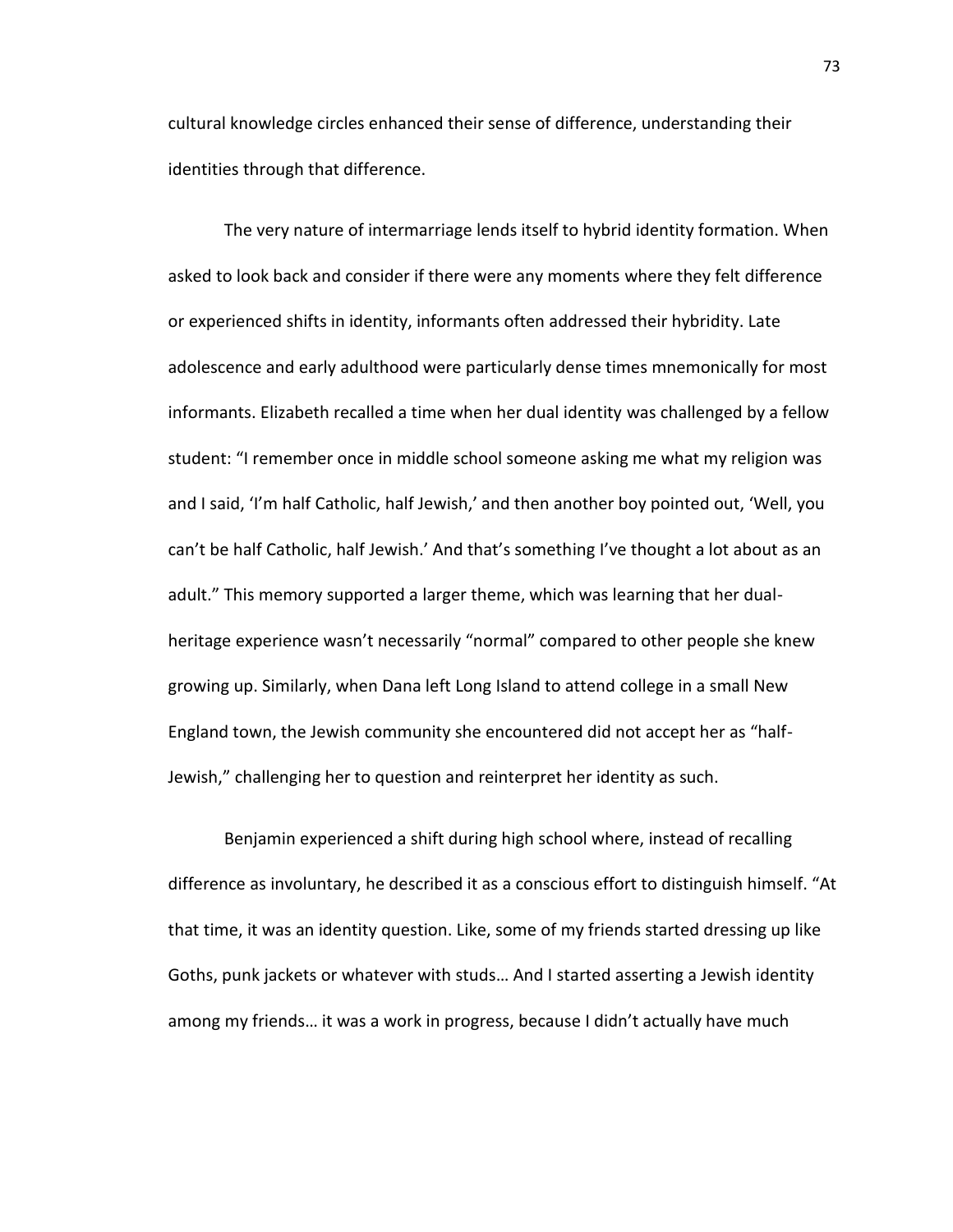Jewish education." He began listing kinds of religious Jewish observance that he took on during that time, ending with retrospection:

*I think socially it was a mixed bag, because, you know, it was a way of asserting my identity, but it's also a way of kind of making a line between me and other people, right? Like, if you're dressing up like a punk, it means that you're saying, "I don't share some sort of value system with you," ... You're sort of making a statement, or at least this is my case, you're making a statement that you believe in something different than other people.*

Benjamin drew attention to symbolic representations of difference. Symbolic identity markers usually involve visual material items, such as clothing, jewelry and other physical products. These symbols can indicate a person's social associations. Rebecca was immediately recognizable as a religious Jewish woman due to her style of dress and her use of a wig to cover her hair in modesty like many other Orthodox Jewish women. Her clothing marked her as different and communicated a set of values she shares in common with a specific group. Jessica drew attention to her symbolic differences according to her narrative of female masculinity, remarking on her short hair, tattoos and piercings as physical signs of her non-normative gender identity. Her narrative revealed gender hybridity, which is considered "a broad set of acts, behaviors, and attitudes that do not conform to the socio-culturally constructed meaning assigned to each gender in a particular society or culture at a particular point in time."<sup>102</sup> Interestingly, she was drawn to Judaism as an adolescent because her Jewish circle accepted her masculine identity. This contrasted her Dominican circle, which she described as "gender police" who tried to make her wear dresses and participate in "feminine conversation." It seems, therefore, that Jessica prioritizes gender identity over her ethnic or religious ones.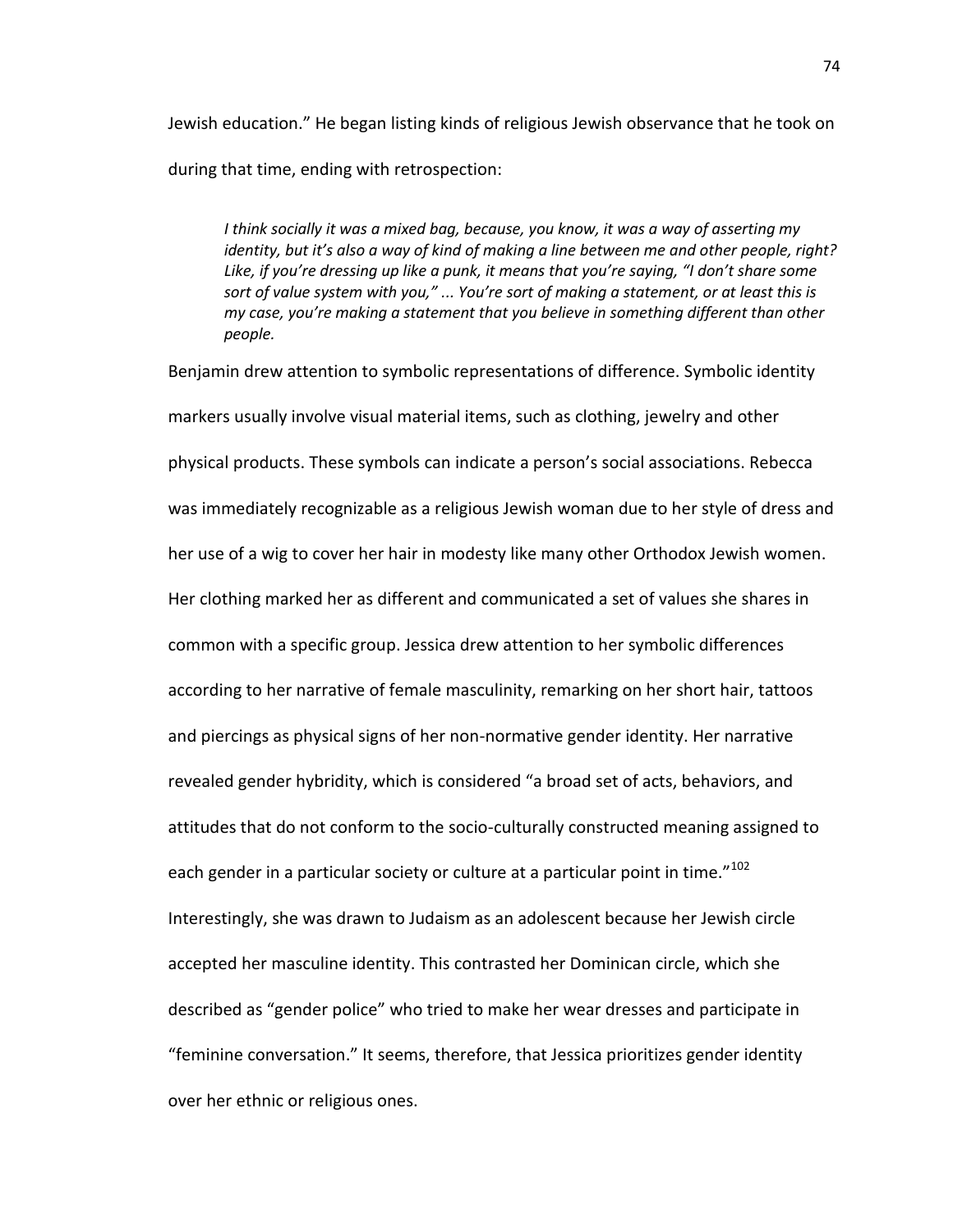Symbolic identity markers are not always the outcome of a conscious process. Group members make assumptions about individuals based on their physical attributes. Jake commented on his "ethnic ambiguity" among members of his Jewish social sphere. "So for me and my sister, we're kind of, like, ethnically ambiguous in terms of how we look. So, people can tell that we're, like, not just purely Caucasian, but they can't quite place [us]… for me, it's kind of like, alright, I look Chinese, but I also could be just sort of, like, [pause] you know, Sephardic or something [laughs]. So, I think I stick out less." He expanded on these comments, reflecting on the dynamics of his hybrid identity: "I kind of always identified as Jewish first. And then Chinese heritage tended to come up more when I was within the Jewish community… my Judaism set me apart […] from the general population, but then within the Jewish community, it's kind of like my Chinese heritage set me apart within that community." He ended his response by sharing that his identities influenced each other in his "self-deprecating comments about being a Chinese Jew," drawing attention to his short height. Combining both identities with humor, or suggesting that others may assume he is a Sephardic Jew, is appealing because it may function to minimize his difference in Jewish circles. Later, Jake told a "funny story" in which his imminent mother-in-law introduced him to a Jewish friend by stating that he looked Chinese, but he was really Jewish. This memory speaks to his own awareness of physical difference and also to others' notions about his Jewish identity.

Anna's remarks on "phenotypical difference" also communicated ethnic ambiguity: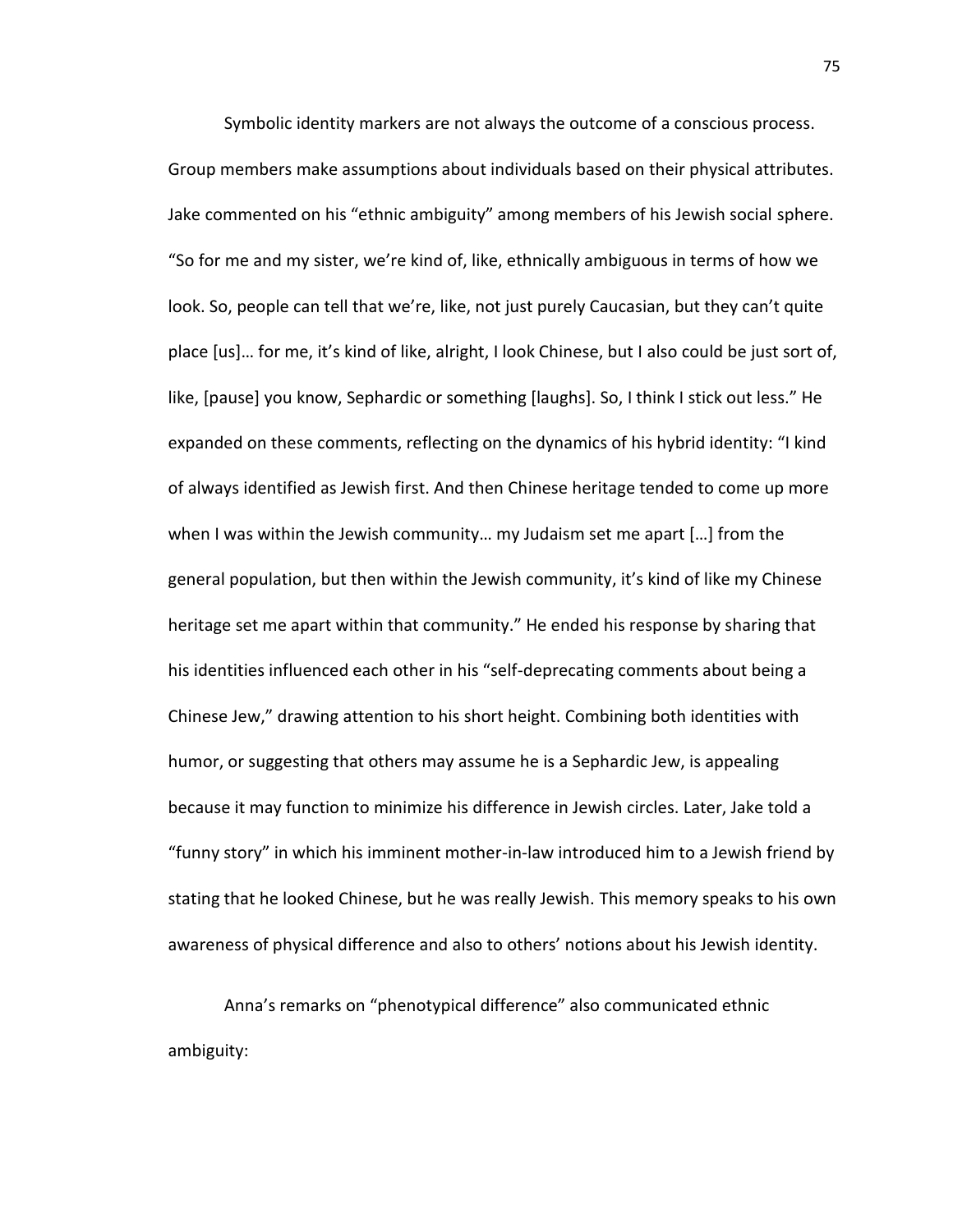*I recognize also that there's, you know, phenotypically things that… like if I were African American and I looked more – like I didn't look more one way or the other, or like had a phenotype that didn't present like one way or the other, then that would be an additional challenge… sort of this ascribed identity that [pause] takes place. But I think that I get a lot of like, 'Oh, really? Oh, you are Puerto Rican? Oh, like, I can see it." […] It's an individuating process.*

Anna's ambiguity seemed to make her question how much she qualified as one identity or the other, especially when declaring her ethnicity on paperwork. She discussed evaluating her authenticity, stating "I feel uncomfortable. It feels like this – are people thinking that I'm just, like, putting this mask on just to, like, get some, like, economic benefit? Which is not it… I've always been thinking about this, and like, you know, my research looks at this, bi-racial identity and how people do this." Following these comments, she expressed hopes that she would be able to provide her children with enough exposure so that they too would have an "authentic connection" to both of their heritages. Authenticity is important to discussions of ethnicity. Werner Sollors has argued that ethnicity is an invention wherein groups create "essential continuums" of characteristics that are used to measure and ensure "authenticity and cultural heritage within the individual, somewhat idealized group."<sup>103</sup> Anna's narrative reflects the "imposed modern sense of belonging" $104$  that is created by being placed in situations where one needs to publicly evaluate their ethnic options.

Social and symbolic differences were integral to informants' narrative assertions of belonging and identity. This was particularly evident in recollections of negative experience.

*One of my aunts is more religious than , like, most of the rest of the family, and one of her daughters – it was on a holiday, I think it was Christmas – like, basically said to me,*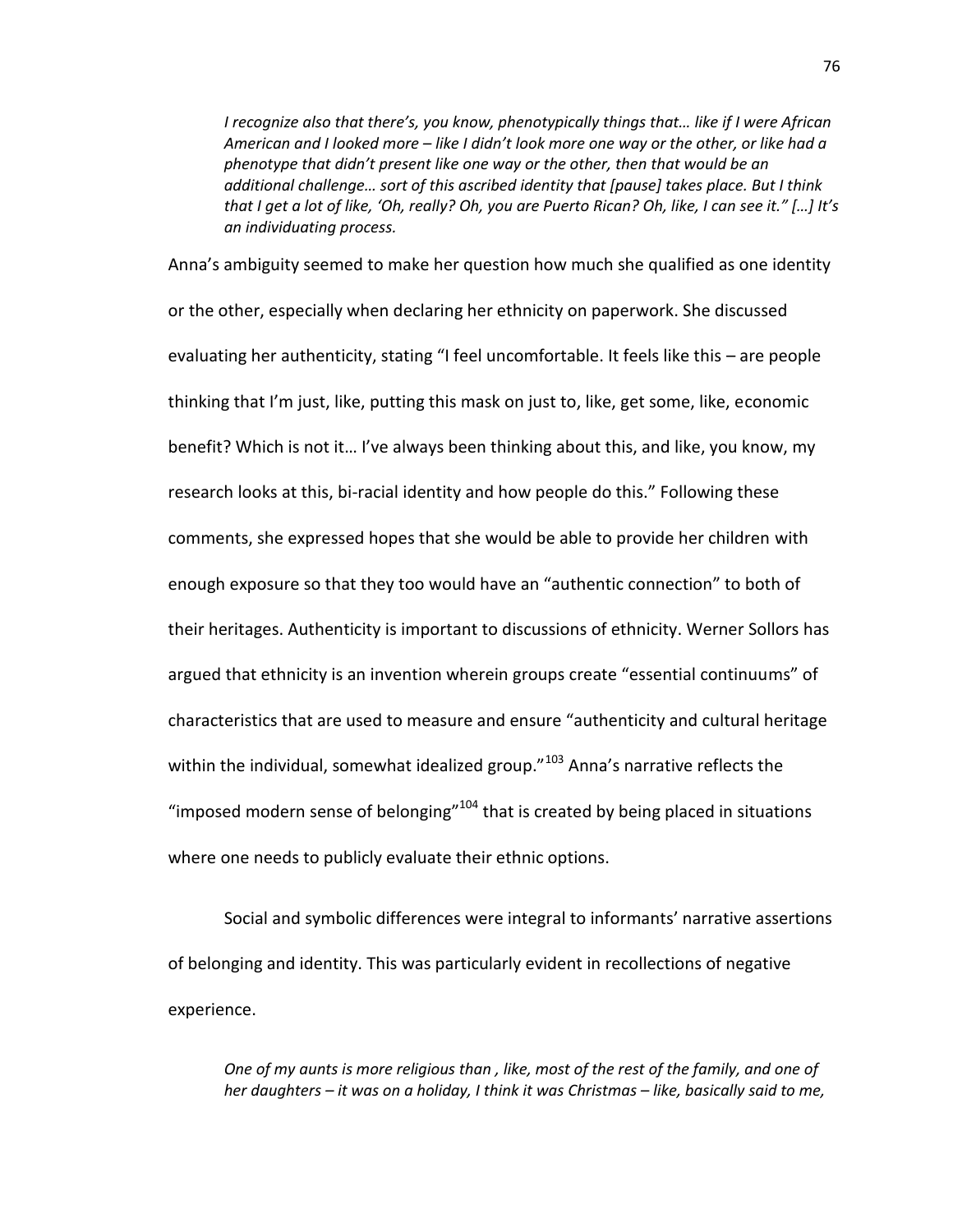*like [in a whisper] 'I know you're Jewish. My mom didn't want me to – like, grandma told me but my mom's not supposed to know, but I know that you don't believe in God." […] My grandma secretly told my eight year old cousin that I was Jewish, and for some reason her mother, who is my aunt, didn't want her children to know that their cousins were a different religion than them. Looking back, that's not right.* 

This memory facilitated Monica's broader narrative of difference from her Catholic relatives. She paired this memory with another, describing a baptism ceremony where the priest implied that non-Catholics were going to Hell and a relative did not object. She was too young to remember this event. Her mother filled the memory gap by telling her the story. Both of these memories added to a theme of not having "good experiences of churches," that further emphasized her Jewish belonging. Recalling Jessica's negative experiences in the Catholic Church, her narrative also emphasized Jewish belonging through difference from her Catholic family. Melissa similarly associated negativity and strangeness with her church experiences, constructing a narrative marking not only her difference from religion, but also her family's collective difference from the Born-Again Christian school community. This enhanced the belonging she felt within her family: "[Religion] wasn't a familial identity." She reinforced this with a school memory:

*I remember there was a presentation. They talked about, like, Jews are going to Hell, Hindus are going to Hell, Catholics are going to Hell. And, um, that was the year that we left. I was too young to know what was really going on. My brother was in Fifth grade and he was really mad about it, and he told my mom – he said, "I'm not going back there. We're done doing this." And that's when we left.*

Like Monica, Melissa cited a memory she could not remember on her own. Her older brother filled the gap for her, and she used it as a defining story: the conflict was the bigoted presentation, the climax was her brother's adamant refusal, and the resolution was leaving the Christian school. Monica, Jessica, and Melissa each expressed their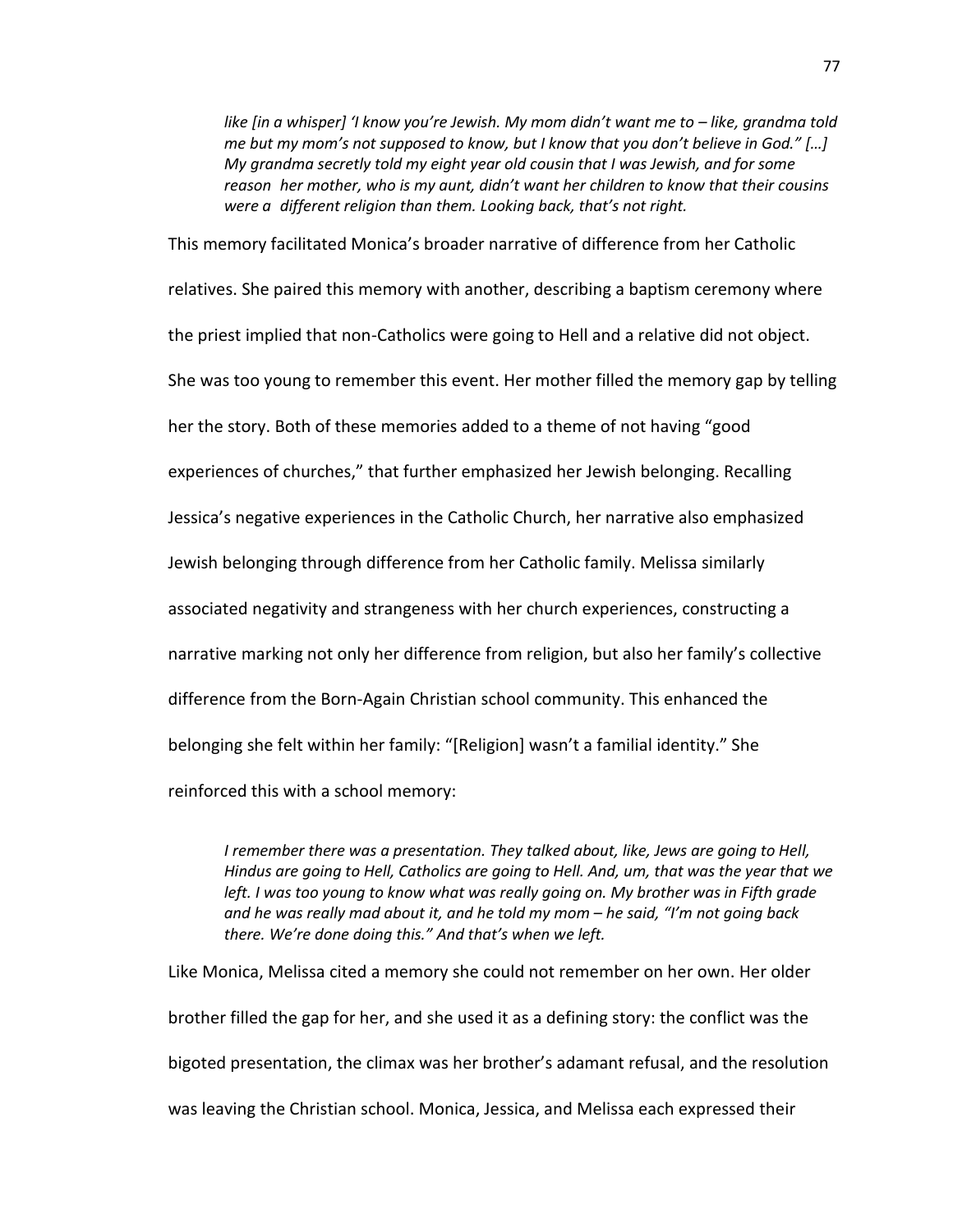identities in relation to what they were not. Jessica insightfully described that very process: "Sometimes identity isn't necessarily what you see yourself as. Sometimes it's what you don't."

While studying Jewish religion in Israel for a summer, Eric was offered a placement to study at his *yeshiva* (a school for studying sacred Jewish texts) for the following year. The rabbis knew that his parents had intermarried and that he was raised primarily Christian. Offering the placement, they voiced their concerns about his identity.

*I was asked a question, and the question was would they be finding me on Sunday sneaking off going to church. And I just kind of laughed at it. First off, I was insulted […] I was insulted by the lack of respect for that question, because I had never shown anything else but devotion to what I was doing at that time […] Secondly, I was disheartened. Um, it made me feel like I wasn't, uh, [pause] like I wasn't enough.*

This experience left Eric disheartened. Unlike many of the other young men in his class who were raised solely as Jews, had bar mitzvahs and years of Jewish education, Eric knew he was different. The rabbis' reminder of his difference constituted a level of exclusion. Following this response, Eric declared his identity as "a Jewish Christian," emphasizing the belonging he felt in his Baptist family. "Actually, the only Jews that I know are Christians are me, my mom, and my sister […] I know there are a lot more out there." Fusing his identities, he explained his hybridity by stating that he is a Christian by faith and a Jew by ethnicity – not a Messianic Jew, since he does not practice Christianity with Jewish ritual. Eric's description of himself as a Jewish Christian created a dichotomy between religion and culture.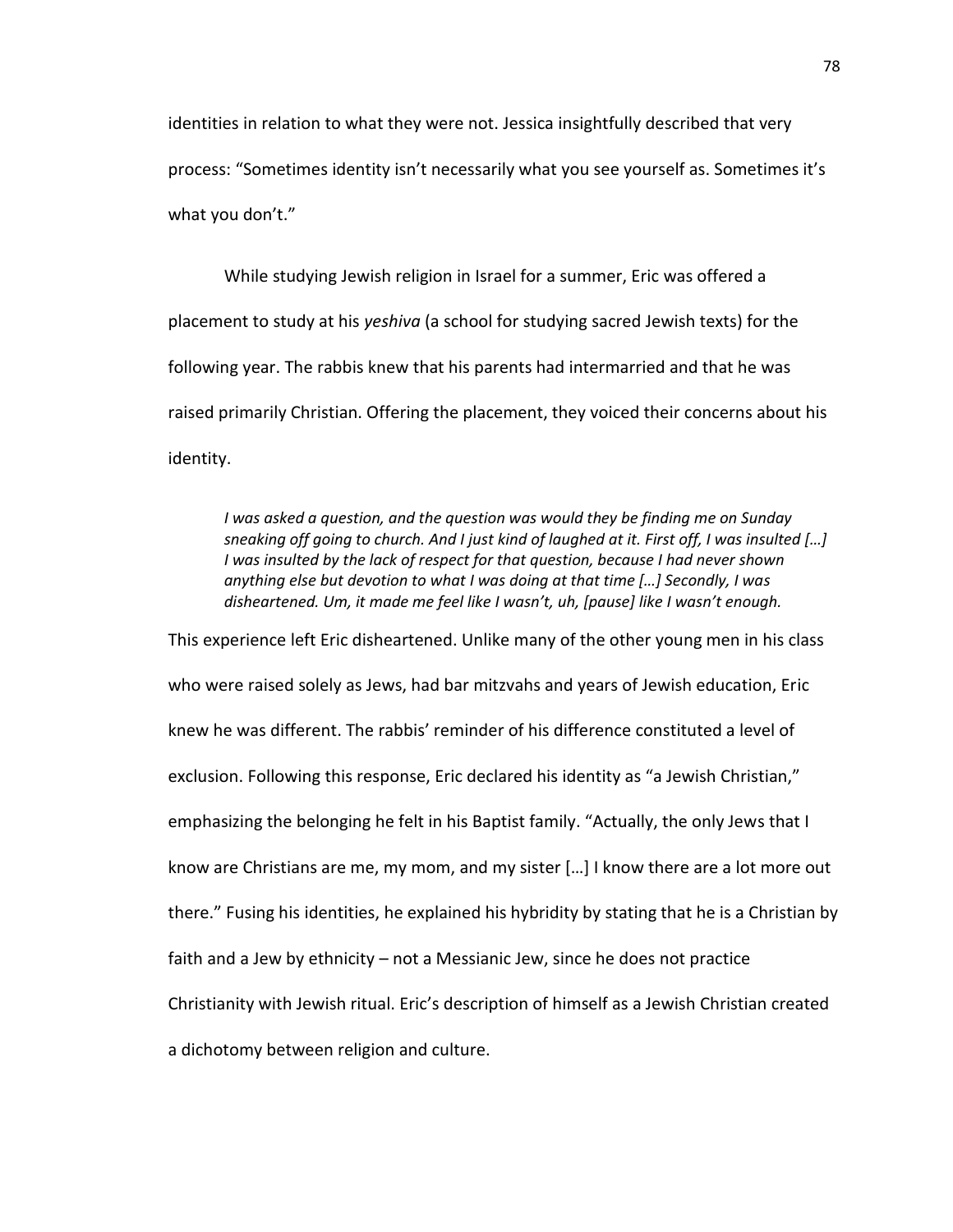Separating religion and culture was common among more than half of the informants, who used the dichotomy to express hybridity. Sam chose to identify "with" Judaism culturally, though he identified "as" an agnostic spiritually. Elizabeth stated that she "always felt the cultural side of things" when it came to Jewish identity, though she maintained a strong Catholic faith. Jake made a parallel statement with regard to feeling culturally Chinese in some respects, while feeling more spiritually inclined towards Judaism. Andrew marked his shift away from religious Jewish identity towards being culturally Jewish. Distancing or falling away from religion, which was articulated by a quarter of the informants, may also be linked to a separation of culture and religion. Cultural identity is often linked to a dominant religion, and when a person identifies with one and not the other, a dichotomy allows for hybrid expressions instead of sacrificing any aspect of selfhood. The division of culture and religion is also what allows for a range of faith-based and cultural definitions of Jewishness. For example, the Pew Research Study organized its Jewish respondents as "Jews of religion" and "Jews of no religion," noting that the number of Jews who identify culturally instead of religiously is increasing.<sup>105</sup>

One more major dichotomy was expressed by half of the informants: sentiments of simultaneous belonging and exclusion, most often described as being "both and neither." Often, informants insisted that this quality allowed them to empathize with different kinds of people. They credited their hybridity as enabling them to find common ground, making them more open-minded and self-aware. Jessica said, "I think it was a really good and enriching experience. A part of it is lonely because you never really feel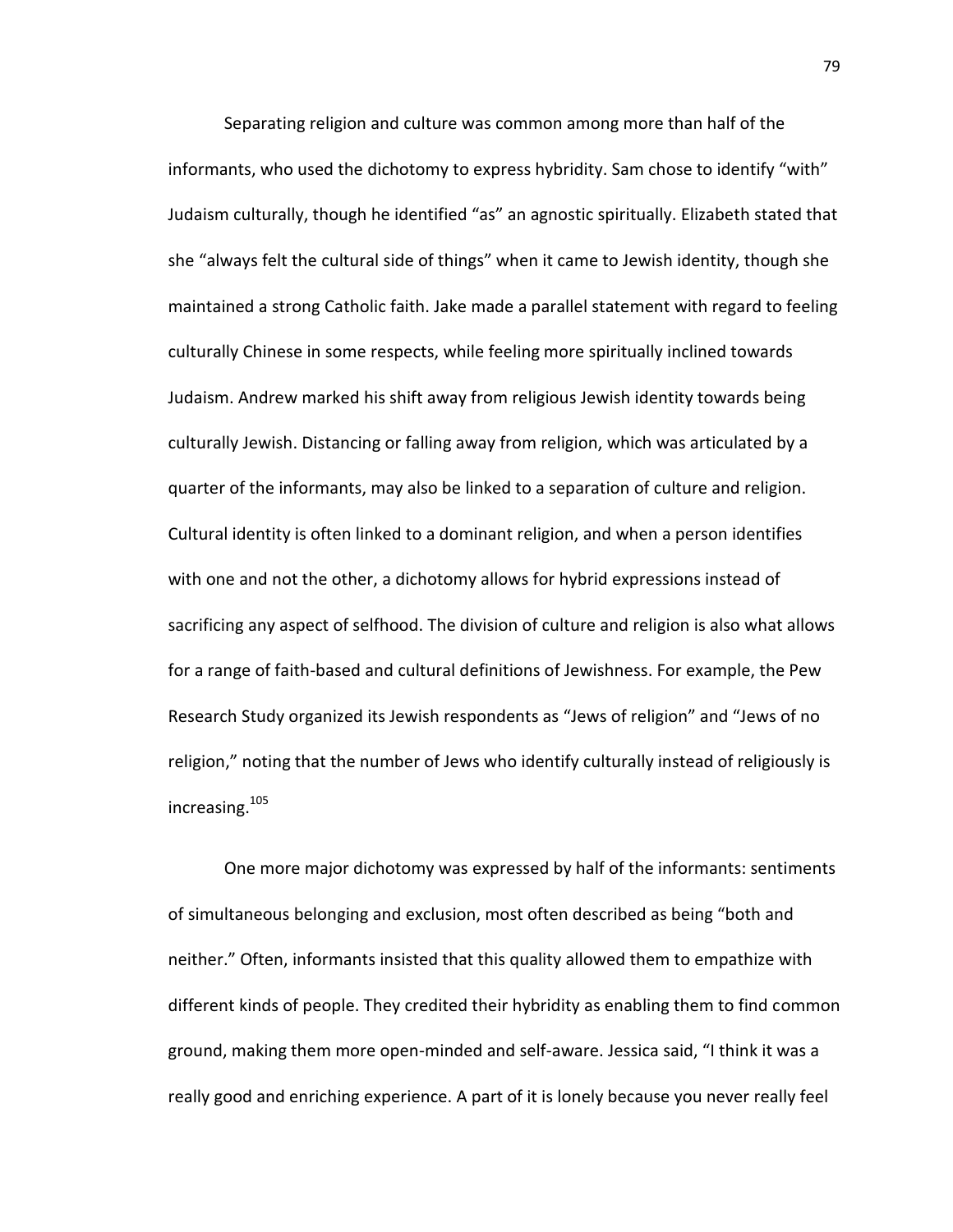like one, but it gives you this empathy because you're not fully enclosed in a group. You're always kind of standing on the outside, you feel more able to relate to different kinds of people." Dana expressed similar sentiments, adding that her exposure made her more "self-reflective." Evan also emphasized openness, stating that from his position, "you kind of understand where different people are coming from a little bit more… [It's] nice to be able to kind of interface with different cultures." Melissa elaborated that being a child of intermarriage prevented other cultures from bothering her, as opposed to people who do not have a cultural understanding outside of their own. Melissa echoed Evan's characterization of himself as an "interloper," yet he implied that this state of in-between-ness detracted from his authenticity: "[Y]ou're kind of playing the game a little bit, but you're not really an honest part of either side." Anna's sentiments aligned with both Jessica and Evan, stating that she "sort of" felt like she belonged in both spheres, but "not really in either of them," the reason being that she perceived the Puerto Rican community as less exclusive than the Jewish community. Anna felt tense and awkward when disclosing her Puerto Rican identity to Jews: "I'm afraid that they're going to catch me for not being a real group member." Anna and Evan's descriptions come from different angles but they both evoke questions of authentic or truthful belonging.

Informants' narratives of hybridity and complicated feelings of being "both and neither" support the theory of double consciousness: "The individual occupying a hybrid space navigates between two cultural groups and occupies space within both cultural groups."<sup>106</sup> Their articulations of experiencing their cultural groups from within and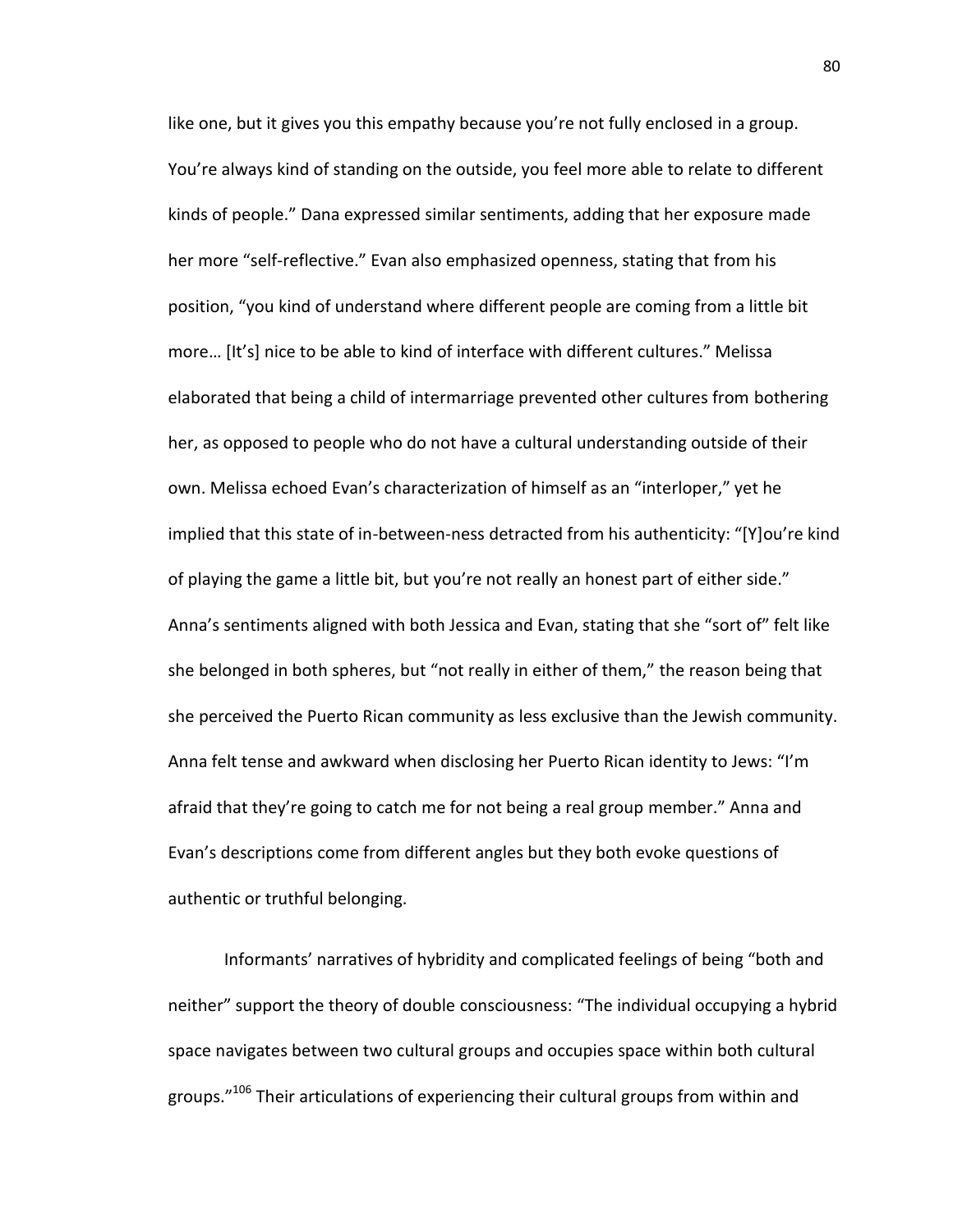without also support Homi K. Bhabha's concept of "the third space" or "the in-between position... that arises as cultural boundaries meet and blur."<sup>107</sup> These informants enunciated their identities as hybrid within the third space because, as Bhabha states, it "intervenes" to break down representations of cultural knowledge as "an integrated, open, expanding code."<sup>108</sup> This means that it blurs conceptions of authentic cultural historical cohesiveness and cultural "purity," allowing for individuals to exist in multiple spheres and construct diverse conceptions of identity.<sup>109</sup> Diversity discourse scholar Golnaz Golnaraghi aptly described this in terms of her own hybrid identity: "I found my voice in what I call the space and the hyphen… this is the in-between space where differences can be entertained and can be assumed… identity is not fixed. Identity is very complex. And in this space, identity may shift, change, and mutate over time. For me in this space, it is about having the power to choose."<sup>110</sup> The fluidity of the inbetween or "third space" allows for identity choices: while some informants chose one identity over another, others decided not to choose between them at all. The agency provided by this fluidity presented in their narratives as both positive additions to their identity and as a sense of lack, which is keenly illustrated in Benjamin's parable about the basketball player with one arm. Indeed, informants exerted their "power to choose" as they constructed narratives of difference and confronted others' definitions of their identities.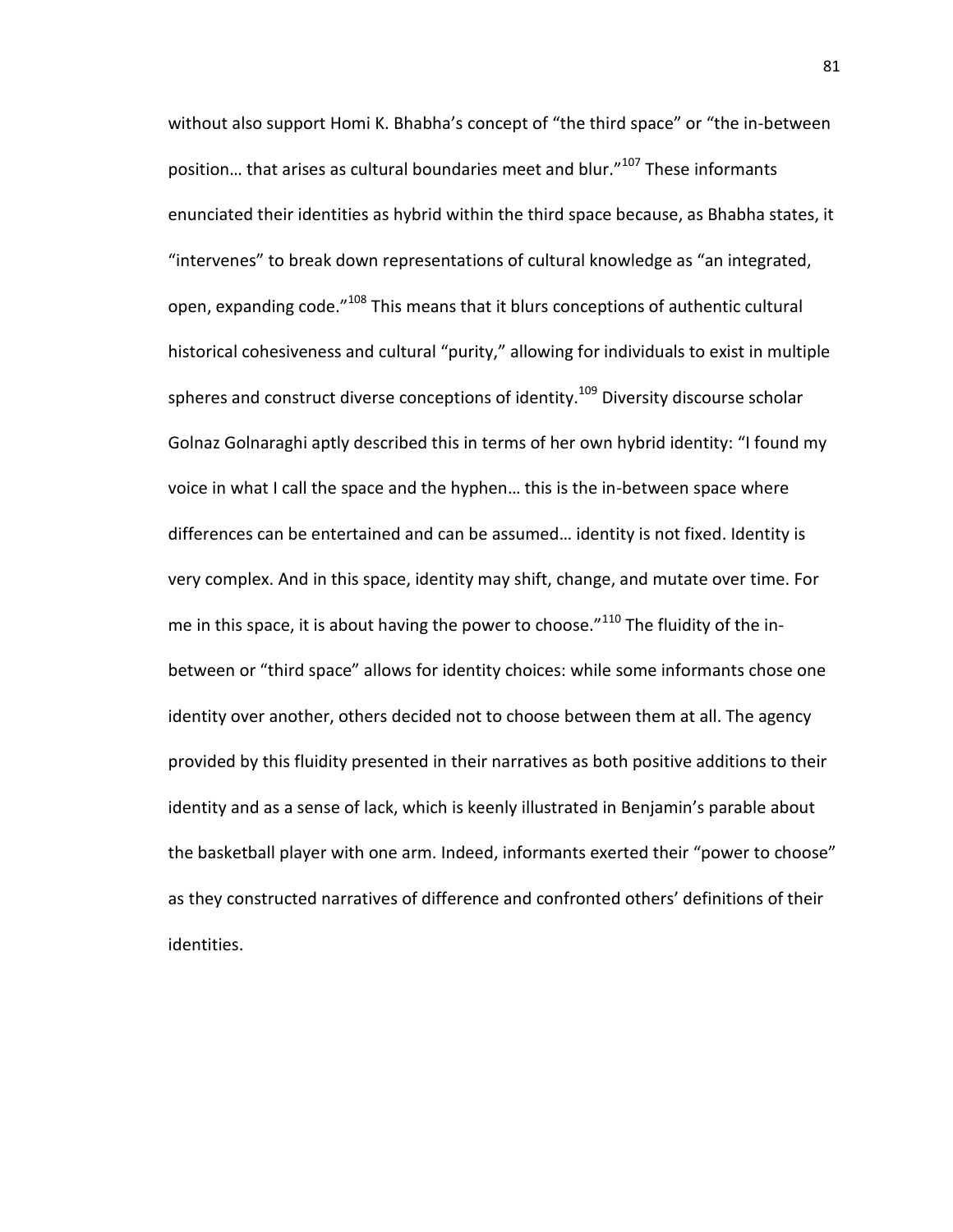## **Contesting Definitions: Coping with Ambiguity**

Eric's blended conception of Jewish-Christian identity arose from his particular upbringing. His mother converted to Christianity as a teenager, yet she maintained certain Jewish observances while raising him as a Christian. His maternal grandmother also instilled in him "a strong Jewish identity." While discussing his exposure to both religious heritages, Eric asserted how hard it was for others to accept his hybridity:

*It's very easy for me. It's hard for everyone else. Everyone else has these expectations of what I should or shouldn't be. Um, and I've become very aware of that. Um, some are very dogmatic. Some are very, um, very abrasive. Some are, um, blasé faire [indifferent], um, some are accepting. Some think it's very interesting. Um [he pauses]…for me it's been easy.*

Although Eric claimed ownership of his hybridity despite others' expectations, he revealed that he usually avoids questions about his identity because he fears disappointing people. He asserted comfort in his decision not to favor one identity over the other. "[…] It's more with people just trying to define who I am and there's no need for that. The only person that can define me is me." Elizabeth's blended identity claimed Jewish and Irish ethnicities and a Catholic faith. She too confronted opposition about her hybridity: "I've found even from my lifelong or long term Jewish friends resentment that I could possibly identify as Jewish." Elizabeth's half-sister converted to Orthodox Judaism and therefore held a *bris* (a circumcision ceremony) for her son. When relating the event to a Jewish peer, she reported the young woman's response as, "'Yeah, see, that's why you're not Jewish.' And I was like [wincing], 'That's weird.'" Elizabeth explained that her friend knew she was "grounded in her Irish-Catholic faith," proposing that maybe this awareness made her view her claim to Jewish culture as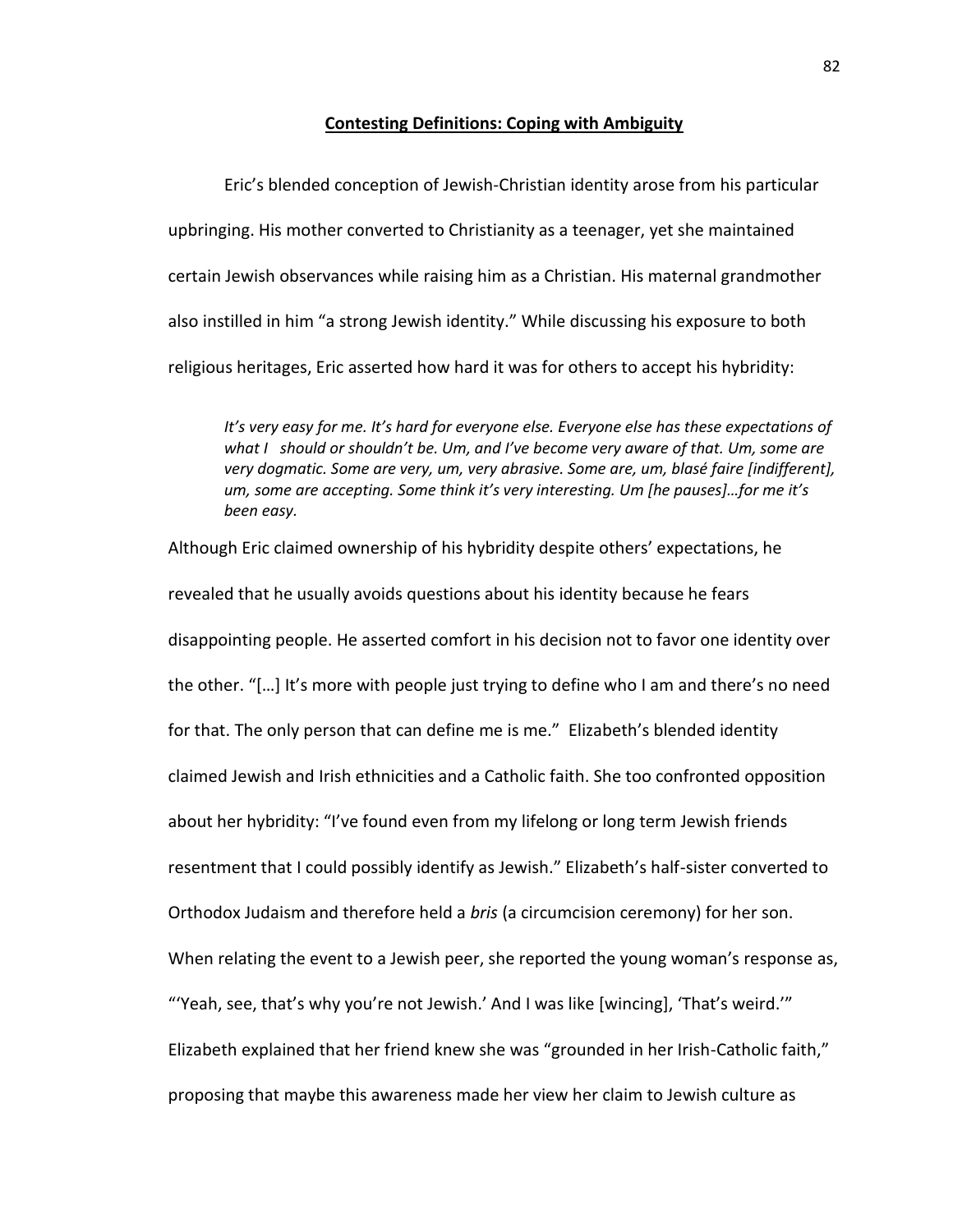"unfair," meaning that she felt Elizabeth couldn't "have both" or "straddle the line." Elizabeth is aware that some Jews do not think she can claim both ethnicities: "I have learned about the ethnic side of being Jewish, um, but also that I am not religiously Jewish because my dad is Jewish and not my mom. And that the religion passes through the mom."

A number of informants considered popular and official conceptions of identity in their discussions, commenting on the influence of differing attitudes towards Jewishness in their processes identity construction. They were not informed about matrilineal descent during their interviews, which made it even more interesting that they were so aware of it. It became apparent that some informants understood matrilineal descent as less of a religious construct and more of a cultural one.

Dana understood why she wasn't considered halakhically Jewish, despite the fact that her father was born a Jew, because of what she described as "the dying state" of the Jewish people. She elaborated the concept of a decreasing Jewish population by indirectly addressing the Holocaust and remarking on her racial identity as outside of the Jewish population. She even went as far as to say that her existence somehow taints the Jewish population in light of her half-Jewish status. Dana's portrayal of the Jewish people and her relation to them are informed by an American Jewish context of looking at intermarriage as an assimilative threat to continuity and group boundaries. Jennifer Thompson explains:

*Attributing assimilative desires and habits to intermarried couples, rather than recognizing the ways in which all Jews are affected by questions about assimilation and*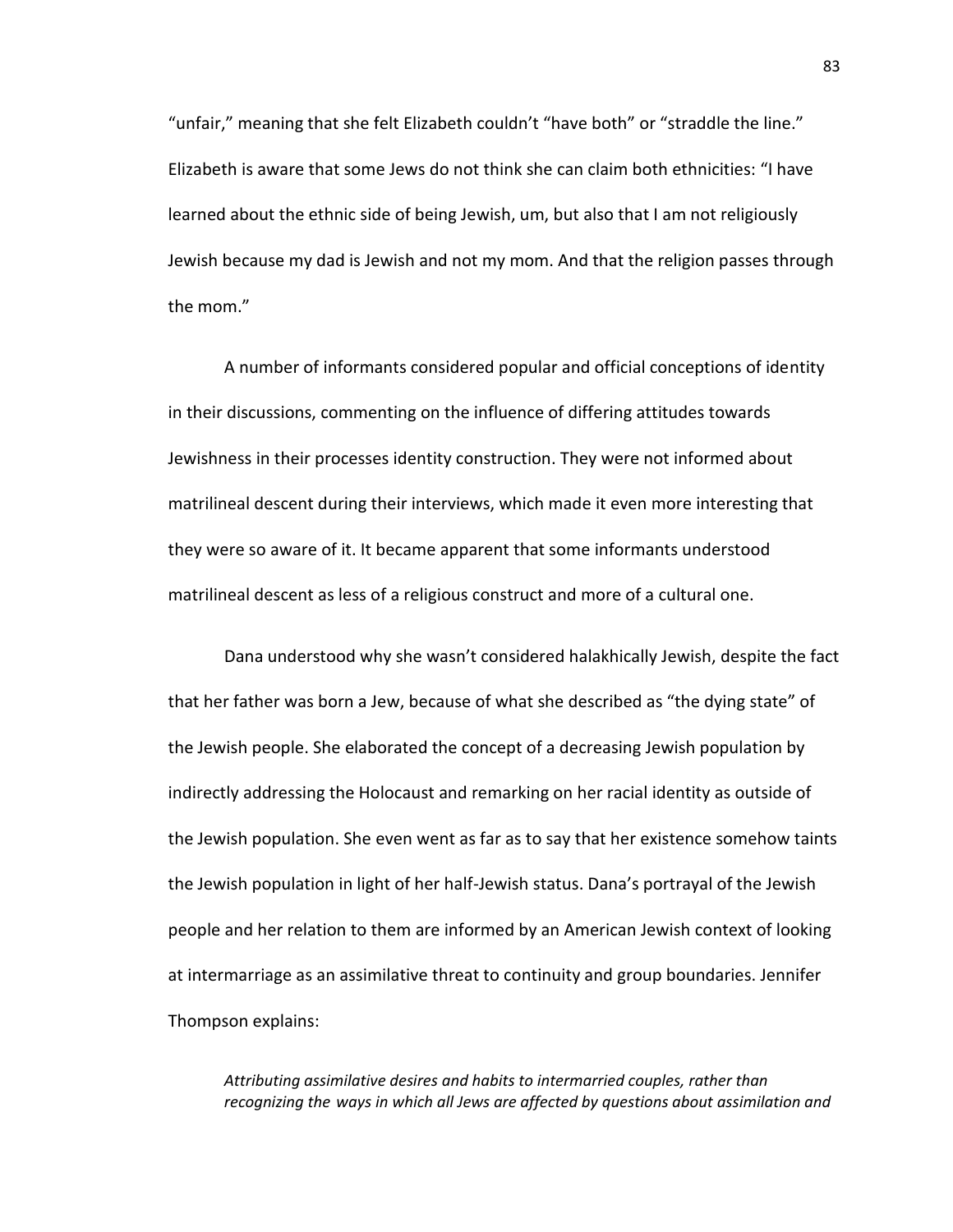*the meaning of Jewishness, renders unnerving questions about the future of Jewish existence in the United States less threatening. It also perpetuates a sense that monolithic constructions of Jewish community, Jewish continuity, the Jewish people, and Jewish tradition reflect shared meanings among most or all Jews.<sup>111</sup>*

Thus, Dana's understanding of Jews as a dying people comes from an American Jewish anxiety about Jewish survival in the face of modernity, which has been displaced onto intermarriage and its offspring.<sup>112</sup> "The dying state" is a longstanding perception that she absorbed, one which Simon Rawidowicz characterized as "a double process of everdying and ever-living: as much as Israel was the 'ever-dying people,' its dread of death ensured its vitality."<sup>113</sup>

Dana grew up in an environment that accepted her as "half-Jewish," yet her new Jewish friends in college rejected her identification. In turn, she began to question her hybridity against the matrilineal definition embraced by her peers. "'There's no half-Jew, there's no such thing. And your mother's not Jewish, so you're just not Jewish.' And so there was the start of my [pauses, flattens her lips and looks away] questioning that part of my identity, I guess, and how I can communicate it and how I should live it and what I should do with it." Other informants with non-Jewish mothers or mothers who converted to Judaism described similar rejections from Jewish social spheres upon entering college. Many students were unwelcoming towards Jessica at her campus Hillel organization: "I feel like they were not so welcoming to me because, you know, I don't have a Jewish mother…" Her response to this rejection did not convey the internal struggle that Dana eventually experienced. I asked Dana what she thought of the idea that she cannot be Jewish according to that view, and she did not agree with it. Yet, her narrative seemed to suggest that she accepted the validity of matrilineal descent to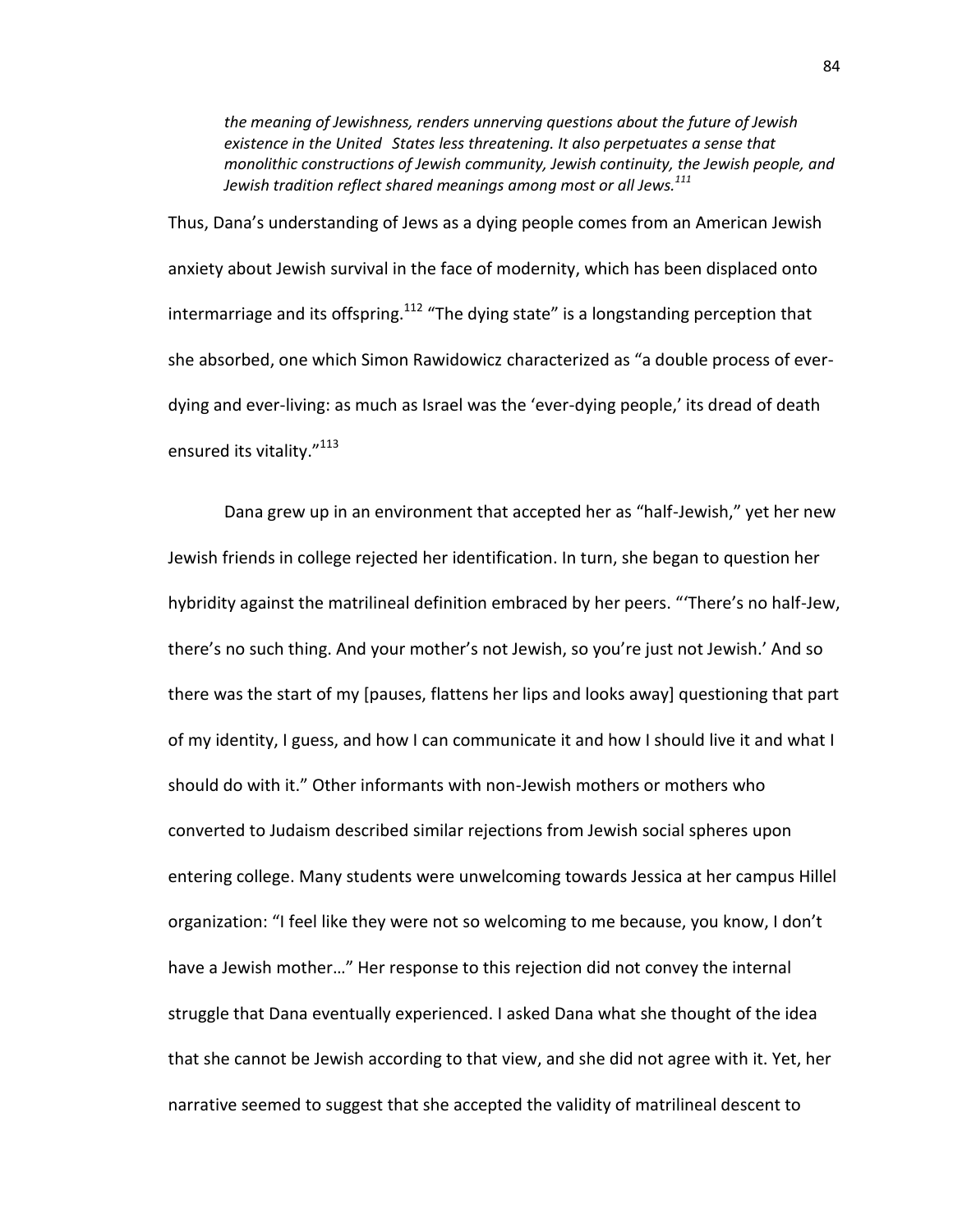some extent. "It's difficult for me to say, I mean [sighs]. I don't agree with it, but also if that's very much how the religion is, then that's how the religion is and there's nothing I can do." While questioning her identity against matrilineality, Dana mentioned that she was dating a Jewish man, expressing both joy and hesitation in this fact. Her hesitation derived from the idea that Jewishness is matrilineal: "…me not being really Jewish… I don't want to taint the gene pool, so to speak." She clarified that she would taint the gene pool by having children who would not be considered Jews because she is not a Jew according to Jewish law.

Dana thus revealed her sense of being "impure," a loaded racial term. Her body language communicated heaviness as she began to slouch and touch her face, and her tonal changes indicated sadness. "Me as a person, I don't care. I've dealt with it fine in my life. But it goes back to the idea of like… my father already tainted the gene pool by having me." This racial conception of Jewishness is intriguing and disturbing at the same time, and it became even more so once Dana finished elaborating how her existence complicates the existence of the Jewish people. "I appreciate my upbringing, but I also realized the difficulties, and not necessarily for me personally, but… for Judaism as a population as a whole." With an invisible pie chart, she stated that she enjoys having Judaism as a part of her, "but I realize that by having it I'm almost cutting out a piece of the whole." Although Dana is able to claim and connect to cultural Jewishness, she does not allow herself to claim religious and racial Jewish identity. Combining "dwindling numbers" and the "horrific things" that happened to cause them with comments on the effects of intermarriage, Dana alluded to the Holocaust and repeated a conventional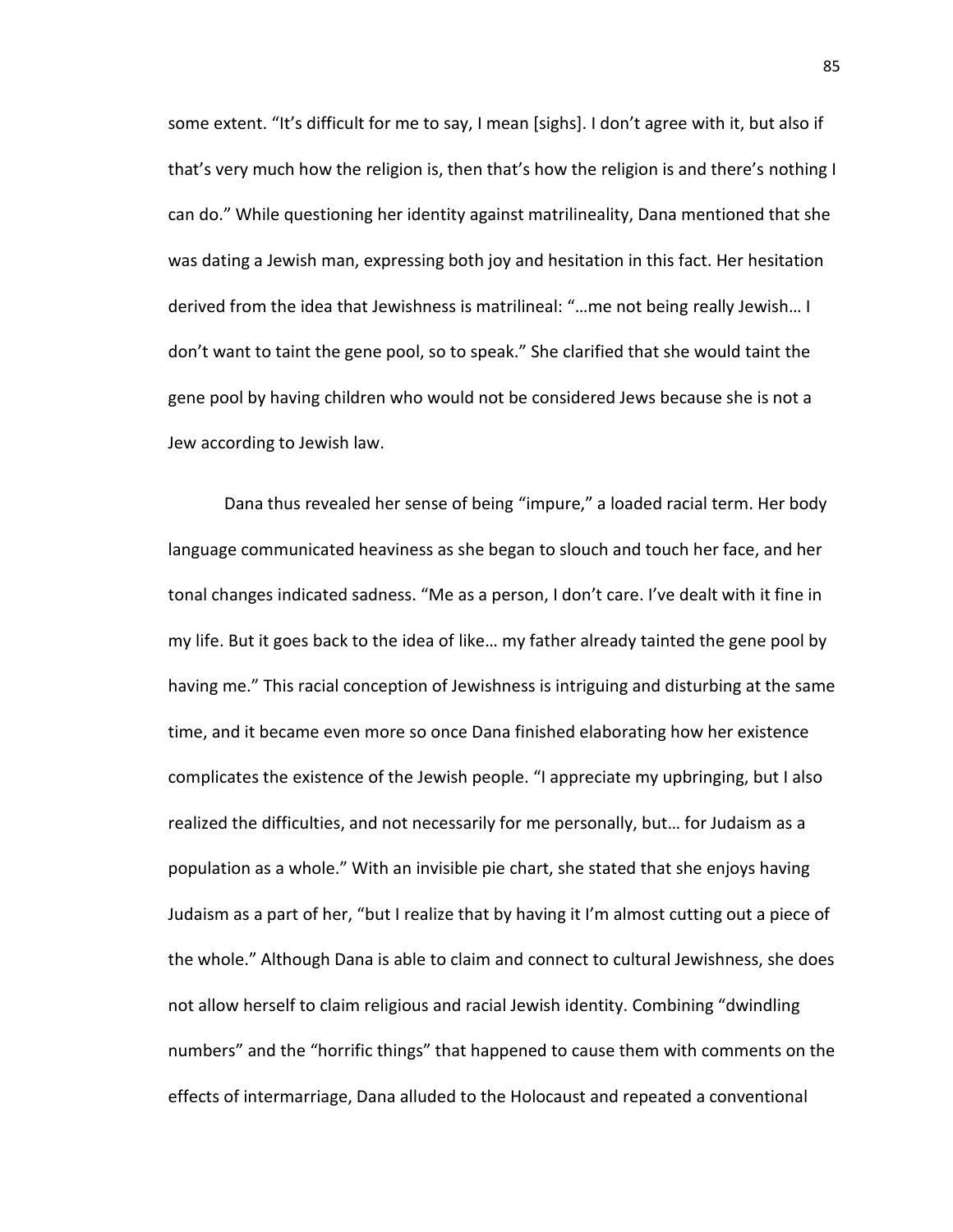trope about why intermarriage hurts the Jewish population: some Jews who adhere to matrilineal descent equate intermarriage to the damages of the Holocaust since it diminishes an "authentic" Jewish population – another disturbing, racialized concept.

Lastly, Dana drew attention to her physical appearance in light of matrilineal descent: "…it's still something I struggle with because, I mean, [moves hand across her face] I have the features of someone who's Jewish and I get mistaken for being fully Jewish all the time." She gave examples of others' awareness of her Jewish physique, even a very recent interaction with a colleague who crudely rejected her assertion of half-Jewish identity: "So I told him I was half-Jewish, and again, 'Well, there's no such thing.' And he was like, 'Is your mother's vagina Jewish?' And I was like, 'No,' and he's like, 'Then you're not Jewish.' And he's not Jewish." Dana told the story in a jovial way, smiling at the inappropriate nature of the interaction, but she soon became solemn as she reflected on the incident. "But at the same time, um, I look the part [again, waves hand across her face]. And also, compared to most people, [I] grew up with the cultural influences." She reiterated this later, implying that because she had Jewish cultural knowledge and a Jewish appearance, she could indeed "act the part" and "pass" as a Jew when she wanted to. Despite the complexities and complications involved in her confrontations with the matrilineal definition of Jewishness, Dana insisted, "It's how you identify yourself that really matters," maintaining a conflicted half-Jewish identity.

Dana may have been more explicit, but she was not alone in articulating her anxieties. Andrew's recollection of his bar mitzvah articulated the difference he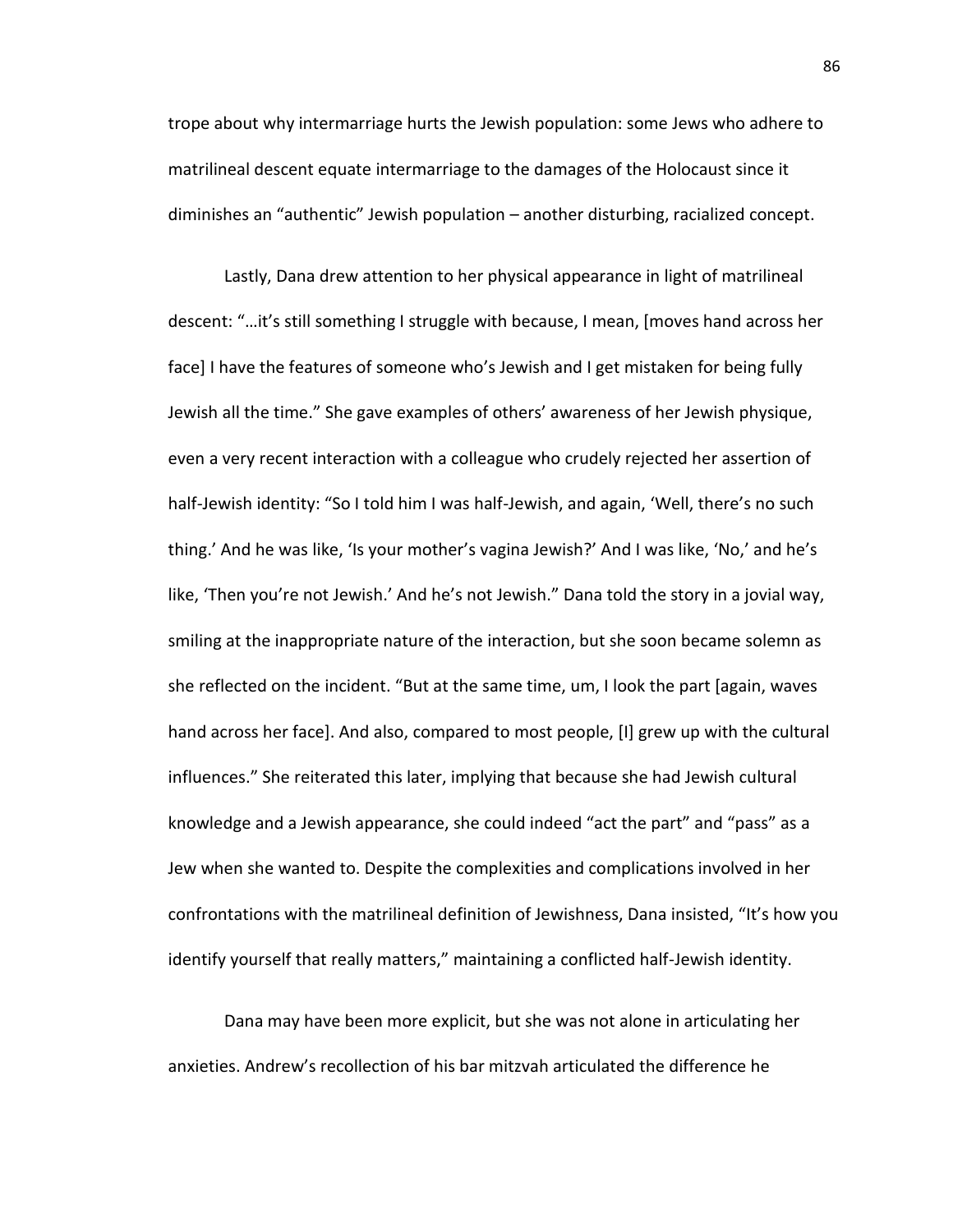embodied by having a mother who converted to Orthodox Judaism. Although Andrew is halakhically Jewish because his mother converted prior to his birth, he impressed that he always felt different. He stated that people saw him as a "full-fledged member of the community" after his bar mitzvah, yet he contradicted himself, saying, "I always had this lingering suspicion that I was some sort of mudblood, as it were. That is, um, that some people – somehow I wasn't, I wasn't exactly real. I wasn't exactly as real as everybody else." The term "mudblood," borrowing from J.K Rowling's Harry Potter series, describes a person whose parental heritage includes non-wizards or regular people. It is a racial trope, invoking ideas about purity of bloodline and lineage – a direct structure monitoring group authenticity. Prior to mentioning his "mudblood" status, Andrew shared the discomfort he felt about the possibility that his non-Jewish relatives felt uneasy at the bar mitzvah. Yet, it may be possible that his discomfort related more to the fact that he had non-Jewish relatives in attendance on that particular day marking his authenticity as a "full-fledged" Jew. Andrew elaborated on the idea that he was not as "real" as other congregants, sharing a flashback from Jewish day-school: "…actually, one teacher went so far as to say that a person who was fathered or mothered from such a marriage [meaning, intermarriage] would develop 'problems.' Although, I, you know, what's interesting – for most of my teenage life I worried I that somehow that I was genetically cursed, because of that." Andrew spelled out the meaning of "genetically cursed," explaining that "because, you know, I wasn't born to two Jewish parents, from birth, that somehow I wouldn't ever be seen as very real. Or, you know, no matter how much I do, I'll never be seen as genuine enough as everybody else."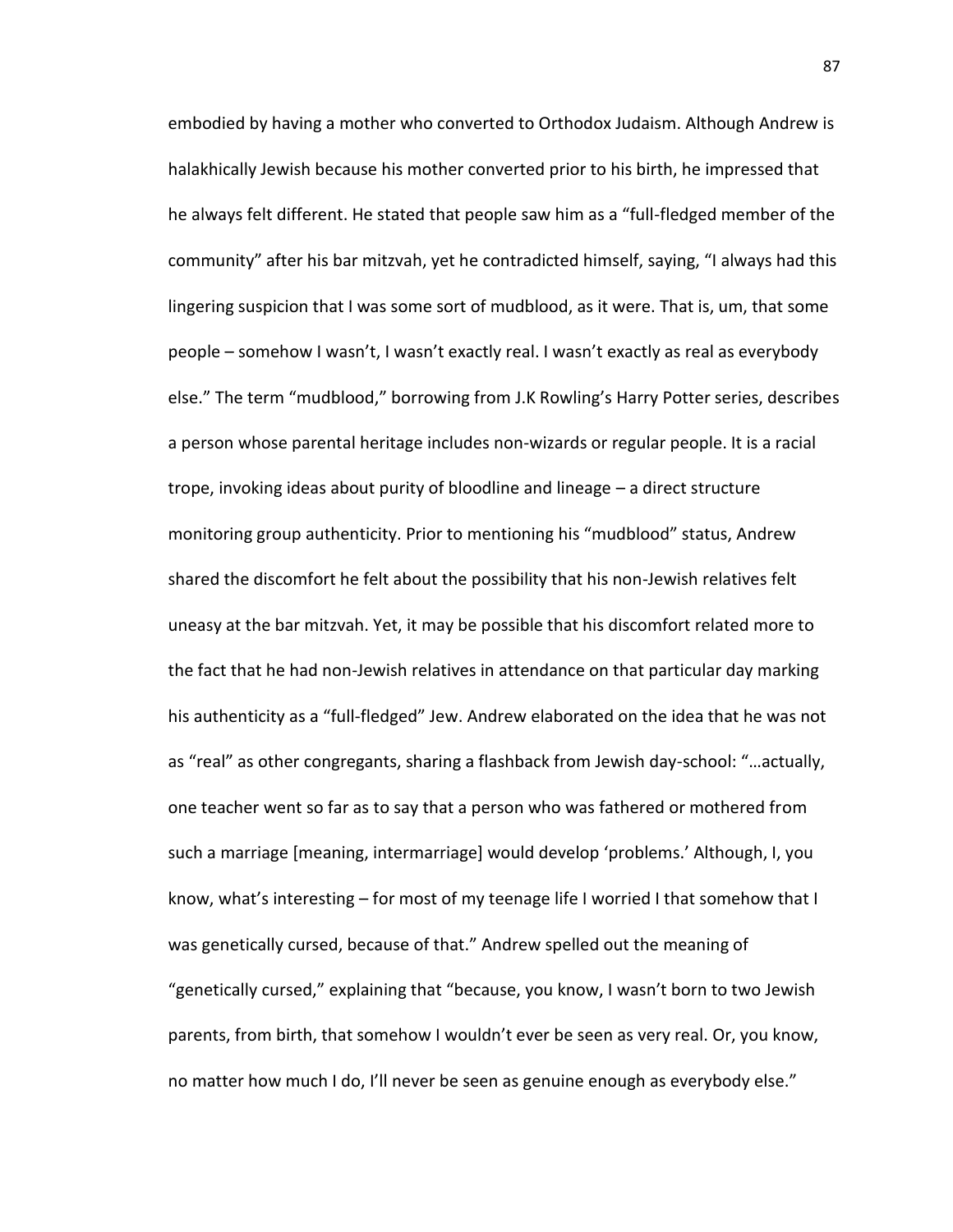Combined with his earlier comments on feeling socially outside of his Jewish peer group, the idea that he was permanently cursed made a profound statement about his identity. Andrew noted that his feelings of being cursed had "dissipated" within the past few years of his graduate education abroad due to his "integration" into various European communities "where partial Jewish ancestry has been the norm." Yet, he anxiously contemplated what things would be like when he returned to the U.S., alluding to the Jewish social circles that initially caused his anxieties.

Daniel's mother also converted to Judaism prior to his birth. In fact, she converted twice: once as Conservative and again as Orthodox. "[…] To make sure that the Orthodox couldn't question my Jewish validity, or their potential children's validity, my parents decided for her to have a conversion supervised by an Orthodox rabbi, um, so that there'd be no question of our Jewish heritage." It is significant that he chose his mother's conversion as the first topic of discussion. A great deal of Daniel's foregrounding family narrative revolved around his mother's decision to convert, possibly because it marked the beginning of his family's collective identification story (similar to Sarah's narrative). Despite his extensive Jewish education and upbringing, Daniel pointed out his struggle with matrilineal descent, drawing attention to his physique. "I guess what I still struggle with is [pauses] Okay, if Judaism is blood related and it's matrilineal [pause] then I – I still don't feel, like, Jewish all the time. Like, in Israel they'll see the non-Jewish side of me, like, instantly [snaps his fingers]." Daniel shared that this last element was advantageous, allowing him to travel through restricted Palestinian territories and Jordan because of his ethnic ambiguity. He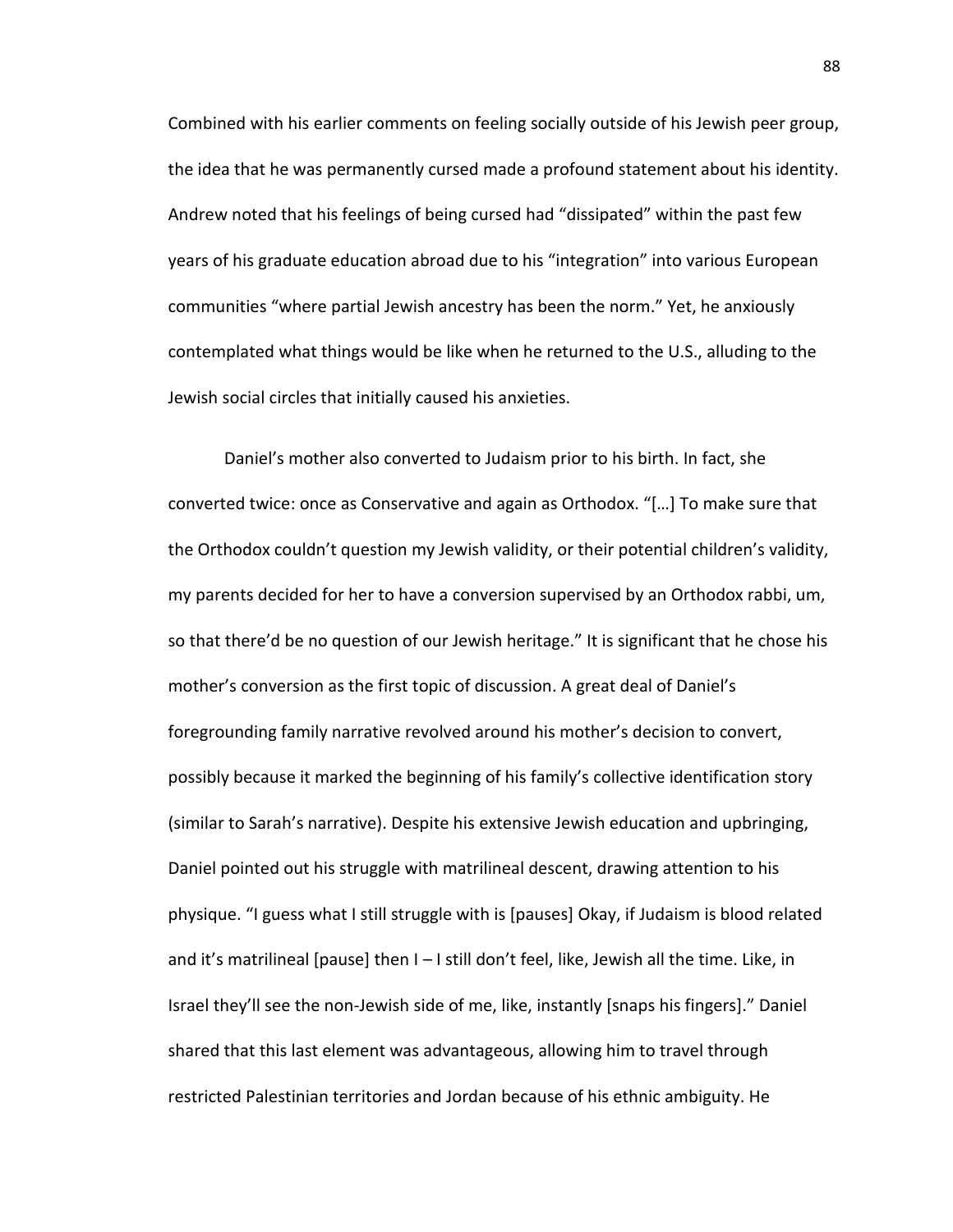pretended to be a Canadian Christian during one of these trips, stating that he was able to "pass" due to his non-Jewish physical features. This, however, was also confusing for him: "So, racially, what am I? Judaism identifies – some Jewish people identify as Jewish being a race, and you can blur the lines between race, religion, ethnicity, culture, um, as much as you want. Um (pauses, shakes head as if to say "no") So, I – sometimes I'm confused about, like, what I am." While he expressed confusion about his racial Jewish identity, Daniel also emphasized comfort in his hybridity, which made him appear less conflicted. He asserted pride in being part of a Jewish way of thinking and feeling culturally connected to the Jewish people by blood, evoking a sense of biological familial ties to them. Yet, this comfort and pride is not quite simple given his previous statements. He did return to the insecurity of his physique, remembering that as a child he wanted a more Jewish nose so badly that he would press his nose down until he fell asleep at night.

Sarah's mother was also a convert, yet in her early childhood she and her siblings converted together with their mother. "I remember when my mother was converting, we were also converted because there was like – we weren't born of a Jewish mother. So, she had hers… then we were all in the *mikvah* [a ritual bath] together." Since their conversions were Conservative, Sarah said that in recent years she notices their contested legitimacy.

*I've sort of become more and more aware of the fact that like, you know, because it was a Conservative conversion, it's not legitimate in Orthodox eyes… I don't know, that's [pauses for some time, I ask: Does that bother you?]. You know, it used to not at all, um, but it's kind of – I used to joke about it, actually [laughs]. I mean, I still joke about it, I*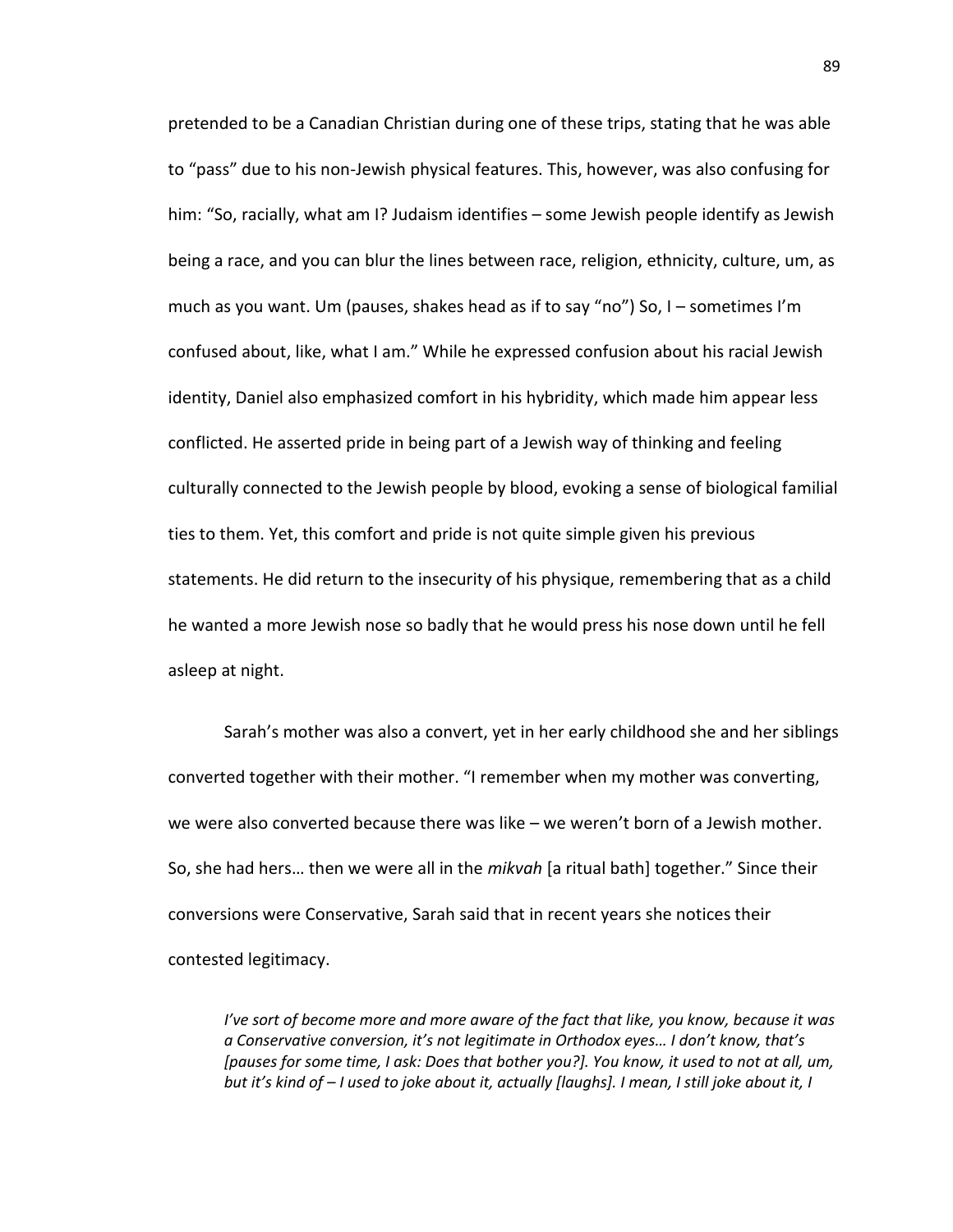*guess, but I used to think it was really funny and then, like [she pauses, her face begins to change]*

Sarah may have glossed over the rejection humorously, but her body language and tone revealed a deeper emotional reaction. She used the story of a recent experience at her boyfriend's family Christmas celebration to indirectly explain why it wasn't actually funny.

*This last Christmas, um, I actually hadn't even started explaining how I would officially be considered – just that my mother was a convert, and like my boyfriend's sister's boyfriend (a non-Jew) was like [assuming a deep, masculine voice] "Ha-ha, you're not a real Jew, then!" And [in a shocked tone] I got really upset! I was so surprised at how upset I was [laughing, begins to bite her lip].*

After this incident, Sarah confided that she felt strange and worried about returning to future Christmas dinners. She attempted to "laugh it off," but then she began to cry, looking down and grasping the back of her neck. Trying to remain composed, Sarah expressed surprise in her emotionality. "I'm getting more emotional than I thought I would," she said, wiping her tears. Her mother's conversion used to make her feel more Jewish than most people, identifying with her passionate decision to be a "Jew by choice." "[…] It used to make me mad, but I thought it was funny [becoming emotional again] that, like, my mom wouldn't be considered Jewish." What used to make her angry on behalf of her mother now worries her about her own identity. "And I didn't think about the fact that that also meant I'm not Jewish, by some standards. Um, and I've started thinking about that more." Later, she mentioned that she almost considered converting again, but instead she chose to speak openly about her identity as "the daughter of a convert," taking pride in her mother's legacy instead of compensating for

it.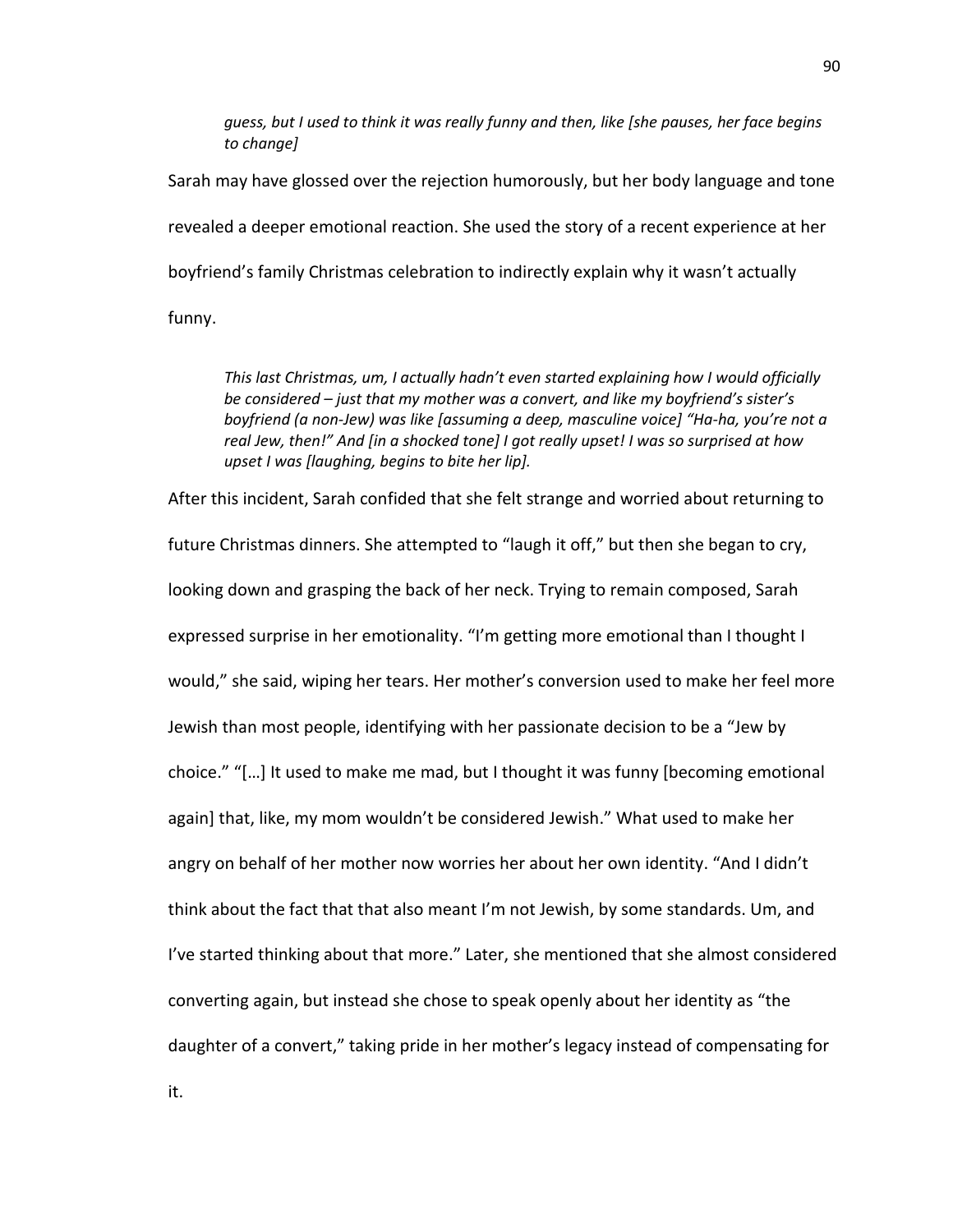Rebecca's awareness of matrilineality was the key turning point in her narrative, in which she converted to Hasidic Judaism. She claimed that she wasn't sure when she found out about the matrilineality of traditional Jewish identity, but as a girl she felt content to consider herself "half and half." Given her narrative earlier in Chapter Two, it is significant that it seamlessly glosses over any discussion over the matrilineal definition of her Jewish identity. She constructed a story that suppressed when she learned she was not considered a legitimate Jew, highlighting instead that she found truth in the most "authentic" definition of Jewish identity, one that provided her with order, boundaries, and spirituality.

In contrast to Rebecca's accommodation and acceptance of the matrilineal definition, Benjamin defies this traditional view. When asked how he would characterize his dual cultural-religious exposure, he demonstrated awareness of matrilineality by stating, "It's been a massive part of my Jewish identity. I haven't converted, even though I run in Orthodox circles, where people care about that sort of thing. Um, and I believe that that's, in a large part, because I identify strongly also with my mother's background." Looking back on his childhood, Benjamin revealed entertaining the idea that he might not be considered Jewish. Like Rebecca, he referenced a turning point in this process:

*There was never any doubt about my Jewish identity, until I was 16, and understood that the majority of the Jewish community didn't think I was Jewish… because my mother wasn't Jewish when I was born […] And at that time, you know, this was in high school. I was really – I was getting really into the Jewish thing and that was pretty traumatizing, in a way. It was like a real, like, shock development in that building of my Jewish identity.*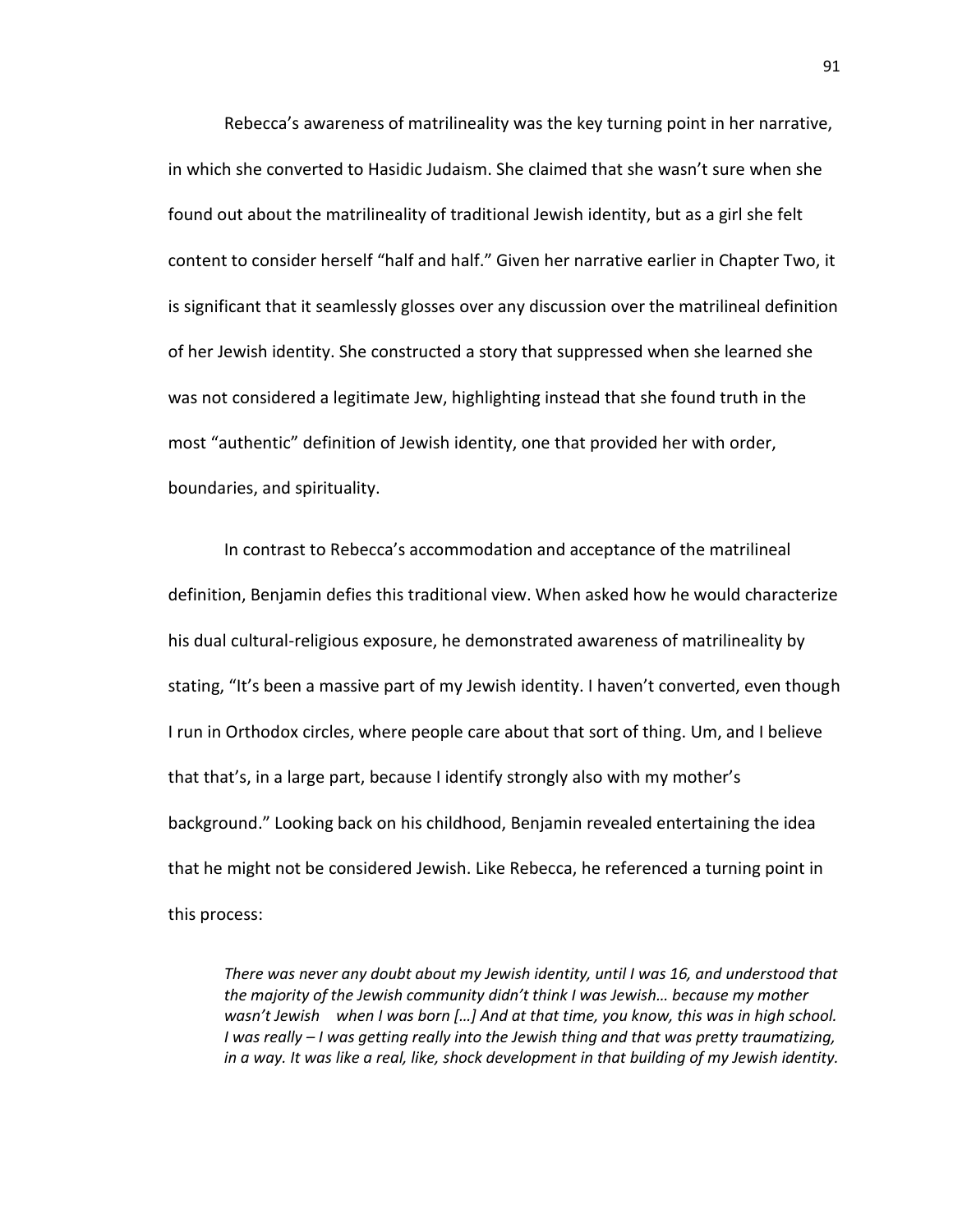In characterizing his Jewish identity, he included experiences of exclusion, such as "having experiences in Israel when I wasn't able to participate in a Jewish ritual because my mother wasn't Jewish when I was born – I wasn't matrilineal descent…" I invited Benjamin to talk more about that experience, and he explained that prior to going to Israel, he had never been exposed to Orthodox Jews during his Reform upbringing. When he did come in contact with them, he asked them many questions and gravitated towards them. During a time when he was staying in Tzfat, a city in northern Israel known as the epicenter of Jewish mysticism, he met an Orthodox man who told him he would have to convert to participate in Judaism. "That was his belief. In order to be Jewish, I would need to convert. In his world, right, there was no Jewish identity that didn't include: your mother was Jewish when you were born or you have converted." After this experience, Benjamin remembered feeling frustrated and "sick of Judaism entirely," indicating feelings of rejection.

Benjamin compared this incident to another that occurred while he was in college. He became good friends with his Bobover Hasidic neighbor who gave him access to his particular Orthodox community. "And the whole experience was nuts! And I never really told them that my mother wasn't Jewish." He remarked that he was careful not to ever be the tenth person in the *minyan* (a traditional Jewish requirement that ten Jewish men be present in order to commence with certain rituals and prayers).

*Because that was my nightmare, right? That I would be the tenth person in this minyan… Because then, would I tell other people in this – would I blow it? Would I blow my cover? Of being the "ger" [Hebrew, "convert"], of not being the "ger," being the "goy" [Yiddish, "non-Jew"] in the room, right?... And it never happened… I've wondered if I need to make some sort of reparation, because at one point my friend asked me my*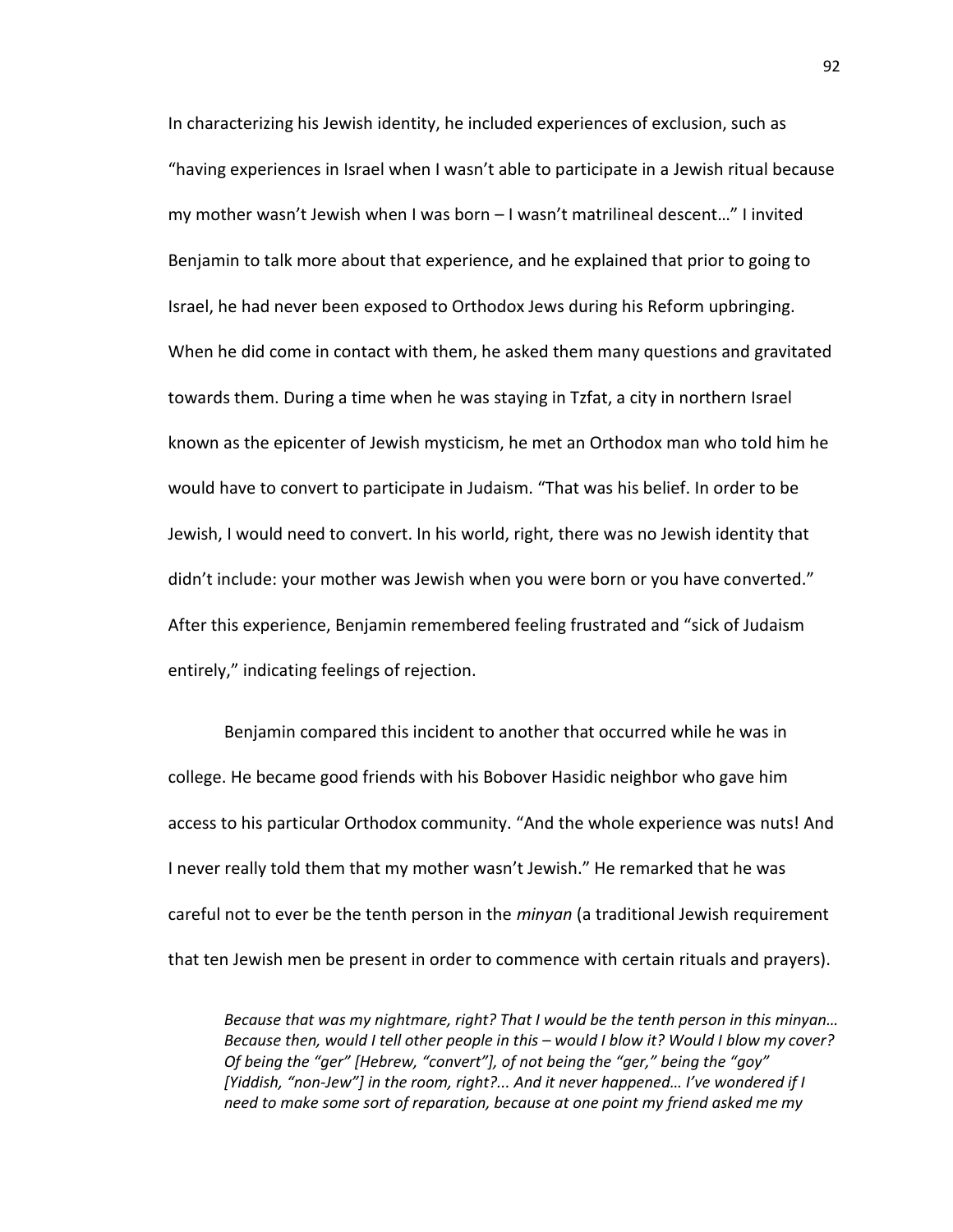*mother's family name… And my mother's maiden name is [x], and how am I going to tell him that my mother's name is [x] and not, like, blow it, right? So I told him my mother's maiden name was [inserted Jewish-sounding last name], which was my grandmother's maiden name. And it killed me.*

Ending this response, Benjamin rationalized that he had not gone to his friend to

"correct the impression" because he does not feel "settled enough" in his reason for not

converting. He qualified his reason with the proverbial story discussed in Chapter One

about the basketball player born with only one arm. He became very upset during this

portion of the interview, and though he tried, Benjamin could not hide his anger over

experiences of Jewish "particularism" and his insecurity:

*And I am so comfortable with that, it scares me, because that's such a radical departure from the Jewish tradition that I wonder if I'm doing something wrong. I wonder if this is an unwise position that I've taken and a line in the sand… I'm not converting. I don't want to convert. I like being an inter—a child of intermarriage. I'm not ashamed of it and I'm fed up with people who are obsessed by the question.*

His statements not only expressed palpable anxiety over exposing his difference, but they also may reflect a strategy of coping through self-denial. By refusing to convert, he maintains personal authenticity.

As informants had to confront others' expectations and definitions of their identities, they coped with these issues internally in light of these points of difference. The social processes of recognizing and creating difference allowed them to construct belonging and conceptualize their identities, which they conveyed though remembrance in their narratives of hybridity. The significance of matrilineal Jewish descent is strikingly present in a number of interviews, which sheds light on the complexities children of intermarriage face in determining what it means to be Jewish. Their self surveillance and attention towards matrilineality also illuminates the tension between their personal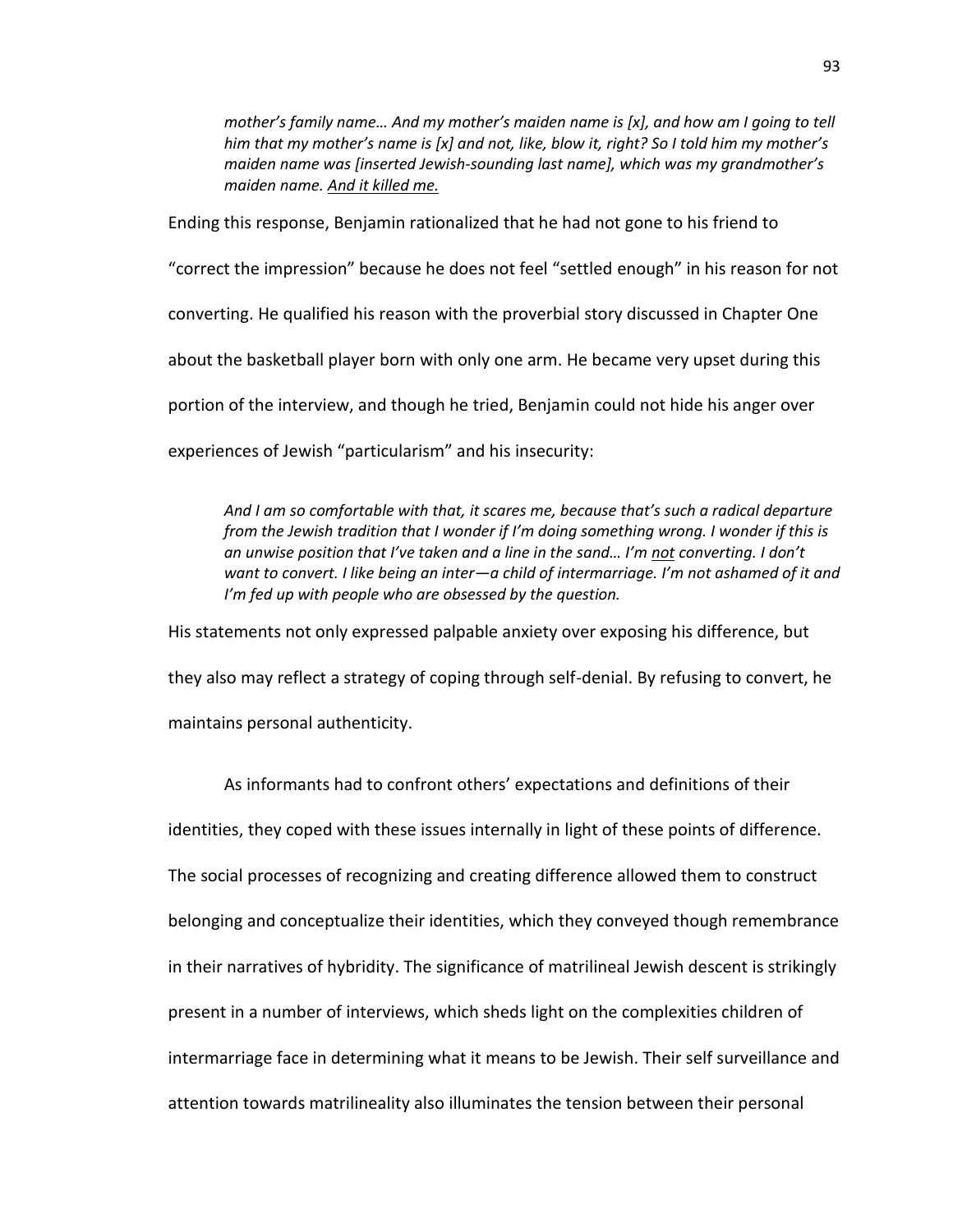conceptions of identity versus the concepts they understood as official or authoritative. Rather than simply monitoring themselves, they approached their levels of Jewish identity with vigilance based on others' judgements.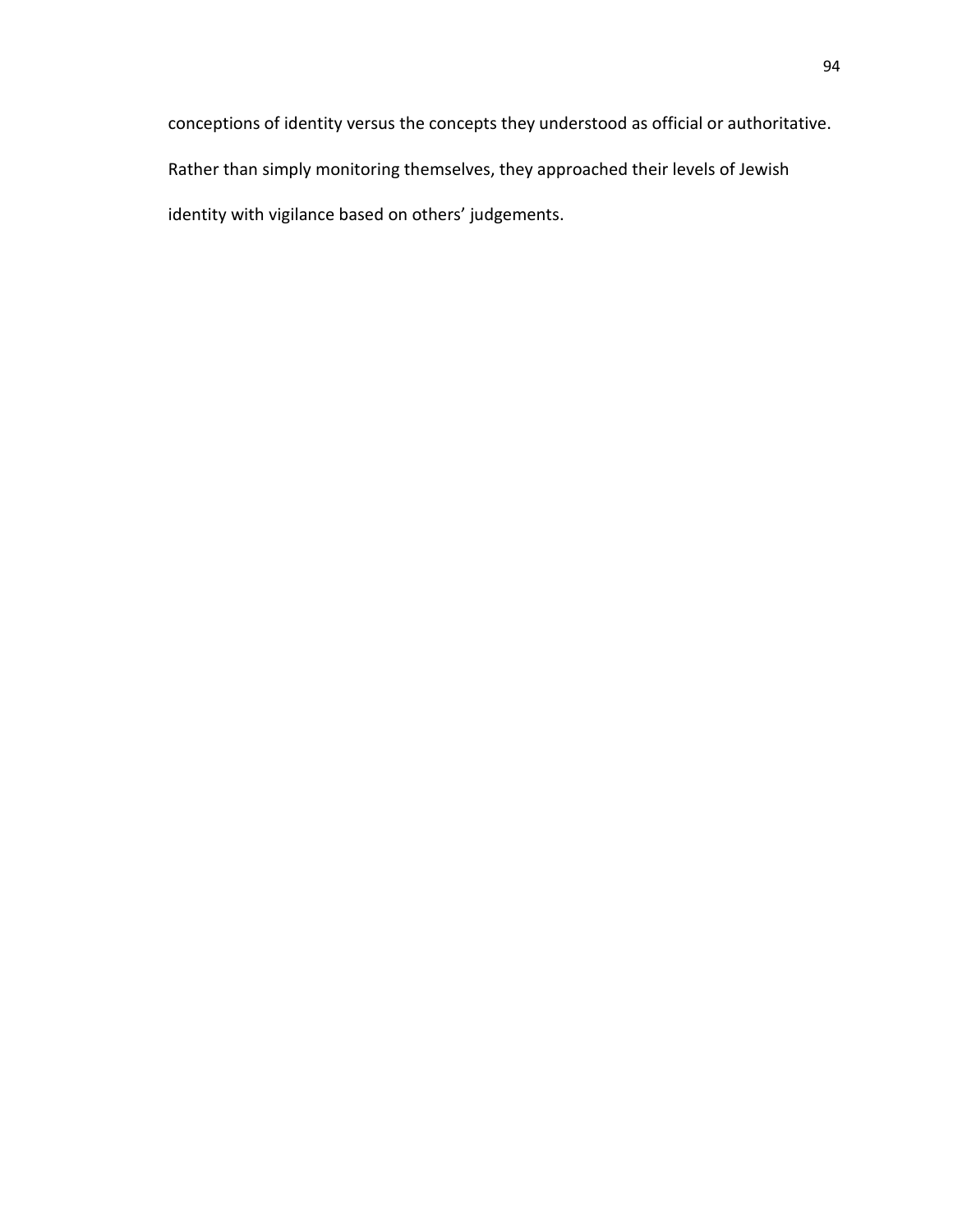## **Conclusion**

This research has attempted to explore how self-concept and identity form within the social processes of conversational storytelling, remembering, and performative acts, all within the context of personal narrative interview. Furthermore, the project endeavors to understand these processes specifically in light of hybrid identity, focusing on individuals who have both Jewish and other cultural-religious backgrounds. In everyday social interaction, individuals draw from personal and collective memories to construct narratives of coherent selfhood, enacting their "authorial selves." $114$  As they position their identities through narrative, they simultaneously create and draw from their autobiographical knowledge base. Placing themselves along a continuum of experience, employing plotlines and conventional storytelling devices, people use the past to piece together trajectories that facilitate their present desires for meaning. Stringing together and interpreting these autobiographical memories – including familial memory and other collective memories they absorb – shapes the meaning of their narrative responses in terms of the identities they wish to convey. By sharing their narratives of experience with others, individuals define their differences, construct identity, and understand themselves in relation to specific mnemonic communities. Performing their identities through such communicative speech acts, participants in this study illuminate the emergent, creative dynamic of self-construction in a specific context of place, time, and witnessing. They also illustrate the force of memory, as they favor certain memories and let others fall away from relevance, choosing what they perceive is valuable about the past to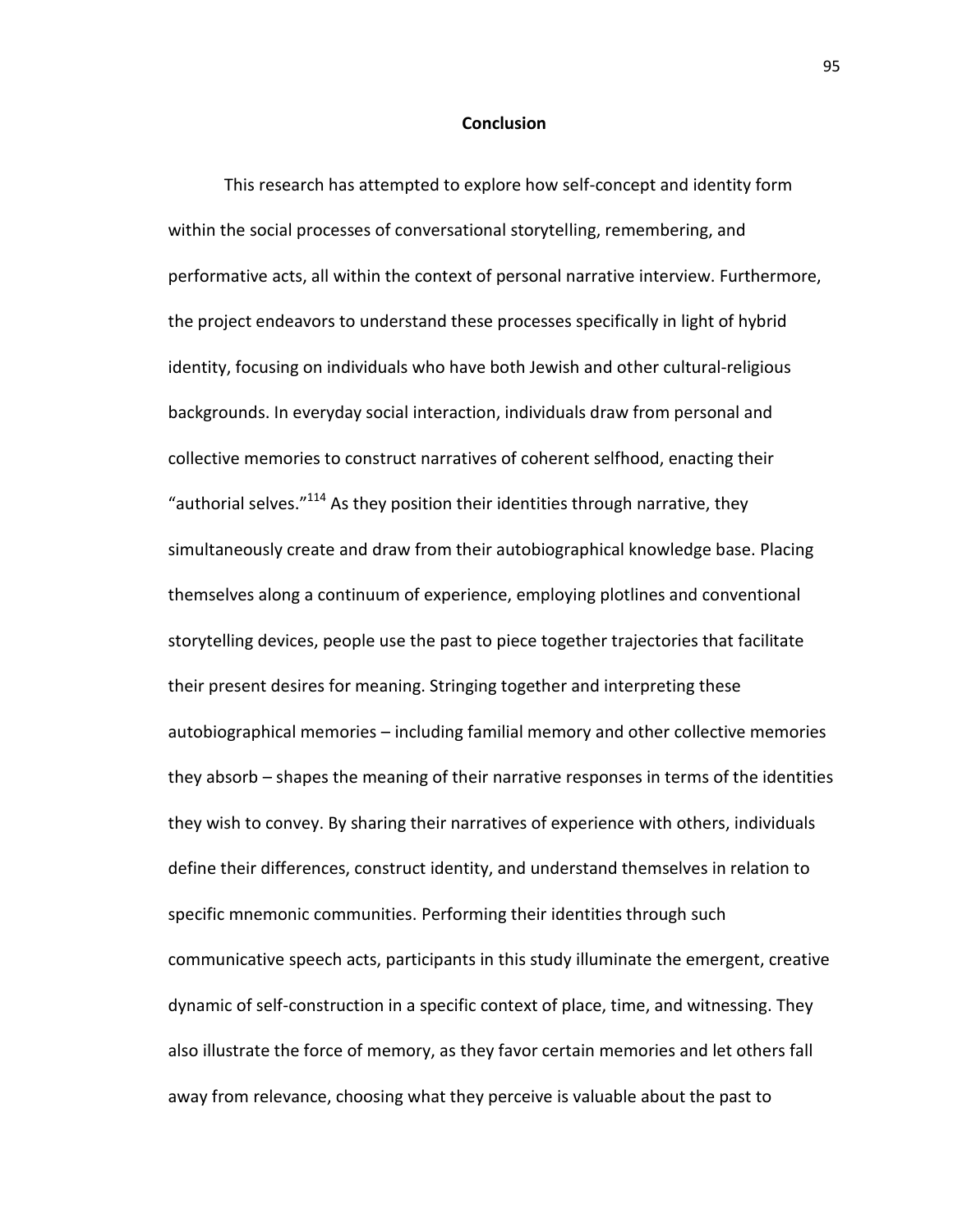conceptualize identity in conversation. Each dialogue is informed not only by a series of questions, but also by participants' assumptions and goals, which were communicated as nuances in their narratives.

The adult children of intermarriage provide an interesting subject population for analyses due to their mnemonic socialization within multiple cultural-religious groups. Studying their memory use from both collective and autobiographical viewpoints is essential for understanding the social aspect of remembrance and how it influences their narratives. This provides a stronger foundation for studying informants' expressions of hybridity, as they draw from multiple sources of memory based in differing cultural spheres. Their potential for hybridity reveals a heightened awareness of issues in identity. Through personal narrative analysis, I was able to look more closely at the way they navigate, conceptualize, and redefine duality, paying attention to: the particular memories they shared and in what order, how informants connected memories across time to convey narrative themes or plots, how they positioned themselves in those narratives to communicate identity, and the relevance of Jewishness in their constructions. Informants' discussions of Jewishness shed light on the complexities they face in determining what "Jewish" means for their identities, as they draw from experiences in which they confronted competing definitions. Analyzing their narratives in terms of memory, identity, and performance served my research by allowing me to separate the layers of each dialogue, closely examine informants' motivations, and deconstruct their articulations of hybridity. The memories each respondent shared represent their experience, and the act of telling them constitutes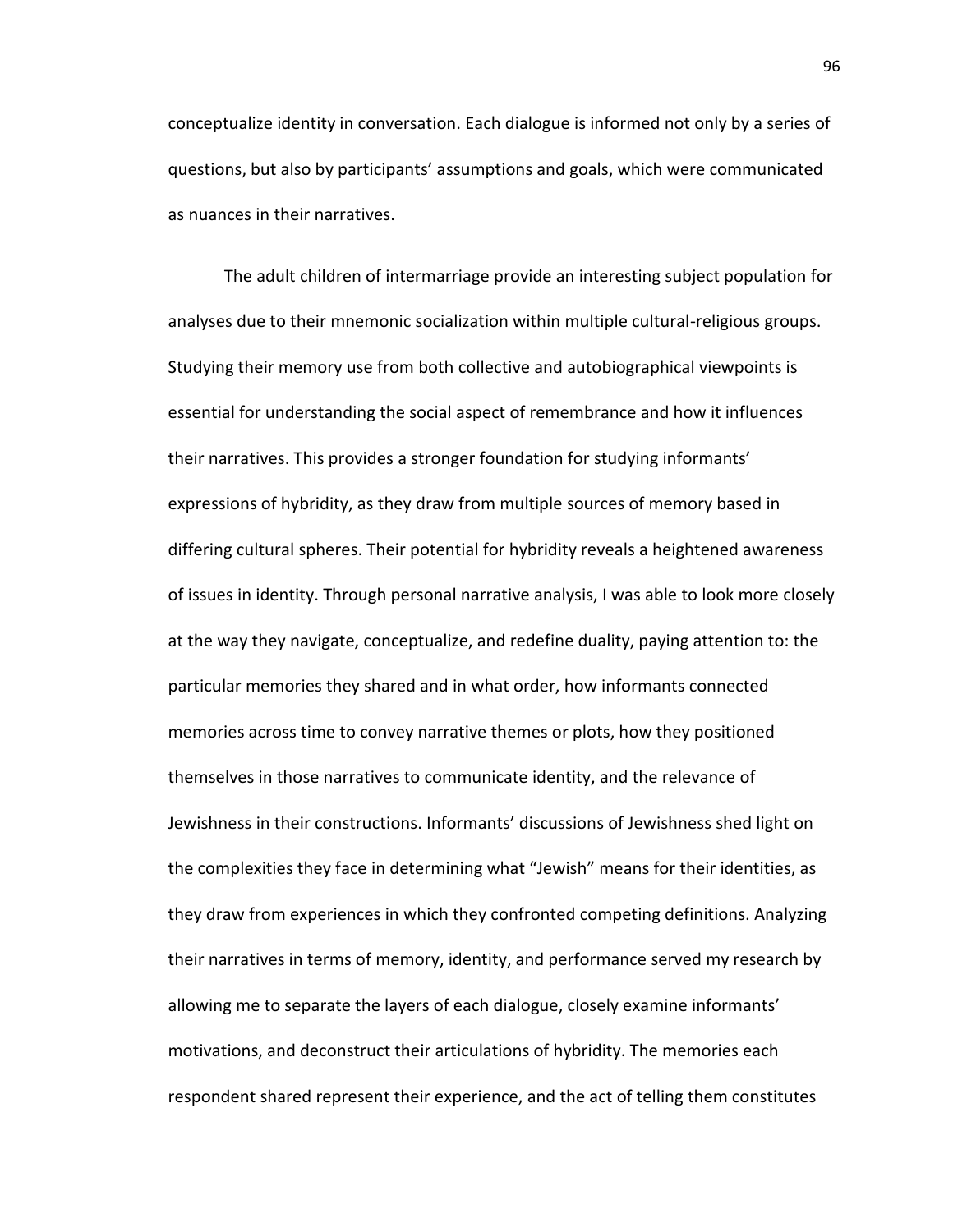another level of experience. Telling became a performance that strengthened their bond with the interviewer-witness and helped them conceptualize themselves in story format for their own benefit. Examining their verbal and non-verbal performances reveals what information and goals they understand as culturally valuable, and what information they want witnesses to value.

This research also contributes to the scholarship of memory, identity, and narrative by exploring the relationship between them through the lens of hybrid identity. The patterns that emerged from the interviews suggest that hybrid individuals utilize memories from unique spaces in-between remembrance communities (i.e. their families, friendship circles, and religious groups) drawing from multiple sets of experiences to communicate and navigate plurality. All people are, essentially, the products of more than one mnemonic group, since two parental or familial identities combine to create each of them. Therefore, individuals can experience group-specific processes of mnemonic socialization; learning different sets of values based on what each collective privileges as worth remembering and identifying with. However, looking at acute examples of hybridity magnified the process of "memory-ing," providing a closer look at what others may experience. Examining how informants thought about themselves in relation to Jewishness further contributes to new perspectives on identity construction due to the complexity of defining Jewish identity in the face of contesting religious and cultural definitions.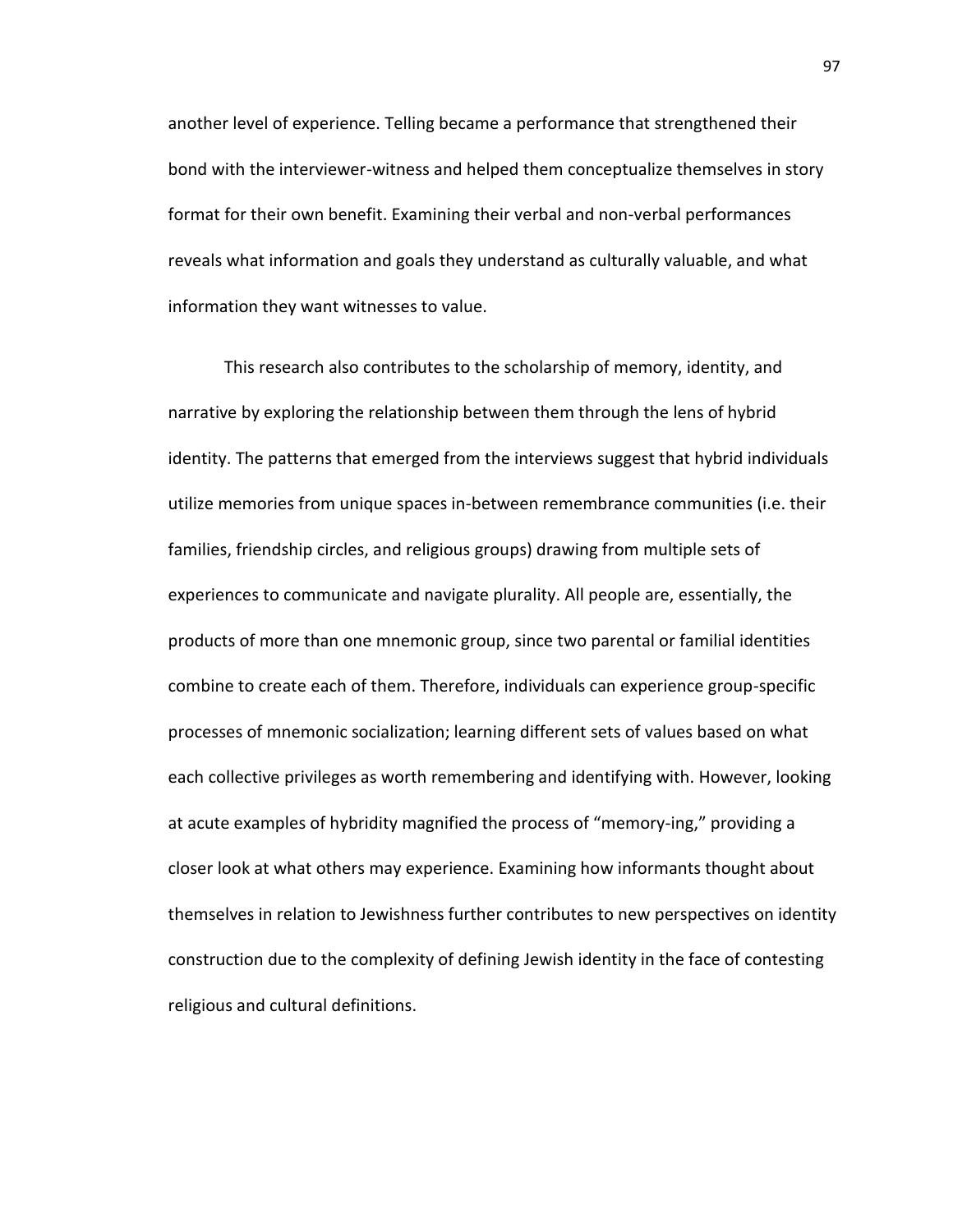It is important to recognize that the informants are products of a particular historical and geographical environment. Prior to the 1990s, American attitudes towards intermarriage commonly viewed the phenomenon as a way of "marrying out" of one's cultural religious group – as exogamy. Conventional Jewish attitudes understood intermarriage as the abandonment of Jewish life. Generally speaking, interfaith and mixed racial marriage was judged critically as less acceptable in American society. As these perspectives began to shift at large, some Jewish scholars and social activists publicly asserted that many intermarried Jews still identified as Jewish and raised Jewish children. Egon Mayer noted that forty-three percent of his demographics reflected "integrationist marriages," where neither spouse abandoned their respective religion and each maintained connections to their cultural tradition, sometimes even blending their traditions.<sup>115</sup> Mayer and other writers furthered shifting considerations that intermarriage was not the end of Jewish survival, emphasizing instead "the tenacity of Jewishness."<sup>116</sup> Now that mixed marriage is more acceptable in American society, Jewish attitudes reflect that change as well. While traditional perspectives continue to exist, an overwhelming number of Jewish communities recognize that intermarriage does not equate with exogamy, which has in turn fostered more acceptance and has changed the conversation about the children of intermarriage. The participants in this study were all born during a major increase in intermarriage that occurred during the 1980s and early 90s, in the wake of this change. They are also geographically positioned in New Jersey, not far from New York City, and due to the high rate of intermarriage between Jews and other cultural-religious groups in this particular region, the issue of matrilineality arising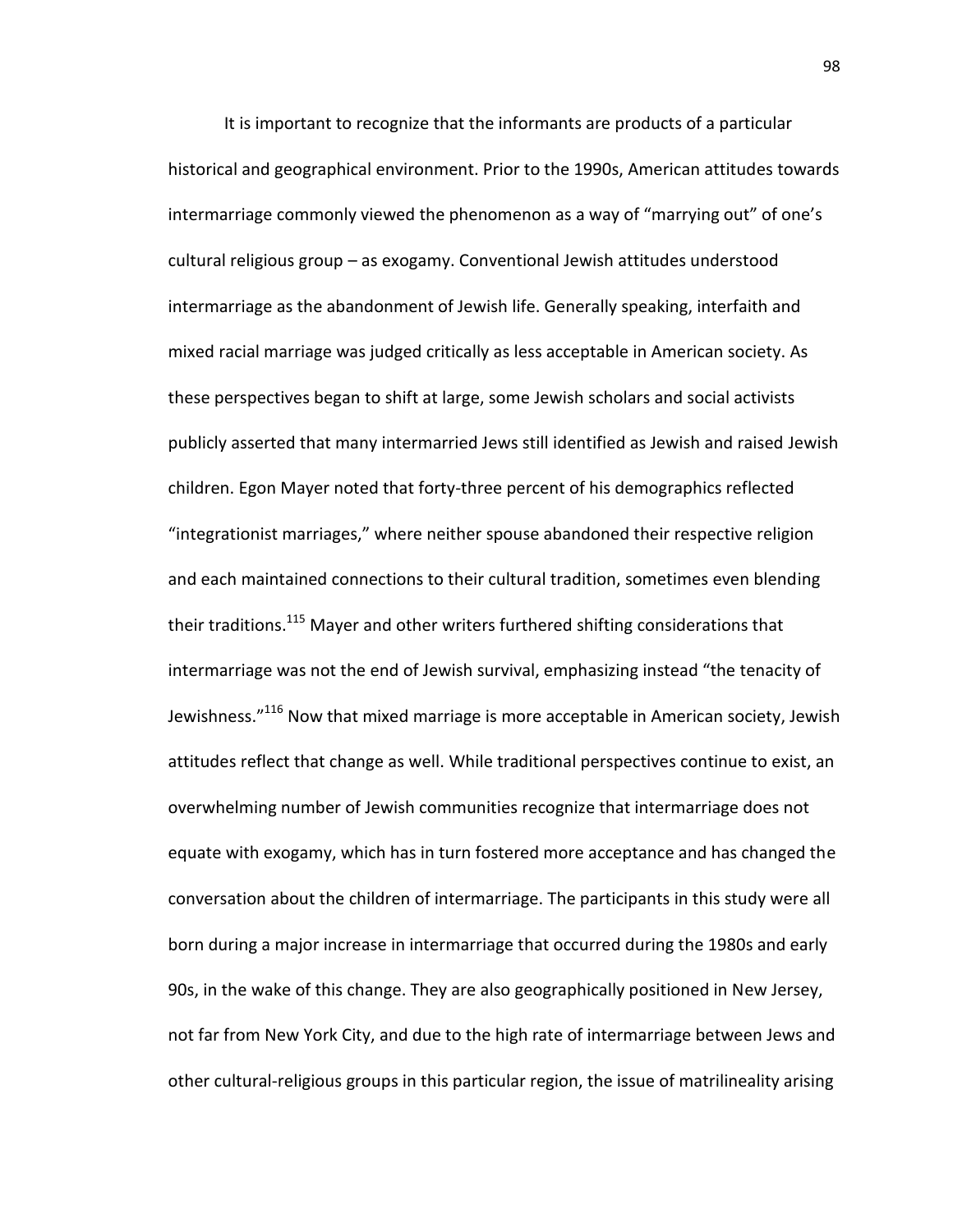from intermarriage becomes more important as cultural groups strive to maintain boundaries amidst blending. Furthermore, the informants are positioned in young adulthood, as undergraduate and graduate students, as well as young professionals. They are people who are working to figure out who they are as adults. All of these facts support that the cohort involved in this study share characteristics based on their cultural, historical, and geographical specificity – elements which inform their participation, their narratives, and their motives in identity construction.

Intermarriage is by nature a catalyst of hybridity, and the informants expressed this hybridity in ways that were not limited purely to their narratives. It is interesting to note that some informants' professional endeavors reflected aspects of their identities, such as Jake who combined his love of nature with his Jewish identity, studying landscape design and environmental outdoor Jewish education in the hopes of someday "connecting the Jewish community to… experiences in the natural world." Other informants' articulated professional goals that more poignantly engaged with their experience of hybridity, such as Anna and Elizabeth. Anna, a PhD student in social psychology, studies bi-racial identity and how people make identity decisions. When discussing her future and her children, Anna added, "My research looks at bi-racial identity and how people … [make decisions about declaring identity]… I research how diversity is perceived in groups… it's going to shape a lot of things. Um [pause] in that sense, I hope my children have a sense of both of their identities… and that they feel an authentic connection to both." Elizabeth commented on the fact that she was raised with two of the Abrahamic faiths and that her experience in college involved trying to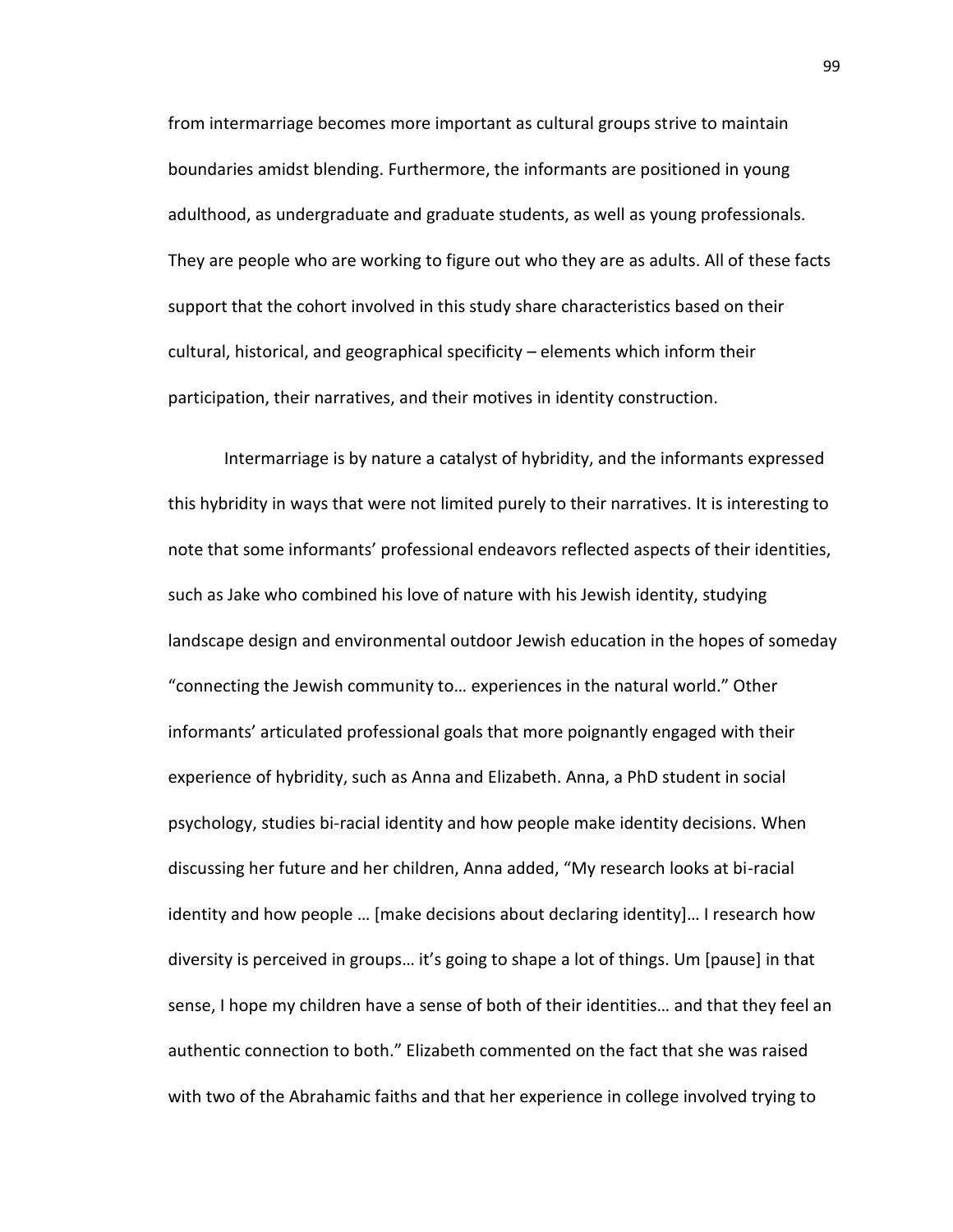understand the third one, Islam. She stated, "Most of my academic work and my actual work since college has been working on inter-religious understanding." While she insisted that she wasn't sure that her pursuits came from her inter-religious experience growing up, she did suggest, "It is arguable that it came from this inherent understanding and peace that I was raised in, and it's a lack of understanding from the rest of the world that can't also see it that way." Elizabeth graduated with a degree in International Relations, spent a year in Malaysia studying inter-ethnic conflict, and she began pursuing a Master's degree to focus on "ethnic and religious tension." It was intriguing to observe possible connections between these informants' hybrid experiences and what they desired to achieve in their professional lives, a correlation that is worth exploring in the future. Their professional experiences may provide such informants with a vocabulary, or certain ways of thinking about and articulating issues of memory and hybrid identity with particular models of telling.

A number of informants expressed hybridity in ways that appeared seamless, while others articulated less integrated understandings of their duality. Those who identified with one cultural-religious group more so than another tended to emphasize that they still felt an authentic connection to their "other half." For example, Andrew, Daniel, and Jake primarily identified as Jewish yet they consciously brought forth ways they connected to their other heritages. Others who developed well-integrated narratives of their heritages' appeared to compensate less for any tension in their hybridity, such as Eric, Melissa, and Elizabeth. Several respondents even created their own categories in this process of integration, such as when Elizabeth stated that her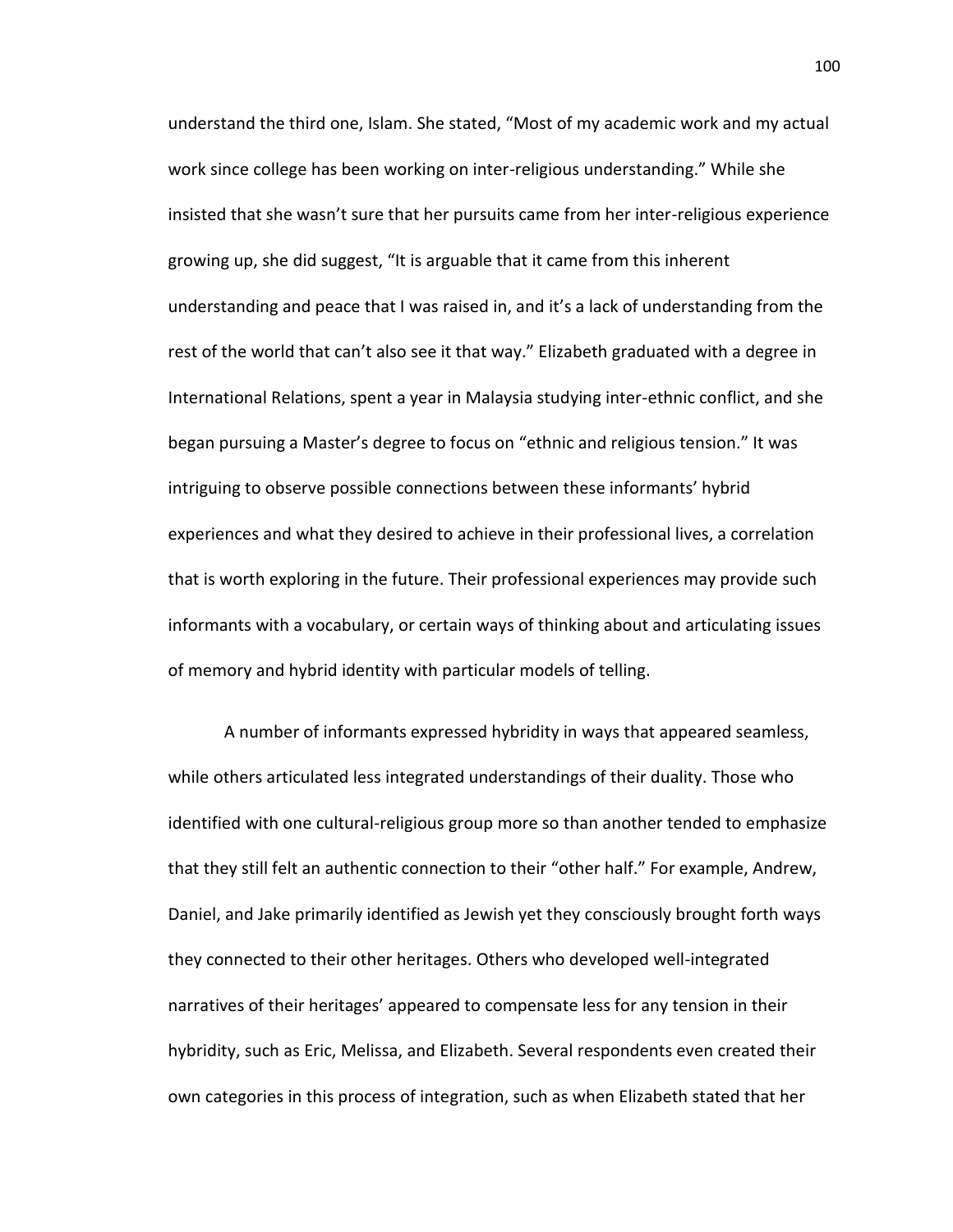childhood friends included several children of intermarriage, calling their group the "Halvsies." Other informants, such as Jessica, Monica, and Dana made similar categorizing statements as well. Many informants depicted their identity formation as a life-long process, such as Evan, Anna, and Melissa who thought of themselves as the sum totals of all their experiences. Their narratives reflected an ordered nature. Yet, other informants articulated irresolution and identity conflict as they moved towards the present. While their hybridity allowed them to make identity choices, some experienced this hybrid state as a lack.

Rebecca's and Dana's narratives pointed toward ruptures in their "half and half" self-concepts as they grew older. While Rebecca found resolution later in conversion, Dana described her current existence as problematic. She allowed herself to connect to her Jewish heritage, yet she was insecure in claiming Jewish identity biologically due to her encounters with matrilineal descent. Dana cited memories of contestation with peers who argued that she could not be a Jew, asserting alongside the complication of physically being able to "pass" as Jewish. Benjamin too conveyed his identity as problematized and insecure while refusing to convert, as it was a "departure" from the authority of the Orthodox practices he was drawn to. It "killed him" to lie to his Hasidic friend, implying that he was *really* Jewish – a complicated and painful feeling, considering his fear of rejection. The most poignant example emerged from Jessica's portrayal of irresolution, stating that as child she "just wanted to be a Jewish kid," a sentiment influenced by the primacy of her gender identity and the acceptance of which she found in her Jewish sphere. Yet, after she learned about the Israeli-Palestinian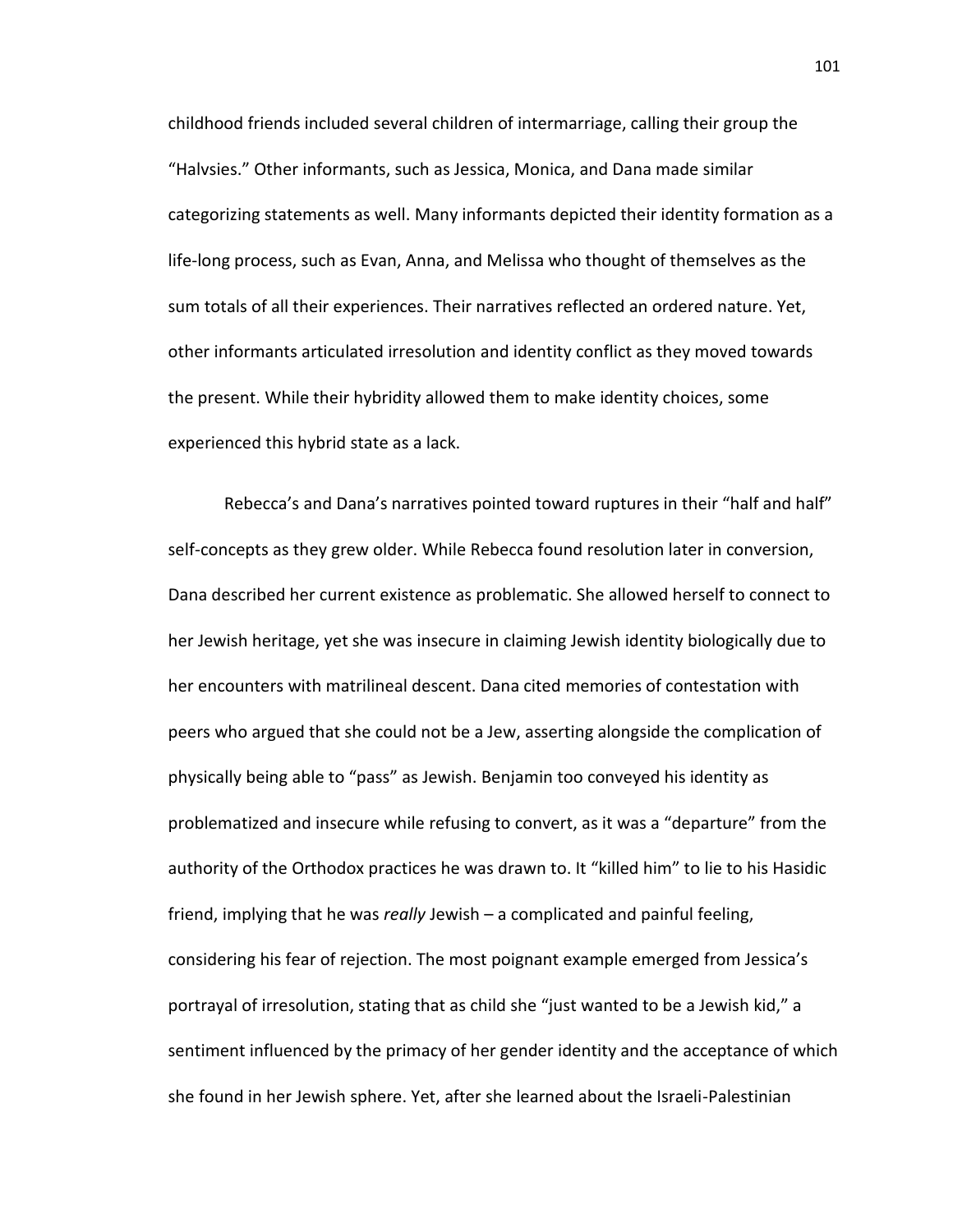conflict and her political ties shifted away from Israel, she began looking towards her Dominican identity as she felt distanced from the Jewish people. Jessica described her shift in the motion of a pendulum, "swaying back and forth" between the two identities at different times. She even predicted that she might sway back towards Jewishness if she found a Jewish community aligned with her beliefs. This pendulum concept added balance to her irresolution. These informants brought to light the tension between the ordered nature of narrative and the fraying of identity discourse as it moved towards the present. They also revealed the powerful conflict between individual conceptions of identity versus official conceptions stemming from sources they saw as authoritative or authentic.

Authenticity, cultural fluency and "passing" were important topics brought forth by most informants who did not have Jewish mothers. Their responses reveal what they invest in and assume about "authenticity," including what sources they understand to be authoritative in determining authentic identity. Dana, Daniel, and Andrew, assumed a biological or genetic understanding of what was authentically Jewish. Their assumptions suggest that they invest in the authority of traditional cultural sources, ones which they encountered in social interactions with peers and their communities, even though they may not personally identify with those sources. Questioning their own authenticity against traditional concepts also questions more liberal positions on Jewish identity that do not base themselves on bloodline. These informants and others shared a variety of anxieties regarding authenticity, and the ability to "pass" in cultural spheres. While some considered themselves authentic yet different from authoritative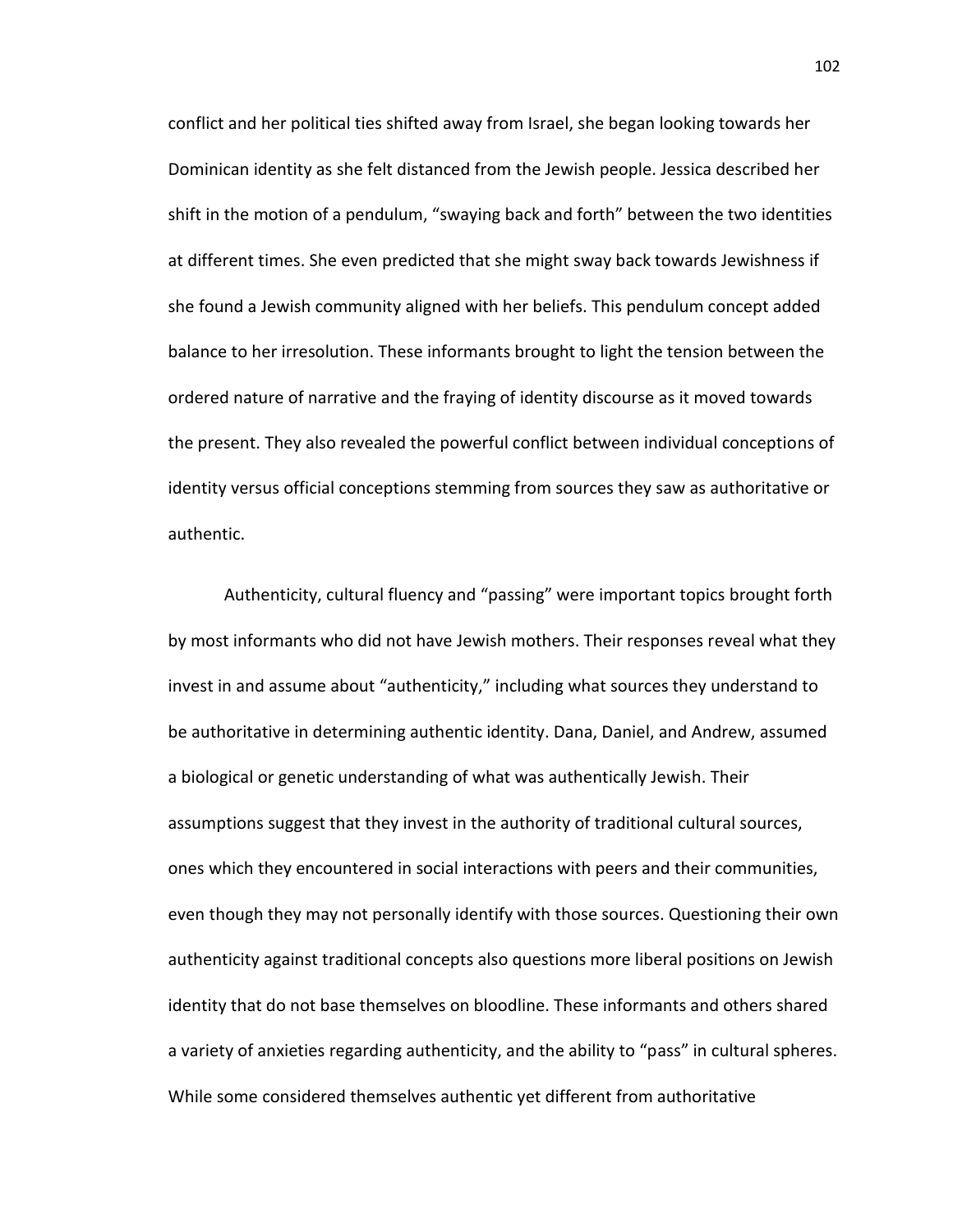boundaries, such as Eric and Benjamin, others, like Rebecca and Daniel, turned to the confidence of more stringent observance to relieve anxieties over lacking authenticity. These anxieties are not limited to Jewish identity. Jessica and Anna both expressed concern about being able to authentically connect to and perform their Latino identities. Issues of physical appearance, cultural knowledge and language emerged as important factors in making sure individuals could "pass" as one kind of group member or another. This was especially important to Jessica's assertion of Jewishness and her ability to read Hebrew unlike the rest of her family, and it was highly central to Dana's narrative about being able to "play the part" of a Jewish person, despite her conflicted sense that she wasn't really Jewish.

Competing definitions of Jewish identity magnified informants' expressions of hybridity. A preponderance of interviews was concerned with Jewishness due to the context of the research, but also due to their familiarity matrilineal Jewishness. Those whose mothers were not Jewish or had converted to Judaism often communicated insecurities or confusion about their Jewishness. This population constituted two thirds of the respondents in the study. Yet, if this proportion had reflected informants with Jewish mothers instead of Jewish fathers, matrilineality may not have been as much of an issue affecting informants' identity construction. Underneath their confusion lies the issue of a racial understanding of Jewish identity versus a religious identity. Sociologist Lynn Davidman has suggested that this racialization of Jewishness is an American cultural phenomenon, and that the religious origins of matrilineal descent are less important to this process. $117$  However, the insecurities brought forth by informants in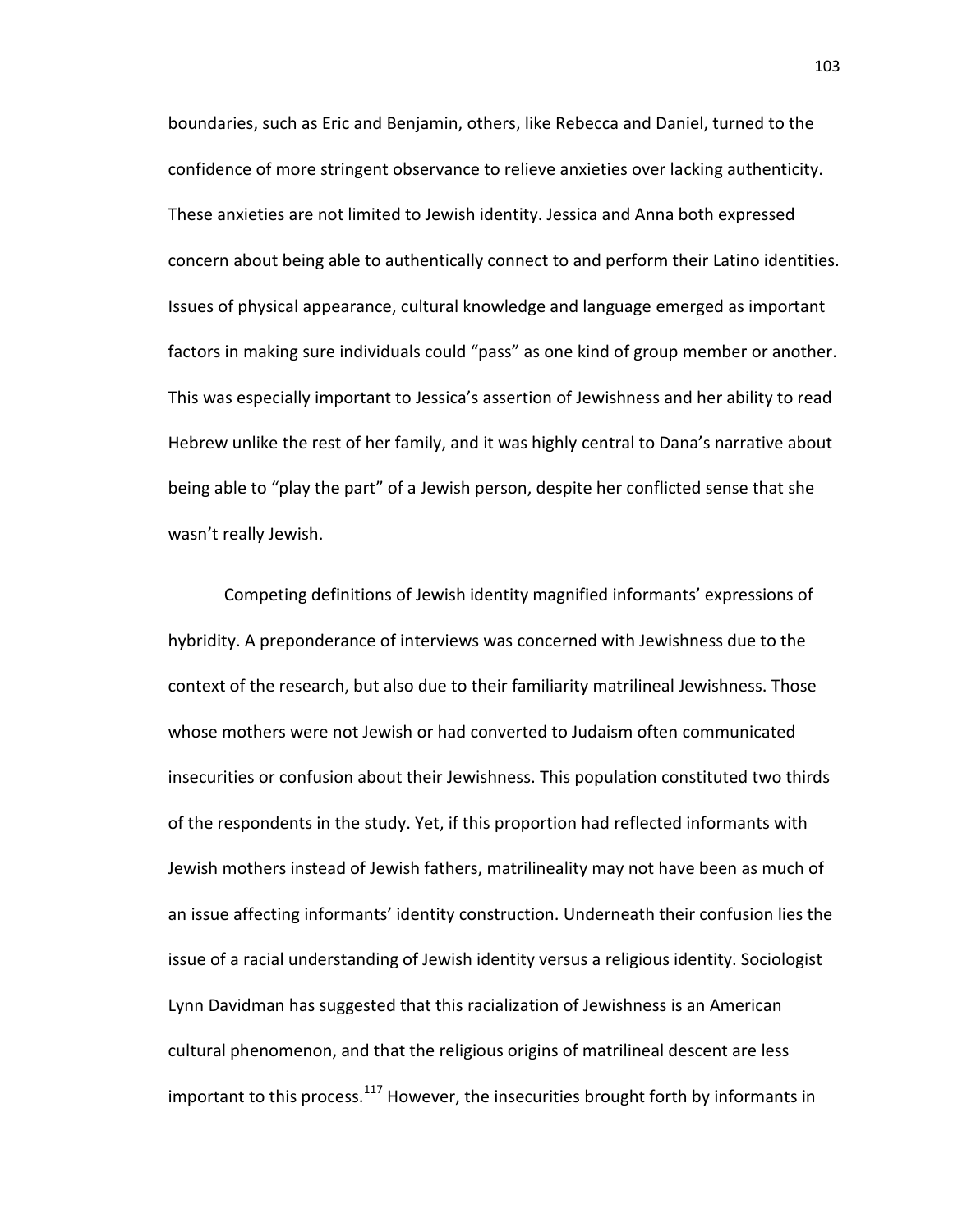this study suggest otherwise. For some, being born Jewish was an enviable authenticity. Andrew's anxiety over being a "mudblood" and Dana's conception of herself as "tainting the gene pool" are evidence of this, especially considering that Andrew's mother had an Orthodox conversion and he was born halakhically Jewish. Even Daniel, who is also considered halakhically Jewish from birth, expressed insecurity. Sarah highlighted this tension most, her anxieties stemming from the fact that by Orthodox standards, she might not be Jewish since her mother's conversion was Conservative. My research emphasizes that religious matrilineality has become a cultural force in racializing Jewishness.

Some of these informants compensated for their insecurities by becoming more religious, such as Rebecca and Andrew, though Andrew eventually opted out of a religiously oriented Jewish identity once he moved to an environment where intermarriage was the norm. Daniel's demonstrated compensation for an underlying insecurity about his status as a product of intermarriage and the threat intermarriage presumably poses for Jewish survival, as he incorporated a wealth of Jewish traditional knowledge into his responses and focused much of his discussion on having Jewish children. This furthered his emphasis on Jewish continuity, which he assumed was the primary concern of my study. The fact that so many informants were aware of others judging them on their Jewish authenticity is interesting in itself, some of them voicing this awareness through monitoring their Jewishness, revealing a dialectical process of understanding and judging internal and external definitions. I understand this as "selfsurveillance," since their responses reflected an attentiveness to oversee their identities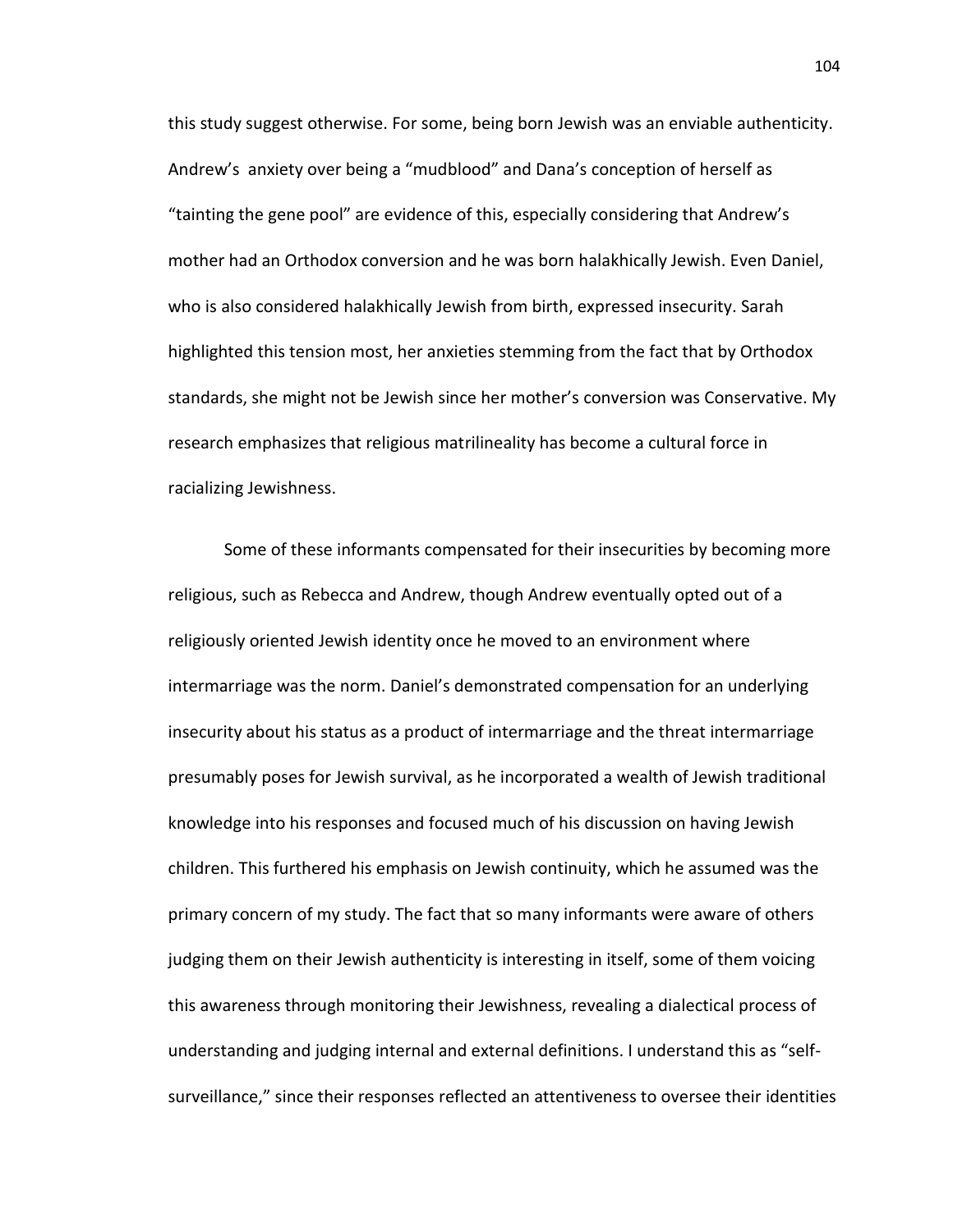as befitting or in relation to external judgements, and I understand it as evidence that matrilineal descent is something deeper than religion and tradition. Informants articulated their Jewish insecurities in terms of biological identity when discussing matrilineality, including those who are considered Jews by the strictest standards. Informants' fears of not truly belonging, not being "real," "honest," or authentic are, according to narrative analysis, rooted in an insular cultural position on Jewish identity that is sensitive to any threats to survival. This position prevails socially even among some non-traditional and secular Jews –further evidence of the complexity which faces adult children of intermarriage in America today.

Perhaps this population has a greater consciousness when it comes to understanding their hybrid identities in terms of what is considered authoritative and authentic, because intermarriage is problematized in a broad way. This is especially true when considering the racialization of Jewish identity, which conceptualizes Jewishness not as what one believes, but rather as an embodied characteristic. This concept emerges poignantly in Benjamin's parable of the basketball player with one arm, using a metaphor of physical disability to understand his Jewish identity issues. Adult children of intermarriage have a set of challenges that other people do not, due to the variable of their Jewish parentage. Therefore, they may engage in an ongoing process of continually determining their identities against competing definitions. Some desire to "unproblematize" their identities in this process, or normalize themselves, such efforts becoming apparent through their performances. Conversion is a potent example presenting in Rebecca's narrative when she describes feeling unsettled until her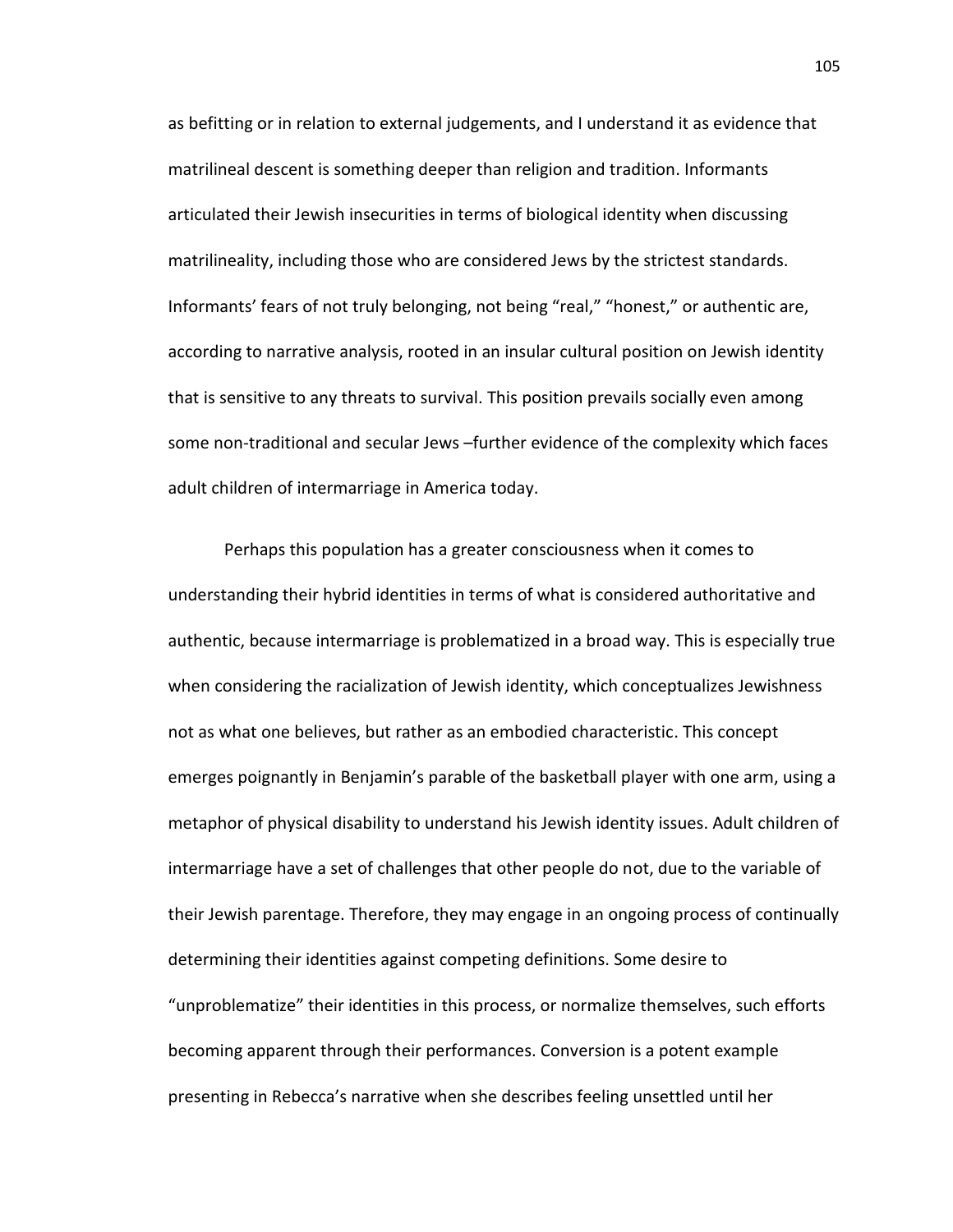conversion to Hasidic Jewish life. Sarah normalizes herself by declaring pride in her identity as the daughter of a convert, a "Jew by choice," in spite of any doubts resulting from her consideration of Orthodox judgements. One of the most prevalent ways that informants normalized themselves was through making a dichotomy between culture and religion, allowing themselves to belong in multiple categories and express multiple hybridities.

If there is any mark I hope my project will leave, it would be an approach towards adult children of Intermarriage as legitimate identity-makers on their own terms. As a product of intermarriage myself, I am aware of the impact of my own background on the lens of this research, especially since I have a Jewish father and eventually sought out the path of Jewish conversion. I personally resonated with many of the informants' life experiences and was able to look at their interviews with an informed perspective. However, I put my experiences aside to whole-heartedly experience their narratives as individuals and avoid bias. It was an enlightening experience, both in terms of my academic work and my personal growth. I hope that my efforts will inspire those who read to look at these individuals as people who create non-marginal identities within the margins of two different cultural-religious spheres. Also, I hope that the information shared in this work will sow more seeds of compassion towards children of intermarriage, rather than rejection. Identification is, after all, a result of certain exclusions. Dana and Benjamin's narratives, for example, shared painful experiences of rejection from certain Jewish groups, causing each to struggle with and

106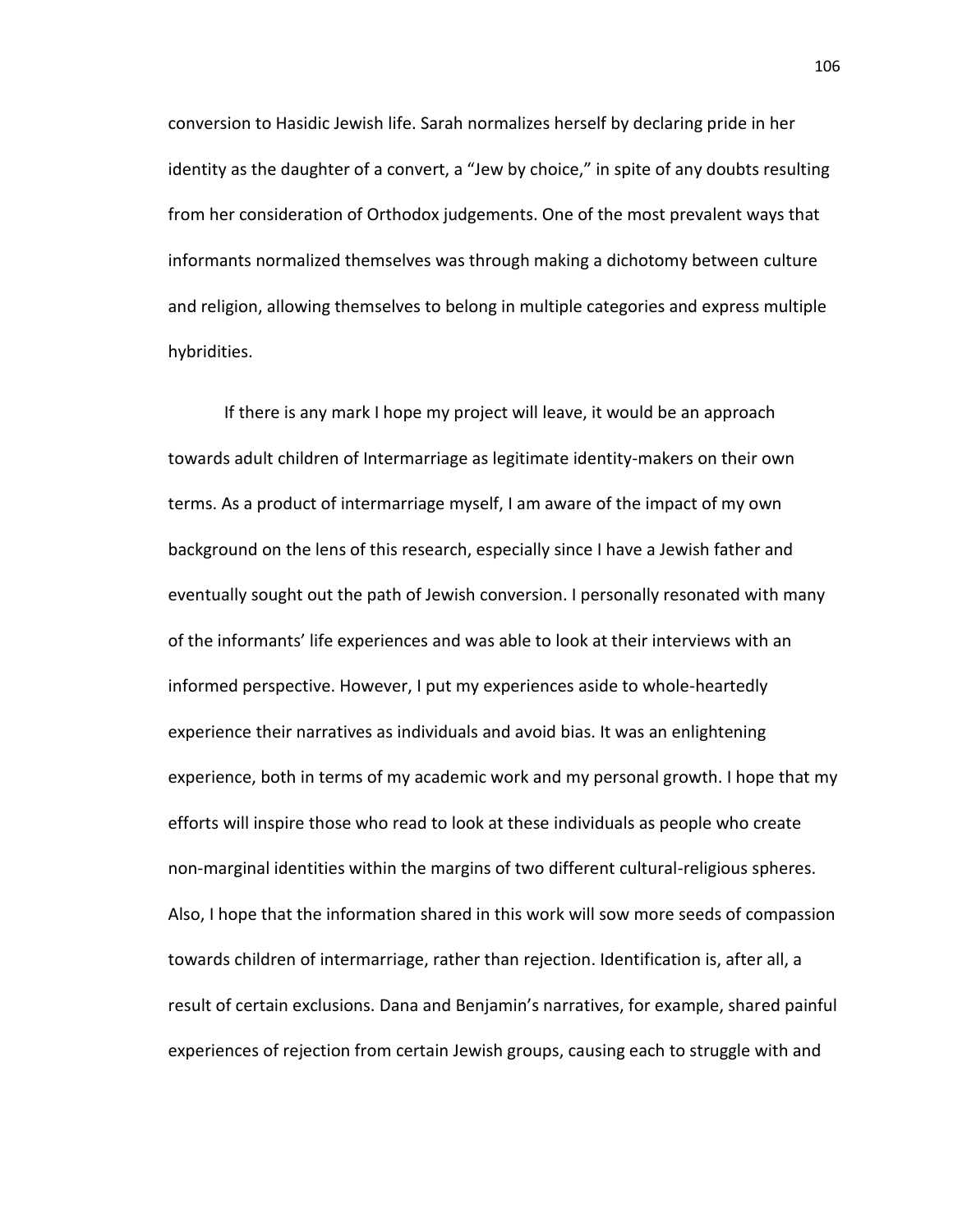evaluate the Jewishness of their identities, weighing their authenticity against the judgement of others.

While my project did not directly concern itself with the validity of matrilineal descent for determining Jewish identity or the survival of the Jewish people, I emphasize with this research that more attention must be paid to how the promulgation of matrilineal boundaries affects real people – people who may not be considered halakhically Jewish, yet they may struggle to claim a Jewish identity in the face of contesting definitions. Such individuals are entitled to choose and construct identity options in their own right, despite the tensions between differing conceptions of identity and the sources that claim authority in defining ethnic boundaries. Matrilineality must be understood as a cultural construct in light of its religious position, and I hope that my research demonstrates further that the challenges adult children of intermarriage face in terms of Jewishness – whether they identify religiously or culturally with Jewish heritage – should be critically examined though the lens of social science, by exploring cultural and ethnic influences on collective memory and history.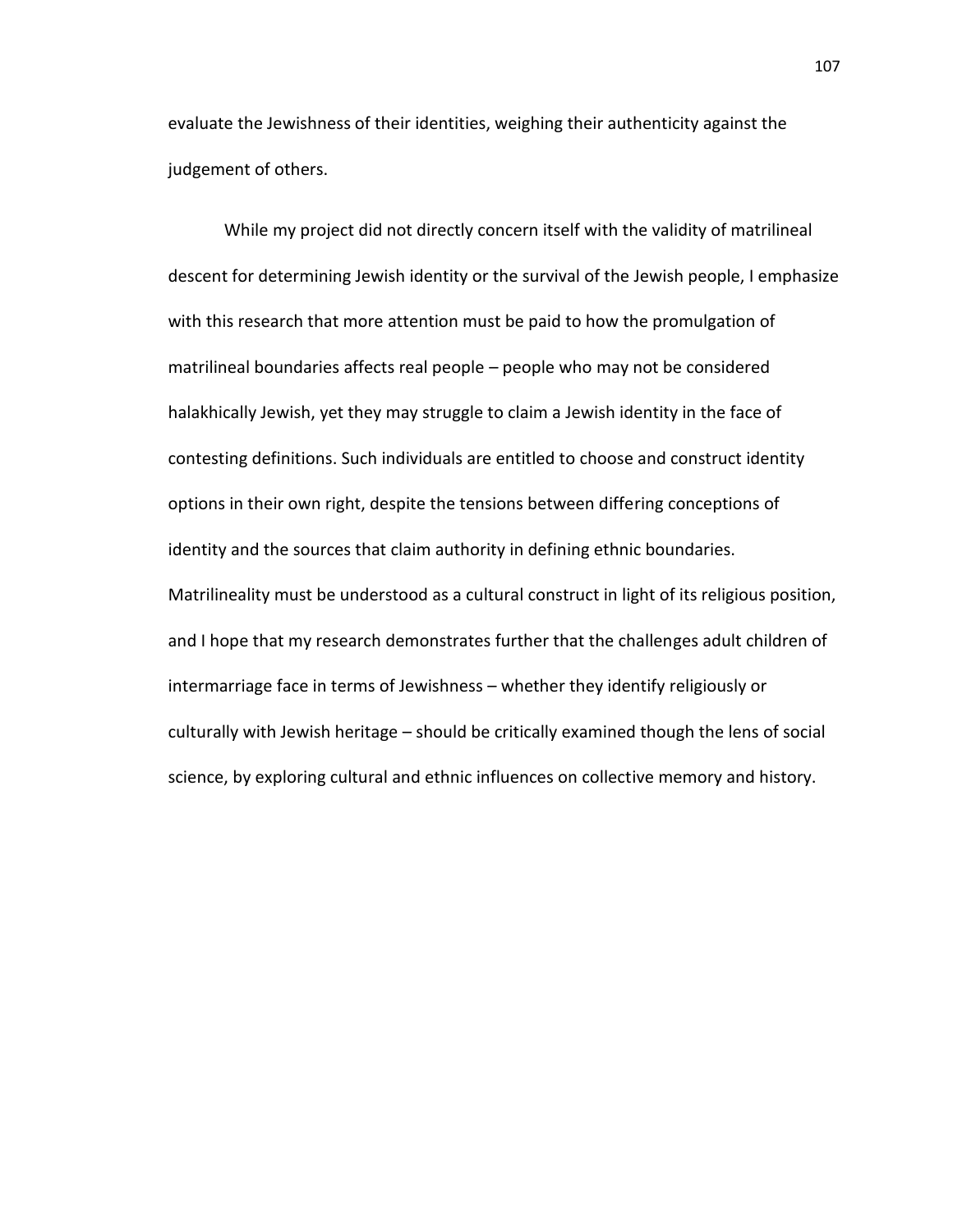### **Notes**

1 Kate McCarthy, *Interfaith Encounters in America* (New Brunswick, New Jersey: Rutgers University Press, 2007), 128.

2 See: Egon Mayer, *Love and Tradition: Marriage Between Jews and Christians* (New York: Plenum Press, 1985).

<sup>3</sup> McCarthy, *Interfaith Encounters in America*, 130.

4 *A Portrait of Jewish Americans: Findings from a Pew Research Center Survey of U.S. Jews*, (Oct. 1, 2013), PDF download from http://www.pewforum.org/2013/10/01/jewish-american-beliefs-attitudes-culturesurvey/, p. 9.

 $<sup>5</sup>$  Ibid., 16.</sup>

 $<sup>6</sup>$  Ibid., 7.</sup>

 $^7$  Ibid., 14.

8 Jennifer A. Thompson, *Jewish on Their Own Terms* (New Brunswick, New Jersey: Rutgers University Press, 2014), 81.

 $^9$  Ibid., 75.

<sup>10</sup> Stuart Hall, "Cultural Identity and Diaspora," in *Identity, Community, Culture, Difference*, ed. J. Rutherford (London: Lawrence & Wishart, 1990), 222.

<sup>11</sup> James E. Coté and Charles G. Levine, *Identity Formation, Agency, and Culture: A Social Psychological Synthesis* (Mahwah, New Jersey: Lawrence Erlbaum Assoc., 2002), 163.

<sup>12</sup> Jeffrey Olick, From "Collective Memory: The Two Cultures" in *The Collective Memory Reader*, eds. Jeffrey Olick, Vered Vinitzky-Seroussi, and Daniel Levy, (New York: Oxford University Press, 2011), 227. <sup>13</sup> Chris Weedon, *Identity and Culture: Narratives of Difference and Belonging*, (New York: Open University Press, 2004), 165.

<sup>14</sup> Keri E. Iyall Smith, "Hybrid Identities: Theoretical Examinations" in *Hybrid Identities: Theoretical and Empirical Examinations*, eds. Keri E. Iyall Smith and Patricia Leavy, (Chicago: Haymarket Books, 2008), 3. (Refers to Ming-cheng Lo).

<sup>15</sup> Iyall Smith, *Hybrid Identities*, 7.

<sup>16</sup> Jan Assmann, "Communicative and Cultural Memory" in *A Companion to Cultural Memory Studies*, eds. Astrid Erll and Annsgar Nünning, (Germany: DeGruyter, 2010), 114.

<sup>17</sup> Wulf Kansteiner, From "Finding Meaning in Memory: A Methodological Critique of Collective Memory Studies" in *The Collective Memory Reader*, 302.

 $18$  Ibid.

<sup>19</sup> Emily Keightley and Michael Pickering, *The Mnemonic Imagination: Remembering as Creative Practice*, (New York: Palgrave Macmillan, 2012), 8.

 $20$  Ibid., 10.

 $^{21}$  Azriel Grysman and Judith A. Hudson, "The self in autobiographical memory: Effects of self-salience on narrative content and structure," *Memory* 19, no. 5 (2011): 502.

<sup>22</sup> Oxford English Dictionary Online: See

http://www.oed.com.proxy.libraries.rutgers.edu/view/Entry/125147?rskey=JwxFJo&result=2#eid <sup>23</sup> Ibid., See http://www.oed.com.proxy.libraries.rutgers.edu/view/Entry/125146

 $24$  Ibid.

<sup>25</sup> Kristin Langellier, "Personal Narratives: Perspectives On Theory and Research," *Text and Performance Quarterly* 9, No. 4 (1989): 243.

 $26$  Robyn Fivush, "Remembering and Reminiscing: How individual lives are constructed in family narratives," *Memory Studies* 1, no. 49 (2008): 50.

<sup>27</sup> Peter T.F. Raggatt, "Multiplicity and Conflict in the Dialogical Self: A Life-Narrative Approach" in *Identity and Story: Creating Self in Narrative*, eds. Dan P. McAdams, Ruthellen Josselson, and Amia Leiblich, (Washington, DC: American Psychological Association, 2006), 18. (Refers to Bhaktin).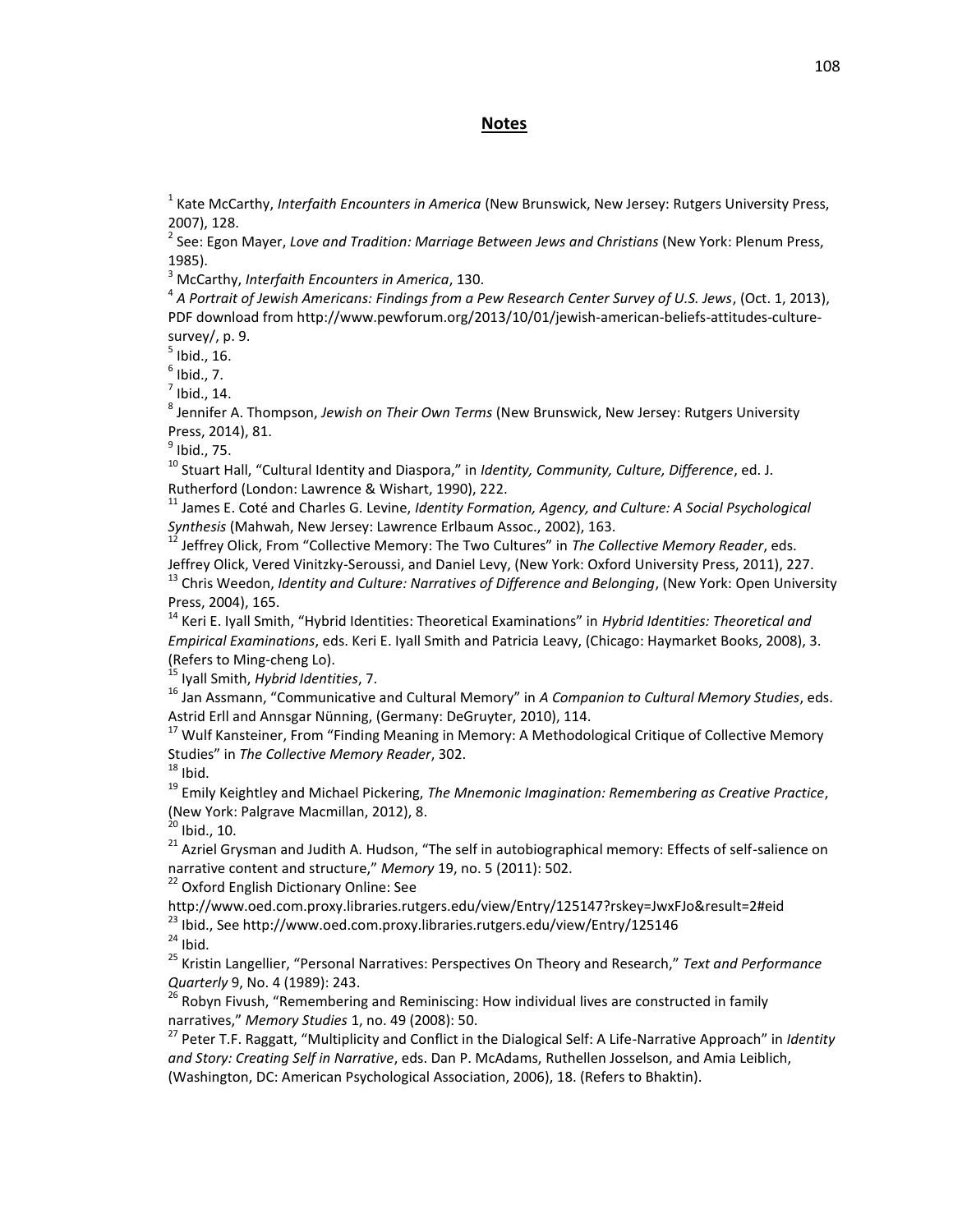<sup>28</sup> Dori Laub and Shoshana Felman, "Bearing Witness or the Vissitudes of Listening" in *Testimony: Crises of Witnessing in Literature, Psychoanalysis, and History* (New York: Routledge, 1992), 69.

<sup>29</sup> Kate C. McLean and Avril Thorne, "Identity Light: Entertainment Stories as a Vehicle for Selfdevelopment" in *Identity and Story: Creating Self in Narrative,* eds. Dan P. McAdams, Ruthellen Josselson, and Amia Leiblich, (Washington, DC: American Psychological Association, 2006), 120.

 $30$  Ibid., 123.

 $31$  Ibid., 117.

<sup>32</sup> Langellier, "Personal Narratives," 247.

<sup>33</sup> Rogers Brubaker and Frederik Cooper, "Beyond Identity" in *Theory and Society* 29, (Netherlands: Kluwer Academic publishers, 2000): 4.

 $34$  Ibid.

<sup>35</sup> Langellier, "Personal Narratives," 257.

<sup>36</sup> Hall, "Cultural Identity and Diaspora," 222.

<sup>37</sup> Weedon, *Identity and Culture,* 7.

<sup>38</sup> Hall, "Cultural Identity and Diaspora." 225.

 $39$  Ibid.

<sup>40</sup> Jerome Bruner, "A Narrative Model of Self-Construction" in *Annals New York Academy of Sciences publication* 818, June (1997): 149.

<sup>41</sup> Langellier, "Personal Narratives," 250.

 $42$  Ibid.

<sup>43</sup> In Folklore Studies, performance is the "reference to realization of known traditional material, but the emphasis is upon the constitution of a social event… with emergent properties." In this sense, the performance of narrative unfolds out of the situation in which the teller is speaking. See Dell Hymes, "Breakthrough into Performance," in *Folklore: Performance and Communication*, ed. Dan Ben Amos & Kenneth S. Goldstein (Netherlands:Moutan, 1975), 13.

<sup>44</sup> Ibid., 14.

 $45$  Ibid., 18.

<sup>46</sup> Ibid., 13. (Cf. Melville Jacobs, *Content and Style of an Oral Literature*, 1959).

 $47$  Ibid.

<sup>48</sup> Barbara Kirshenblatt-Gimblett, "A Parable in Context" in *Folklore: Performance and Communication*, 107.

 $49$  Ibid.

<sup>50</sup> Weedon, *Identity and Culture*, 7.

<sup>51</sup> Steven M. Cohen, "Non-Denominational & Post-Denominational Beyond the major movements--two tendencies in American Jewry," reprinted publication from the *Journal of Jewish Life Network/Steinhardt Foundation* (Summer 2005), cited from

http://www.myjewishlearning.com/history/Jewish\_World\_Today/Denominations/Post-

Denominational.shtml, accessed on 11/17/14.

<sup>52</sup> Langellier, "Personal Narratives," 247.

<sup>54</sup> Keightly and Pickering, *The Mnemonic Imagination*, 4.

<sup>55</sup> Eviatar Zerubavel, *Time Maps: Collective Memory and the Social Shape of the Past*, (Chicago: University of Chicago Press, 2003), 13.

 $57$  Ibid.

58 Assmann, "Communicative and Cultural Memory," 113.

<sup>59</sup> E. Zerubavel, *Time Maps*, 5.

<sup>60</sup> Keightly and Pickering, *The Mnemonic Imagination*, 54.

 $61$  Nicole Alea and Susan Bluck, "Why are you telling me that? A conceptual model of the social function of autobiographical memory" in *Memory* 11, no. 2, (2003): 171.

<sup>62</sup>E. Zerubavel, *Time Maps*, 5.

<sup>53</sup> Ibid., 254.

<sup>56</sup> Ibid., 39.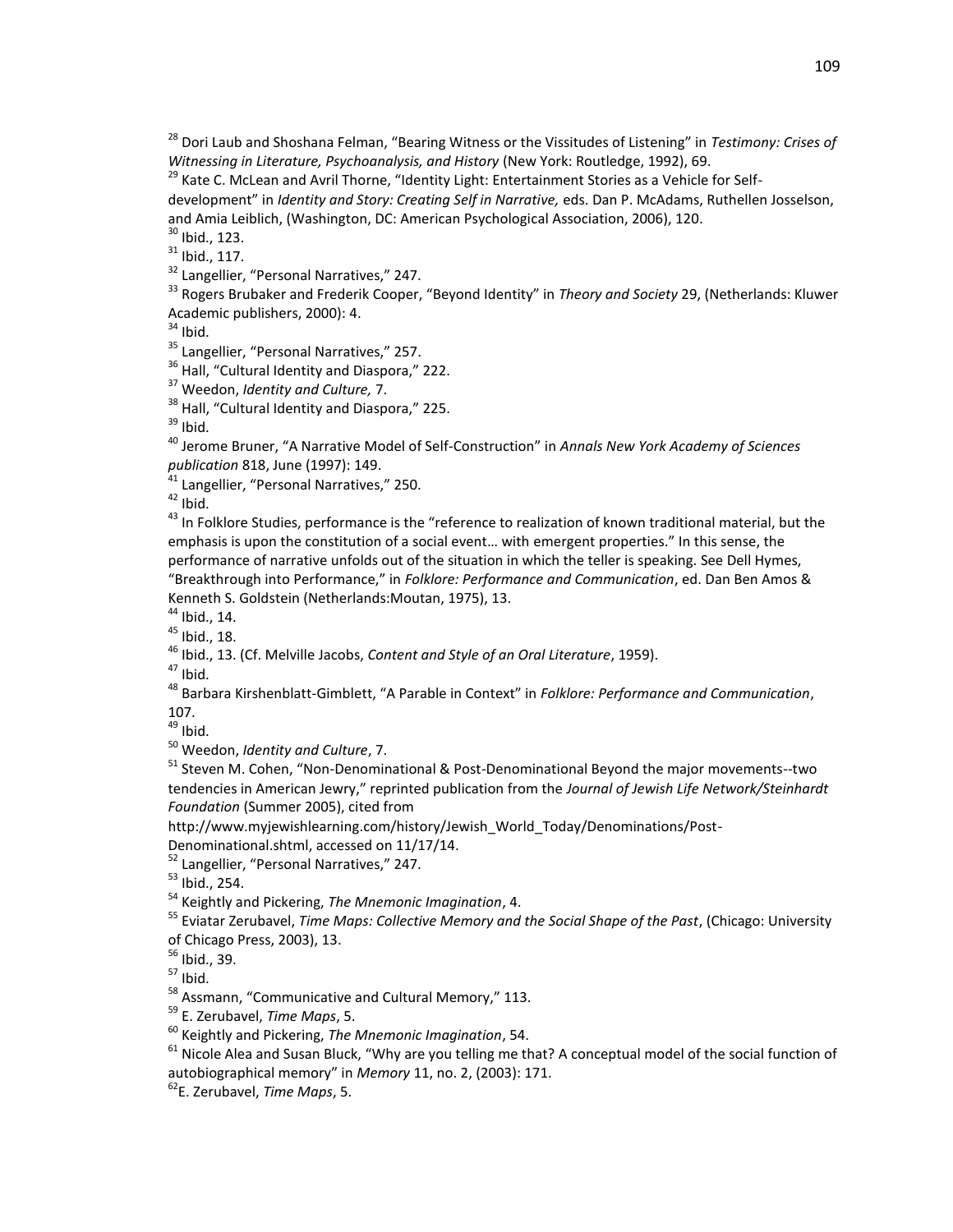Katherine Nelson, "Narrative and Self, Myth and Memory: Emergence of the Cultural Self" in *Autobiographical Memory and the Construction of a Narrative Self,* eds. Robyn Fivush and Catherine A. Haden, (Mahwah, New Jersey: Lawrence Erlbaum Assoc, 2003), 20. Ibid., 13.

<sup>65</sup> Marco Gemignani, "Memory, Remembering, and Oblivion in Active Narrative Interviewing" in *Qualitative Inquiry* 20, no. 2 (2014): 129.

Ibid.

 Grysman and Hudson, "The self in autobiographical memory: Effects of self-salience on narrative content and structure," 502.

Ibid.

 Dan P. McAdams, "The Psychology of Life Stories" in *Review of General Psychology* 5, no. 2, (2001): 101. Assmann, "Communicative and Cultural Memory," 117.

 Jan Assmann and John Czaplicka, "Collective Memory and Cultural Identity" in *New German Critique* (Spring-Summer), No. 55, (1995): 127.

 $^{72}$  Robyn Fivush, "The making of autobiographical memory: Intersections of culture, narratives and identity" in *International Journal of Psychology* 46, no. 5, (2011): 324.

Gemignani, "Memory, Remembering, and Oblivion," 129.

Quoted in McLean and Thorne, "Identity Light," 111.

E. Zerubavel, *Time Maps*, 26.

McAdams, "The Psychology of Life Stories," 109.

Grysman and Hudson, "The self in autobiographical memory," 504.

E. Zerubavel, *Time Maps,* 13.

<sup>79</sup> Thomas DeGloma, "Awakenings: Autobiography, Memory, and the Social Logic of Personal Discovery" in *Sociological Forum* 25, No. 3, (2010): 521.

Ibid.

Ibid., 520.

E. Zerubavel, *Time Maps*, 5.

 Yael Zerubavel, *Recovered Roots: Collective Memory and the Making of Israeli National Tradition*, (Chicago: University of Chicago Press, 1995), 43.

Maurice Halbwachs, "From *The Collective Memory*" in *The Collective Memory Reader*, 141.

Y. Zerubavel, *Recovered Roots*, 4.

Assmann, "Communicative and Cultural Memory," 109.

Ibid., 111.

Eviatar Zerubavel, *Social Mindscapes*, (Massachusetts: Harvard University Press, 1997), 81.

Eviatar Zerubavel, "Social Memories: Steps to a Sociology of the Past" in *Quantitative Sociology* 19, no.

3, (1996): 286.

Ibid., 288.

Marianne Hirsch, from "The Generation of Postmemory" in *The Collective Memory Reader*, 347.

Assmann and Czaplicka, "Collective Memory and Cultural Identity," 117.

E. Zerubavel, *Time Maps*, p. 6

 Eviatar Zerubavel, *Ancestors and Relatives: Genealogy, Identity, and Community*, (New York: Oxford University Press, 2012), 5.

<sup>95</sup> Ibid., 19.

Ibid.

Halbwachs, "From *The Collective Memory,*" 142.

 Marrianne Hirsch, *Family Frames: Photography, Narrative, and Postmemory* (Massachusetts: Harvard University Press, 1997), 14.

 Chris Weedon, ed., *Identity and Culture: Narratives of Difference and Belonging*, Berkshire, (England: Open University Press, 1994), 1. (Cf. J. Weeks, "The Value of Difference," 1990). Ibid., 4.

Katheryn Woodward, *Identity and Difference* (London: SAGE Publications, 1997), 2.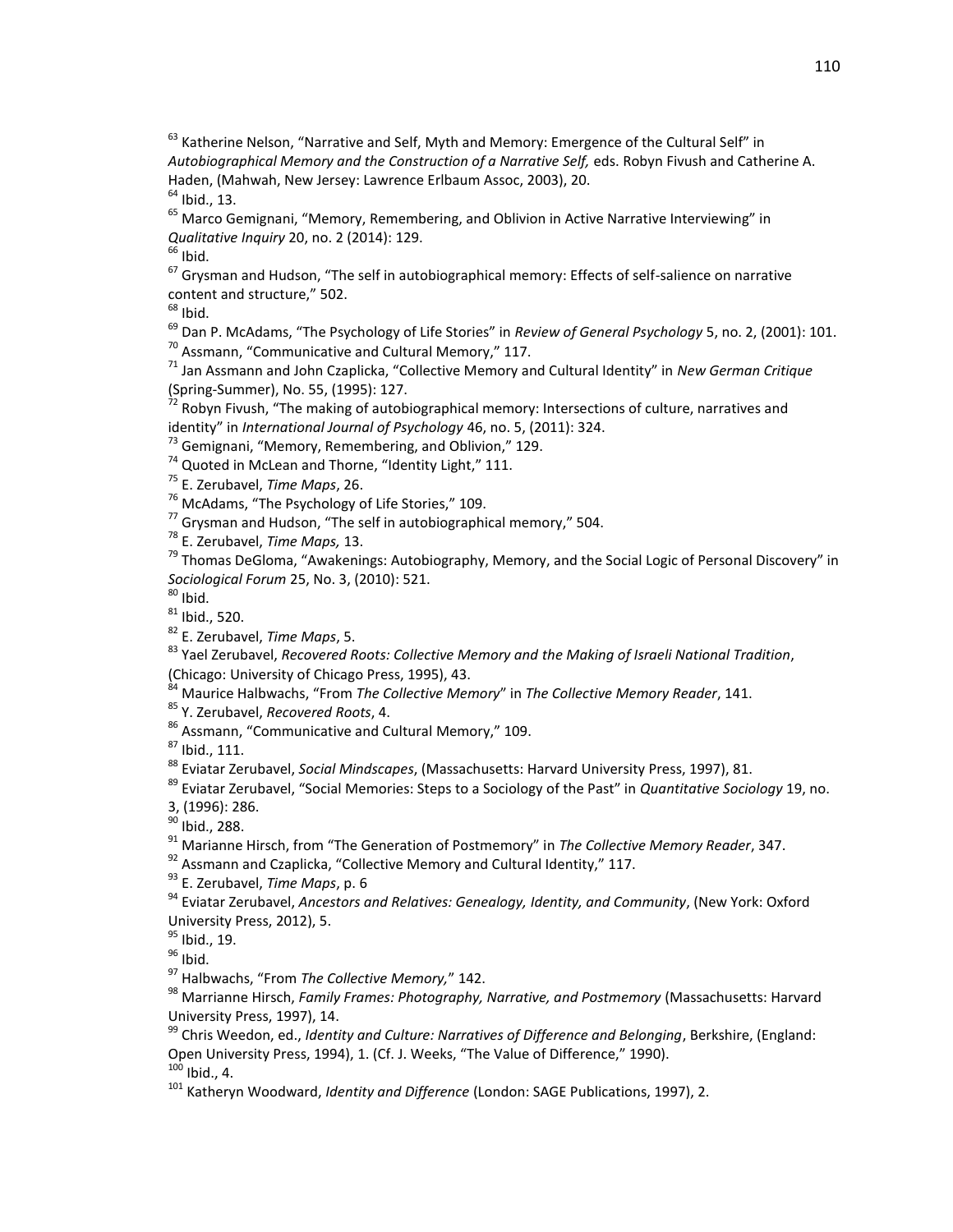<sup>102</sup> Fabienne Darling-Wolf, "Disturbingly Hybrid or Distressingly Patriarchal? Gender Hybridity in a Global Environment" in *Hybrid Identities*, 67.

<sup>103</sup> Werner Sollors, *The Invention of Ethnicity* (New York: Oxford University Press, 1989), xiv.  $104$  Ibid.

105 Pew Research, 7.

<sup>106</sup> Iyall Smith, "Hybrid Identities," 7.

 $107 \over 1$  lbid., 8.

108 Homi K. Bhabha, The Location of Culture (New York: Routledge, 1994), 54.

 $109$  Ibid., 55.

<sup>110</sup> Golnaz Golnaraghi, "From silence to voice - embracing my hybrid identity," TEDxMilton, Youtube: Feb. 2014, <https://www.youtube.com/watch?v=DgcQiLM5rSk>, accessed on 11/7/2014.

<sup>111</sup> Thompson, *Jewish on Their Own Terms,* 49.

 $112$  Ibid.

 $113$  Ibid.

<sup>114</sup> Keightly and Pickering, *The Mnemonic Imagination*, 21.

<sup>115</sup> Egon Mayer, *Love and Tradition: Marriage Between Jews and Christians* (New York: Plenum Press, 1985), p. 282.

<sup>116</sup> Ibid., p. 161.

<sup>117</sup> Lynn Davidman, "Which Half? Identity formation for Children of Intermarriage," International Institute for Secular Humanistic Judaism, April 2012 Colloquium, Youtube: Aug. 2014,

https://www.youtube.com/watch?v=rszfsCb\_Kp8, accessed on 2/22/2015.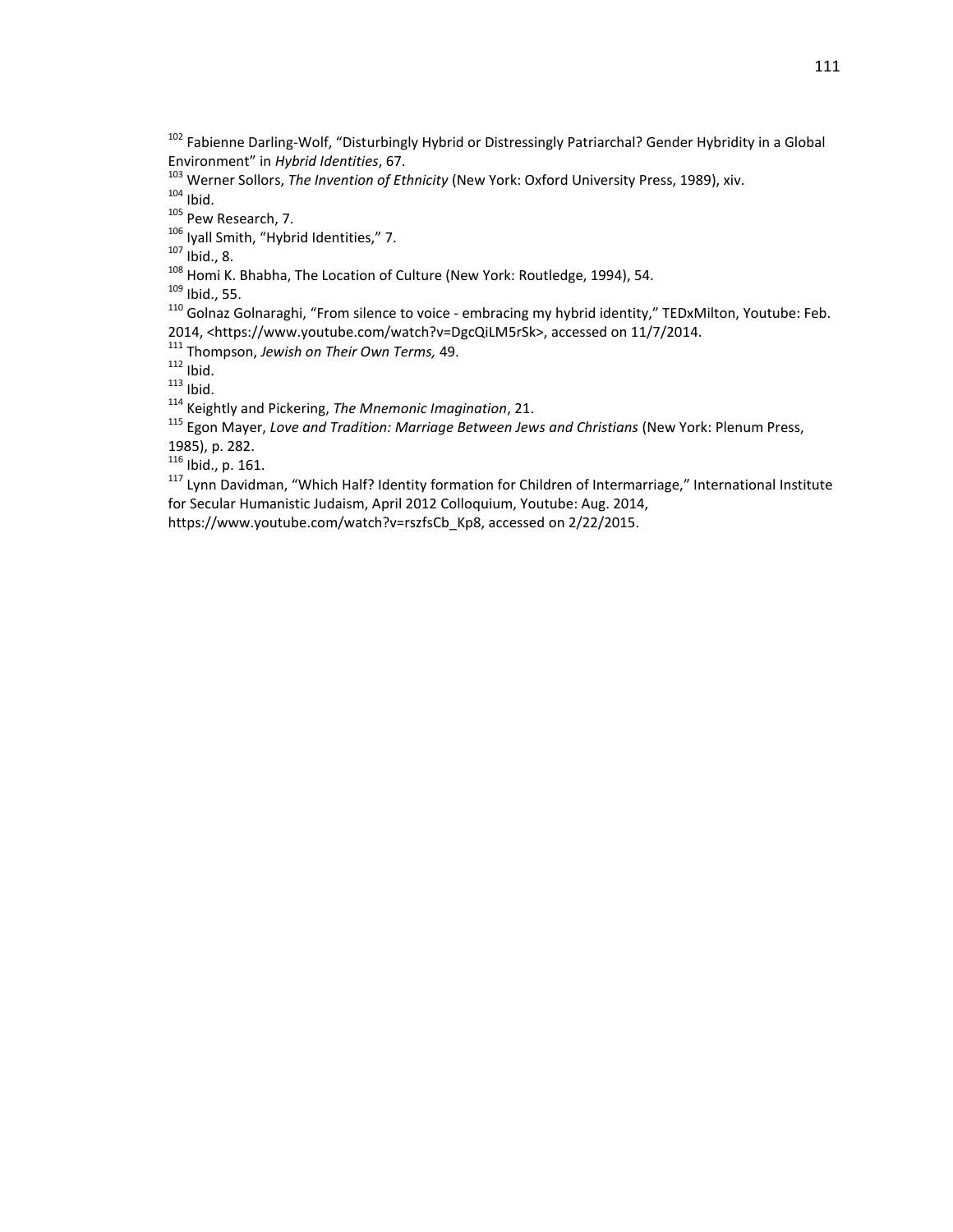#### **Appendix A**

#### **[Informant Descriptions]**

- **Adam**: (26) Adam was born to a Catholic father and a Jewish mother. He was raised Jewish with exposure to Catholic holidays. He is a recent newlywed whose spouse has introduced him to Orthodox Judaism, and his narrative addresses a range of comfort in and dissatisfaction with religion's ability to explain existence over the course of his own life.
- **Andrew**: (25) Andrew's father is Jewish and his mother was raised Episcopalian, though she converted to Judaism prior to his birth. Andrew was raised Orthodox, though he expressed a current distance from that identity despite his strong cultural Jewish affiliation. As a graduate student conducting research in Europe, Andrew's narrative emphasized levels of difference between himself and both his Jewish-American and European socio-cultural spheres.
- **Anna**: (32) Anna was raised primarily Jewish by a Jewish father and a Puerto Rican mother who converted to Judaism prior to her birth. Her narrative focuses on the identity decisions she and her family made, especially with regard to difference, and on the cultural aspects she wants to provide for her young children. She emphasized the continual and fluid process of constructing her cultural identity.
- **Benjamin**: (26) Born to a Jewish father and a Methodist mother who converted to Judaism after his birth, Benjamin strongly identified as Jewish in his interview. His narrative reflected a palpable sense of self and an awareness of difference. Benjamin's discussion was marked especially by his retrospections and his reactions to matrilineal Jewish identification boundaries.
- **Dana**: (26) Dana was born to a Jewish father and a Presbyterian mother. She was not raised religiously and she identified herself as an atheist. However, Dana's interview was marked by her cultural knowledge. Her narrative expresses her feelings of difference and her awareness of outside identity definitions and their implications.
- **Daniel**: (30) Daniel was the most verbal interviewee, who provided extensive knowledge and awareness of his identity and his genealogical past. His father was raised Jewish and his mother grew up within the Pennsylvania Dutch community, though she later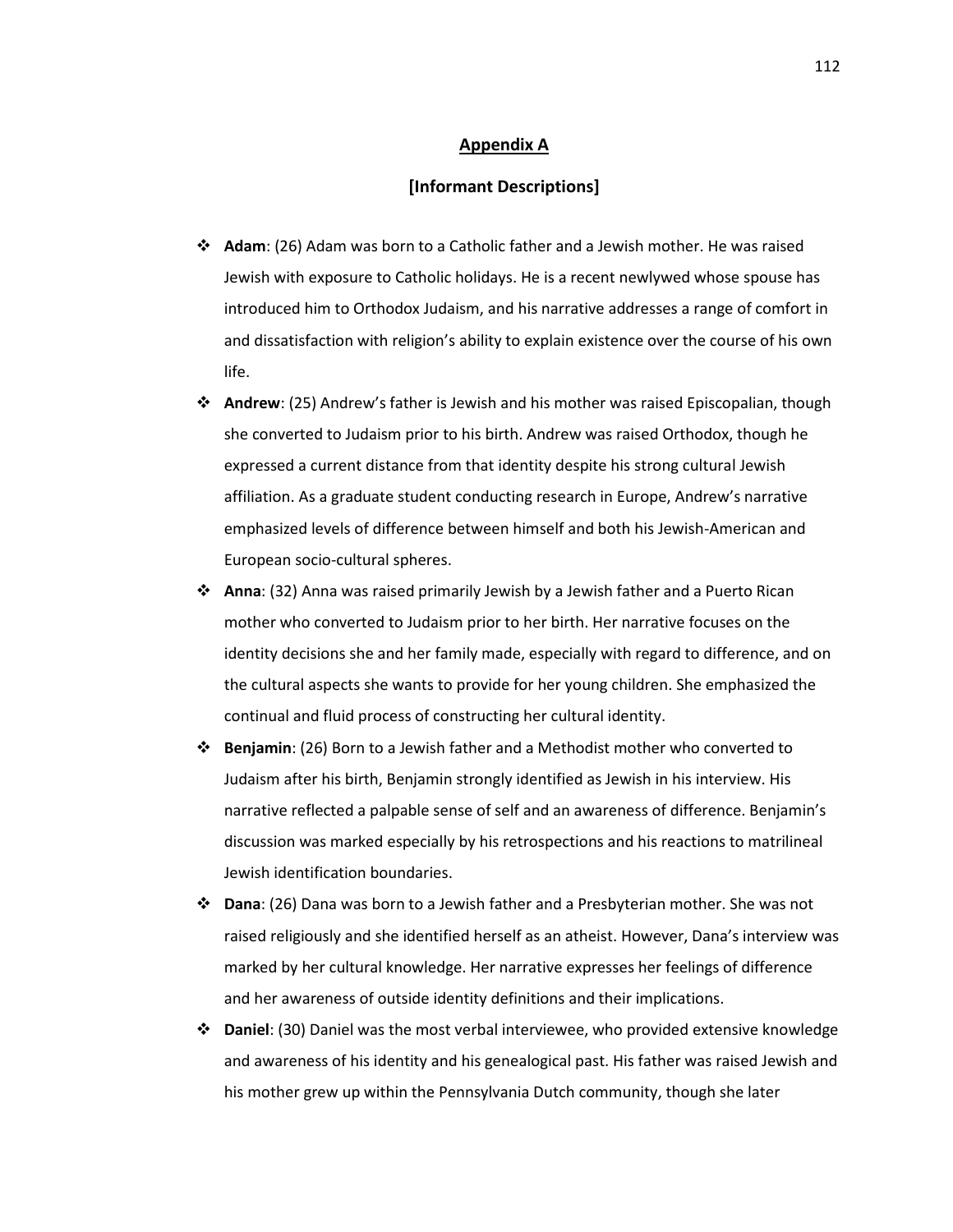converted twice to Judaism – first to Conservative Judaism and then second to Orthodoxy – prior to Daniel's birth. His narrative emphasized continuity, performance, and the authenticity of his Jewish and Pennsylvania Dutch identities.

- **Elizabeth**: (25) Born to a Jewish father and an Irish-Catholic mother, Elizabeth was raised religiously as a Catholic and continues to identify this way. Her interview placed a high emphasis on family narrative and genealogical history, including her connection to both sets of Jewish and Irish immigrant narratives in constructing her own identity.
- **Eric**: (28) Born to a Lutheran father and a Jewish mother who converted to Christianity in her adolescence, Eric's interview was marked by interesting expressions of ethnic and ideological hybridity. He identified himself ethnically as a Jew, though a Christian by faith. Eric's narrative highlighted the choices he has made throughout his journey.
- **Evan**: (27) Evan was born to a Jewish father of Russian and Polish descent and a Catholic mother of Polish and Lithuanian descent. His narrative emphasized cultural rather than religious identification, expressing distance from a formerly dominant Christian identity, which he had cultivated during adolescence. His interview was marked by his thoughts on cultural performance.
- **Jake**: (30) Jake was raised Jewish by a Jewish-born father and a Chinese-American mother who converted to Conservative Judaism after he was born. Jake's narrative asserted that he also chose Jewish identity for himself, having also undergone a Jewish conversion. His interview sheds light on aspects of physical difference and belonging, along with views on his hybridity.
- **Jessica**: (28) Jessica's narrative was characterized by expressions of hybridity. She was born to a Jewish father and a Catholic Dominican mother who converted to Judaism. She identified primarily as a Jew during her upbringing, but she expressed movement between both identities as she grows older.
- **Monica**: (21) Monica's father is Irish-Catholic and her mother is Jewish. As a child, she was exposed to both cultures, though she was mostly introduced to Jewish religion. Her interview was marked by her use of the memory of family events to express differences in values, while also characterizing her cultural hybridity.
- **Melissa**: (19) Melissa is the youngest interviewee. She was born to a Jewish father and to a Polish-Catholic mother. She was raised primarily Catholic and attended born-again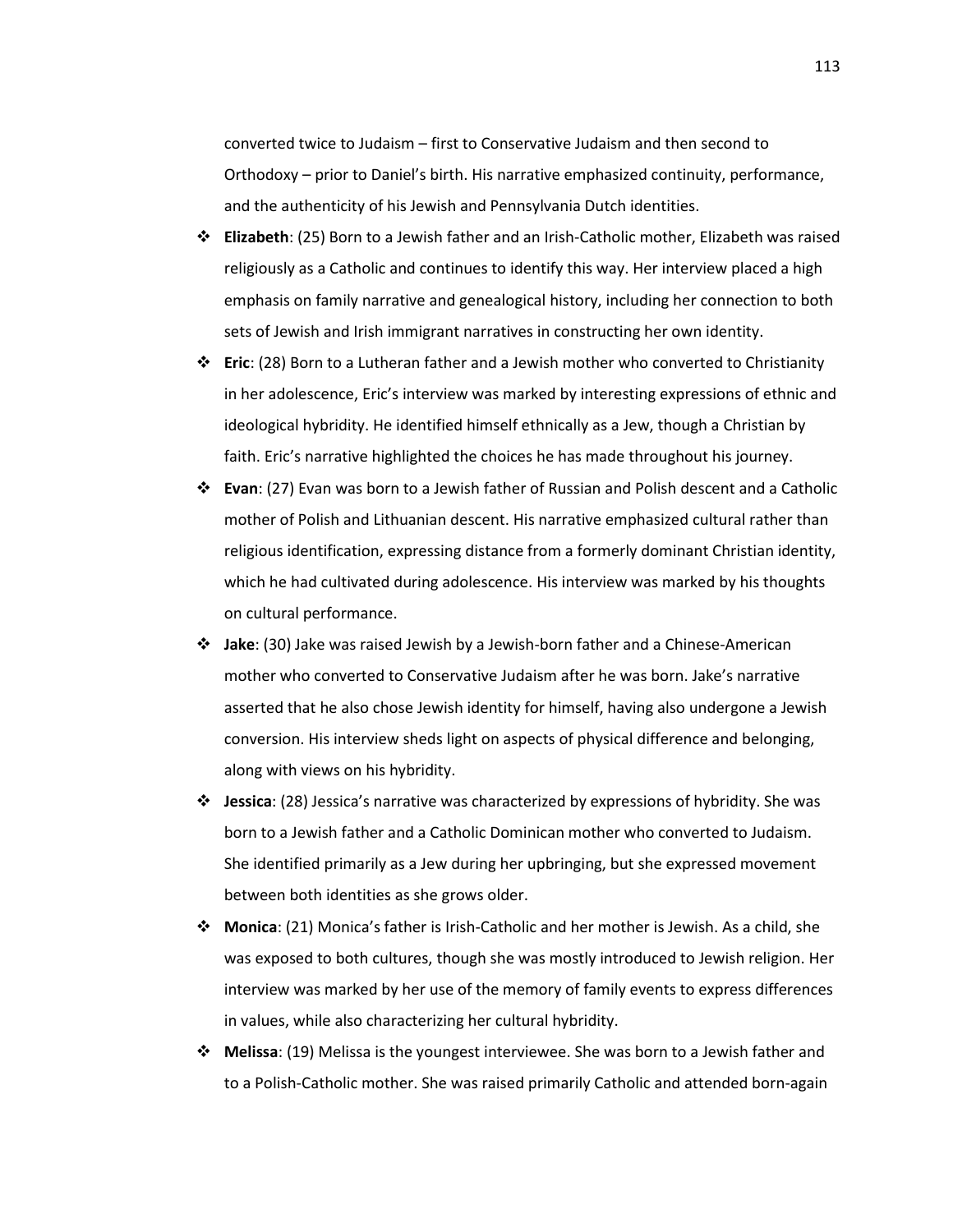Christian schooling, though she has since abandoned her belief in a Catholic representation of God. Her narrative was characterized by an emphasis on cultural exploration rather than a fixed religious belief.

- **Rebecca**: (29) Rebecca's father is Jewish and her mother was raised catholic and later converted to Episcopalian Christianity. Her narrative is marked by specific turning points which led her to convert to ultra-Orthodox Judaism after a lifetime of being raised as both. Rebecca's interview primarily addresses her spiritual awakening, her selfimmersion into a specific cultural-religious group, and her performance of those values.
- **Sam**: (30) Born to a Polish-Catholic father and a Jewish mother of Sephardic descent, Sam grew up with exposure to both cultures and religions and was allowed the opportunity to choose which he identified as. In his narrative, Sam marked the difference between his "identification with" Judaism versus his "identification as" an agnostic.
- **Sarah**: (21) Sarah's father is Jewish, while her mother was raised Protestant and later converted to Judaism when Sarah and her siblings were very young. She recalled in her narrative how they converted together. Sarah's interview devotes much attention to her mother's conversionary status and the legitimacy of her own Jewish identity.
- **Sophia**: (27) Sophia, a native of Brooklyn, was born to an Italian-Catholic father and a Jewish mother who raised her primarily Jewish with some Italian-Catholic traditions. Her narrative emphasized her choice of a dominant Jewish identification, a sense of pride in her Italian heritage, and a distancing from the Catholicism she experienced in private schooling.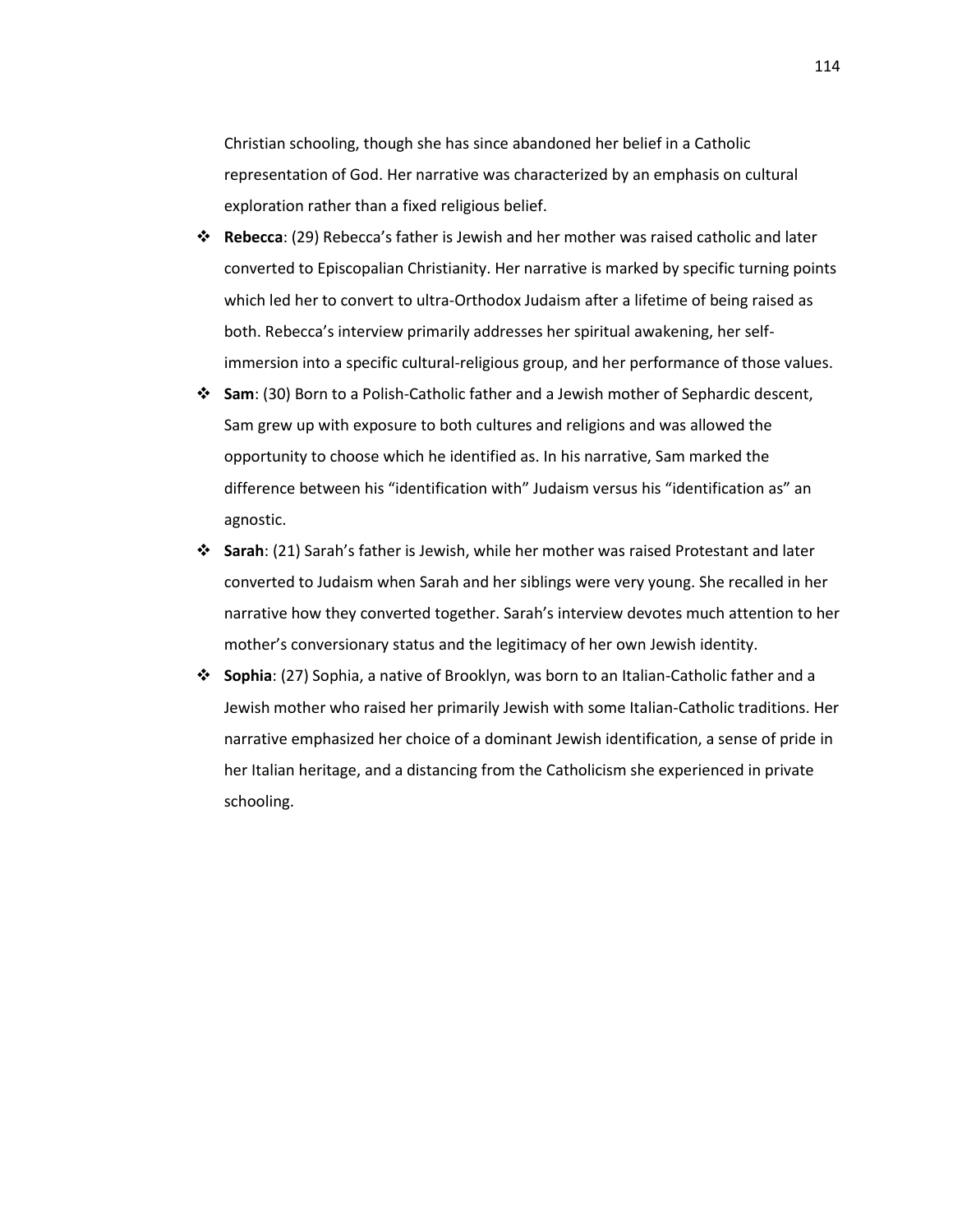## **Appendix B**

**[Research Advertisement]**

# **Seeking Interview Participants: Adult Children of Intermarriage**

Rutgers graduate student seeks participants for research interviews. The study requires adults, ages 20 to 30, who grew up in households with one Jewish parent and one parent of another cultural-religious, ethnic heritage. Individual interviews will consist of open ended questions and will last around one hour to one hour and a half. Participants' identities will remain *confidential*.

Please participate in a study that will enhance our understanding of the life experiences of those who have grown up in intermarried families. Share your life story, and make a difference!

To participate, and for more information, please contact:

**Emily Bernstein** Rutgers University, Jewish Studies **emilybee@eden.rutgers.edu**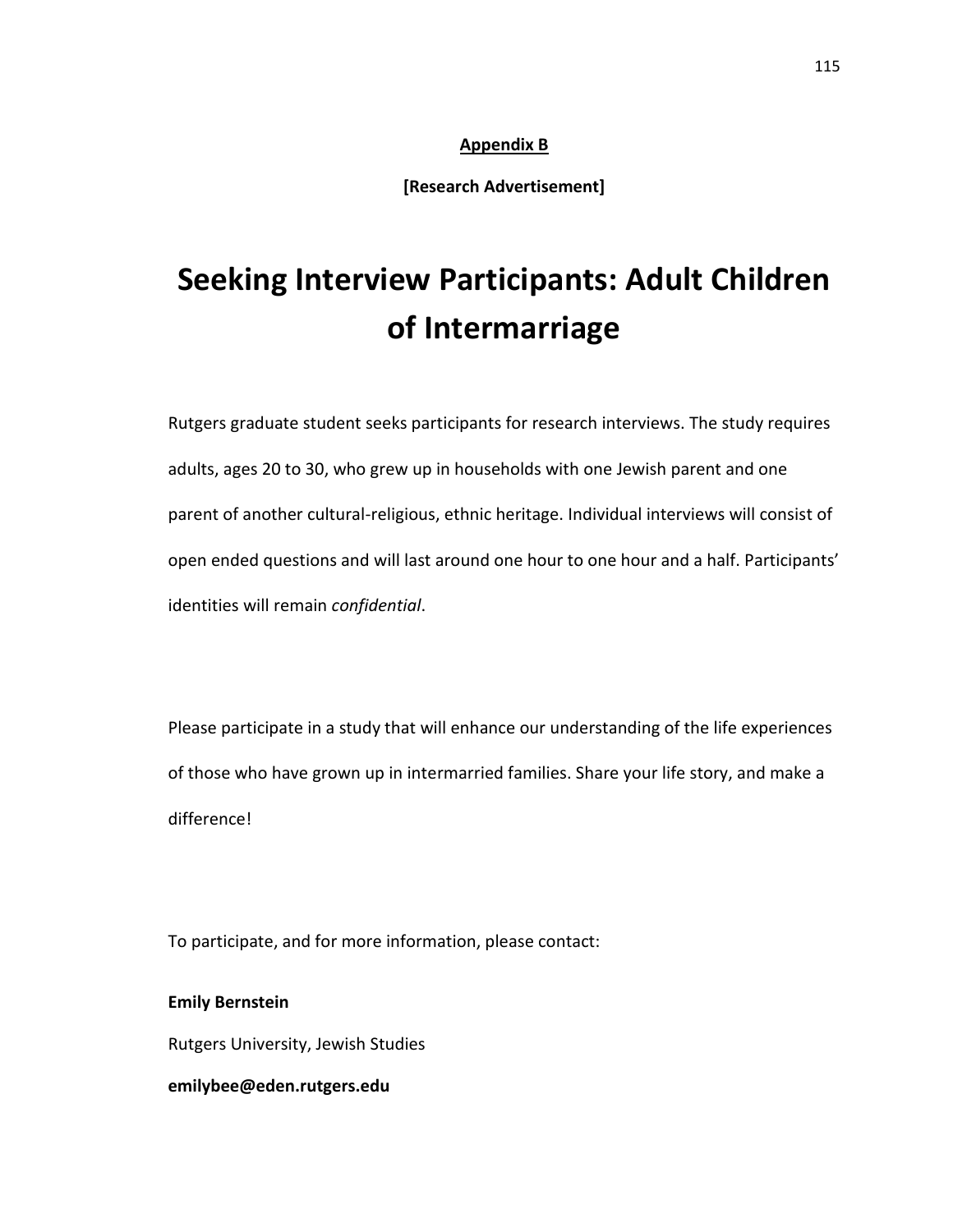## **Works Cited**

Alea, Nicole and Bluck, Susan. "Why are you telling me that? A conceptual model of the social function of autobiographical memory" in *Memory* 11: 2 (2003): 165-178.

Assmann, Jan. "Communicative and Cultural Memory" in *A Companion to Cultural Memory Studies*. Edited by Astrid Erll and Annsgar Nünning, 109-118. Germany: DeGruyter, 2010.

Assmann, Jan and Czaplicka, John. "Collective Memory and Cultural Identity" in *New German Critique* Spring-Summer: 55 (1995): 125-133.

Bhabha, Homi K. *The Location of Culture*. New York: Routledge, 1994.

Brubaker, Rogers and Cooper, Frederik. "Beyond Identity" in *Theory and Society* 29 (2000): 1-47.

Bruner, Jerome. "A Narrative Model of Self-Construction" in *Annals New York Academy of Sciences* publication 818, June (1997): 145-161.

Cohen, Steven. "Non-Denominational & Post-Denominational Beyond the major movements--two tendencies in American Jewry." Reprinted publication from the *Journal of Jewish Life Network/Steinhardt Foundation*. Summer 2005. http://www.myjewishlearning.com/history/Jewish\_World\_Today/Denominations/P ost-Denominational.shtml (accessed on 11/17/14).

Coté, James E. and Levine, Charles G. *Identity Formation, Agency, and Culture: A Social Psychological Synthesis*. Mahwah, New Jersey: Lawrence Erlbaum Assoc., 2002.

Darling-Wolf, Fabienne. "Disturbingly Hybrid or Distressingly Patriarchal? Gender Hybridity in a Global Environment" in *Hybrid Identities: Theoretical and Empirical Examinations*. Edited by Keri E. Iyall Smith and Patricia Leavy, 63-79. Chicago: Haymarket Books, 2008.

Davidman, Lynn. "Which Half? Identity formation for Children of Intermarriage." International Institute for Secular Humanistic Judaism. April 2012 Colloquium. Youtube: Aug. 2014, https://www.youtube.com/watch?v=rszfsCb\_Kp8, (accessed on 2/22/2015).

DeGloma, Thomas. "Awakenings: Autobiography, Memory, and the Social Logic of Personal Discovery" in *Sociological Forum* 25:3 (2010): 519-540.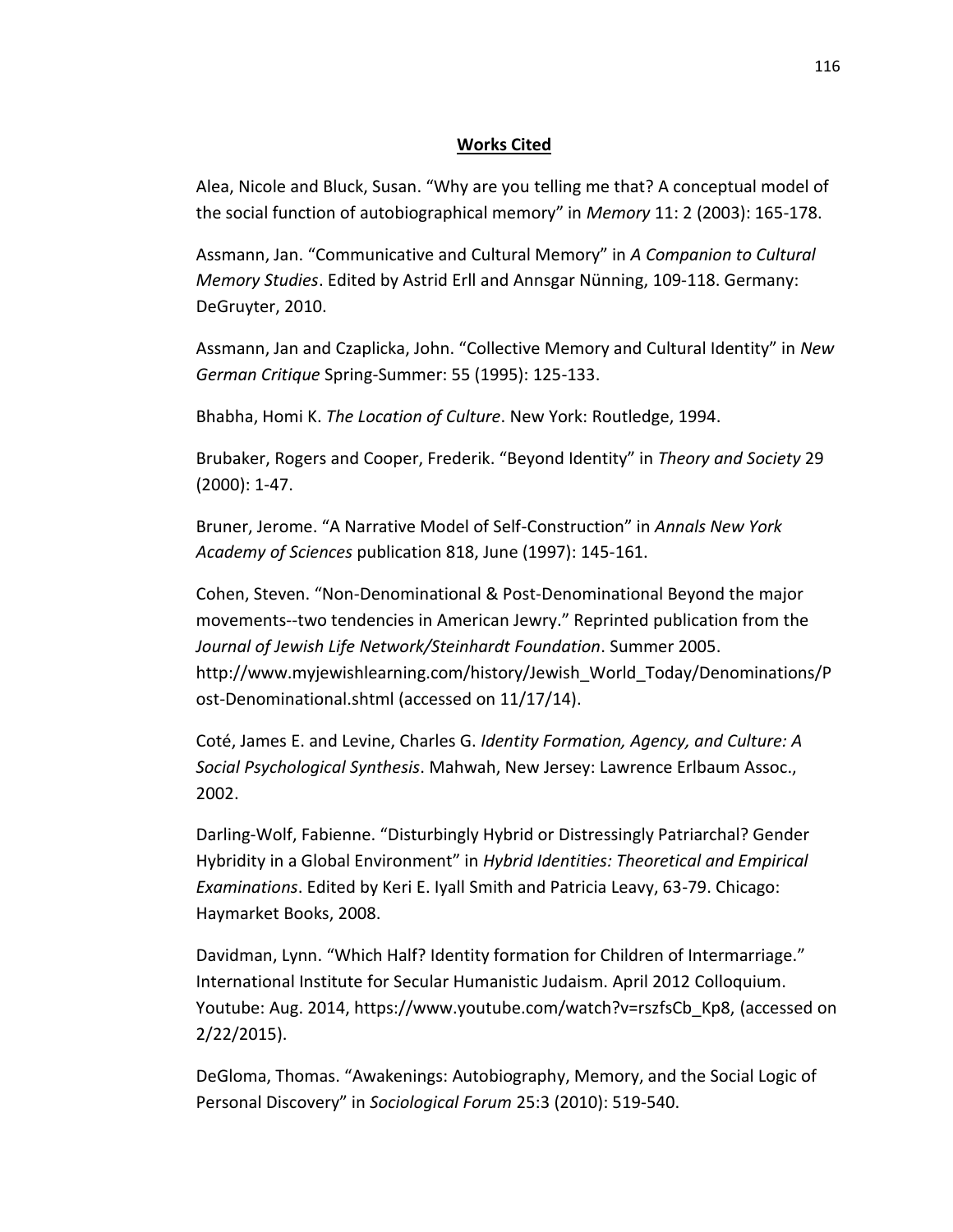Fivush, Robyn. "Remembering and Reminiscing: How individual lives are constructed in family narratives" in *Memory Studies* 1: 49 (2008): 49-58.

Fivush, Robyn, T. Habermas, T. E.A. Waters, W. Zaman. "The making of autobiographical memory: Intersections of culture, narratives and identity" in *International Journal of Psychology* 46:5 (2011): 321-345.

Halbwachs, Maurice. From "The Collective Memory" in *The Collective Memory Reader*. Edited by Jeffrey Olick, Vered Vinitzky-Seroussi, and Daniel Levy, 139-149. New York: Oxford University Press, 2011.

Hall, Stuart. "Cultural Identity and Diaspora" in *Identity, Community, Culture, Difference*. Edited by J. Rutherford, 222-237. London: Lawrence & Wishart, 1990.

Hirsch, Marianne. From "The Generation of Postmemory" in *The Collective Memory Reader*. Edited by Jeffrey Olick, Vered Vinitzky-Seroussi, and Daniel Levy, 346-47. New York: Oxford University Press, 2011.

--- *Family Frames: Photography, Narrative, and Postmemory*. Massachusetts: Harvard University Press, 1997.

Hymes, Dell. "Breakthrough into Performance" in *Folklore: Performance and Communication*. Edited by Dan Ben-Amos and Kenneth S. Goldstein, 11-74. Netherlands: Moutan, 1975.

Gemignani, Marco. "Memory, Remembering, and Oblivion in Active Narrative Interviewing" in *Qualitative Inquiry* 20:2 (2014): 127-135.

Golnaraghi, Golnaz. "From silence to voice - embracing my hybrid identity," TEDxMilton. Youtube: Feb. 2014. https://www.youtube.com/watch?v=DgcQiLM5rSk (accessed on 11/7/2014).

Grysman, Azriel, and Hudson, Judith A. "The self in autobiographical memory: Effects of self-salience on narrative content and structure" in *Memory* 19:5 (2011): 501-513.

Kansteiner, Wulf. From "Finding Meaning in Memory: A Methodological Critique of Collective Memory Studies" in *The Collective Memory Reader*. Edited by Jeffrey Olick, Vered Vinitzky-Seroussi, and Daniel Levy, 300-3. New York: Oxford University Press, 2011.

Keightley, Emily, and Pickering, Michael. *The Mnemonic Imagination: Remembering as Creative Practice*. New York: Palgrave Macmillan, 2012.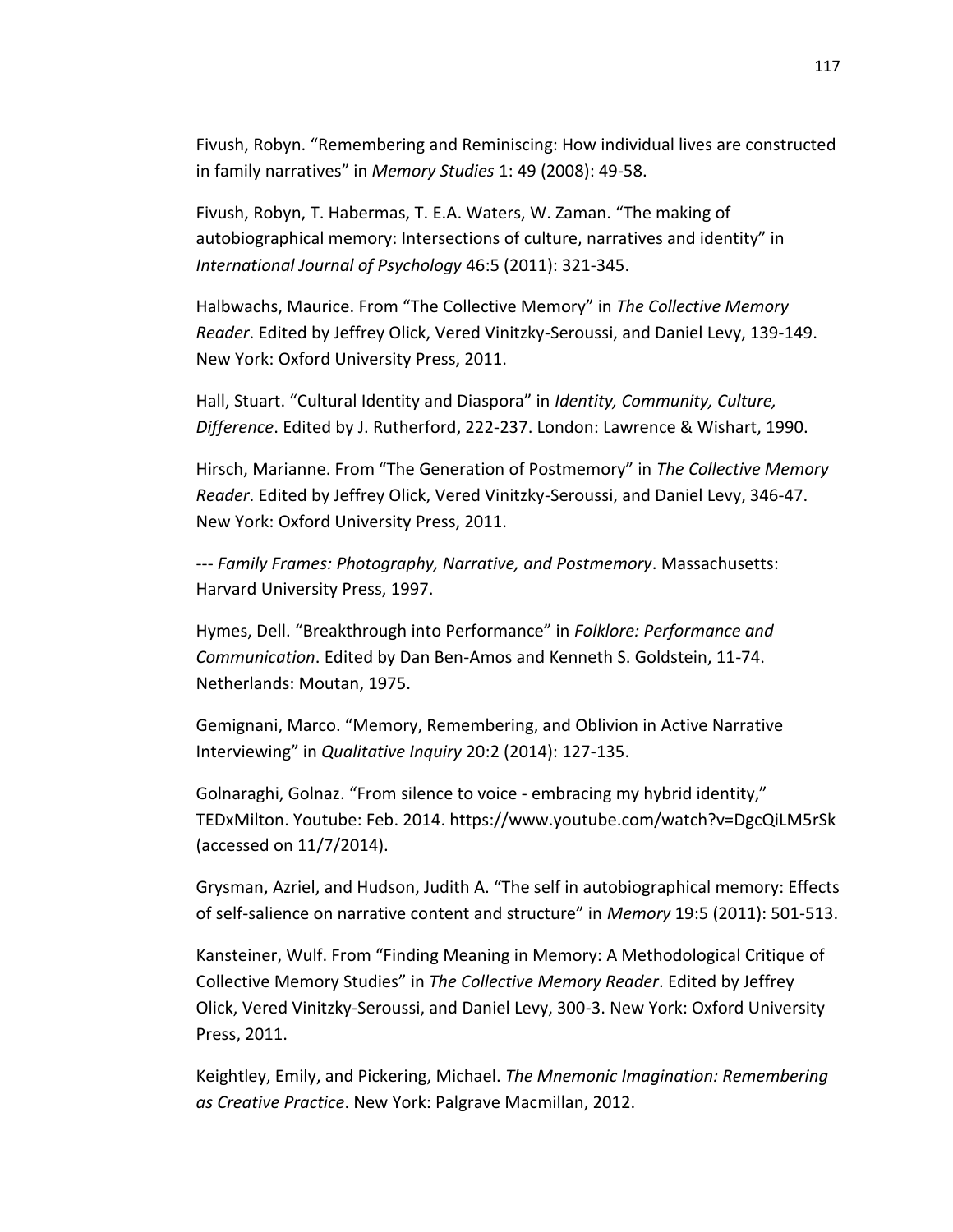Kirschenblatt-Gimblett, Barbara. "A Parable in Context" in *Folklore: Performance and Communication.* Edited by Dan Ben Amos and Kenneth S. Goldstein, 105-130. Netherlands: Moutan, 1975.

Langellier, Kristin. "Personal Narratives: Perspectives On Theory and Research" in *Text and Performance Quarterly* 9, no. 4 (1989): 243-276.

Laub, Dori, and Felman, Shoshana. *Testimony: Crises of Witnessing in Literature, Psychoanalysis, and History*. New York: Routledge, 1992.

Mayer, Egon. *Love and Tradition: Marriage between Christians and Jews*. New York: Plenum Press, 1985.

McAdams, Dan P. "The Psychology of Life Stories" in *Review of General Psychology* 5: 2 (2001): 100-122.

McCarthy, Kate. *Interfaith Encounters in America*. New Brunswick, New Jersey: Rutgers University Press, 2007.

McLean, Kate C. and Thorne, Avril. "Identity Light: Entertainment Stories as a Vehicle for Self-development" in *Identity and Story: Creating Self in Narrative.* Edited by Dan P. McAdams, Ruthellen Josselson, and Amia Leiblich, 111-127. Washington, DC: American Psychological Association, 2006.

Nelson, Katherine. "Narrative and Self, Myth and Memory: Emergence of the Cultural Self" in *Autobiographical Memory and the Construction of a Narrative Self: Developmental and Cultural Perspectives*. Edited by Robyn Fivush and Catherine A. Haden, 3-28. Mahwah, New Jersey: Lawrence Erlbaum Assoc, 2003.

Olick, Jeffrey. From "Collective Memory: The Two Cultures" in *The Collective Memory Reader*. Edited by Jeffrey Olick, Vered Vinitzky-Seroussi, and Daniel Levy, 225-28. New York: Oxford University Press, 2011.

Pew Research Center. *A Portrait of Jewish Americans: Findings from a Pew Research Center Survey of U.S. Jews*, (Oct. 1, 2013).

http://www.pewforum.org/2013/10/01/jewish-american-beliefs-attitudes-culturesurvey/

Raggatt, Peter. "Multiplicity and Conflict in the Dialogical Self: A Life-Narrative Approach" in *Identity and Story: Creating Self in Narrative.* Edited by Dan P.